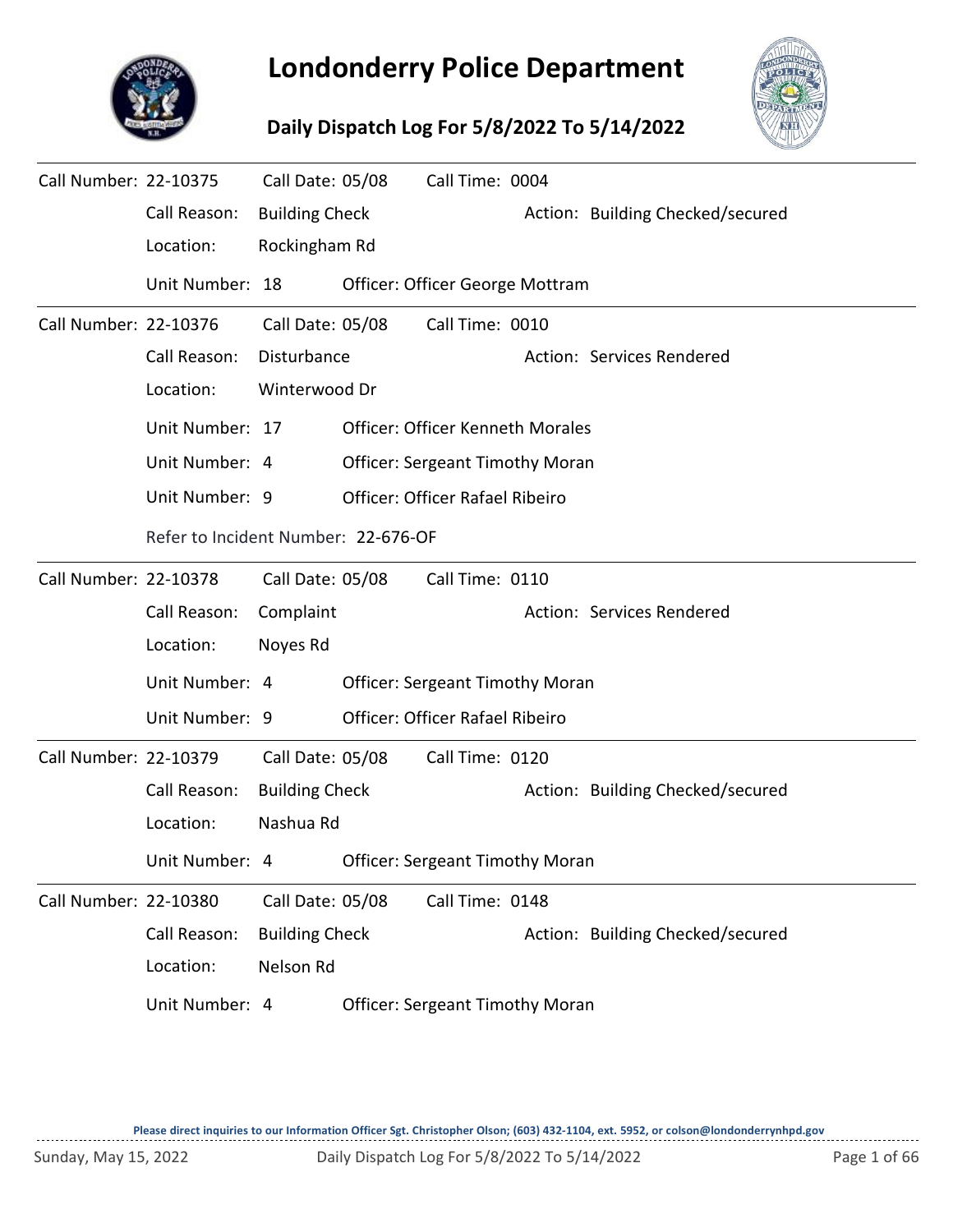| Call Number: 22-10381 |                 | Call Date: 05/08      |                              | Call Time: 0221                        |  |                                                            |  |  |  |
|-----------------------|-----------------|-----------------------|------------------------------|----------------------------------------|--|------------------------------------------------------------|--|--|--|
|                       | Call Reason:    |                       | Assist Londonderry Fire Dept |                                        |  | Action: Transported To Hospital                            |  |  |  |
|                       | Location:       | Winterwood Dr         |                              |                                        |  |                                                            |  |  |  |
|                       | Unit Number: 19 |                       |                              | <b>Officer: Officer Marvin Alfaro</b>  |  |                                                            |  |  |  |
|                       | Unit Number: 9  |                       |                              | Officer: Officer Rafael Ribeiro        |  |                                                            |  |  |  |
| Call Number: 22-10382 |                 | Call Date: 05/08      |                              | Call Time: 0244                        |  |                                                            |  |  |  |
|                       | Call Reason:    | <b>Building Check</b> |                              |                                        |  | Action: Building Checked/secured                           |  |  |  |
|                       | Location:       | Nashua Rd             |                              |                                        |  |                                                            |  |  |  |
|                       | Unit Number: 19 |                       |                              | Officer: Officer Marvin Alfaro         |  |                                                            |  |  |  |
| Call Number: 22-10383 |                 | Call Date: 05/08      |                              | Call Time: 0258                        |  |                                                            |  |  |  |
|                       | Call Reason:    | <b>Assist Nhsp</b>    |                              |                                        |  | Action: Services Rendered                                  |  |  |  |
|                       | Location:       |                       | Rt 93 @ Sb Mm 15             |                                        |  |                                                            |  |  |  |
|                       | Unit Number: 9  |                       |                              | <b>Officer: Officer Rafael Ribeiro</b> |  |                                                            |  |  |  |
| Call Number: 22-10384 |                 | Call Date: 05/08      |                              | Call Time: 0402                        |  |                                                            |  |  |  |
|                       | Call Reason:    | <b>Building Check</b> |                              |                                        |  | Action: Building Checked/secured                           |  |  |  |
|                       | Location:       | Perkins Rd            |                              |                                        |  |                                                            |  |  |  |
|                       | Unit Number: 18 |                       |                              | Officer: Officer George Mottram        |  |                                                            |  |  |  |
| Call Number: 22-10385 |                 | Call Date: 05/08      |                              | Call Time: 0403                        |  |                                                            |  |  |  |
|                       | Call Reason:    | <b>Building Check</b> |                              |                                        |  | Action: Building Checked/secured                           |  |  |  |
|                       | Location:       | Nashua Rd             |                              |                                        |  |                                                            |  |  |  |
|                       | Unit Number: 19 |                       |                              | <b>Officer: Officer Marvin Alfaro</b>  |  |                                                            |  |  |  |
| Call Number: 22-10387 |                 | Call Date: 05/08      |                              | Call Time: 0733                        |  |                                                            |  |  |  |
|                       | Call Reason:    | <b>Building Check</b> |                              |                                        |  | Action: Building Checked/secured                           |  |  |  |
|                       | Location:       | Shasta Dr             |                              |                                        |  |                                                            |  |  |  |
|                       | Unit Number: 19 |                       |                              |                                        |  | Officers: Officer Marvin Alfaro & Officer Brandon Gauthier |  |  |  |
| Call Number: 22-10388 |                 | Call Date: 05/08      |                              | Call Time: 0735                        |  |                                                            |  |  |  |
|                       | Call Reason:    | <b>Building Check</b> |                              |                                        |  | Action: No Action Required                                 |  |  |  |
|                       | Location:       | Shasta Dr             |                              |                                        |  |                                                            |  |  |  |
|                       | Unit Number: 15 |                       |                              | Officer: Officer Brittany Reitze       |  |                                                            |  |  |  |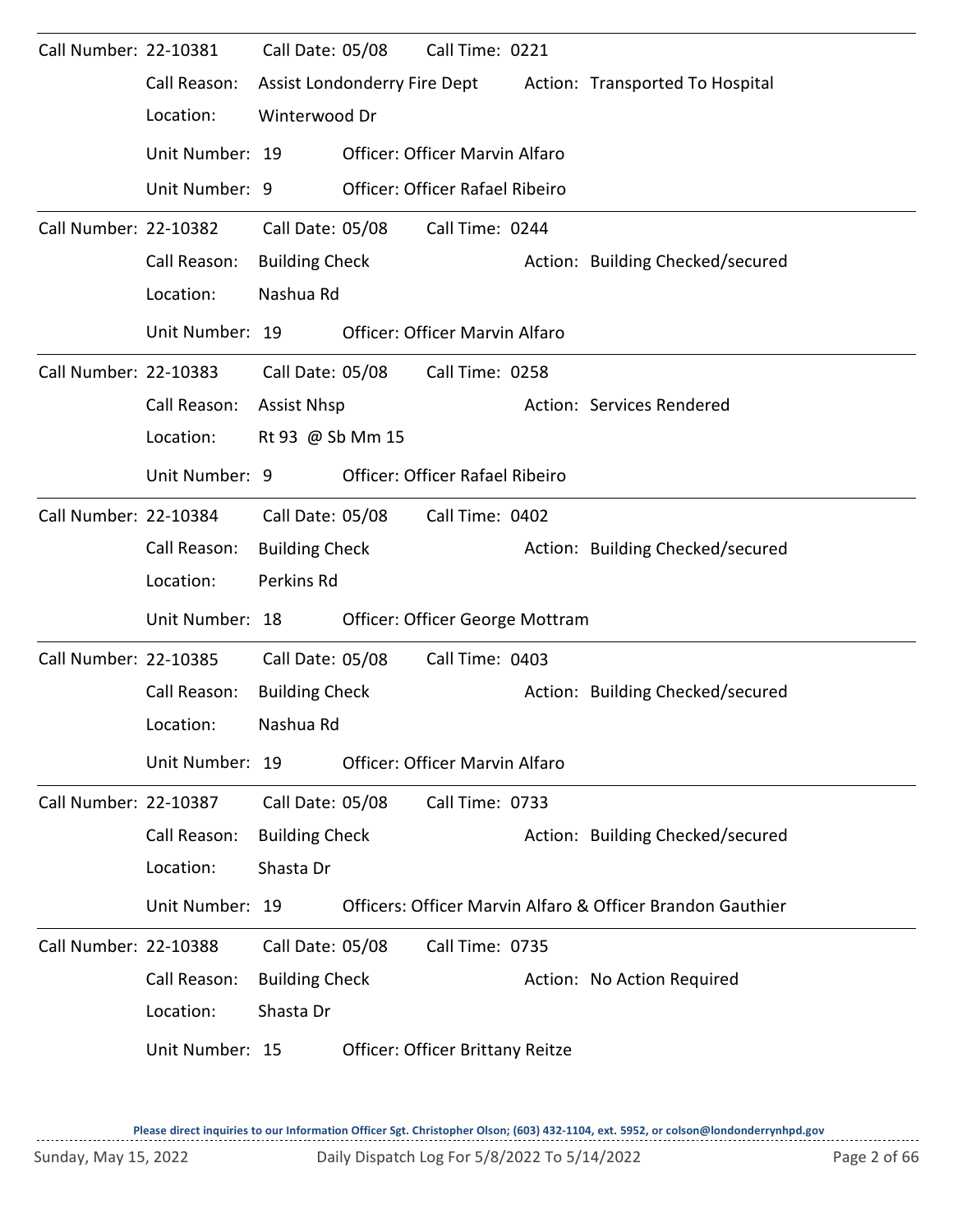| Call Number: 22-10390 |                 | Call Date: 05/08           |                              | Call Time: 0821                         |                                                    |
|-----------------------|-----------------|----------------------------|------------------------------|-----------------------------------------|----------------------------------------------------|
|                       | Call Reason:    |                            | Assist Londonderry Fire Dept |                                         | Action: Transported To Hospital                    |
|                       | Location:       |                            |                              |                                         | Orchard View Dr @ Workout Club And Wellness Center |
|                       | Unit Number: 21 |                            |                              | Officer: Officer Timon Aikawa           |                                                    |
| Call Number: 22-10391 |                 | Call Date: 05/08           |                              | Call Time: 0856                         |                                                    |
|                       | Call Reason:    | <b>Building Check</b>      |                              |                                         | Action: No Action Required                         |
|                       | Location:       |                            |                              |                                         |                                                    |
|                       | Unit Number: 15 |                            |                              | <b>Officer: Officer Brittany Reitze</b> |                                                    |
| Call Number: 22-10392 |                 | Call Date: 05/08           |                              | Call Time: 0858                         |                                                    |
|                       | Call Reason:    | <b>Building Check</b>      |                              |                                         | Action: No Action Required                         |
|                       | Location:       | Rockingham Rd              |                              |                                         |                                                    |
|                       | Unit Number: 15 |                            |                              | <b>Officer: Officer Brittany Reitze</b> |                                                    |
| Call Number: 22-10393 |                 | Call Date: 05/08           |                              | Call Time: 0858                         |                                                    |
|                       | Call Reason:    | <b>Building Check</b>      |                              |                                         | Action: No Action Required                         |
|                       | Location:       | Perkins Rd                 |                              |                                         |                                                    |
|                       | Unit Number: 15 |                            |                              | Officer: Officer Brittany Reitze        |                                                    |
| Call Number: 22-10395 |                 | Call Date: 05/08           |                              | Call Time: 0904                         |                                                    |
|                       | Call Reason:    | <b>Building Check</b>      |                              |                                         | Action: No Action Required                         |
|                       | Location:       | Rockingham Rd              |                              |                                         |                                                    |
|                       | Unit Number: 15 |                            |                              | <b>Officer: Officer Brittany Reitze</b> |                                                    |
| Call Number: 22-10397 |                 | Call Date: 05/08           |                              | Call Time: 1001                         |                                                    |
|                       | Call Reason:    | Follow-up                  |                              |                                         | Action: No Action Required                         |
|                       | Location:       | Haley Ct @ Jean            |                              |                                         |                                                    |
|                       | Unit Number: 15 |                            |                              | Officer: Officer Brittany Reitze        |                                                    |
| Call Number: 22-10399 |                 | Call Date: 05/08           |                              | Call Time: 1031                         |                                                    |
|                       | Call Reason:    | <b>Suspicious Activity</b> |                              |                                         | Action: Services Rendered                          |
|                       | Location:       | Old Coach Rd               |                              |                                         |                                                    |
|                       | Unit Number: 21 |                            |                              | Officer: Officer Timon Aikawa           |                                                    |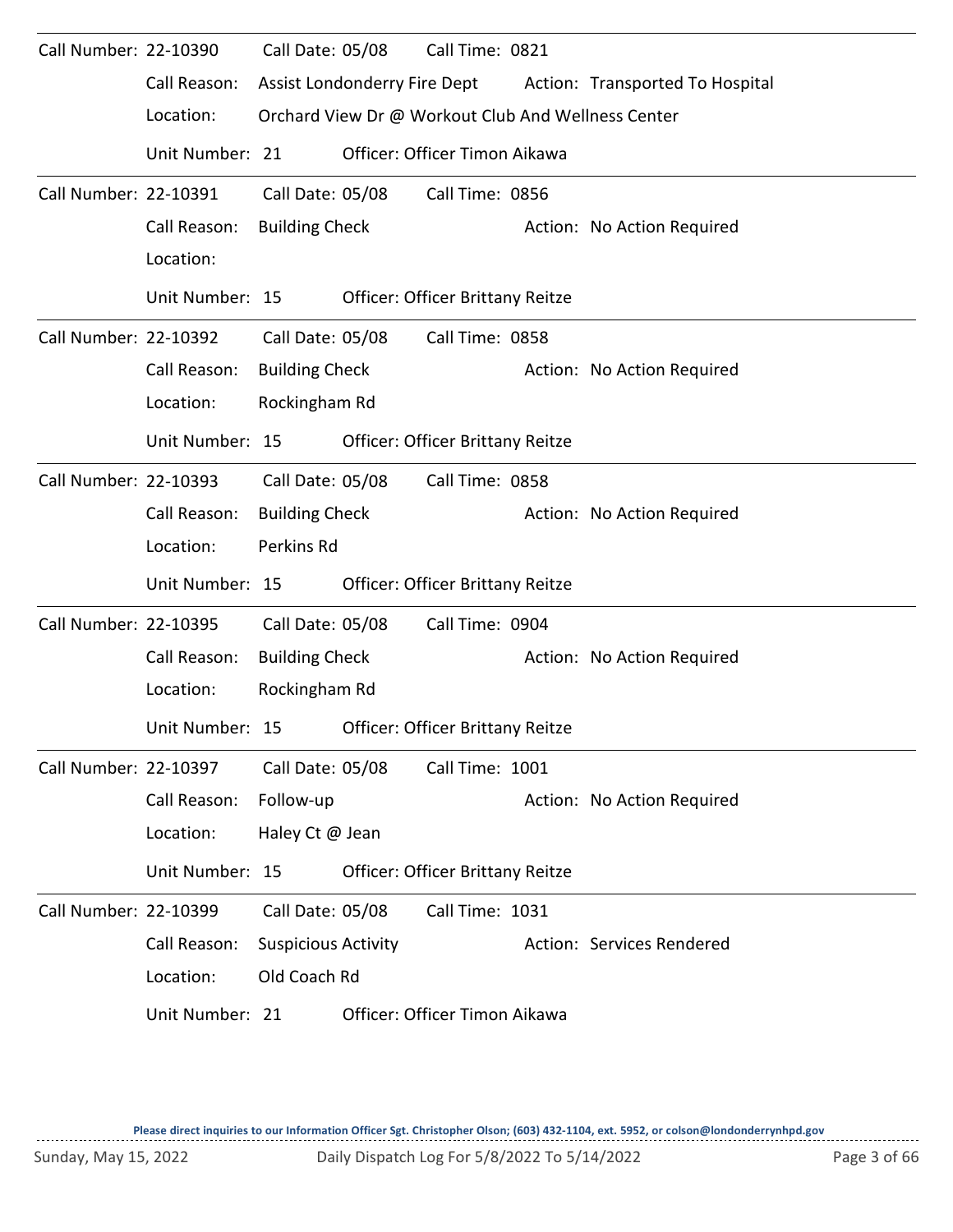| Call Number: 22-10401 |                                     | Call Date: 05/08         |                         | Call Time: 1110                                            |  |                                                            |
|-----------------------|-------------------------------------|--------------------------|-------------------------|------------------------------------------------------------|--|------------------------------------------------------------|
|                       | Call Reason:                        | <b>Community Contact</b> |                         |                                                            |  | Action: Services Rendered                                  |
|                       | Location:                           | School House Rd          |                         |                                                            |  |                                                            |
|                       | Unit Number: 15                     |                          |                         | Officer: Officer Brittany Reitze                           |  |                                                            |
|                       | Unit Number: 19                     |                          |                         |                                                            |  | Officers: Officer Marvin Alfaro & Officer Brandon Gauthier |
|                       | Unit Number: 4                      |                          |                         | Officer: Sergeant Ryan Buker                               |  |                                                            |
| Call Number: 22-10403 |                                     | Call Date: 05/08         |                         | Call Time: 1236                                            |  |                                                            |
|                       | Call Reason:                        | <b>Building Check</b>    |                         |                                                            |  | Action: No Action Required                                 |
|                       | Location:                           |                          |                         |                                                            |  |                                                            |
|                       | Unit Number: 15                     |                          |                         | <b>Officer: Officer Brittany Reitze</b>                    |  |                                                            |
| Call Number: 22-10404 |                                     | Call Date: 05/08         |                         | Call Time: 1252                                            |  |                                                            |
|                       | Call Reason:                        | Alarm, Business          |                         |                                                            |  | Action: Services Rendered                                  |
|                       | Location:                           | Delta Dr                 |                         |                                                            |  |                                                            |
|                       | Unit Number: 21                     |                          |                         | Officer: Officer Timon Aikawa                              |  |                                                            |
| Call Number: 22-10405 |                                     | Call Date: 05/08         |                         | Call Time: 1257                                            |  |                                                            |
|                       | Call Reason:                        |                          | Domestic Disturbance    |                                                            |  | Action: Services Rendered                                  |
|                       | Location:                           | Winding Pond Rd          |                         |                                                            |  |                                                            |
|                       | Unit Number: 19                     |                          |                         | Officers: Officer Marvin Alfaro & Officer Brandon Gauthier |  |                                                            |
|                       | Unit Number: 4                      |                          |                         | Officer: Sergeant Ryan Buker                               |  |                                                            |
|                       | Refer to Incident Number: 22-677-OF |                          |                         |                                                            |  |                                                            |
| Call Number: 22-10406 |                                     | Call Date: 05/08         |                         | Call Time: 1322                                            |  |                                                            |
|                       | Call Reason:                        | <b>Building Check</b>    |                         |                                                            |  | Action: No Action Required                                 |
|                       | Location:                           | Orchard View Dr          |                         |                                                            |  |                                                            |
|                       |                                     |                          |                         |                                                            |  |                                                            |
|                       | Unit Number: 15                     |                          |                         | <b>Officer: Officer Brittany Reitze</b>                    |  |                                                            |
| Call Number: 22-10407 |                                     | Call Date: 05/08         |                         | Call Time: 1356                                            |  |                                                            |
|                       | Call Reason:                        |                          | Larceny /forgery/ Fraud |                                                            |  | Action: Services Rendered                                  |
|                       | Location:                           |                          | Nashua Rd @ Home Depot  |                                                            |  |                                                            |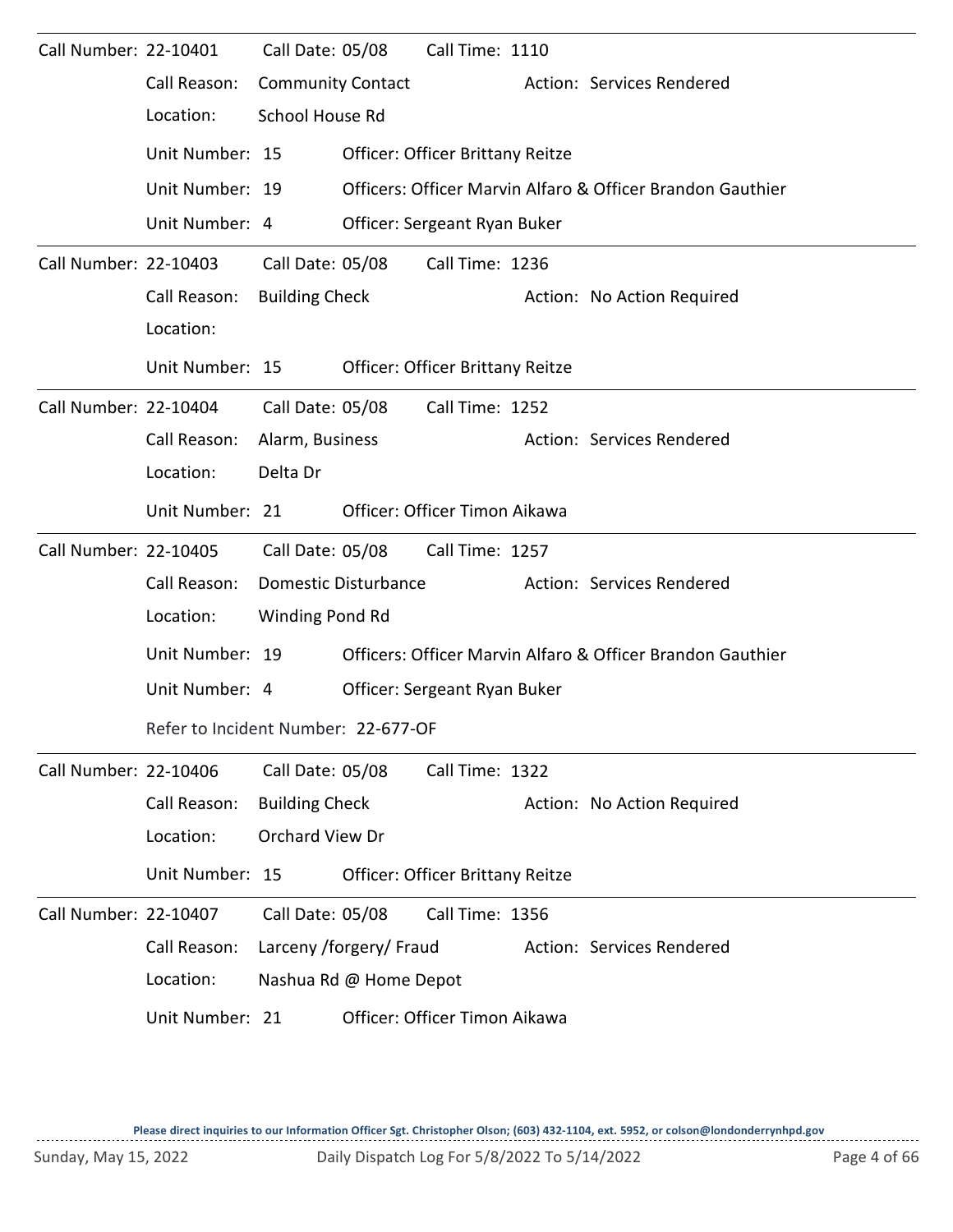| Call Number: 22-10408 |                                     | Call Date: 05/08      |                              | Call Time: 1455                         |                                  |
|-----------------------|-------------------------------------|-----------------------|------------------------------|-----------------------------------------|----------------------------------|
|                       | Call Reason:                        | <b>Building Check</b> |                              |                                         | Action: Building Checked/secured |
|                       | Location:                           | Shasta Dr             |                              |                                         |                                  |
|                       | Unit Number: 16                     |                       |                              | Officer: Officer Keeley Bartolini       |                                  |
| Call Number: 22-10409 |                                     | Call Date: 05/08      |                              | Call Time: 1505                         |                                  |
|                       | Call Reason:                        |                       |                              | Parking Violation/complaint             | Action: Investigated             |
|                       | Location:                           | <b>Memorial Dr</b>    |                              |                                         |                                  |
|                       | Unit Number: 17                     |                       |                              | <b>Officer: Officer Kenneth Morales</b> |                                  |
| Call Number: 22-10410 |                                     |                       |                              | Call Date: 05/08 Call Time: 1519        |                                  |
|                       | Call Reason:                        | Keep The Peace        |                              |                                         | Action: Services Rendered        |
|                       | Location:                           |                       | Nashua Rd @ Beato Auto Sales |                                         |                                  |
|                       | Unit Number: 17                     |                       |                              | <b>Officer: Officer Kenneth Morales</b> |                                  |
| Call Number: 22-10412 |                                     | Call Date: 05/08      |                              | Call Time: 1602                         |                                  |
|                       | Call Reason:                        | <b>Building Check</b> |                              |                                         | Action: Building Checked/secured |
|                       | Location:                           | Rockingham Rd         |                              |                                         |                                  |
|                       | Unit Number: 17                     |                       |                              | <b>Officer: Officer Kenneth Morales</b> |                                  |
| Call Number: 22-10413 |                                     | Call Date: 05/08      |                              | Call Time: 1606                         |                                  |
|                       | Call Reason:                        | Be On The Lookout     |                              |                                         | Action: No Action Required       |
|                       | Location:                           | Macgregor Ct          |                              |                                         |                                  |
| Call Number: 22-10414 |                                     | Call Date: 05/08      |                              | Call Time: 1614                         |                                  |
|                       | Call Reason:                        |                       | Assist Manchester Pd         |                                         | Action: Investigated             |
|                       | Location:                           | Macgregor Ct          |                              |                                         |                                  |
|                       | Unit Number: 15                     |                       |                              | Officer: Officer Brittany Reitze        |                                  |
|                       | Unit Number: 16                     |                       |                              | Officer: Officer Keeley Bartolini       |                                  |
|                       | Unit Number: 18                     |                       |                              | Officer: Officer Sarah Sabella          |                                  |
|                       | Unit Number: 20                     |                       |                              | Officer: Officer Cameron Verrier        |                                  |
|                       | Unit Number: 4                      |                       |                              | Officer: Sergeant Jason Archambault     |                                  |
|                       | Refer to Incident Number: 22-678-OF |                       |                              |                                         |                                  |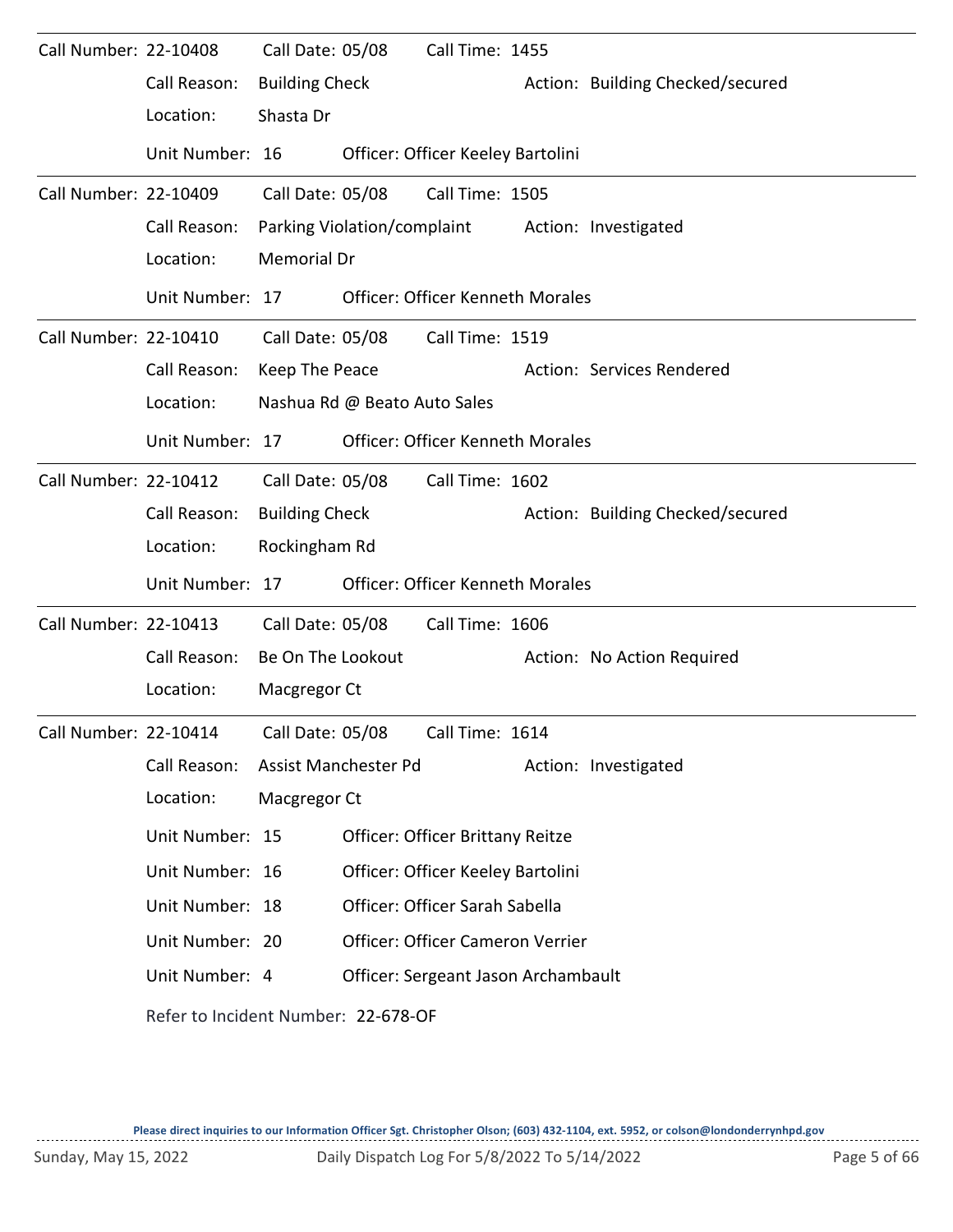| Call Number: 22-10415 |                                                              | Call Date: 05/08           |                               | Call Time: 1616                         |                            |
|-----------------------|--------------------------------------------------------------|----------------------------|-------------------------------|-----------------------------------------|----------------------------|
|                       | Call Reason:                                                 | <b>Welfare Check</b>       |                               |                                         | Action: Could Not Locate   |
|                       | Location:                                                    |                            |                               | Michels Wy @ Market Basket #42          |                            |
|                       | Unit Number: 17                                              |                            |                               | Officer: Officer Kenneth Morales        |                            |
| Call Number: 22-10416 |                                                              | Call Date: 05/08           |                               | Call Time: 1550                         |                            |
|                       | Call Reason:                                                 |                            | Motor Vehicle Complaint       |                                         | Action: Services Rendered  |
|                       | Location:                                                    |                            | Mammoth Rd @ Adams Rd         |                                         |                            |
| Call Number: 22-10417 |                                                              | Call Date: 05/08           |                               | Call Time: 1642                         |                            |
|                       | Call Reason:                                                 | <b>Animal Control</b>      |                               |                                         | Action: No Action Required |
|                       | Location:                                                    | Winding Pond Rd            |                               |                                         |                            |
| Call Number: 22-10420 |                                                              | Call Date: 05/08           |                               | Call Time: 1721                         |                            |
|                       | Call Reason:                                                 | <b>Welfare Check</b>       |                               |                                         | Action: Services Rendered  |
|                       | Location:                                                    | Pinto Ln                   |                               |                                         |                            |
|                       | Unit Number: 15                                              |                            |                               | <b>Officer: Officer Brittany Reitze</b> |                            |
|                       | Unit Number: 18                                              |                            |                               | Officer: Officer Sarah Sabella          |                            |
| Call Number: 22-10421 |                                                              | Call Date: 05/08           |                               | Call Time: 1805                         |                            |
|                       | Call Reason:                                                 | Disabled Mv                |                               |                                         | Action: Services Rendered  |
|                       | Location:                                                    |                            | Buttrick Rd @ Orchard View Dr |                                         |                            |
|                       | Unit Number: 15                                              |                            |                               | <b>Officer: Officer Brittany Reitze</b> |                            |
|                       | Call Number: 22-10422    Call Date: 05/08    Call Time: 1819 |                            |                               |                                         |                            |
|                       | Call Reason:                                                 | <b>Suspicious Activity</b> |                               |                                         | Action: Investigated       |
|                       | Location:                                                    |                            | Wentworth Ave @ Giftcash      |                                         |                            |
|                       | Unit Number: 15                                              |                            |                               | Officer: Officer Brittany Reitze        |                            |
|                       | Unit Number: 16                                              |                            |                               | Officer: Officer Keeley Bartolini       |                            |
|                       | Unit Number: 17                                              |                            |                               | Officer: Officer Kenneth Morales        |                            |
|                       | Unit Number: 20                                              |                            |                               | Officer: Officer Cameron Verrier        |                            |
| Call Number: 22-10423 |                                                              | Call Date: 05/08           |                               | Call Time: 1850                         |                            |
|                       | Call Reason:                                                 | Disabled Mv                |                               |                                         | Action: Vehicle Towed      |
|                       | Location:                                                    |                            | Buttrick Rd @ Orchard View Dr |                                         |                            |
|                       | Unit Number: 15                                              |                            |                               | Officer: Officer Brittany Reitze        |                            |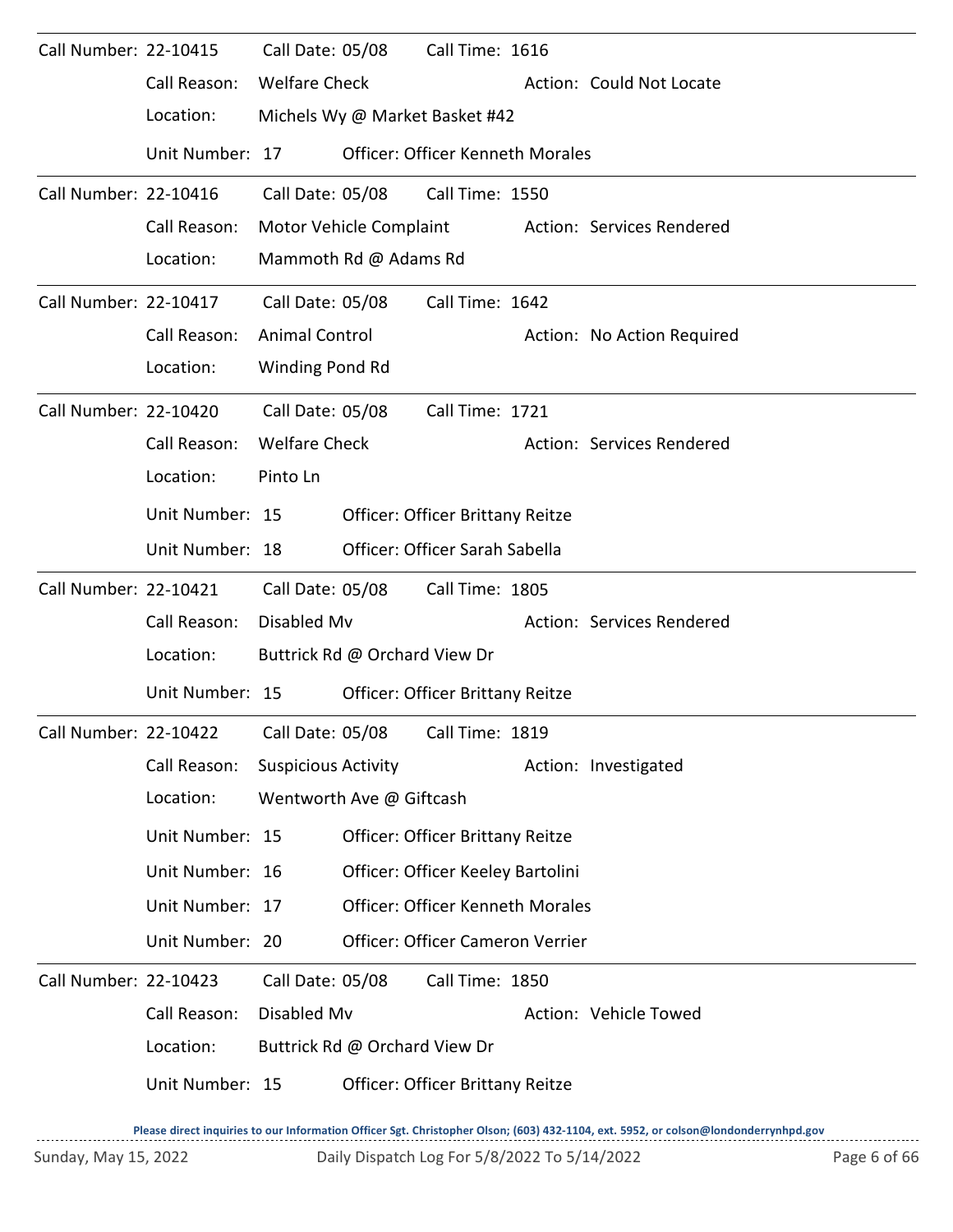| Call Number: 22-10424 |                 | Call Date: 05/08      |                            | Call Time: 1936                         |                                  |
|-----------------------|-----------------|-----------------------|----------------------------|-----------------------------------------|----------------------------------|
|                       | Call Reason:    | <b>Building Check</b> |                            |                                         | Action: No Action Required       |
|                       | Location:       | Old Coach Rd          |                            |                                         |                                  |
| Call Number: 22-10425 |                 | Call Date: 05/08      |                            | Call Time: 2021                         |                                  |
|                       | Call Reason:    | <b>Building Check</b> |                            |                                         | Action: Building Checked/secured |
|                       | Location:       | Nelson Rd             |                            |                                         |                                  |
|                       | Unit Number: 17 |                       |                            | <b>Officer: Officer Kenneth Morales</b> |                                  |
| Call Number: 22-10426 |                 | Call Date: 05/08      |                            | Call Time: 2046                         |                                  |
|                       | Call Reason:    | <b>Building Check</b> |                            |                                         | Action: Building Checked/secured |
|                       | Location:       | Hampton Dr            |                            |                                         |                                  |
|                       | Unit Number: 18 |                       |                            | Officer: Officer Sarah Sabella          |                                  |
| Call Number: 22-10427 |                 | Call Date: 05/08      |                            | Call Time: 2048                         |                                  |
|                       | Call Reason:    | <b>Building Check</b> |                            |                                         | Action: Building Checked/secured |
|                       | Location:       |                       |                            |                                         |                                  |
|                       | Unit Number: 17 |                       |                            | <b>Officer: Officer Kenneth Morales</b> |                                  |
| Call Number: 22-10429 |                 | Call Date: 05/08      |                            | Call Time: 2053                         |                                  |
|                       | Call Reason:    | <b>Building Check</b> |                            |                                         | Action: Building Checked/secured |
|                       | Location:       | Mammoth Rd            |                            |                                         |                                  |
|                       | Unit Number: 17 |                       |                            | <b>Officer: Officer Kenneth Morales</b> |                                  |
| Call Number: 22-10430 |                 | Call Date: 05/08      |                            | Call Time: 2059                         |                                  |
|                       | Call Reason:    | <b>Building Check</b> |                            |                                         | Action: Building Checked/secured |
|                       | Location:       | Garden Ln             |                            |                                         |                                  |
|                       | Unit Number: 18 |                       |                            | Officer: Officer Sarah Sabella          |                                  |
| Call Number: 22-10431 |                 | Call Date: 05/08      |                            | Call Time: 2100                         |                                  |
|                       | Call Reason:    | <b>Building Check</b> |                            |                                         | Action: Building Checked/secured |
|                       | Location:       | Symmes Dr             |                            |                                         |                                  |
|                       | Unit Number: 17 |                       |                            | <b>Officer: Officer Kenneth Morales</b> |                                  |
| Call Number: 22-10432 |                 | Call Date: 05/08      |                            | Call Time: 2101                         |                                  |
|                       | Call Reason:    |                       | <b>Motor Vehicle Check</b> |                                         | Action: Services Rendered        |
|                       | Location:       |                       |                            | Garden Ln @ Park And Ride South         |                                  |
|                       |                 |                       |                            |                                         |                                  |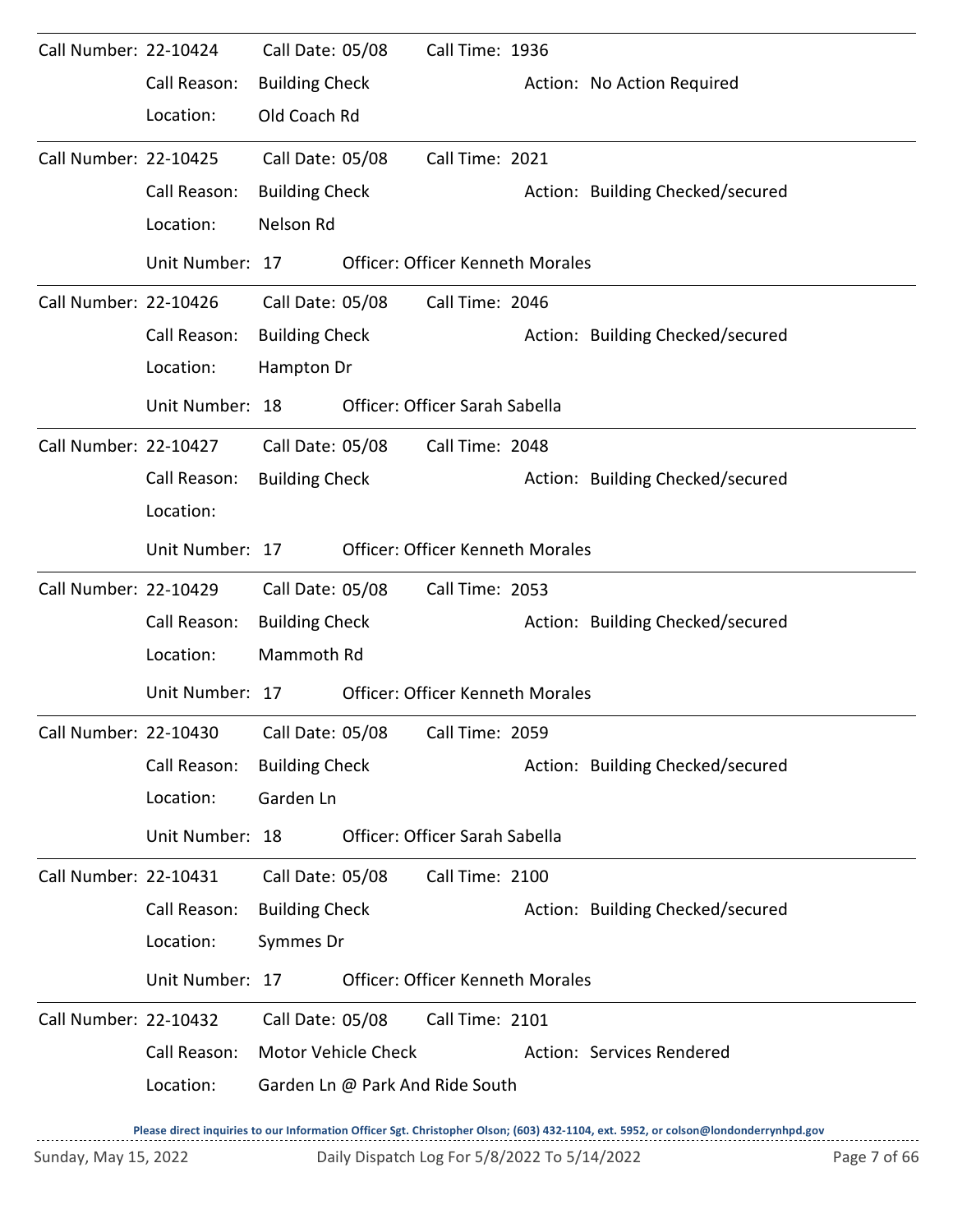|                       | Unit Number: 18 |                       | Officer: Officer Sarah Sabella          |                                  |
|-----------------------|-----------------|-----------------------|-----------------------------------------|----------------------------------|
| Call Number: 22-10433 |                 | Call Date: 05/08      | Call Time: 2108                         |                                  |
|                       | Call Reason:    | <b>Building Check</b> |                                         | Action: Building Checked/secured |
|                       | Location:       | Perkins Rd            |                                         |                                  |
|                       | Unit Number: 17 |                       | <b>Officer: Officer Kenneth Morales</b> |                                  |
| Call Number: 22-10435 |                 | Call Date: 05/08      | Call Time: 2114                         |                                  |
|                       | Call Reason:    | <b>Building Check</b> |                                         | Action: Building Checked/secured |
|                       | Location:       | Independence Dr       |                                         |                                  |
|                       | Unit Number: 17 |                       | <b>Officer: Officer Kenneth Morales</b> |                                  |
| Call Number: 22-10436 |                 | Call Date: 05/08      | Call Time: 2118                         |                                  |
|                       | Call Reason:    | <b>Building Check</b> |                                         | Action: Building Checked/secured |
|                       | Location:       | Mammoth Rd            |                                         |                                  |
|                       | Unit Number: 20 |                       | Officer: Officer Cameron Verrier        |                                  |
| Call Number: 22-10437 |                 | Call Date: 05/08      | Call Time: 2123                         |                                  |
|                       | Call Reason:    | Disabled Mv           |                                         | Action: Services Rendered        |
|                       | Location:       |                       | Rockingham Rd @ Stonehenge Rd           |                                  |
|                       | Unit Number: 17 |                       | <b>Officer: Officer Kenneth Morales</b> |                                  |
| Call Number: 22-10438 |                 | Call Date: 05/08      | Call Time: 2238                         |                                  |
|                       | Call Reason:    | <b>Building Check</b> |                                         | Action: Building Checked/secured |
|                       | Location:       | South Rd              |                                         |                                  |
|                       | Unit Number: 21 |                       | Officer: Officer Sydney Delforte        |                                  |
| Call Number: 22-10439 |                 | Call Date: 05/08      | Call Time: 2248                         |                                  |
|                       | Call Reason:    | <b>Building Check</b> |                                         | Action: Building Checked/secured |
|                       | Location:       | Old Coach Rd          |                                         |                                  |
|                       | Unit Number: 21 |                       | Officer: Officer Sydney Delforte        |                                  |
| Call Number: 22-10440 |                 | Call Date: 05/08      | Call Time: 2310                         |                                  |
|                       | Call Reason:    | <b>Building Check</b> |                                         | Action: Vehicle Towed            |
|                       | Location:       | Hampton Dr            |                                         |                                  |
|                       | Unit Number: 17 |                       | Officer: Officer Trevor Guay            |                                  |
|                       | Unit Number: 21 |                       | Officer: Officer Sydney Delforte        |                                  |
|                       |                 |                       |                                         |                                  |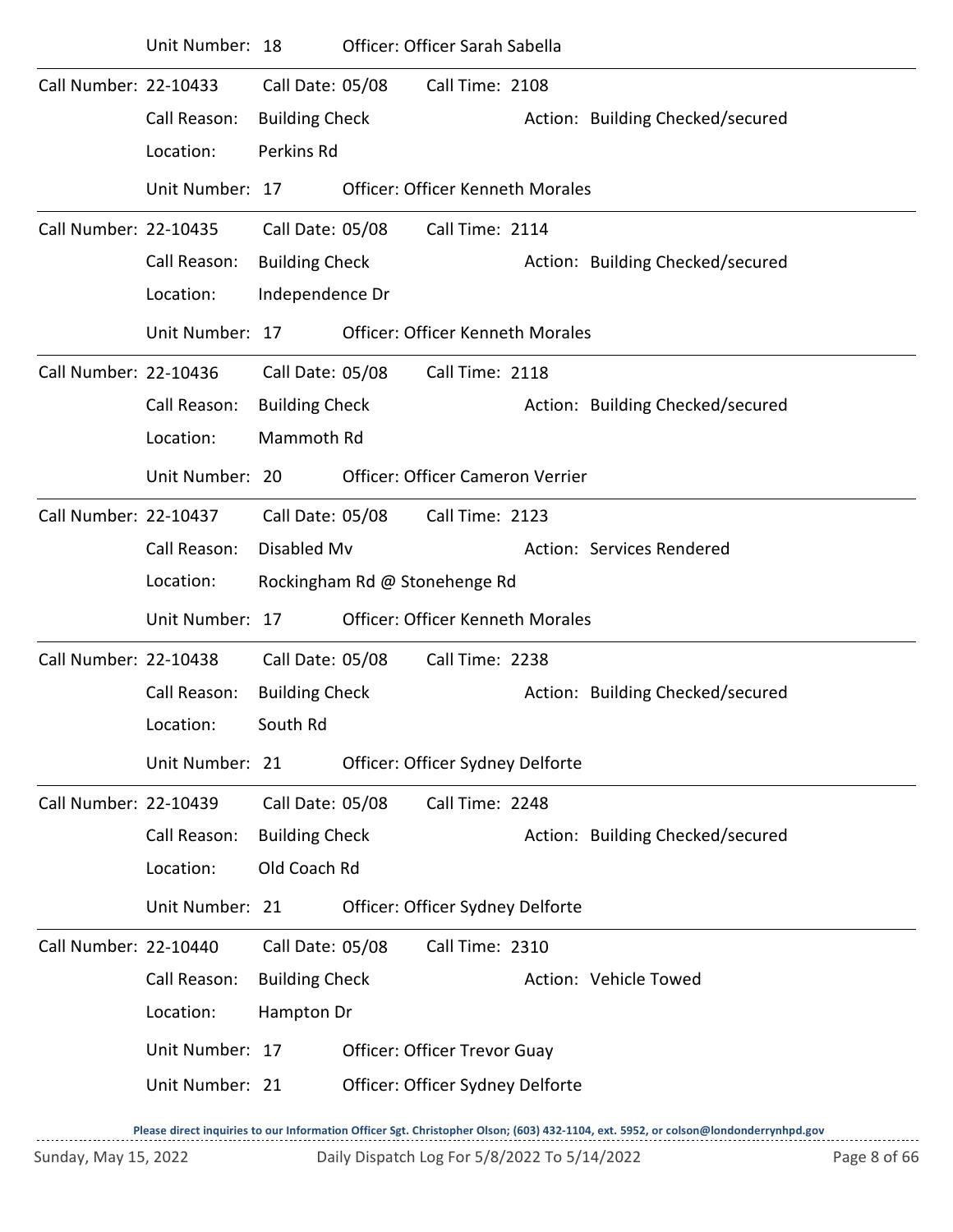| Call Number: 22-10441 |                 | Call Date: 05/08      |                        | Call Time: 2347                    |                                  |
|-----------------------|-----------------|-----------------------|------------------------|------------------------------------|----------------------------------|
|                       | Call Reason:    |                       | Motor Vehicle Check    |                                    | Action: Investigated             |
|                       | Location:       |                       |                        | Hampton Dr @ Hannaford Food & Drug |                                  |
|                       | Unit Number: 17 |                       |                        | Officer: Officer Trevor Guay       |                                  |
| Call Number: 22-10442 |                 | Call Date: 05/08      |                        | Call Time: 2357                    |                                  |
|                       | Call Reason:    | <b>Building Check</b> |                        |                                    | Action: Building Checked/secured |
|                       | Location:       | West Rd               |                        |                                    |                                  |
|                       | Unit Number: 17 |                       |                        | Officer: Officer Trevor Guay       |                                  |
| Call Number: 22-10443 |                 | Call Date: 05/09      |                        | Call Time: 0002                    |                                  |
|                       | Call Reason:    | <b>Building Check</b> |                        |                                    | Action: Building Checked/secured |
|                       | Location:       | Delta Dr              |                        |                                    |                                  |
|                       | Unit Number: 18 |                       |                        | Officer: Officer George Mottram    |                                  |
| Call Number: 22-10445 |                 | Call Date: 05/09      |                        | Call Time: 0031                    |                                  |
|                       | Call Reason:    | <b>Building Check</b> |                        |                                    | Action: Building Checked/secured |
|                       | Location:       | Rockingham Rd         |                        |                                    |                                  |
|                       | Unit Number: 17 |                       |                        | Officer: Officer Trevor Guay       |                                  |
| Call Number: 22-10446 |                 | Call Date: 05/09      |                        | Call Time: 0042                    |                                  |
|                       | Call Reason:    | <b>Building Check</b> |                        |                                    | Action: Building Checked/secured |
|                       | Location:       | Symmes Dr             |                        |                                    |                                  |
|                       | Unit Number: 17 |                       |                        | Officer: Officer Trevor Guay       |                                  |
| Call Number: 22-10447 |                 | Call Date: 05/09      |                        | Call Time: 0049                    |                                  |
|                       | Call Reason:    | <b>Building Check</b> |                        |                                    | Action: Building Checked/secured |
|                       | Location:       | Rockingham Rd         |                        |                                    |                                  |
|                       | Unit Number: 17 |                       |                        | Officer: Officer Trevor Guay       |                                  |
| Call Number: 22-10448 |                 | Call Date: 05/09      |                        | Call Time: 0050                    |                                  |
|                       | Call Reason:    |                       | Motor Vehicle Check    |                                    | Action: Investigated             |
|                       | Location:       |                       | Perkins Rd @ Sleep Inn |                                    |                                  |
|                       | Unit Number: 17 |                       |                        | Officer: Officer Trevor Guay       |                                  |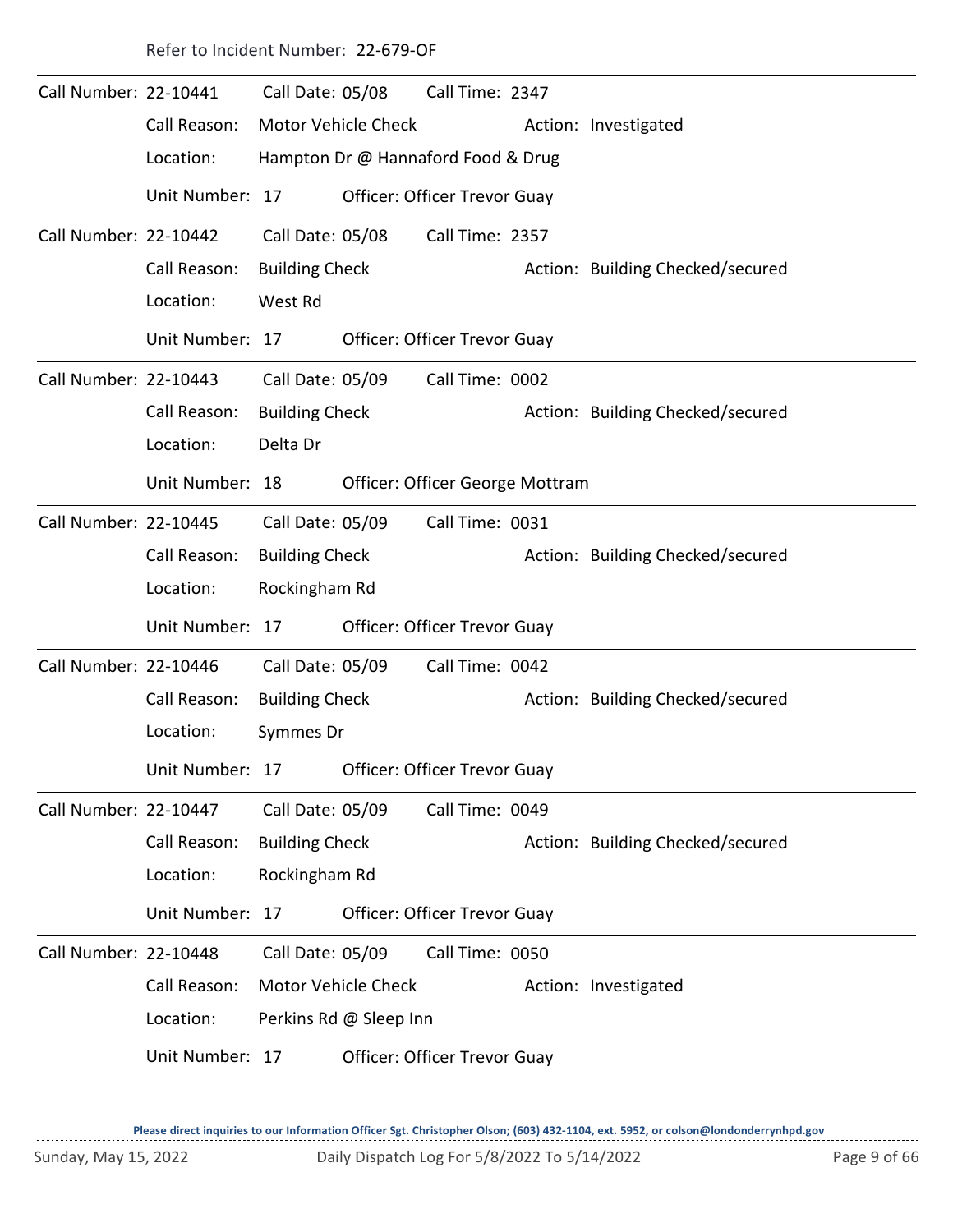| Call Number: 22-10449 |                 | Call Date: 05/09      |                     | Call Time: 0100                               |                                  |
|-----------------------|-----------------|-----------------------|---------------------|-----------------------------------------------|----------------------------------|
|                       | Call Reason:    | <b>Building Check</b> |                     |                                               | Action: Warning Issued           |
|                       | Location:       | Nelson Rd             |                     |                                               |                                  |
|                       | Unit Number: 17 |                       |                     | Officer: Officer Trevor Guay                  |                                  |
| Call Number: 22-10450 |                 | Call Date: 05/09      |                     | Call Time: 0105                               |                                  |
|                       | Call Reason:    | <b>Building Check</b> |                     |                                               | Action: Building Checked/secured |
|                       | Location:       | Old Coach Rd          |                     |                                               |                                  |
|                       | Unit Number: 4  |                       |                     | Officer: Sergeant James Freda                 |                                  |
| Call Number: 22-10451 |                 | Call Date: 05/09      |                     | Call Time: 0114                               |                                  |
|                       | Call Reason:    | <b>Building Check</b> |                     |                                               | Action: Building Checked/secured |
|                       | Location:       | South Rd              |                     |                                               |                                  |
|                       | Unit Number: 17 |                       |                     | <b>Officer: Officer Trevor Guay</b>           |                                  |
| Call Number: 22-10452 |                 | Call Date: 05/09      |                     | Call Time: 0130                               |                                  |
|                       | Call Reason:    | <b>Building Check</b> |                     |                                               | Action: Building Checked/secured |
|                       | Location:       |                       |                     |                                               |                                  |
|                       | Unit Number: 4  |                       |                     | Officer: Sergeant James Freda                 |                                  |
| Call Number: 22-10454 |                 | Call Date: 05/09      |                     | Call Time: 0140                               |                                  |
|                       | Call Reason:    | <b>Building Check</b> |                     |                                               | Action: Building Checked/secured |
|                       | Location:       | Rockingham Rd         |                     |                                               |                                  |
|                       | Unit Number: 18 |                       |                     | Officer: Officer George Mottram               |                                  |
| Call Number: 22-10456 |                 | Call Date: 05/09      |                     | Call Time: 0200                               |                                  |
|                       | Call Reason:    | Motor Vehicle Check   |                     |                                               | Action: Investigated             |
|                       | Location:       |                       |                     | Nashua Rd @ Cracker Barrell Old Country Store |                                  |
|                       | Unit Number: 17 |                       |                     | Officer: Officer Trevor Guay                  |                                  |
| Call Number: 22-10459 |                 | Call Date: 05/09      |                     | Call Time: 0229                               |                                  |
|                       | Call Reason:    |                       | Motor Vehicle Check |                                               | Action: Investigated             |
|                       | Location:       |                       |                     | Garden Ln @ Park And Ride South               |                                  |
|                       | Unit Number: 21 |                       |                     | Officer: Officer Sydney Delforte              |                                  |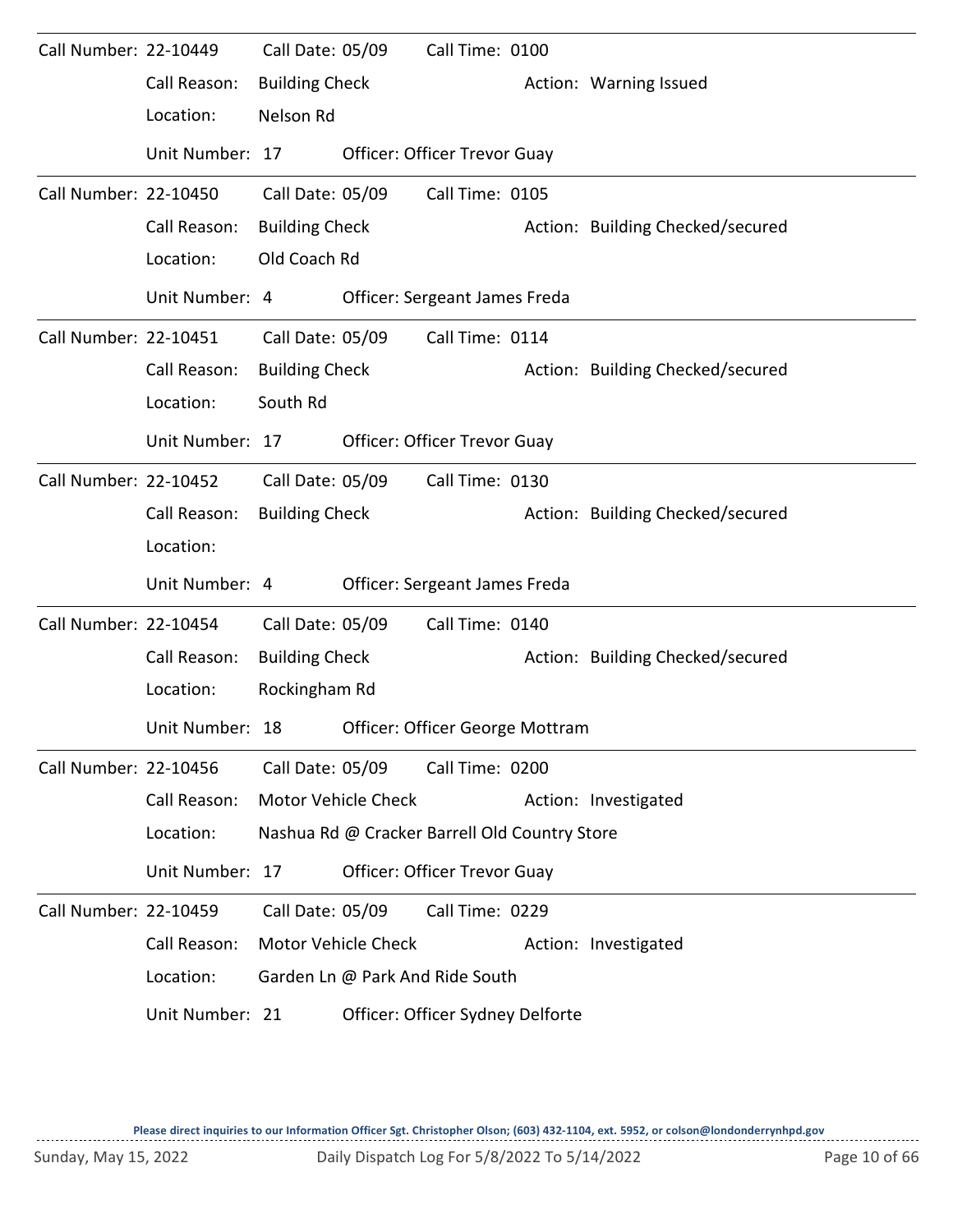| Call Number: 22-10460 |                                     | Call Date: 05/09       |                            | Call Time: 0236                     |                                                          |
|-----------------------|-------------------------------------|------------------------|----------------------------|-------------------------------------|----------------------------------------------------------|
|                       | Call Reason:                        |                        | Motor Vehicle Check        |                                     | Action: Investigated                                     |
|                       | Location:                           |                        |                            | Garden Ln @ Park And Ride South     |                                                          |
|                       | Unit Number: 17                     |                        |                            | <b>Officer: Officer Trevor Guay</b> |                                                          |
|                       | Unit Number: 21                     |                        |                            | Officer: Officer Sydney Delforte    |                                                          |
| Call Number: 22-10463 |                                     | Call Date: 05/09       |                            | Call Time: 0516                     |                                                          |
|                       | Call Reason:                        | <b>Building Check</b>  |                            |                                     | Action: Building Checked/secured                         |
|                       | Location:                           | Old Coach Rd           |                            |                                     |                                                          |
|                       | Unit Number: 21                     |                        |                            | Officer: Officer Sydney Delforte    |                                                          |
| Call Number: 22-10465 |                                     | Call Date: 05/09       |                            | Call Time: 0523                     |                                                          |
|                       | Call Reason:                        | Alarm, Business        |                            |                                     | Action: Building Checked/secured                         |
|                       | Location:                           | Nashua Rd              |                            |                                     |                                                          |
|                       | Unit Number: 17                     |                        |                            | <b>Officer: Officer Trevor Guay</b> |                                                          |
|                       | Unit Number: 21                     |                        |                            | Officer: Officer Sydney Delforte    |                                                          |
| Call Number: 22-10472 |                                     | Call Date: 05/09       |                            | Call Time: 0734                     |                                                          |
|                       | Call Reason:                        | Suicide Attempt/threat |                            |                                     | Action: Transported To Hospital                          |
|                       | Location:                           |                        | Aviation Park Dr @ Hubbell |                                     |                                                          |
|                       | Unit Number: 17                     |                        |                            |                                     | Officers: Officer Brandon Gauthier & Officer Muzafer Aku |
|                       | Unit Number: 19                     |                        |                            | Officer: Officer Marvin Alfaro      |                                                          |
|                       | Unit Number: 21                     |                        |                            | Officer: Officer Timon Aikawa       |                                                          |
|                       | Unit Number: 4                      |                        |                            | Officer: Sergeant Ryan Buker        |                                                          |
|                       | Unit Number: Unk                    |                        |                            | Officer: Officer Brian Allaire      |                                                          |
|                       | Refer to Incident Number: 22-681-OF |                        |                            |                                     |                                                          |
| Call Number: 22-10476 |                                     | Call Date: 05/09       |                            | Call Time: 0939                     |                                                          |
|                       | Call Reason:                        |                        | Neighborhood Disputes      |                                     | Action: Peace Restored                                   |
|                       | Location:                           | Macgregor Ct           |                            |                                     |                                                          |
|                       | Unit Number: 17                     |                        |                            |                                     | Officers: Officer Brandon Gauthier & Officer Muzafer Aku |
|                       | Unit Number: 19                     |                        |                            | Officer: Officer Marvin Alfaro      |                                                          |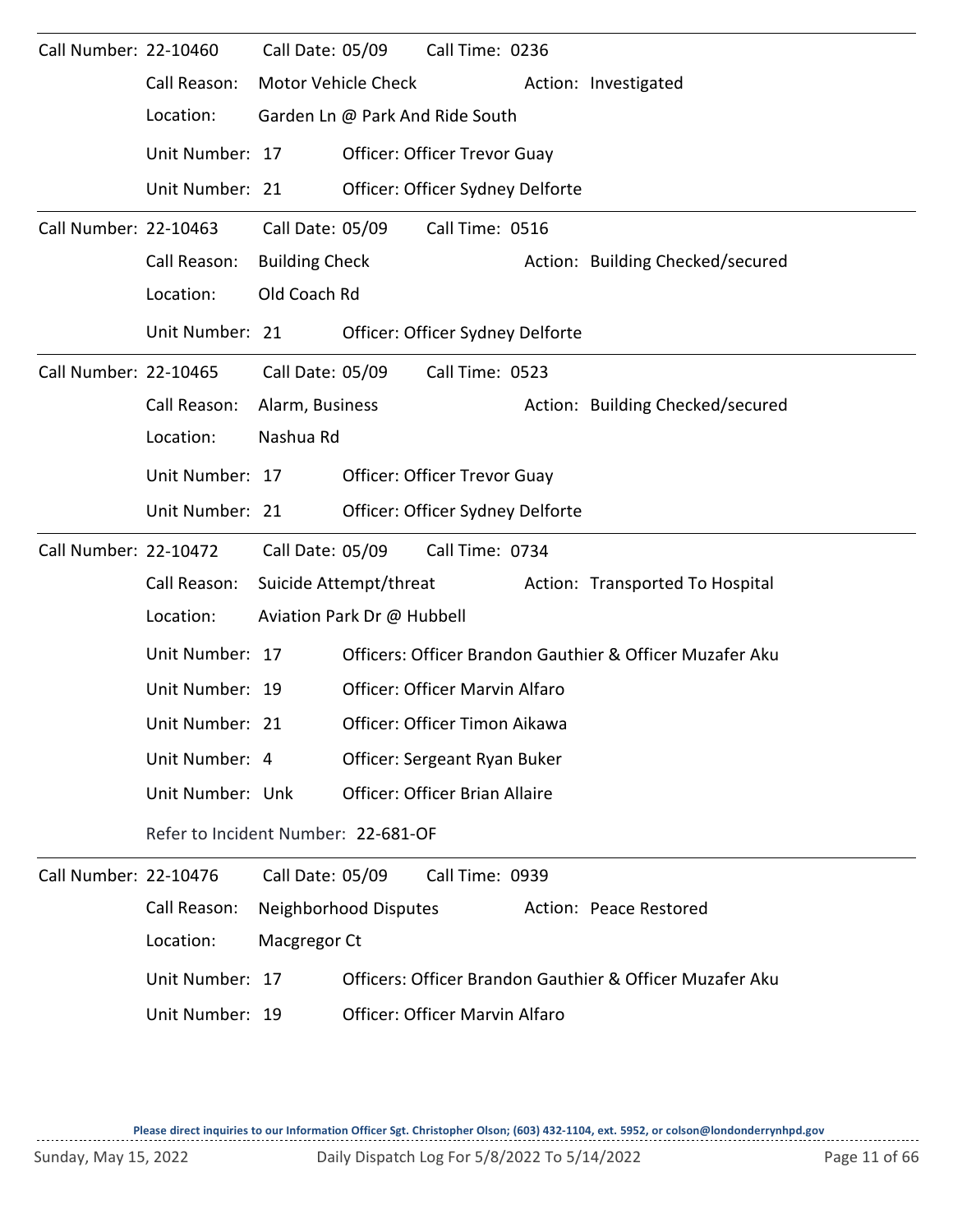| Call Number: 22-10478 |                                     | Call Date: 05/09      |                     | Call Time: 1005                     |  |                                                          |  |  |  |  |
|-----------------------|-------------------------------------|-----------------------|---------------------|-------------------------------------|--|----------------------------------------------------------|--|--|--|--|
|                       | Call Reason:                        | Follow-up             |                     |                                     |  | Action: Services Rendered                                |  |  |  |  |
|                       | Location:                           | High Range Rd         |                     |                                     |  |                                                          |  |  |  |  |
|                       | Unit Number: 26                     |                       |                     |                                     |  | Officer: Animal Control Officer David Carver             |  |  |  |  |
| Call Number: 22-10479 |                                     | Call Date: 05/09      |                     | Call Time: 1016                     |  |                                                          |  |  |  |  |
|                       | Call Reason:                        | <b>Building Check</b> |                     |                                     |  | Action: Building Checked/secured                         |  |  |  |  |
|                       | Location:                           | Shasta Dr             |                     |                                     |  |                                                          |  |  |  |  |
|                       | Unit Number: 19                     |                       |                     | Officer: Officer Marvin Alfaro      |  |                                                          |  |  |  |  |
| Call Number: 22-10480 |                                     |                       | Call Date: 05/09    | Call Time: 1024                     |  |                                                          |  |  |  |  |
|                       | Call Reason:                        | Found/lost Property   |                     |                                     |  | Action: Services Rendered                                |  |  |  |  |
|                       | Location:                           |                       |                     | Tanager Wy @ Trail Head To Musquash |  |                                                          |  |  |  |  |
|                       | Unit Number: 17                     |                       |                     |                                     |  | Officers: Officer Brandon Gauthier & Officer Muzafer Aku |  |  |  |  |
|                       | Refer to Incident Number: 22-682-OF |                       |                     |                                     |  |                                                          |  |  |  |  |
| Call Number: 22-10481 |                                     |                       | Call Date: 05/09    | Call Time: 1113                     |  |                                                          |  |  |  |  |
|                       | Call Reason:                        |                       |                     | Assist Londonderry Fire Dept        |  | Action: No Action Required                               |  |  |  |  |
|                       | Location:                           |                       |                     | Garden Ln @ Platinum Car Wash       |  |                                                          |  |  |  |  |
| Call Number: 22-10482 |                                     | Call Date: 05/09      |                     | Call Time: 1114                     |  |                                                          |  |  |  |  |
|                       | Call Reason:                        | Follow-up             |                     |                                     |  | Action: Services Rendered                                |  |  |  |  |
|                       | Location:                           | Otterson Rd           |                     |                                     |  |                                                          |  |  |  |  |
|                       | Unit Number:                        | 17                    |                     |                                     |  | Officers: Officer Brandon Gauthier & Officer Muzafer Aku |  |  |  |  |
| Call Number: 22-10483 |                                     | Call Date: 05/09      |                     | Call Time: 1053                     |  |                                                          |  |  |  |  |
|                       | Call Reason:                        |                       | Scam Phone/internet |                                     |  | Action: Investigated                                     |  |  |  |  |
|                       | Location:                           |                       |                     | Mammoth Rd @ Londonderry Town Hall  |  |                                                          |  |  |  |  |
|                       | Refer to Incident Number: 22-683-OF |                       |                     |                                     |  |                                                          |  |  |  |  |
| Call Number: 22-10484 |                                     | Call Date: 05/09      |                     | Call Time: 1119                     |  |                                                          |  |  |  |  |
|                       | Call Reason:                        | Follow-up             |                     |                                     |  | Action: No Action Required                               |  |  |  |  |
|                       | Location:                           | Oak Dr                |                     |                                     |  |                                                          |  |  |  |  |
|                       | Unit Number: 26                     |                       |                     |                                     |  | Officer: Animal Control Officer David Carver             |  |  |  |  |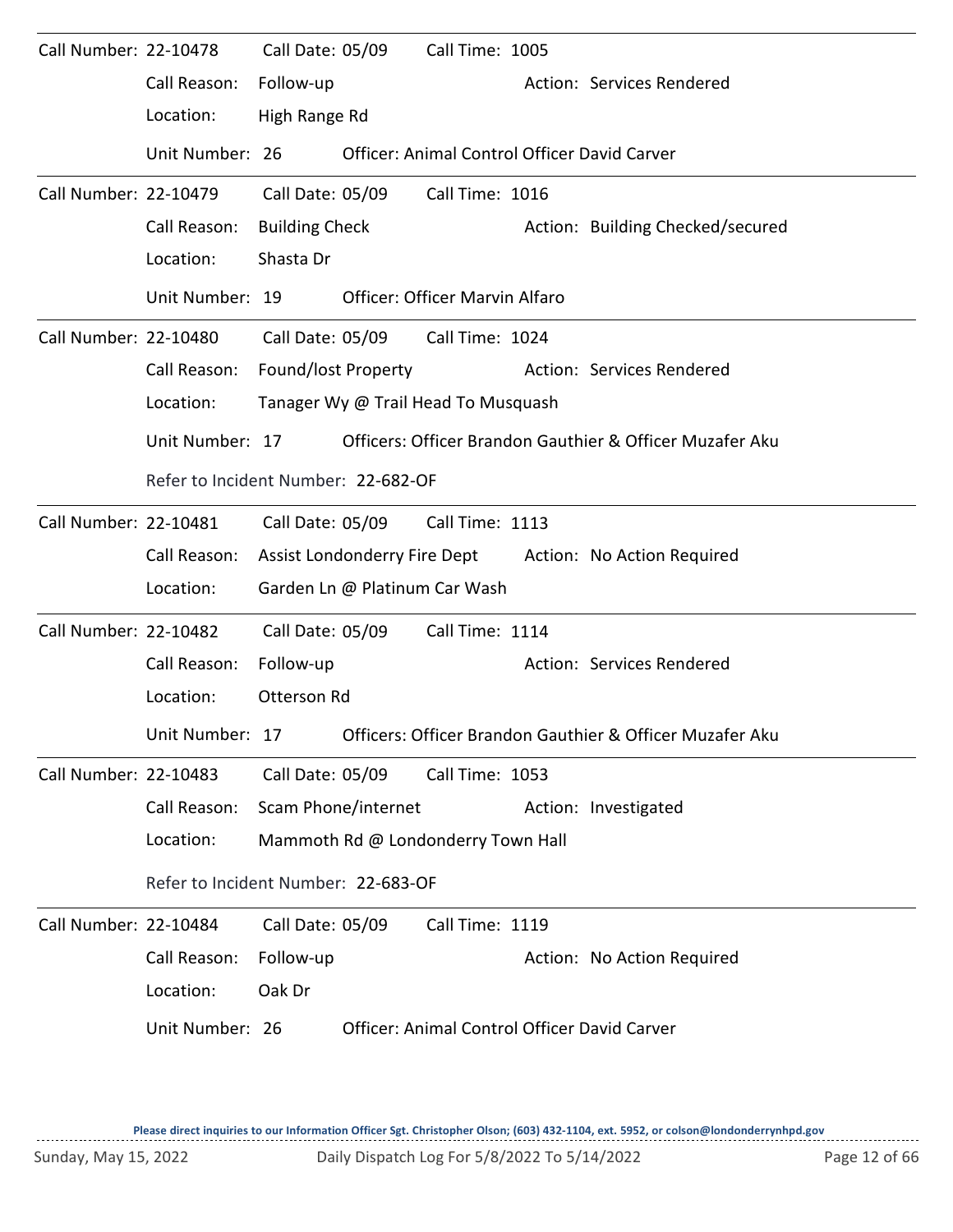| Call Number: 22-10485 |                 | Call Date: 05/09           |                                  | Call Time: 1131                          |                                                          |
|-----------------------|-----------------|----------------------------|----------------------------------|------------------------------------------|----------------------------------------------------------|
|                       | Call Reason:    |                            | <b>Bicycle Safety Violations</b> |                                          | Action: Warning Issued                                   |
|                       | Location:       |                            | Nashua Rd @ Home Depot           |                                          |                                                          |
|                       | Unit Number: 19 |                            |                                  | Officer: Officer Marvin Alfaro           |                                                          |
| Call Number: 22-10486 |                 | Call Date: 05/09           |                                  | Call Time: 1137                          |                                                          |
|                       | Call Reason:    |                            | Motor Vehicle Check              |                                          | Action: Services Rendered                                |
|                       | Location:       |                            | Nashua Rd @ Home Depot           |                                          |                                                          |
|                       | Unit Number: 19 |                            |                                  | Officer: Officer Marvin Alfaro           |                                                          |
| Call Number: 22-10487 |                 | Call Date: 05/09           |                                  | Call Time: 1134                          |                                                          |
|                       | Call Reason:    | <b>Suspicious Activity</b> |                                  |                                          | Action: Services Rendered                                |
|                       | Location:       | Old Nashua Rd              |                                  |                                          |                                                          |
|                       | Unit Number: 17 |                            |                                  |                                          | Officers: Officer Brandon Gauthier & Officer Muzafer Aku |
|                       | Unit Number: 19 |                            |                                  | Officer: Officer Marvin Alfaro           |                                                          |
|                       | Unit Number: 4  |                            |                                  | Officer: Sergeant Ryan Buker             |                                                          |
| Call Number: 22-10488 |                 | Call Date: 05/09           |                                  | Call Time: 1151                          |                                                          |
|                       | Call Reason:    |                            | Suicide Attempt/threat           |                                          | Action: Services Rendered                                |
|                       | Location:       |                            |                                  | Nashua Rd @ Walgreen Drug Store          |                                                          |
|                       | Unit Number: 10 |                            |                                  | <b>Officer: Deputy Chief Kim Bernard</b> |                                                          |
|                       | Unit Number: 19 |                            |                                  | Officer: Officer Marvin Alfaro           |                                                          |
|                       | Unit Number: 21 |                            |                                  | Officer: Officer Timon Aikawa            |                                                          |
| Call Number: 22-10489 |                 | Call Date: 05/09           |                                  | Call Time: 1201                          |                                                          |
|                       | Call Reason:    | Follow-up                  |                                  |                                          | Action: Services Rendered                                |
|                       | Location:       | Old Nashua Rd              |                                  |                                          |                                                          |
|                       | Unit Number: 17 |                            |                                  |                                          | Officers: Officer Brandon Gauthier & Officer Muzafer Aku |
| Call Number: 22-10490 |                 | Call Date: 05/09           |                                  | Call Time: 1223                          |                                                          |
|                       | Call Reason:    | Disabled Mv                |                                  |                                          | Action: Services Rendered                                |
|                       | Location:       |                            | Nashua Rd @ Harvest Moon Rd      |                                          |                                                          |
|                       | Unit Number: 17 |                            |                                  |                                          | Officers: Officer Brandon Gauthier & Officer Muzafer Aku |
|                       | Unit Number: 17 |                            |                                  |                                          | Officers: Officer Brandon Gauthier & Officer Muzafer Aku |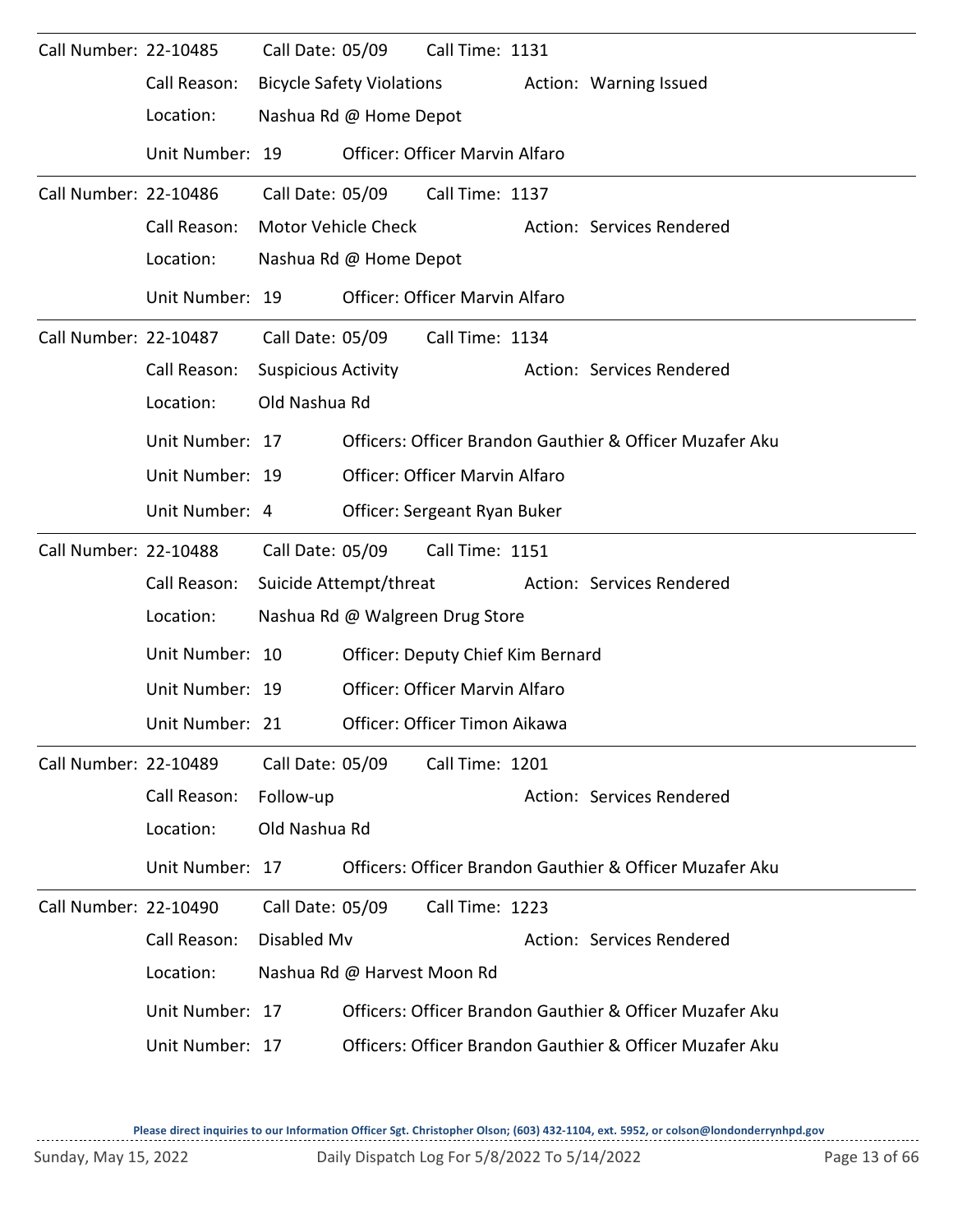| Call Number: 22-10491 |                 | Call Date: 05/09             |                             | Call Time: 1236                                                                                                                                                               |                                                          |                                                          |  |  |  |
|-----------------------|-----------------|------------------------------|-----------------------------|-------------------------------------------------------------------------------------------------------------------------------------------------------------------------------|----------------------------------------------------------|----------------------------------------------------------|--|--|--|
|                       | Call Reason:    | Assist Londonderry Fire Dept |                             |                                                                                                                                                                               |                                                          | Action: Services Rendered                                |  |  |  |
|                       | Location:       | Nashua Rd @ Mammoth Rd       |                             |                                                                                                                                                                               |                                                          |                                                          |  |  |  |
|                       | Unit Number: 17 |                              |                             |                                                                                                                                                                               |                                                          | Officers: Officer Brandon Gauthier & Officer Muzafer Aku |  |  |  |
|                       | Unit Number: 4  |                              |                             | Officer: Sergeant Ryan Buker                                                                                                                                                  |                                                          |                                                          |  |  |  |
| Call Number: 22-10492 |                 | Call Date: 05/09             |                             | Call Time: 1247                                                                                                                                                               |                                                          |                                                          |  |  |  |
|                       | Call Reason:    | Assist Citizen               |                             |                                                                                                                                                                               |                                                          | Action: Services Rendered                                |  |  |  |
|                       | Location:       | Holstein Ave                 |                             |                                                                                                                                                                               |                                                          |                                                          |  |  |  |
|                       | Unit Number: 4  |                              |                             | Officer: Sergeant Ryan Buker                                                                                                                                                  |                                                          |                                                          |  |  |  |
| Call Number: 22-10493 |                 | Call Date: 05/09             |                             | Call Time: 1328                                                                                                                                                               |                                                          |                                                          |  |  |  |
|                       | Call Reason:    | Scam Phone/internet          |                             |                                                                                                                                                                               |                                                          | Action: Services Rendered                                |  |  |  |
|                       | Location:       | Wedgewood Dr                 |                             |                                                                                                                                                                               |                                                          |                                                          |  |  |  |
|                       | Unit Number: 17 |                              |                             |                                                                                                                                                                               | Officers: Officer Brandon Gauthier & Officer Muzafer Aku |                                                          |  |  |  |
| Call Number: 22-10494 |                 | Call Date: 05/09             |                             | Call Time: 1403                                                                                                                                                               |                                                          |                                                          |  |  |  |
|                       | Call Reason:    | Assist Londonderry Fire Dept |                             |                                                                                                                                                                               |                                                          | Action: Services Rendered                                |  |  |  |
|                       | Location:       | West Rd @ Morway Dr          |                             |                                                                                                                                                                               |                                                          |                                                          |  |  |  |
|                       | Unit Number: 18 |                              |                             | Officer: Officer Sarah Sabella                                                                                                                                                |                                                          |                                                          |  |  |  |
| Call Number: 22-10495 |                 | Call Date: 05/09             |                             | Call Time: 1414                                                                                                                                                               |                                                          |                                                          |  |  |  |
|                       | Call Reason:    | <b>Suspicious Activity</b>   |                             |                                                                                                                                                                               |                                                          | Action: Services Rendered                                |  |  |  |
|                       | Location:       |                              |                             | Garden Ln @ Park And Ride South                                                                                                                                               |                                                          |                                                          |  |  |  |
|                       | Unit Number: 17 |                              |                             | <b>Officer: Officer Kenneth Morales</b>                                                                                                                                       |                                                          |                                                          |  |  |  |
| Call Number: 22-10497 |                 | Call Date: 05/09             |                             | Call Time: 1443                                                                                                                                                               |                                                          |                                                          |  |  |  |
|                       | Call Reason:    | <b>Traffic Hazard</b>        |                             |                                                                                                                                                                               |                                                          |                                                          |  |  |  |
|                       | Location:       |                              |                             |                                                                                                                                                                               |                                                          |                                                          |  |  |  |
|                       | Unit Number: 20 |                              |                             |                                                                                                                                                                               |                                                          |                                                          |  |  |  |
| Call Number: 22-10499 |                 | Call Date: 05/09             |                             |                                                                                                                                                                               |                                                          |                                                          |  |  |  |
|                       | Call Reason:    | Assist Londonderry Fire Dept |                             |                                                                                                                                                                               |                                                          |                                                          |  |  |  |
|                       | Location:       |                              | Perkins Rd @ Vista Ridge Dr |                                                                                                                                                                               |                                                          |                                                          |  |  |  |
|                       | Unit Number: 16 |                              |                             | Action: Investigated<br>Adams Rd @ Fiddlers Ridge Rd<br>Officer: Officer Cameron Verrier<br>Call Time: 1512<br>Action: Services Rendered<br>Officer: Officer Keeley Bartolini |                                                          |                                                          |  |  |  |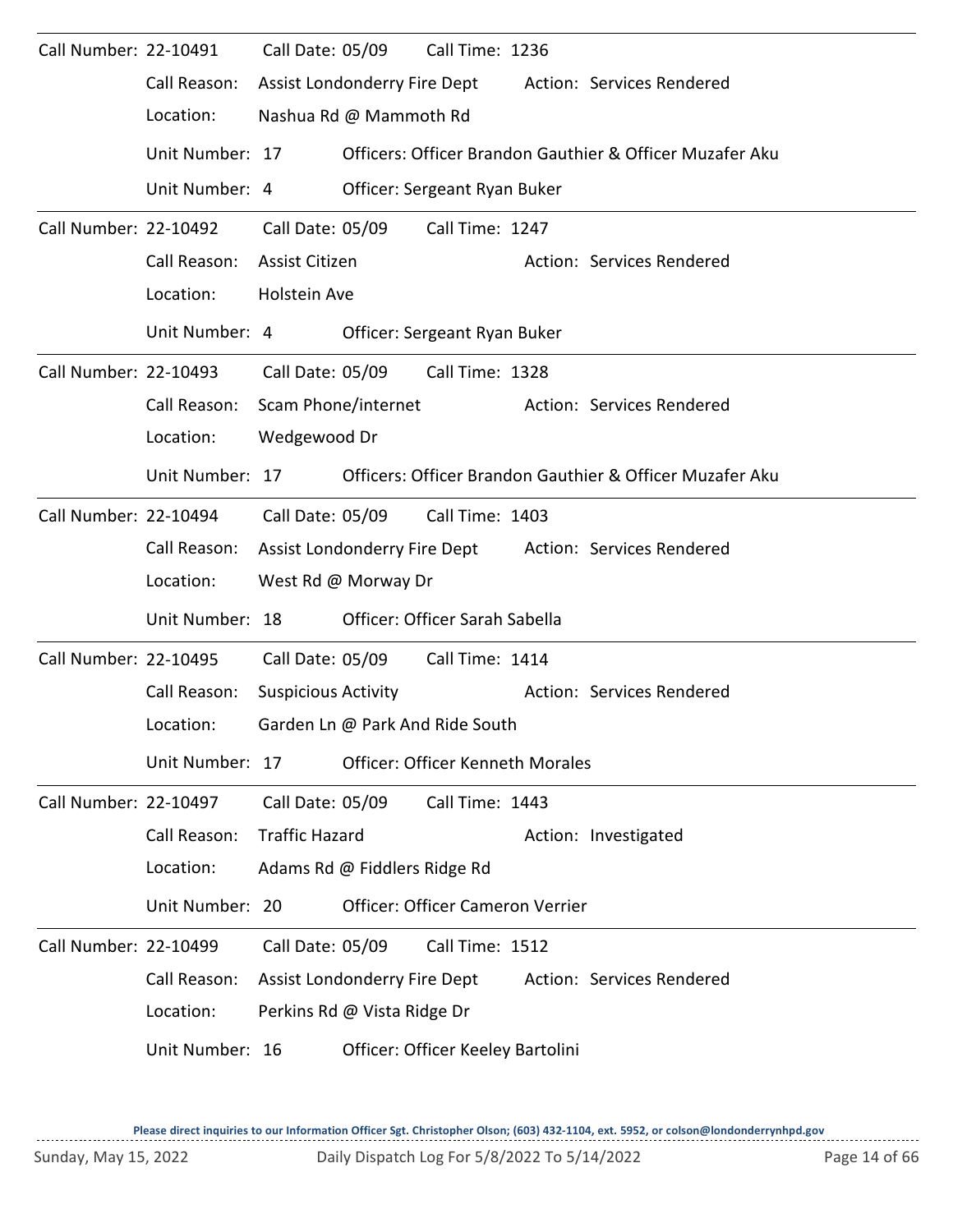| Call Number: 22-10502 |                                     | Call Date: 05/09         |                              | Call Time: 1533                         |                                                            |
|-----------------------|-------------------------------------|--------------------------|------------------------------|-----------------------------------------|------------------------------------------------------------|
|                       | Call Reason:                        |                          | Assist Londonderry Fire Dept |                                         | <b>Action: Services Rendered</b>                           |
|                       | Location:                           | Perkins Rd               |                              |                                         |                                                            |
|                       | Unit Number: 16                     |                          |                              | Officer: Officer Keeley Bartolini       |                                                            |
| Call Number: 22-10503 |                                     | Call Date: 05/09         |                              | Call Time: 1548                         |                                                            |
|                       | Call Reason:                        | <b>Medical Emergency</b> |                              |                                         | Action: Transported To Hospital                            |
|                       | Location:                           |                          |                              |                                         | Airport Rd @ Manchester Boston Regional Airport/terminal&g |
|                       | Unit Number: Unk                    |                          |                              | Officer: Officer Tyler Macdonald        |                                                            |
|                       | Refer to Incident Number: 22-684-OF |                          |                              |                                         |                                                            |
| Call Number: 22-10504 |                                     | Call Date: 05/09         |                              | Call Time: 1608                         |                                                            |
|                       | Call Reason:                        | <b>Building Check</b>    |                              |                                         | Action: Building Checked/secured                           |
|                       | Location:                           | Shasta Dr                |                              |                                         |                                                            |
|                       | Unit Number: 20                     |                          |                              | <b>Officer: Officer Cameron Verrier</b> |                                                            |
| Call Number: 22-10505 |                                     | Call Date: 05/09         |                              | Call Time: 1629                         |                                                            |
|                       | Call Reason:                        | <b>Welfare Check</b>     |                              |                                         | Action: Services Rendered                                  |
|                       | Location:                           | Southwood Dr             |                              |                                         |                                                            |
|                       | Unit Number: 17                     |                          |                              | <b>Officer: Officer Kenneth Morales</b> |                                                            |
|                       | Unit Number: 20                     |                          |                              | Officer: Officer Cameron Verrier        |                                                            |
| Call Number: 22-10507 |                                     | Call Date: 05/09         |                              | Call Time: 1654                         |                                                            |
|                       | Call Reason: Building Check         |                          |                              |                                         | Action: Building Checked/secured                           |
|                       | Location:                           | Old Coach Rd             |                              |                                         |                                                            |
|                       | Unit Number: 20                     |                          |                              | Officer: Officer Cameron Verrier        |                                                            |
| Call Number: 22-10512 |                                     | Call Date: 05/09         |                              | Call Time: 1733                         |                                                            |
|                       | Call Reason:                        | <b>Building Check</b>    |                              |                                         | Action: Building Checked/secured                           |
|                       | Location:                           | Rockingham Rd            |                              |                                         |                                                            |
|                       | Unit Number: 20                     |                          |                              | Officer: Officer Cameron Verrier        |                                                            |
| Call Number: 22-10513 |                                     | Call Date: 05/09         |                              | Call Time: 1733                         |                                                            |
|                       | Call Reason:                        | <b>Building Check</b>    |                              |                                         | Action: Building Checked/secured                           |
|                       | Location:                           | Nashua Rd                |                              |                                         |                                                            |
|                       |                                     |                          |                              |                                         |                                                            |
|                       | Unit Number: 18                     |                          |                              | Officer: Officer Sarah Sabella          |                                                            |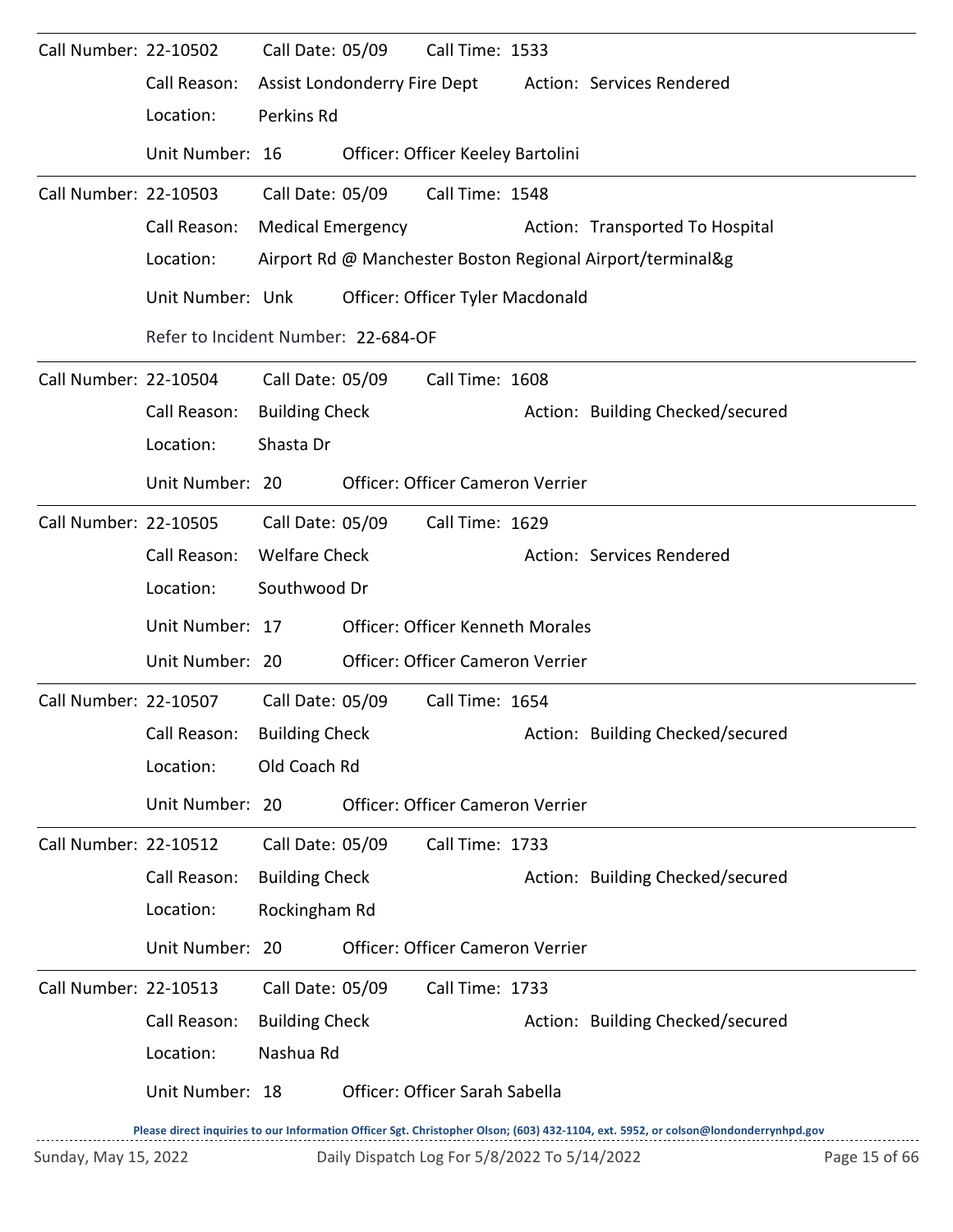| Call Number: 22-10514 |                 | Call Date: 05/09                    |                         | Call Time: 1736                         |  |                                  |  |  |  |  |  |
|-----------------------|-----------------|-------------------------------------|-------------------------|-----------------------------------------|--|----------------------------------|--|--|--|--|--|
|                       | Call Reason:    | <b>Building Check</b>               |                         |                                         |  | Action: Building Checked/secured |  |  |  |  |  |
|                       | Location:       | Garden Ln                           |                         |                                         |  |                                  |  |  |  |  |  |
|                       | Unit Number: 18 |                                     |                         | Officer: Officer Sarah Sabella          |  |                                  |  |  |  |  |  |
| Call Number: 22-10516 |                 | Call Date: 05/09                    |                         | Call Time: 1746                         |  |                                  |  |  |  |  |  |
|                       | Call Reason:    | <b>Assist Nhsp</b>                  |                         |                                         |  | Action: Services Rendered        |  |  |  |  |  |
|                       | Location:       |                                     | Rockingham Rd @ Exit 5  |                                         |  |                                  |  |  |  |  |  |
|                       | Unit Number: 20 |                                     |                         | Officer: Officer Cameron Verrier        |  |                                  |  |  |  |  |  |
| Call Number: 22-10517 |                 |                                     | Call Date: 05/09        | Call Time: 1756                         |  |                                  |  |  |  |  |  |
|                       | Call Reason:    | <b>Identity Theft</b>               |                         |                                         |  | Action: Investigated             |  |  |  |  |  |
|                       | Location:       | <b>Holton Cir</b>                   |                         |                                         |  |                                  |  |  |  |  |  |
|                       | Unit Number: 18 |                                     |                         | Officer: Officer Sarah Sabella          |  |                                  |  |  |  |  |  |
|                       |                 | Refer to Incident Number: 22-685-OF |                         |                                         |  |                                  |  |  |  |  |  |
| Call Number: 22-10518 |                 |                                     | Call Date: 05/09        | Call Time: 1804                         |  |                                  |  |  |  |  |  |
|                       | Call Reason:    |                                     | Motor Vehicle Accident  |                                         |  | Action: Vehicle Towed            |  |  |  |  |  |
|                       | Location:       |                                     | Sargent Rd @ Mammoth Rd |                                         |  |                                  |  |  |  |  |  |
|                       | Unit Number: 16 |                                     |                         | Officer: Officer Keeley Bartolini       |  |                                  |  |  |  |  |  |
|                       | Unit Number: 17 |                                     |                         | <b>Officer: Officer Kenneth Morales</b> |  |                                  |  |  |  |  |  |
|                       | Unit Number: 18 |                                     |                         | Officer: Officer Sarah Sabella          |  |                                  |  |  |  |  |  |
| Call Number: 22-10519 |                 | Call Date: 05/09                    |                         | Call Time: 1924                         |  |                                  |  |  |  |  |  |
|                       | Call Reason:    | Alarm, Business                     |                         |                                         |  | Action: Building Checked/secured |  |  |  |  |  |
|                       | Location:       | Wentworth Ave                       |                         |                                         |  |                                  |  |  |  |  |  |
|                       | Unit Number: 16 |                                     |                         | Officer: Officer Keeley Bartolini       |  |                                  |  |  |  |  |  |
|                       | Unit Number: 20 |                                     |                         | Officer: Officer Cameron Verrier        |  |                                  |  |  |  |  |  |
| Call Number: 22-10520 |                 | Call Date: 05/09                    |                         | Call Time: 2028                         |  |                                  |  |  |  |  |  |
|                       | Call Reason:    | Keep The Peace                      |                         |                                         |  | Action: Services Rendered        |  |  |  |  |  |
|                       | Location:       | Wilson Rd                           |                         |                                         |  |                                  |  |  |  |  |  |
|                       | Unit Number: 17 |                                     |                         | <b>Officer: Officer Kenneth Morales</b> |  |                                  |  |  |  |  |  |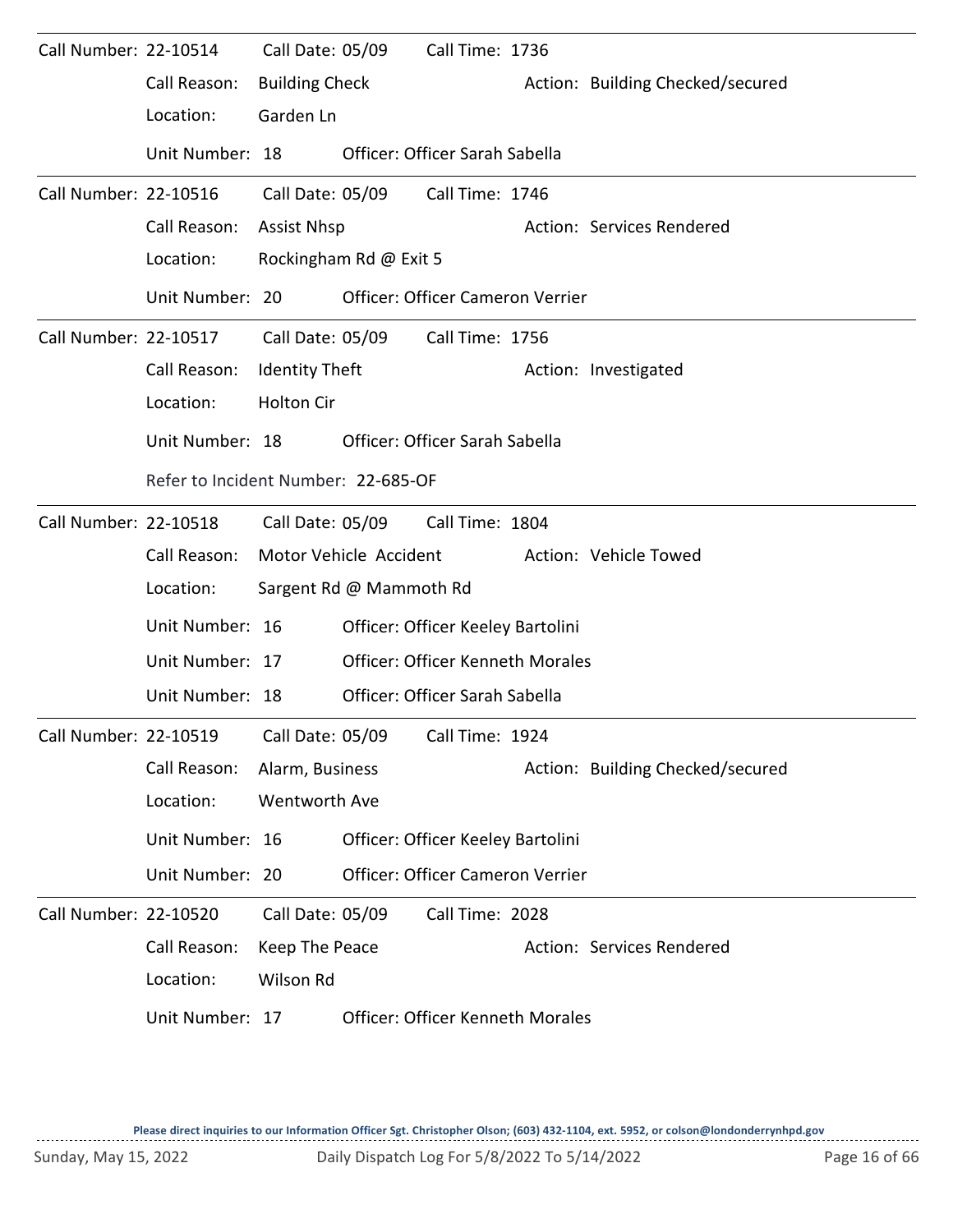| Call Number: 22-10521 |                 | Call Date: 05/09      | Call Time: 2044                         |                                  |
|-----------------------|-----------------|-----------------------|-----------------------------------------|----------------------------------|
|                       | Call Reason:    | <b>Building Check</b> |                                         | Action: Building Checked/secured |
|                       | Location:       | Garden Ln             |                                         |                                  |
|                       | Unit Number: 18 |                       | Officer: Officer Sarah Sabella          |                                  |
| Call Number: 22-10522 |                 | Call Date: 05/09      | Call Time: 2047                         |                                  |
|                       | Call Reason:    | <b>Building Check</b> |                                         | Action: Building Checked/secured |
|                       | Location:       | Hampton Dr            |                                         |                                  |
|                       | Unit Number: 18 |                       | Officer: Officer Sarah Sabella          |                                  |
| Call Number: 22-10523 |                 | Call Date: 05/09      | Call Time: 2053                         |                                  |
|                       | Call Reason:    | <b>Building Check</b> |                                         | Action: Building Checked/secured |
|                       | Location:       | South Rd              |                                         |                                  |
|                       | Unit Number: 18 |                       | Officer: Officer Sarah Sabella          |                                  |
| Call Number: 22-10524 |                 | Call Date: 05/09      | Call Time: 2057                         |                                  |
|                       | Call Reason:    | <b>Building Check</b> |                                         | Action: Building Checked/secured |
|                       | Location:       | South Rd              |                                         |                                  |
|                       | Unit Number: 18 |                       | Officer: Officer Sarah Sabella          |                                  |
| Call Number: 22-10525 |                 | Call Date: 05/09      | Call Time: 2104                         |                                  |
|                       | Call Reason:    | <b>Building Check</b> |                                         | Action: Building Checked/secured |
|                       | Location:       | Michels Wy            |                                         |                                  |
|                       | Unit Number: 18 |                       | Officer: Officer Sarah Sabella          |                                  |
| Call Number: 22-10526 |                 | Call Date: 05/09      | Call Time: 2107                         |                                  |
|                       | Call Reason:    | <b>Building Check</b> |                                         | Action: Building Checked/secured |
|                       | Location:       | Main St               |                                         |                                  |
|                       | Unit Number: 18 |                       | Officer: Officer Sarah Sabella          |                                  |
| Call Number: 22-10527 |                 | Call Date: 05/09      | Call Time: 2107                         |                                  |
|                       | Call Reason:    | <b>Building Check</b> |                                         | Action: Building Checked/secured |
|                       | Location:       | Shasta Dr             |                                         |                                  |
|                       | Unit Number: 17 |                       | <b>Officer: Officer Kenneth Morales</b> |                                  |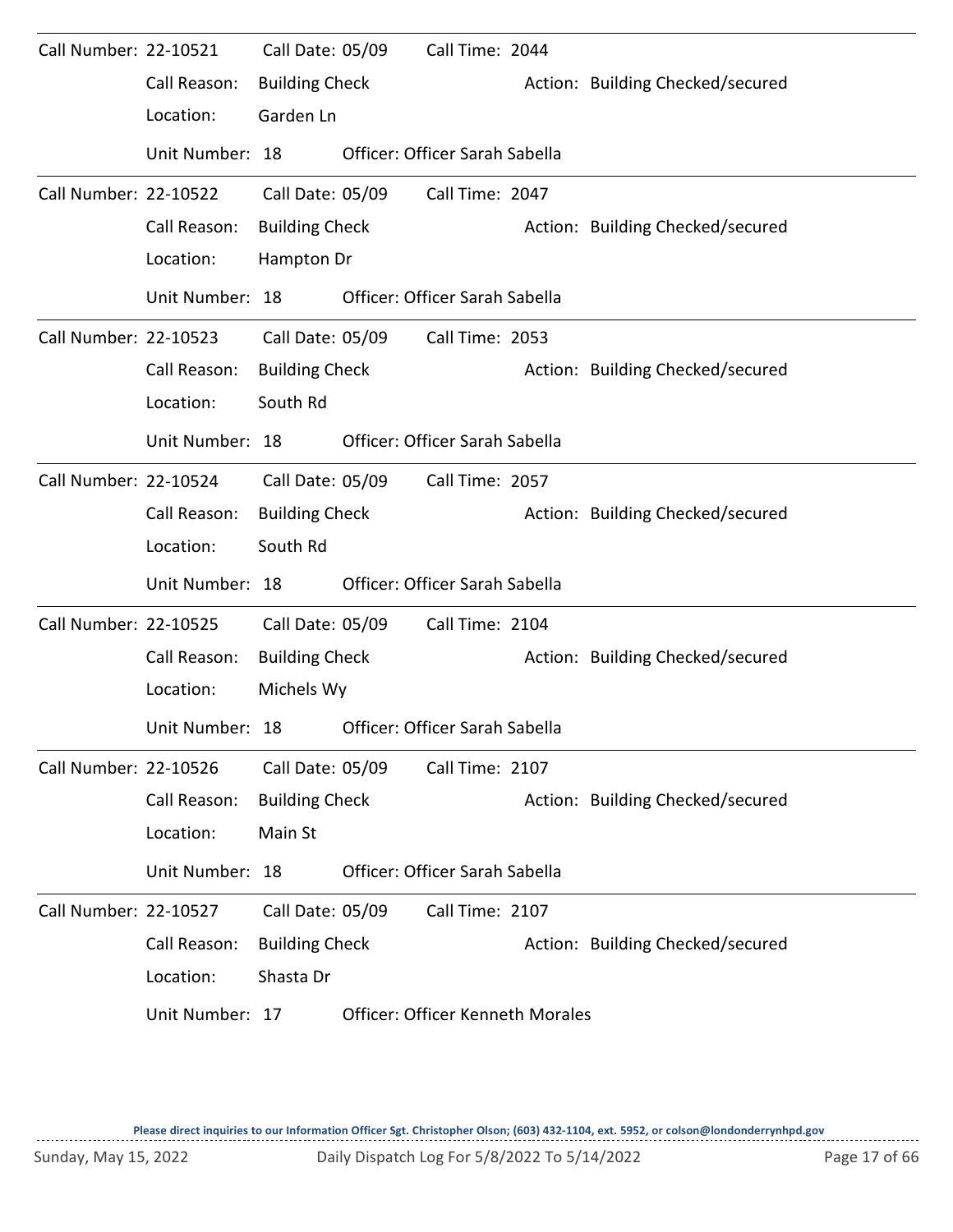| Call Number: 22-10528 |                 | Call Date: 05/09      | Call Time: 2108                         |                                  |
|-----------------------|-----------------|-----------------------|-----------------------------------------|----------------------------------|
|                       | Call Reason:    | <b>Building Check</b> |                                         | Action: Building Checked/secured |
|                       | Location:       | Nelson Rd             |                                         |                                  |
|                       | Unit Number: 17 |                       | <b>Officer: Officer Kenneth Morales</b> |                                  |
| Call Number: 22-10530 |                 | Call Date: 05/09      | Call Time: 2113                         |                                  |
|                       | Call Reason:    | <b>Building Check</b> |                                         | Action: Building Checked/secured |
|                       | Location:       | Mammoth Rd            |                                         |                                  |
|                       | Unit Number: 17 |                       | <b>Officer: Officer Kenneth Morales</b> |                                  |
| Call Number: 22-10531 |                 | Call Date: 05/09      | Call Time: 2114                         |                                  |
|                       | Call Reason:    | <b>Building Check</b> |                                         | Action: Building Checked/secured |
|                       | Location:       | Nashua Rd             |                                         |                                  |
|                       | Unit Number: 18 |                       | Officer: Officer Sarah Sabella          |                                  |
| Call Number: 22-10532 |                 | Call Date: 05/09      | Call Time: 2115                         |                                  |
|                       | Call Reason:    | <b>Building Check</b> |                                         | Action: Building Checked/secured |
|                       | Location:       | Mammoth Rd            |                                         |                                  |
|                       | Unit Number: 17 |                       | <b>Officer: Officer Kenneth Morales</b> |                                  |
| Call Number: 22-10533 |                 | Call Date: 05/09      | Call Time: 2116                         |                                  |
|                       | Call Reason:    | <b>Building Check</b> |                                         | Action: Building Checked/secured |
|                       | Location:       | Orchard View Dr       |                                         |                                  |
|                       | Unit Number: 18 |                       | Officer: Officer Sarah Sabella          |                                  |
| Call Number: 22-10534 |                 | Call Date: 05/09      | Call Time: 2117                         |                                  |
|                       | Call Reason:    | <b>Building Check</b> |                                         | Action: Building Checked/secured |
|                       | Location:       | Nashua Rd             |                                         |                                  |
|                       | Unit Number: 17 |                       | <b>Officer: Officer Kenneth Morales</b> |                                  |
| Call Number: 22-10536 |                 | Call Date: 05/09      | Call Time: 2124                         |                                  |
|                       | Call Reason:    | <b>Building Check</b> |                                         | Action: Building Checked/secured |
|                       | Location:       | Nelson Rd             |                                         |                                  |
|                       | Unit Number: 18 |                       | Officer: Officer Sarah Sabella          |                                  |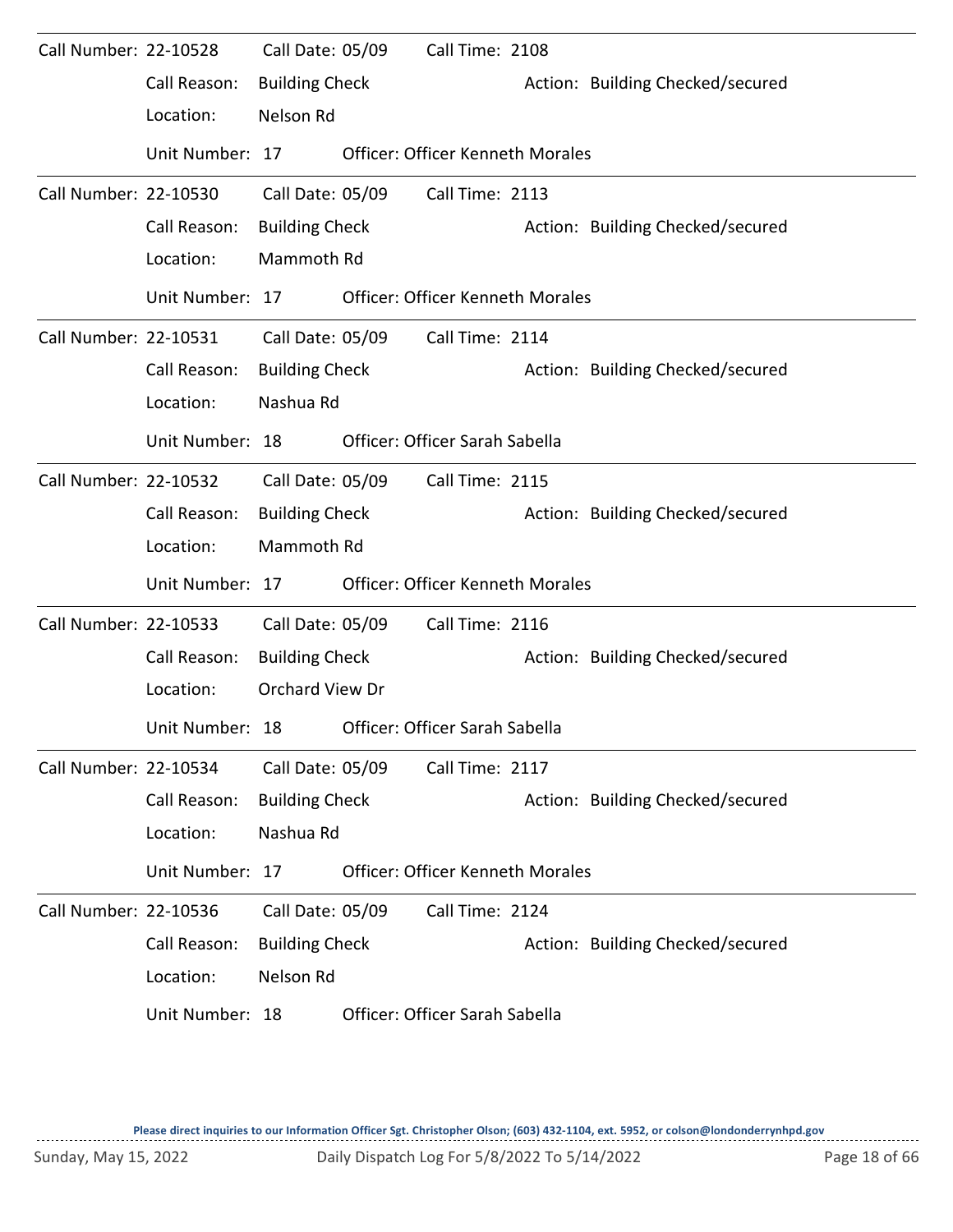| Call Number: 22-10537 |                 | Call Date: 05/09           |                        | Call Time: 2125                         |  |                                  |  |  |  |  |
|-----------------------|-----------------|----------------------------|------------------------|-----------------------------------------|--|----------------------------------|--|--|--|--|
|                       | Call Reason:    | <b>Building Check</b>      |                        |                                         |  | Action: Building Checked/secured |  |  |  |  |
|                       | Location:       | South Rd                   |                        |                                         |  |                                  |  |  |  |  |
|                       | Unit Number: 17 |                            |                        | <b>Officer: Officer Kenneth Morales</b> |  |                                  |  |  |  |  |
| Call Number: 22-10539 |                 | Call Date: 05/09           |                        | Call Time: 2246                         |  |                                  |  |  |  |  |
|                       | Call Reason:    | <b>Building Check</b>      |                        |                                         |  | Action: Building Checked/secured |  |  |  |  |
|                       | Location:       | Nelson Rd                  |                        |                                         |  |                                  |  |  |  |  |
|                       | Unit Number: 21 |                            |                        | Officer: Officer Sydney Delforte        |  |                                  |  |  |  |  |
| Call Number: 22-10540 |                 | Call Date: 05/09           |                        | Call Time: 2249                         |  |                                  |  |  |  |  |
|                       | Call Reason:    | <b>Building Check</b>      |                        |                                         |  | Action: Building Checked/secured |  |  |  |  |
|                       | Location:       | Mammoth Rd                 |                        |                                         |  |                                  |  |  |  |  |
|                       | Unit Number: 21 |                            |                        | Officer: Officer Sydney Delforte        |  |                                  |  |  |  |  |
| Call Number: 22-10541 |                 | Call Date: 05/09           |                        | Call Time: 2259                         |  |                                  |  |  |  |  |
|                       | Call Reason:    | <b>Building Check</b>      |                        |                                         |  | Action: Building Checked/secured |  |  |  |  |
|                       | Location:       | Old Coach Rd               |                        |                                         |  |                                  |  |  |  |  |
|                       | Unit Number: 17 |                            |                        | Officer: Officer Trevor Guay            |  |                                  |  |  |  |  |
| Call Number: 22-10543 |                 | Call Date: 05/09           |                        | Call Time: 2305                         |  |                                  |  |  |  |  |
|                       | Call Reason:    | <b>Building Check</b>      |                        |                                         |  | Action: Building Checked/secured |  |  |  |  |
|                       | Location:       | West Rd                    |                        |                                         |  |                                  |  |  |  |  |
|                       | Unit Number: 21 |                            |                        | Officer: Officer Sydney Delforte        |  |                                  |  |  |  |  |
| Call Number: 22-10546 |                 | Call Date: 05/09           |                        | Call Time: 2327                         |  |                                  |  |  |  |  |
|                       | Call Reason:    |                            | Suicide Attempt/threat |                                         |  | Action: Services Rendered        |  |  |  |  |
|                       | Location:       | Oakridge Dr                |                        |                                         |  |                                  |  |  |  |  |
|                       | Unit Number: 17 |                            |                        | <b>Officer: Officer Trevor Guay</b>     |  |                                  |  |  |  |  |
|                       | Unit Number: 21 |                            |                        | Officer: Officer Sydney Delforte        |  |                                  |  |  |  |  |
| Call Number: 22-10547 |                 | Call Date: 05/09           |                        | Call Time: 2345                         |  |                                  |  |  |  |  |
|                       | Call Reason:    | <b>Suspicious Activity</b> |                        |                                         |  | Action: Investigated             |  |  |  |  |
|                       | Location:       |                            | Nashua Rd @ Home Depot |                                         |  |                                  |  |  |  |  |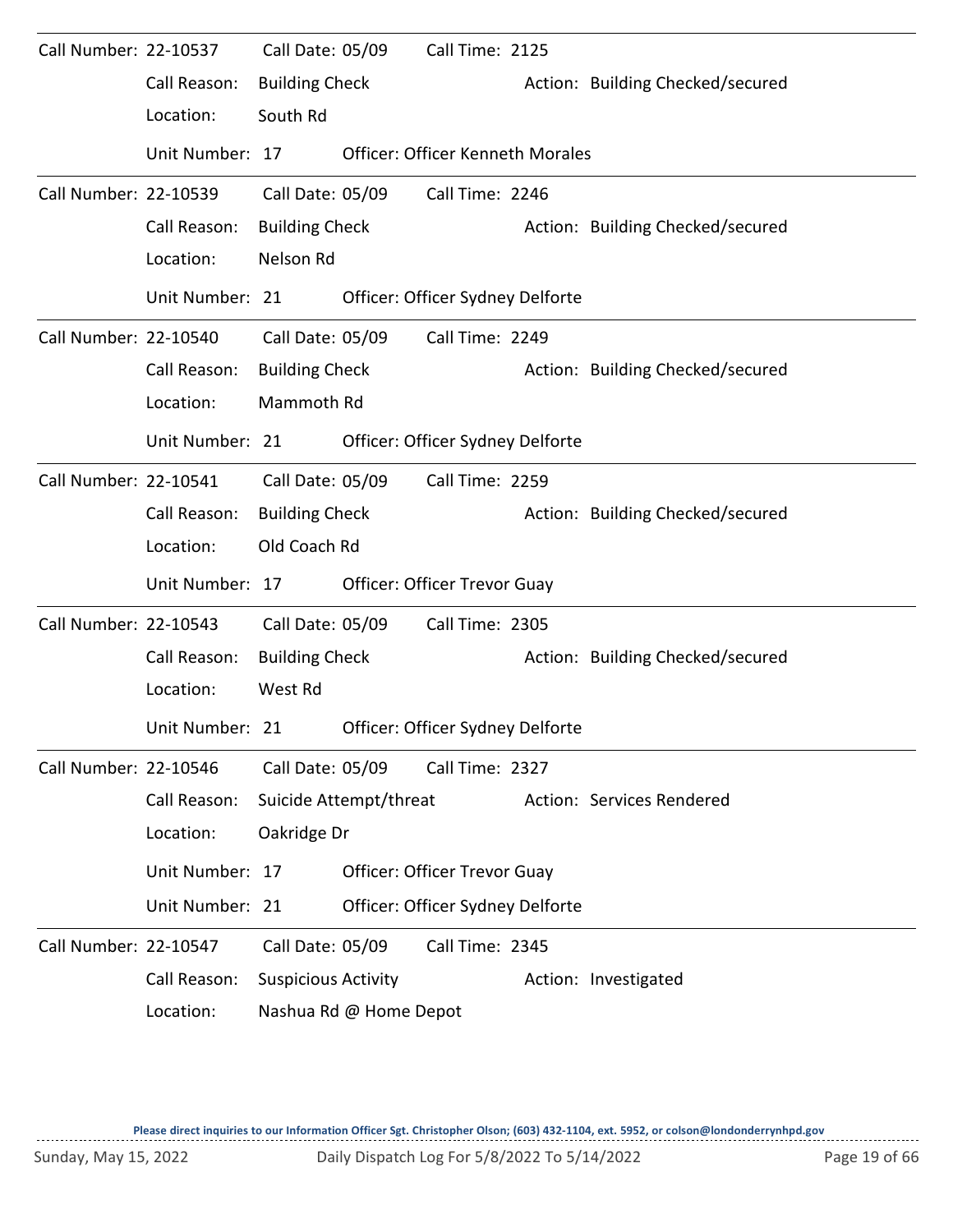|                       | Unit Number: 17             |                         | Officer: Officer Trevor Guay        |                                  |
|-----------------------|-----------------------------|-------------------------|-------------------------------------|----------------------------------|
|                       | Unit Number: 18             |                         | Officer: Officer George Mottram     |                                  |
|                       | Unit Number: 4              |                         | Officer: Sergeant James Freda       |                                  |
|                       | Refer to FI Number 22-72-FI |                         |                                     |                                  |
| Call Number: 22-10549 |                             | Call Date: 05/10        | Call Time: 0152                     |                                  |
|                       | Call Reason:                | <b>Building Check</b>   |                                     | Action: Building Checked/secured |
|                       | Location:                   | Rockingham Rd           |                                     |                                  |
|                       | Unit Number: 18             |                         | Officer: Officer George Mottram     |                                  |
| Call Number: 22-10550 |                             | Call Date: 05/10        | Call Time: 0211                     |                                  |
|                       | Call Reason:                | <b>Building Check</b>   |                                     | Action: Building Checked/secured |
|                       | Location:                   | Garden Ln               |                                     |                                  |
|                       | Unit Number: 17             |                         | Officer: Officer Trevor Guay        |                                  |
| Call Number: 22-10551 |                             | Call Date: 05/10        | Call Time: 0215                     |                                  |
|                       | Call Reason:                | <b>Building Check</b>   |                                     | Action: Building Checked/secured |
|                       | Location:                   | <b>Aviation Park Dr</b> |                                     |                                  |
|                       | Unit Number: 18             |                         | Officer: Officer George Mottram     |                                  |
| Call Number: 22-10552 |                             | Call Date: 05/10        | Call Time: 0216                     |                                  |
|                       | Call Reason:                | <b>Building Check</b>   |                                     | Action: Building Checked/secured |
|                       | Location:                   | Rockingham Rd           |                                     |                                  |
|                       | Unit Number: 21             |                         | Officer: Officer Sydney Delforte    |                                  |
| Call Number: 22-10553 |                             | Call Date: 05/10        | Call Time: 0221                     |                                  |
|                       | Call Reason:                | <b>Building Check</b>   |                                     | Action: Building Checked/secured |
|                       | Location:                   | South Rd                |                                     |                                  |
|                       | Unit Number: 17             |                         | <b>Officer: Officer Trevor Guay</b> |                                  |
| Call Number: 22-10554 |                             | Call Date: 05/10        | Call Time: 0222                     |                                  |
|                       | Call Reason:                | <b>Building Check</b>   |                                     | Action: Building Checked/secured |
|                       | Location:                   | Planeview Dr            |                                     |                                  |
|                       |                             |                         |                                     |                                  |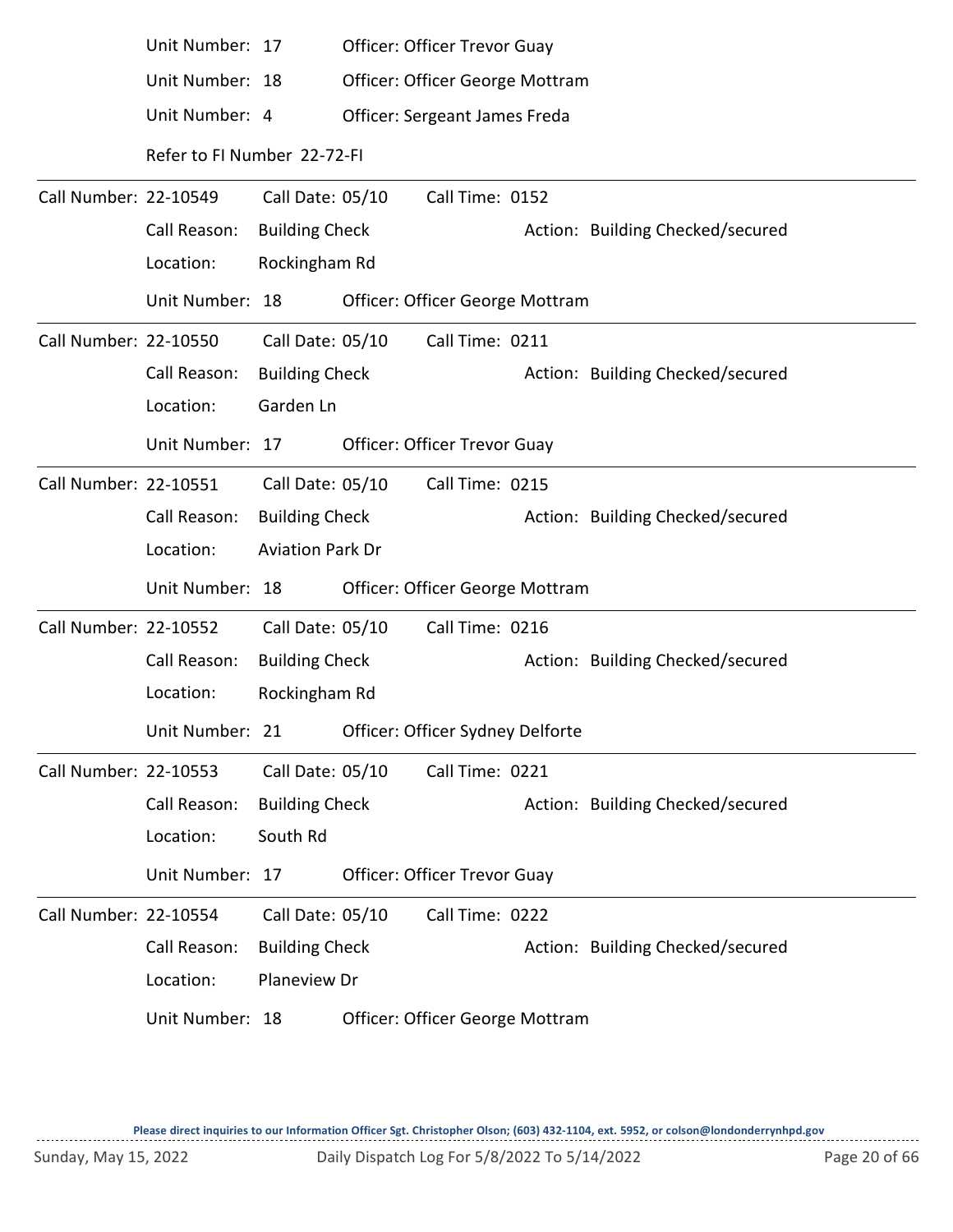| Call Number: 22-10555 |                 | Call Date: 05/10      |                            | Call Time: 0224                     |                                  |
|-----------------------|-----------------|-----------------------|----------------------------|-------------------------------------|----------------------------------|
|                       | Call Reason:    | <b>Building Check</b> |                            |                                     | Action: Building Checked/secured |
|                       | Location:       | Hampton Dr            |                            |                                     |                                  |
|                       | Unit Number: 17 |                       |                            | <b>Officer: Officer Trevor Guay</b> |                                  |
| Call Number: 22-10556 |                 | Call Date: 05/10      |                            | Call Time: 0227                     |                                  |
|                       | Call Reason:    | <b>Building Check</b> |                            |                                     | Action: Building Checked/secured |
|                       | Location:       | Hampton Dr            |                            |                                     |                                  |
|                       | Unit Number: 17 |                       |                            | Officer: Officer Trevor Guay        |                                  |
| Call Number: 22-10557 |                 | Call Date: 05/10      |                            | Call Time: 0228                     |                                  |
|                       | Call Reason:    |                       | Motor Vehicle Check        |                                     | Action: Investigated             |
|                       | Location:       |                       | Perkins Rd @ Subway #32499 |                                     |                                  |
|                       | Unit Number: 18 |                       |                            | Officer: Officer George Mottram     |                                  |
|                       | Unit Number: 21 |                       |                            | Officer: Officer Sydney Delforte    |                                  |
| Call Number: 22-10558 |                 | Call Date: 05/10      |                            | Call Time: 0232                     |                                  |
|                       | Call Reason:    | <b>Building Check</b> |                            |                                     | Action: Building Checked/secured |
|                       | Location:       | Orchard View Dr       |                            |                                     |                                  |
|                       | Unit Number: 17 |                       |                            | Officer: Officer Trevor Guay        |                                  |
| Call Number: 22-10559 |                 | Call Date: 05/10      |                            | Call Time: 0233                     |                                  |
|                       | Call Reason:    | <b>Building Check</b> |                            |                                     | Action: Building Checked/secured |
|                       | Location:       | Orchard View Dr       |                            |                                     |                                  |
|                       | Unit Number: 17 |                       |                            | <b>Officer: Officer Trevor Guay</b> |                                  |
| Call Number: 22-10560 |                 | Call Date: 05/10      |                            | Call Time: 0240                     |                                  |
|                       | Call Reason:    | <b>Building Check</b> |                            |                                     | Action: Building Checked/secured |
|                       | Location:       | Main St               |                            |                                     |                                  |
|                       | Unit Number: 4  |                       |                            | Officer: Sergeant James Freda       |                                  |
| Call Number: 22-10561 |                 | Call Date: 05/10      |                            | Call Time: 0242                     |                                  |
|                       | Call Reason:    | <b>Building Check</b> |                            |                                     | Action: Building Checked/secured |
|                       | Location:       | Perkins Rd            |                            |                                     |                                  |
|                       | Unit Number: 21 |                       |                            | Officer: Officer Sydney Delforte    |                                  |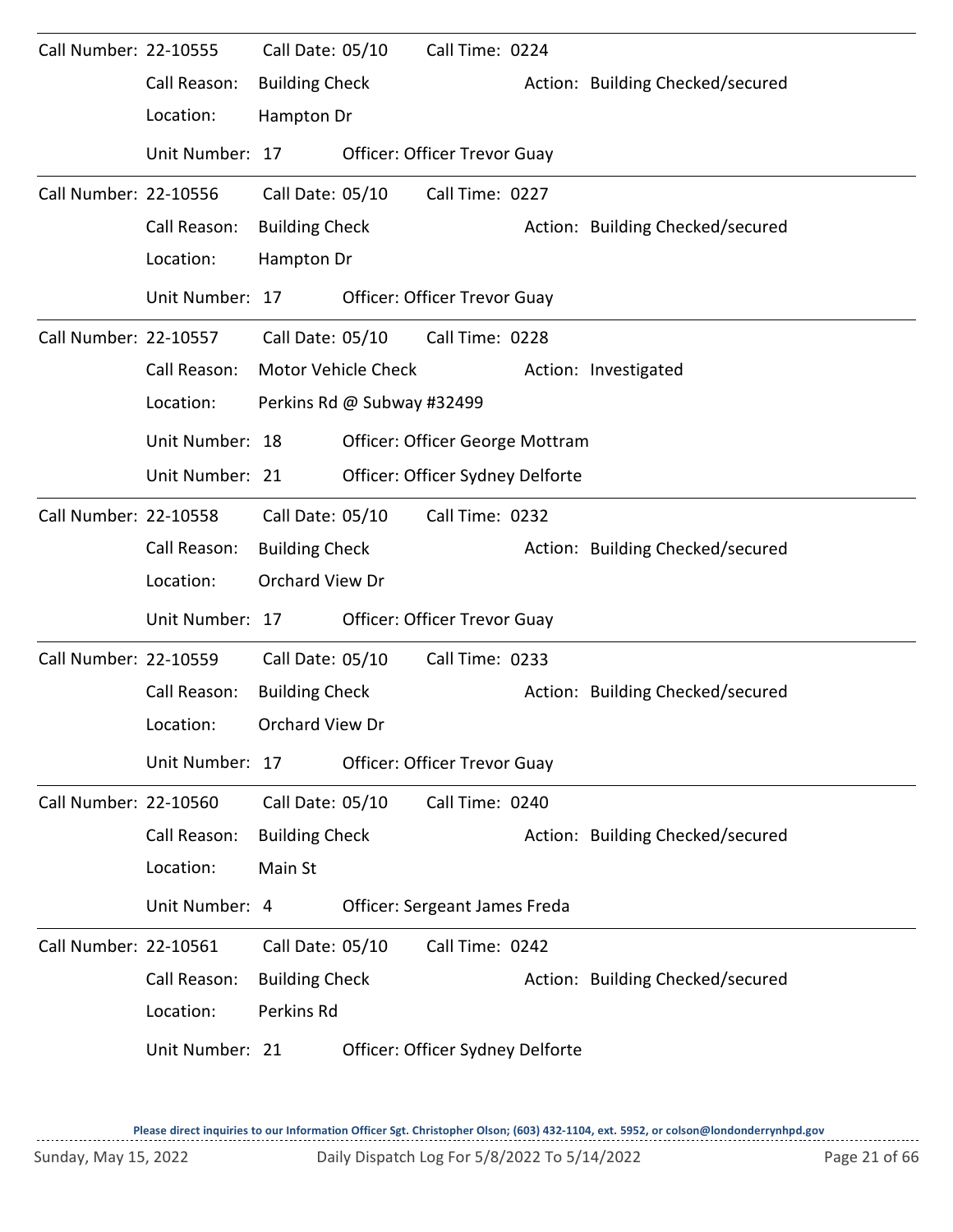| Call Number: 22-10562 |                 | Call Date: 05/10      |                            | Call Time: 0241                               |                                        |
|-----------------------|-----------------|-----------------------|----------------------------|-----------------------------------------------|----------------------------------------|
|                       | Call Reason:    | <b>Building Check</b> |                            |                                               | Action: Building Checked/secured       |
|                       | Location:       | West Rd               |                            |                                               |                                        |
|                       | Unit Number: 17 |                       |                            | Officer: Officer Trevor Guay                  |                                        |
| Call Number: 22-10563 |                 | Call Date: 05/10      |                            | Call Time: 0244                               |                                        |
|                       | Call Reason:    | <b>Building Check</b> |                            |                                               | Action: Building Checked/secured       |
|                       | Location:       | Garden Ln             |                            |                                               |                                        |
|                       | Unit Number: 4  |                       |                            | Officer: Sergeant James Freda                 |                                        |
| Call Number: 22-10564 |                 | Call Date: 05/10      |                            | Call Time: 0245                               |                                        |
|                       | Call Reason:    | <b>Building Check</b> |                            |                                               | Action: Building Checked/secured       |
|                       | Location:       | Perkins Rd            |                            |                                               |                                        |
|                       | Unit Number: 21 |                       |                            | Officer: Officer Sydney Delforte              |                                        |
| Call Number: 22-10565 |                 | Call Date: 05/10      |                            | Call Time: 0259                               |                                        |
|                       | Call Reason:    |                       | <b>Motor Vehicle Check</b> |                                               | Action: Investigated                   |
|                       | Location:       |                       |                            | Nashua Rd @ Cracker Barrell Old Country Store |                                        |
|                       | Unit Number: 17 |                       |                            | Officer: Officer Trevor Guay                  |                                        |
| Call Number: 22-10566 |                 | Call Date: 05/10      |                            | Call Time: 0306                               |                                        |
|                       | Call Reason:    | <b>Building Check</b> |                            |                                               | Action: Building Checked/secured       |
|                       | Location:       | Nashua Rd             |                            |                                               |                                        |
|                       | Unit Number: 17 |                       |                            | Officer: Officer Trevor Guay                  |                                        |
| Call Number: 22-10567 |                 | Call Date: 05/10      |                            | Call Time: 0307                               |                                        |
|                       | Call Reason:    | <b>Building Check</b> |                            |                                               | Action: Building Checked/secured       |
|                       | Location:       | Nashua Rd             |                            |                                               |                                        |
|                       | Unit Number: 17 |                       |                            | Officer: Officer Trevor Guay                  |                                        |
| Call Number: 22-10569 |                 | Call Date: 05/10      |                            | Call Time: 0523                               |                                        |
|                       | Call Reason:    | <b>Animal Control</b> |                            |                                               | Action: Taken To Family/guardian/other |
|                       | Location:       |                       |                            | Mammoth Rd @ Twin Gate Farm                   |                                        |
|                       | Unit Number: 17 |                       |                            | Officer: Officer Trevor Guay                  |                                        |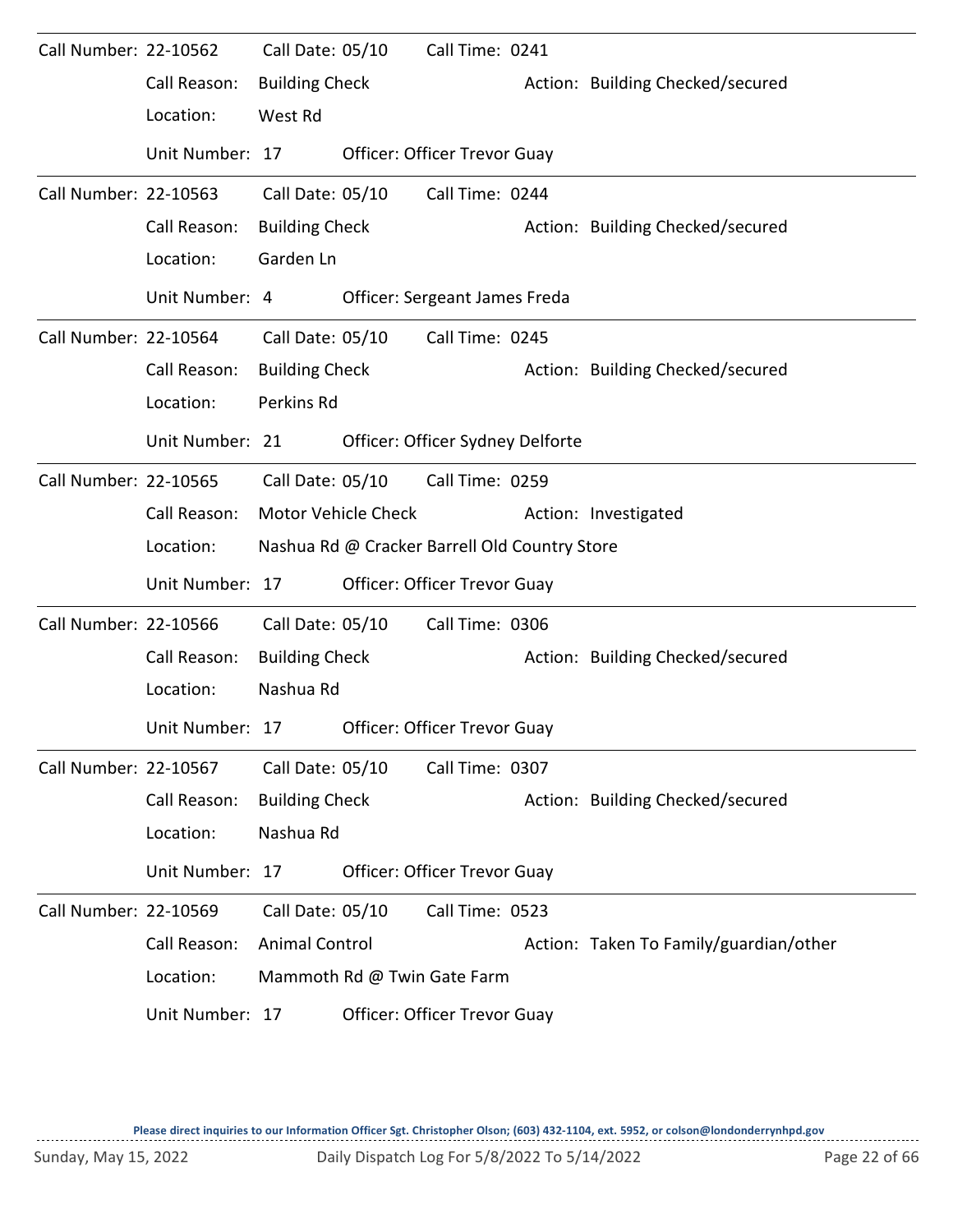| Call Number: 22-10574 |                                     | Call Date: 05/10       | Call Time: 0705                                      |                                                                                                                                     |               |
|-----------------------|-------------------------------------|------------------------|------------------------------------------------------|-------------------------------------------------------------------------------------------------------------------------------------|---------------|
|                       | Call Reason:                        | Alarm, Residence       |                                                      | Action: Building Checked/secured                                                                                                    |               |
|                       | Location:                           | High Range Rd          |                                                      |                                                                                                                                     |               |
|                       | Unit Number: 17                     |                        |                                                      | Officers: Officer Brandon Gauthier & Officer Muzafer Aku                                                                            |               |
|                       | Unit Number: 18                     |                        |                                                      | Officers: Officer Bryan Janeczko & Officer Paul Mueller                                                                             |               |
| Call Number: 22-10575 |                                     | Call Date: 05/10       | Call Time: 0709                                      |                                                                                                                                     |               |
|                       | Call Reason:                        | <b>Building Check</b>  |                                                      | Action: Building Checked/secured                                                                                                    |               |
|                       | Location:                           | Orchard View Dr        |                                                      |                                                                                                                                     |               |
|                       | Unit Number: 21                     |                        | Officer: Officer Sarah Sabella                       |                                                                                                                                     |               |
| Call Number: 22-10576 |                                     | Call Date: 05/10       | Call Time: 0713                                      |                                                                                                                                     |               |
|                       | Call Reason:                        | <b>Building Check</b>  |                                                      | Action: Building Checked/secured                                                                                                    |               |
|                       | Location:                           | Garden Ln              |                                                      |                                                                                                                                     |               |
|                       | Unit Number: 21                     |                        | Officer: Officer Sarah Sabella                       |                                                                                                                                     |               |
| Call Number: 22-10577 |                                     | Call Date: 05/10       | Call Time: 0719                                      |                                                                                                                                     |               |
|                       | Call Reason:                        | <b>Building Check</b>  |                                                      | Action: Building Checked/secured                                                                                                    |               |
|                       | Location:                           | Nashua Rd              |                                                      |                                                                                                                                     |               |
|                       | Unit Number: 21                     |                        | Officer: Officer Sarah Sabella                       |                                                                                                                                     |               |
| Call Number: 22-10579 |                                     | Call Date: 05/10       | Call Time: 0739                                      |                                                                                                                                     |               |
|                       | Call Reason:                        | <b>Traffic Control</b> |                                                      | Action: Services Rendered                                                                                                           |               |
|                       | Location:                           | Jack's Bridge Rd       |                                                      |                                                                                                                                     |               |
|                       | Unit Number: 17                     |                        |                                                      | Officers: Officer Brandon Gauthier & Officer Muzafer Aku                                                                            |               |
| Call Number: 22-10581 |                                     | Call Date: 05/10       | Call Time: 0752                                      |                                                                                                                                     |               |
|                       | Call Reason:                        | Mv Lockout             |                                                      | Action: Services Rendered                                                                                                           |               |
|                       | Location:                           |                        | Crosby Ln @ The Learning Tree Early Education Center |                                                                                                                                     |               |
|                       | Unit Number: 18                     |                        |                                                      | Officers: Officer Bryan Janeczko & Officer Paul Mueller                                                                             |               |
|                       | Refer to Incident Number: 22-686-OF |                        |                                                      |                                                                                                                                     |               |
| Call Number: 22-10583 |                                     | Call Date: 05/10       | Call Time: 0810                                      |                                                                                                                                     |               |
|                       | Call Reason:                        | Disabled Mv            |                                                      | Action: Services Rendered                                                                                                           |               |
|                       | Location:                           | Rockingham Rd @ Ymca   |                                                      |                                                                                                                                     |               |
|                       | Unit Number: 17                     |                        |                                                      | Officers: Officer Brandon Gauthier & Officer Muzafer Aku                                                                            |               |
|                       |                                     |                        |                                                      | Please direct inquiries to our Information Officer Sgt. Christopher Olson; (603) 432-1104, ext. 5952, or colson@londonderrynhpd.gov |               |
| Sunday, May 15, 2022  |                                     |                        | Daily Dispatch Log For 5/8/2022 To 5/14/2022         |                                                                                                                                     | Page 23 of 66 |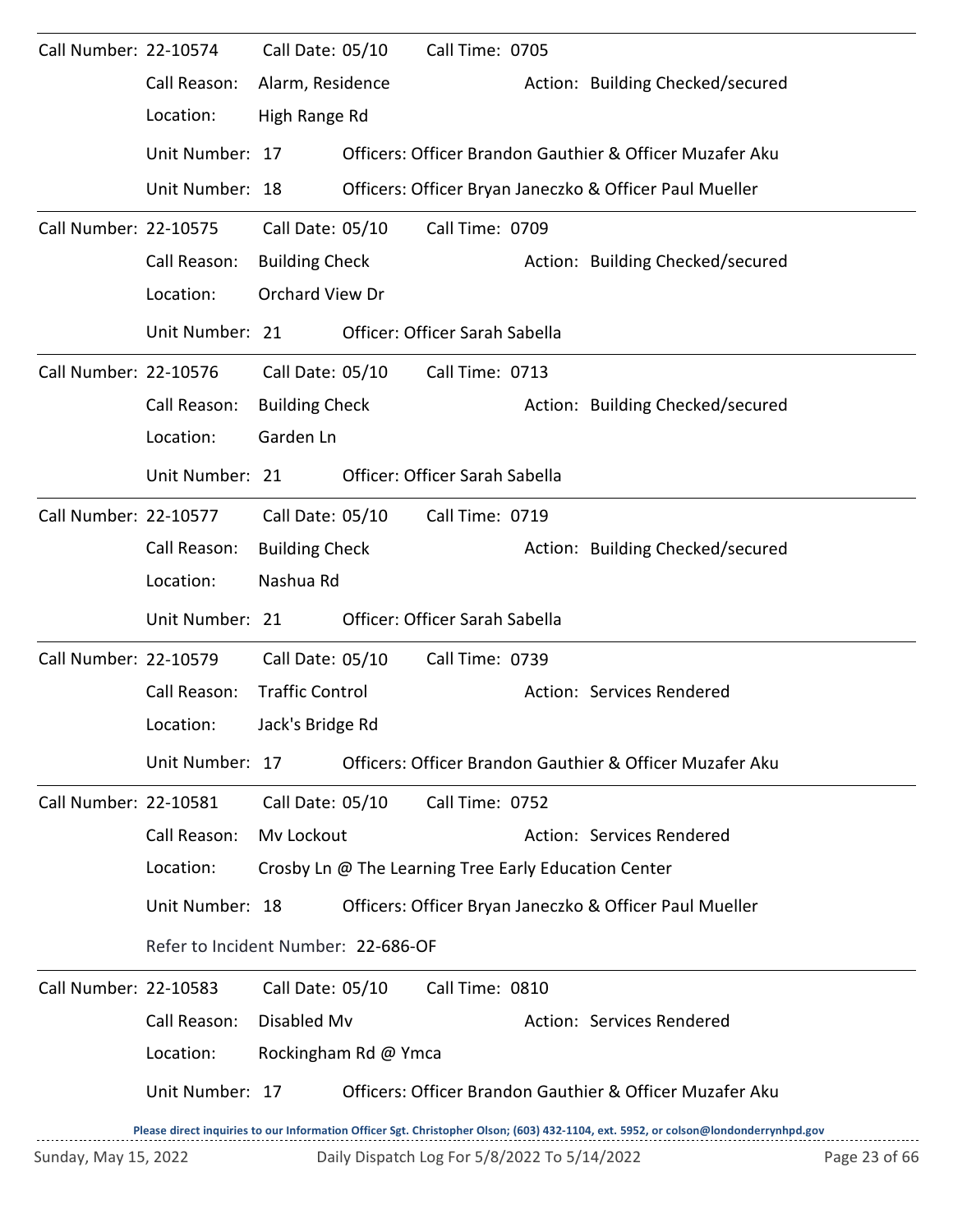| Call Number: 22-10584 |                 | Call Date: 05/10        |                             | Call Time: 0815                |                                                          |
|-----------------------|-----------------|-------------------------|-----------------------------|--------------------------------|----------------------------------------------------------|
|                       | Call Reason:    | <b>Building Check</b>   |                             |                                | Action: Services Rendered                                |
|                       | Location:       | Orchard View Dr         |                             |                                |                                                          |
|                       | Unit Number: 21 |                         |                             | Officer: Officer Sarah Sabella |                                                          |
| Call Number: 22-10586 |                 | Call Date: 05/10        |                             | Call Time: 0854                |                                                          |
|                       | Call Reason:    | <b>Building Check</b>   |                             |                                | Action: Building Checked/secured                         |
|                       | Location:       | Nashua Rd               |                             |                                |                                                          |
|                       | Unit Number: 21 |                         |                             | Officer: Officer Sarah Sabella |                                                          |
| Call Number: 22-10587 |                 | Call Date: 05/10        |                             | Call Time: 0856                |                                                          |
|                       | Call Reason:    | <b>Building Check</b>   |                             |                                | Action: Building Checked/secured                         |
|                       | Location:       | Nashua Rd               |                             |                                |                                                          |
|                       | Unit Number: 21 |                         |                             | Officer: Officer Sarah Sabella |                                                          |
| Call Number: 22-10588 |                 | Call Date: 05/10        |                             | Call Time: 0902                |                                                          |
|                       | Call Reason:    | <b>Building Check</b>   |                             |                                | Action: Building Checked/secured                         |
|                       | Location:       | Michels Wy              |                             |                                |                                                          |
|                       | Unit Number: 21 |                         |                             | Officer: Officer Sarah Sabella |                                                          |
| Call Number: 22-10589 |                 | Call Date: 05/10        |                             | Call Time: 0913                |                                                          |
|                       | Call Reason:    | <b>Building Check</b>   |                             |                                | Action: Services Rendered                                |
|                       | Location:       | Shasta Dr               |                             |                                |                                                          |
|                       | Unit Number: 18 |                         |                             |                                | Officers: Officer Bryan Janeczko & Officer Paul Mueller  |
| Call Number: 22-10590 |                 | Call Date: 05/10        |                             | Call Time: 0913                |                                                          |
|                       | Call Reason:    | Larceny /forgery/ Fraud |                             |                                | Action: Investigated                                     |
|                       | Location:       |                         | Nashua Rd @ Shell Food Mart |                                |                                                          |
|                       | Unit Number: 17 |                         |                             |                                | Officers: Officer Brandon Gauthier & Officer Muzafer Aku |
|                       | Unit Number: 18 |                         |                             |                                | Officers: Officer Bryan Janeczko & Officer Paul Mueller  |
|                       | Unit Number: 21 |                         |                             | Officer: Officer Sarah Sabella |                                                          |
|                       | Unit Number: 4  |                         |                             | Officer: Sergeant James Freda  |                                                          |
| Call Number: 22-10591 |                 | Call Date: 05/10        |                             | Call Time: 0918                |                                                          |
|                       | Call Reason:    |                         | Motor Vehicle Complaint     |                                | Action: No Action Required                               |
|                       | Location:       | Michels Wy              |                             |                                |                                                          |
|                       |                 |                         |                             |                                |                                                          |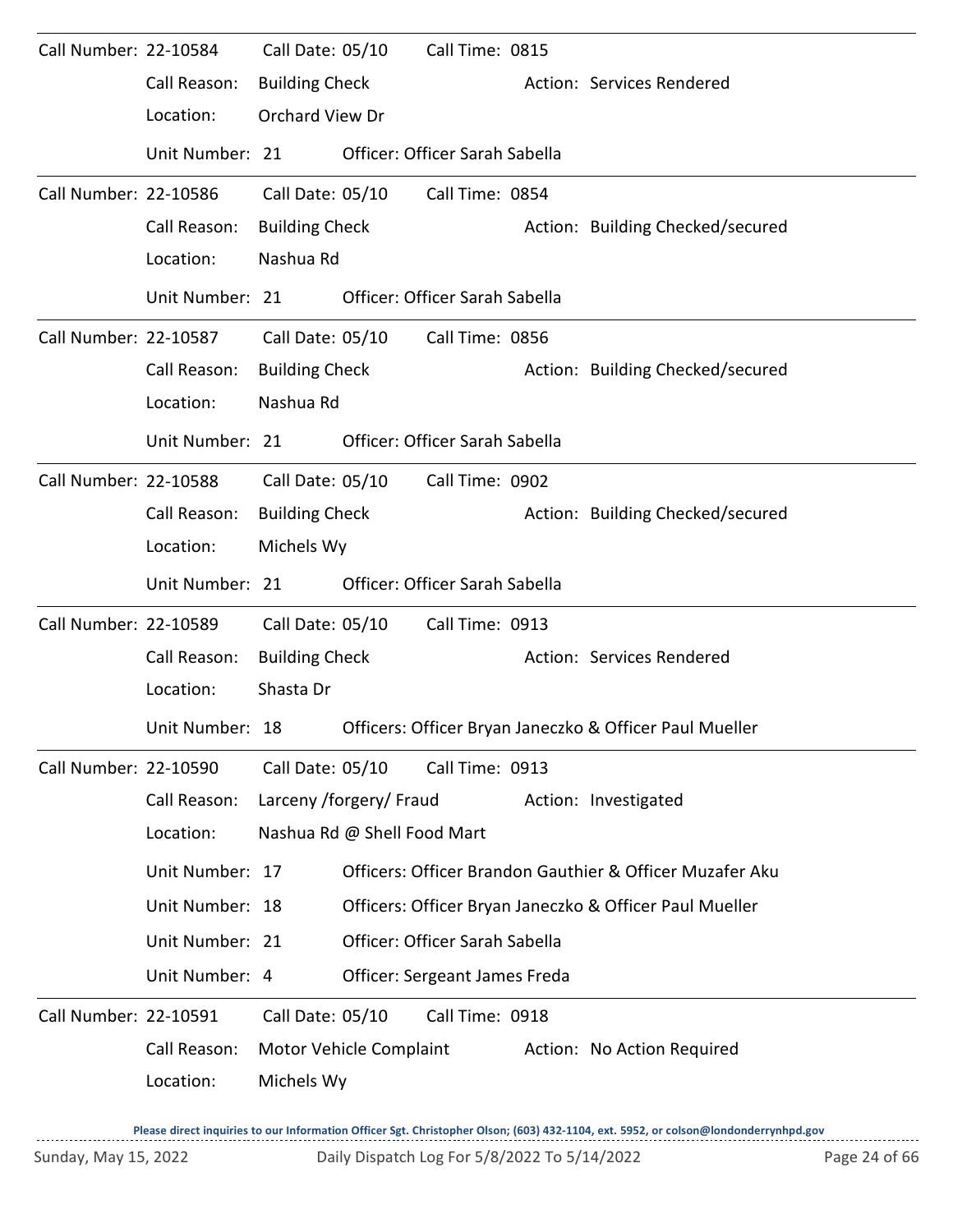|                       | Unit Number: 4                      |                       |                             | Officer: Sergeant James Freda        |                                                         |
|-----------------------|-------------------------------------|-----------------------|-----------------------------|--------------------------------------|---------------------------------------------------------|
| Call Number: 22-10592 |                                     | Call Date: 05/10      |                             | Call Time: 0942                      |                                                         |
|                       | Call Reason:                        |                       | Domestic Disturbance        |                                      | Action: Services Rendered                               |
|                       | Location:                           | Michels Wy            |                             |                                      |                                                         |
|                       | Unit Number: 4                      |                       |                             | Officer: Sergeant James Freda        |                                                         |
|                       | Refer to Incident Number: 22-687-OF |                       |                             |                                      |                                                         |
| Call Number: 22-10594 |                                     | Call Date: 05/10      |                             | Call Time: 1004                      |                                                         |
|                       | Call Reason:                        | <b>Building Check</b> |                             |                                      | Action: Services Rendered                               |
|                       | Location:                           | Shasta Dr             |                             |                                      |                                                         |
|                       | Unit Number: 18                     |                       |                             |                                      | Officers: Officer Bryan Janeczko & Officer Paul Mueller |
| Call Number: 22-10595 |                                     | Call Date: 05/10      |                             | Call Time: 1010                      |                                                         |
|                       | Call Reason:                        | Follow-up             |                             |                                      | Action: No Action Required                              |
|                       | Location:                           |                       | Nashua Rd @ Shell Food Mart |                                      |                                                         |
|                       | Unit Number: 21                     |                       |                             | Officer: Officer Sarah Sabella       |                                                         |
| Call Number: 22-10598 |                                     | Call Date: 05/10      |                             | Call Time: 1032                      |                                                         |
|                       | Call Reason:                        | <b>Building Check</b> |                             |                                      | Action: Services Rendered                               |
|                       | Location:                           | Nelson Rd             |                             |                                      |                                                         |
|                       | Unit Number: 4                      |                       |                             | Officer: Sergeant James Freda        |                                                         |
| Call Number: 22-10601 |                                     | Call Date: 05/10      |                             | Call Time: 1052                      |                                                         |
|                       | Call Reason:                        | Follow-up             |                             |                                      | Action: Field Interrogation                             |
|                       | Location:                           | Mayflower Dr          |                             |                                      |                                                         |
|                       | Unit Number: 21                     |                       |                             | Officer: Officer Sarah Sabella       |                                                         |
|                       | Refer to FI Number 22-73-FI         |                       |                             |                                      |                                                         |
| Call Number: 22-10602 |                                     | Call Date: 05/10      |                             | Call Time: 1055                      |                                                         |
|                       | Call Reason:                        | Juvenile Offenses     |                             |                                      | Action: Investigated                                    |
|                       | Location:                           |                       |                             | South Rd @ Londonderry South School  |                                                         |
|                       | Unit Number: 22                     |                       |                             | <b>Officer: Officer Daniel Perry</b> |                                                         |
|                       | Refer to Incident Number: 22-688-OF |                       |                             |                                      |                                                         |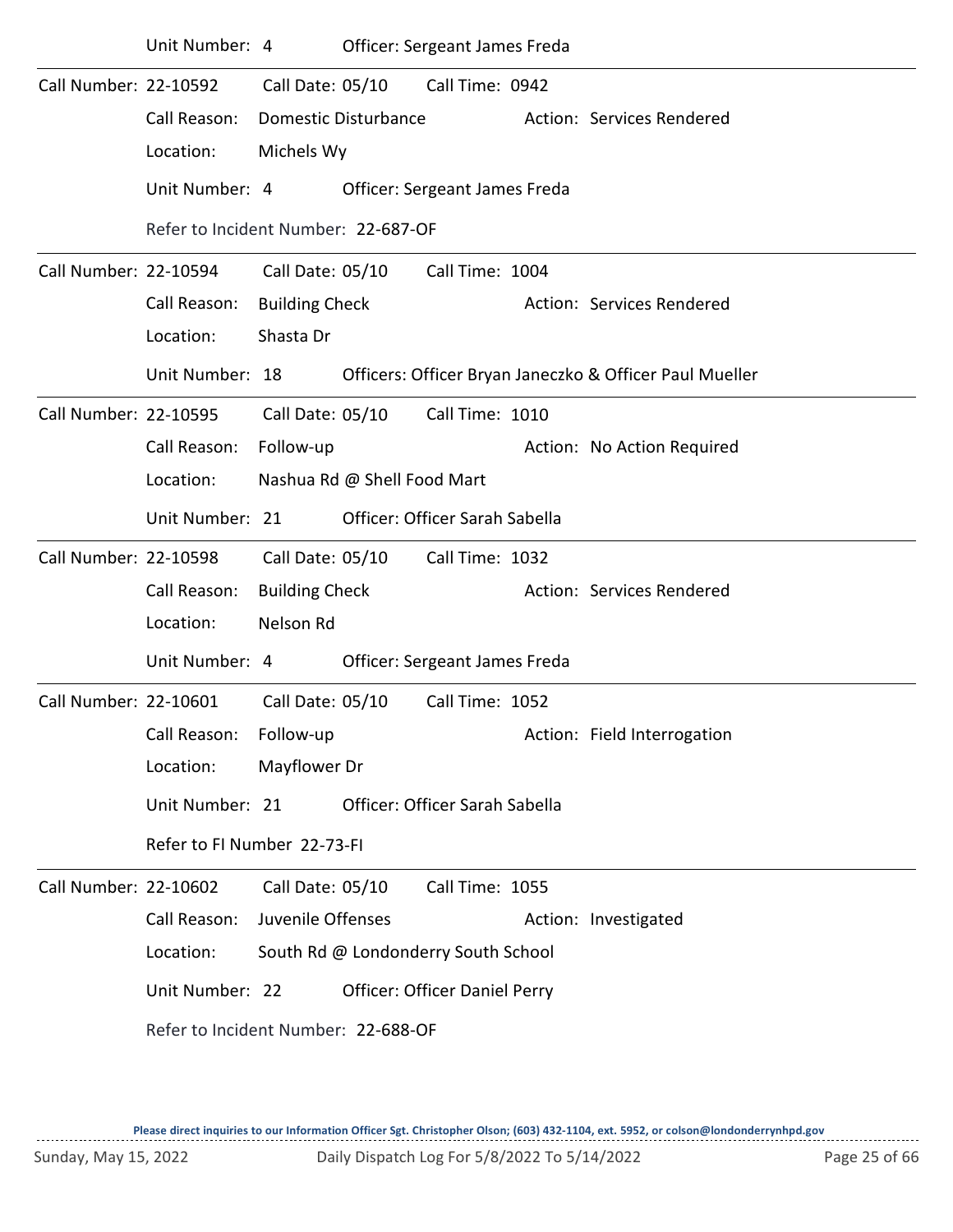| Call Number: 22-10604 |                                     | Call Date: 05/10        | Call Time: 1108                          |                |                                                          |
|-----------------------|-------------------------------------|-------------------------|------------------------------------------|----------------|----------------------------------------------------------|
|                       | Call Reason:                        | Motor Vehicle Complaint |                                          |                | Action: Services Rendered                                |
|                       | Location:                           | High Range Rd           |                                          |                |                                                          |
|                       | Unit Number: 4                      |                         | Officer: Sergeant James Freda            |                |                                                          |
| Call Number: 22-10606 |                                     | Call Date: 05/10        | Call Time: 1137                          |                |                                                          |
|                       | Call Reason:                        | <b>Animal Control</b>   |                                          |                | Action: Services Rendered                                |
|                       | Location:                           | Yellowstone Dr          |                                          |                |                                                          |
|                       | Unit Number: 26                     |                         |                                          |                | Officer: Animal Control Officer David Carver             |
| Call Number: 22-10610 |                                     |                         | Call Date: 05/10 Call Time: 1245         |                |                                                          |
|                       | Call Reason:                        | Serve Restraining Order |                                          | Action: Served |                                                          |
|                       | Location:                           | Wilson Rd               |                                          |                |                                                          |
|                       | Unit Number: 17                     |                         |                                          |                | Officers: Officer Brandon Gauthier & Officer Muzafer Aku |
|                       | Unit Number: 18                     |                         |                                          |                | Officers: Officer Bryan Janeczko & Officer Paul Mueller  |
|                       | Refer to Incident Number: 22-694-OF |                         |                                          |                |                                                          |
| Call Number: 22-10611 |                                     | Call Date: 05/10        | Call Time: 1322                          |                |                                                          |
|                       | Call Reason:                        | <b>Building Check</b>   |                                          |                | Action: Building Checked/secured                         |
|                       | Location:                           | Nashua Rd               |                                          |                |                                                          |
|                       | Unit Number: 21                     |                         | Officer: Officer Sarah Sabella           |                |                                                          |
| Call Number: 22-10612 |                                     | Call Date: 05/10        | Call Time: 1327                          |                |                                                          |
|                       | Call Reason: Motor Vehicle Check    |                         |                                          |                | Action: No Action Required                               |
|                       | Location:                           |                         | Garden Ln @ Park And Ride South          |                |                                                          |
|                       | Unit Number: 21                     |                         | Officer: Officer Sarah Sabella           |                |                                                          |
| Call Number: 22-10613 |                                     | Call Date: 05/10        | Call Time: 1431                          |                |                                                          |
|                       | Call Reason:                        | School Check/walk-thru  |                                          |                | Action: No Action Required                               |
|                       | Location:                           |                         | Pillsbury Rd @ Moose Hill School         |                |                                                          |
|                       | Unit Number: 15                     |                         | Officer: Officer Brittany Reitze         |                |                                                          |
| Call Number: 22-10614 |                                     | Call Date: 05/10        | Call Time: 1443                          |                |                                                          |
|                       | Call Reason:                        | School Check/walk-thru  |                                          |                | Action: No Action Required                               |
|                       | Location:                           |                         | Mammoth Rd @ Londonderry High School Gym |                |                                                          |
|                       | Unit Number: 15                     |                         | Officer: Officer Brittany Reitze         |                |                                                          |
|                       |                                     |                         |                                          |                |                                                          |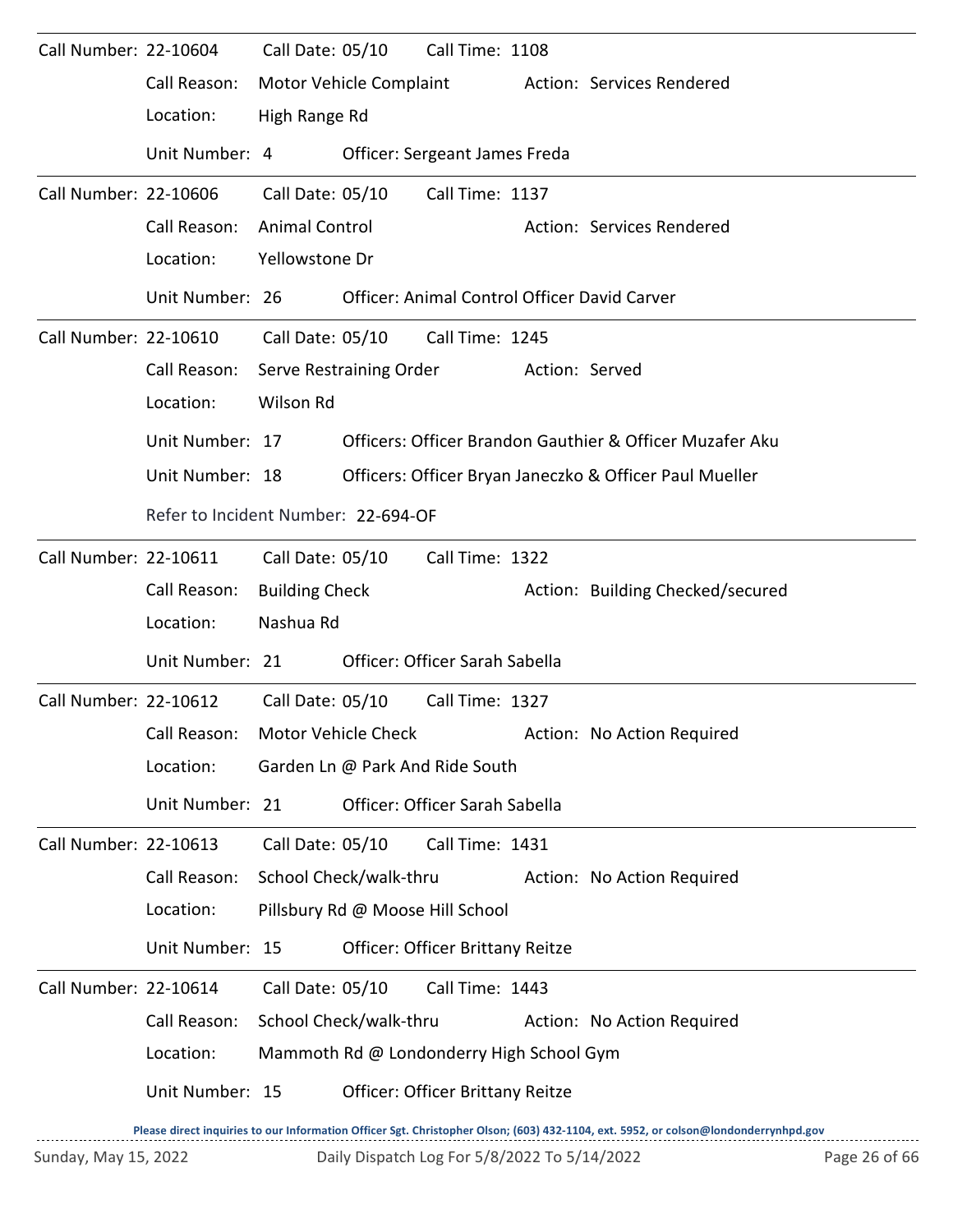| Call Number: 22-10615 |                 | Call Date: 05/10         | Call Time: 1444                        |                            |
|-----------------------|-----------------|--------------------------|----------------------------------------|----------------------------|
|                       | Call Reason:    | <b>Criminal Mischief</b> |                                        | Action: Services Rendered  |
|                       | Location:       | Wilson Rd                |                                        |                            |
|                       | Unit Number: 15 |                          | Officer: Officer Brittany Reitze       |                            |
| Call Number: 22-10616 |                 | Call Date: 05/10         | Call Time: 1446                        |                            |
|                       | Call Reason:    | <b>Building Check</b>    |                                        | Action: Warning Issued     |
|                       | Location:       | Shasta Dr                |                                        |                            |
|                       | Unit Number: 21 |                          | Officer: Officer Sarah Sabella         |                            |
| Call Number: 22-10617 |                 | Call Date: 05/10         | Call Time: 1509                        |                            |
|                       | Call Reason:    | Alarm, Business          |                                        | Action: No Action Required |
|                       | Location:       | Nashua Rd                |                                        |                            |
| Call Number: 22-10618 |                 | Call Date: 05/10         | Call Time: 1520                        |                            |
|                       | Call Reason:    | Abandoned 911            |                                        | Action: Services Rendered  |
|                       | Location:       |                          | Continental Dr @ Continental Paving    |                            |
|                       |                 |                          |                                        |                            |
|                       | Unit Number: 13 |                          | Officer: Officer James Defelice        |                            |
| Call Number: 22-10620 |                 | Call Date: 05/10         | Call Time: 1602                        |                            |
|                       | Call Reason:    | Alarm, Residence         |                                        | Action: False Alarm        |
|                       | Location:       | Dianna Rd                |                                        |                            |
|                       | Unit Number: 13 |                          | <b>Officer: Officer James Defelice</b> |                            |
|                       | Unit Number: 3  |                          | <b>Officer: Officer Matthew Morin</b>  |                            |
| Call Number: 22-10621 |                 | Call Date: 05/10         | Call Time: 1611                        |                            |
|                       | Call Reason:    | <b>Building Check</b>    |                                        | Action: No Action Required |
|                       | Location:       | Shasta Dr                |                                        |                            |
|                       | Unit Number: 15 |                          | Officer: Officer Brittany Reitze       |                            |
| Call Number: 22-10622 |                 | Call Date: 05/10         | Call Time: 1620                        |                            |
|                       | Call Reason:    | School Check/walk-thru   |                                        | Action: No Action Required |
|                       | Location:       |                          | Mammoth Rd @ Londonderry High School   |                            |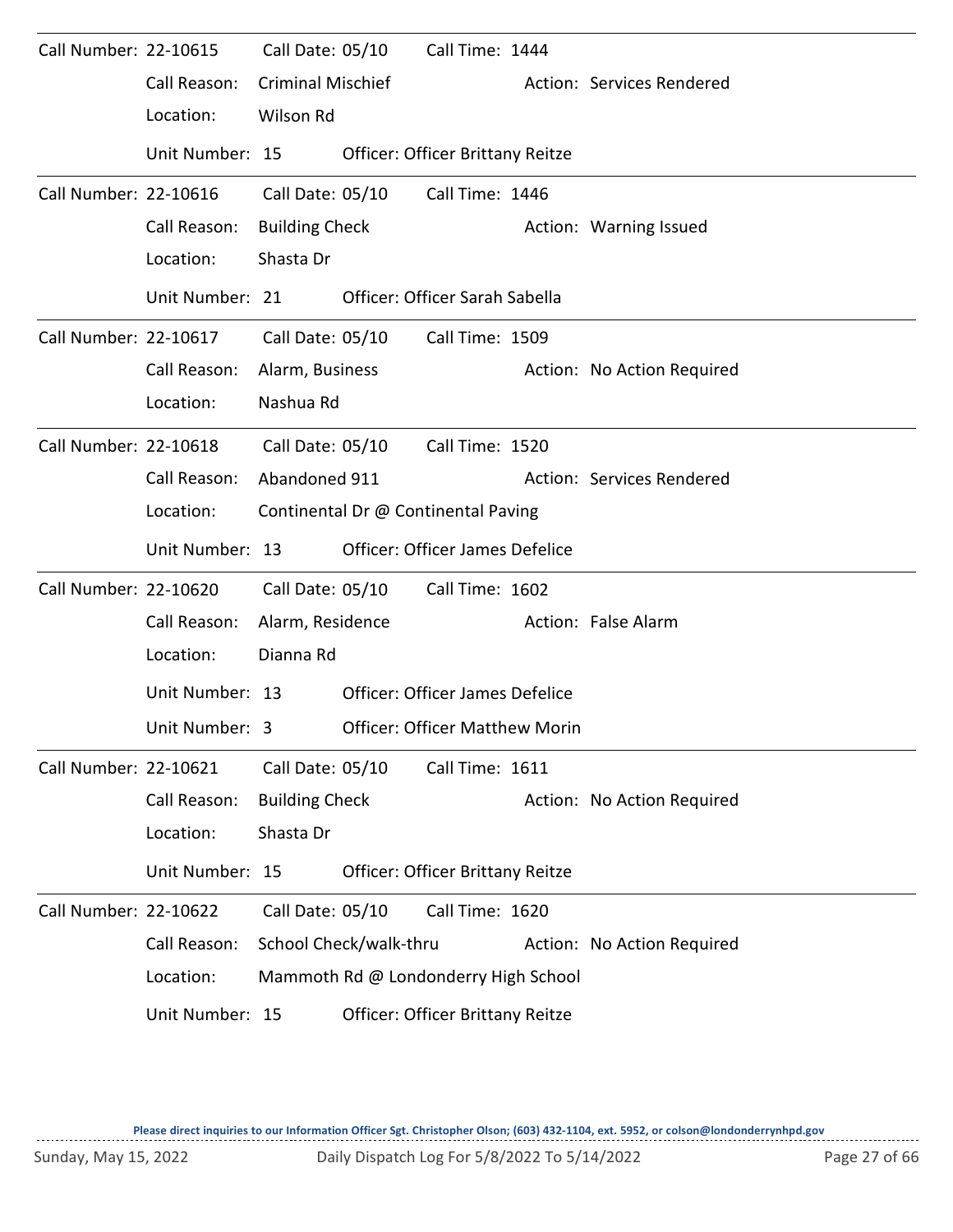| Call Number: 22-10624 |                                     |                       | Call Date: 05/10            | Call Time: 1639                       |                                  |
|-----------------------|-------------------------------------|-----------------------|-----------------------------|---------------------------------------|----------------------------------|
|                       | Call Reason:<br>Location:           | <b>K9 Training</b>    |                             |                                       | Action: Services Rendered        |
|                       |                                     |                       |                             | Garden Ln @ Park And Ride South       |                                  |
|                       | Unit Number: 3                      |                       |                             | <b>Officer: Officer Matthew Morin</b> |                                  |
| Call Number: 22-10627 |                                     | Call Date: 05/10      |                             | Call Time: 1709                       |                                  |
|                       | Call Reason:                        | <b>Building Check</b> |                             |                                       | Action: Building Checked/secured |
|                       | Location:                           | Nashua Rd             |                             |                                       |                                  |
|                       | Unit Number: 21                     |                       |                             | Officer: Officer Sarah Sabella        |                                  |
| Call Number: 22-10628 |                                     |                       |                             | Call Date: 05/10 Call Time: 1711      |                                  |
|                       | Call Reason:                        |                       | Larceny /forgery/ Fraud     |                                       | Action: Services Rendered        |
|                       | Location:                           |                       |                             | Nashua Rd @ 7-eleven Food Mart        |                                  |
|                       | Unit Number: 21                     |                       |                             | Officer: Officer Sarah Sabella        |                                  |
|                       | Refer to Incident Number: 22-696-OF |                       |                             |                                       |                                  |
| Call Number: 22-10629 |                                     | Call Date: 05/10      |                             | Call Time: 1728                       |                                  |
|                       | Call Reason:                        | Follow-up             |                             |                                       | Action: Services Rendered        |
|                       | Location:                           | Stage Coach Cir       |                             |                                       |                                  |
|                       | Unit Number: 15                     |                       |                             | Officer: Officer Brittany Reitze      |                                  |
| Call Number: 22-10630 |                                     | Call Date: 05/10      |                             | Call Time: 1733                       |                                  |
|                       | Call Reason:                        | Follow-up             |                             |                                       | Action: Investigated             |
|                       | Location:                           |                       |                             | Nashua Rd @ 7-eleven Food Mart        |                                  |
|                       | Unit Number: 21                     |                       |                             | Officer: Officer Sarah Sabella        |                                  |
| Call Number: 22-10631 |                                     | Call Date: 05/10      |                             | Call Time: 1734                       |                                  |
|                       | Call Reason:                        |                       | Parking Violation/complaint |                                       | Action: Services Rendered        |
|                       | Location:                           | <b>Bridle Pt</b>      |                             |                                       |                                  |
|                       | Unit Number: 3                      |                       |                             | <b>Officer: Officer Matthew Morin</b> |                                  |
| Call Number: 22-10632 |                                     | Call Date: 05/10      |                             | Call Time: 1740                       |                                  |
|                       | Call Reason:                        |                       | Aco - Dog Returned To Owner |                                       | Action: Services Rendered        |
|                       | Location:                           | Boyd Rd               |                             |                                       |                                  |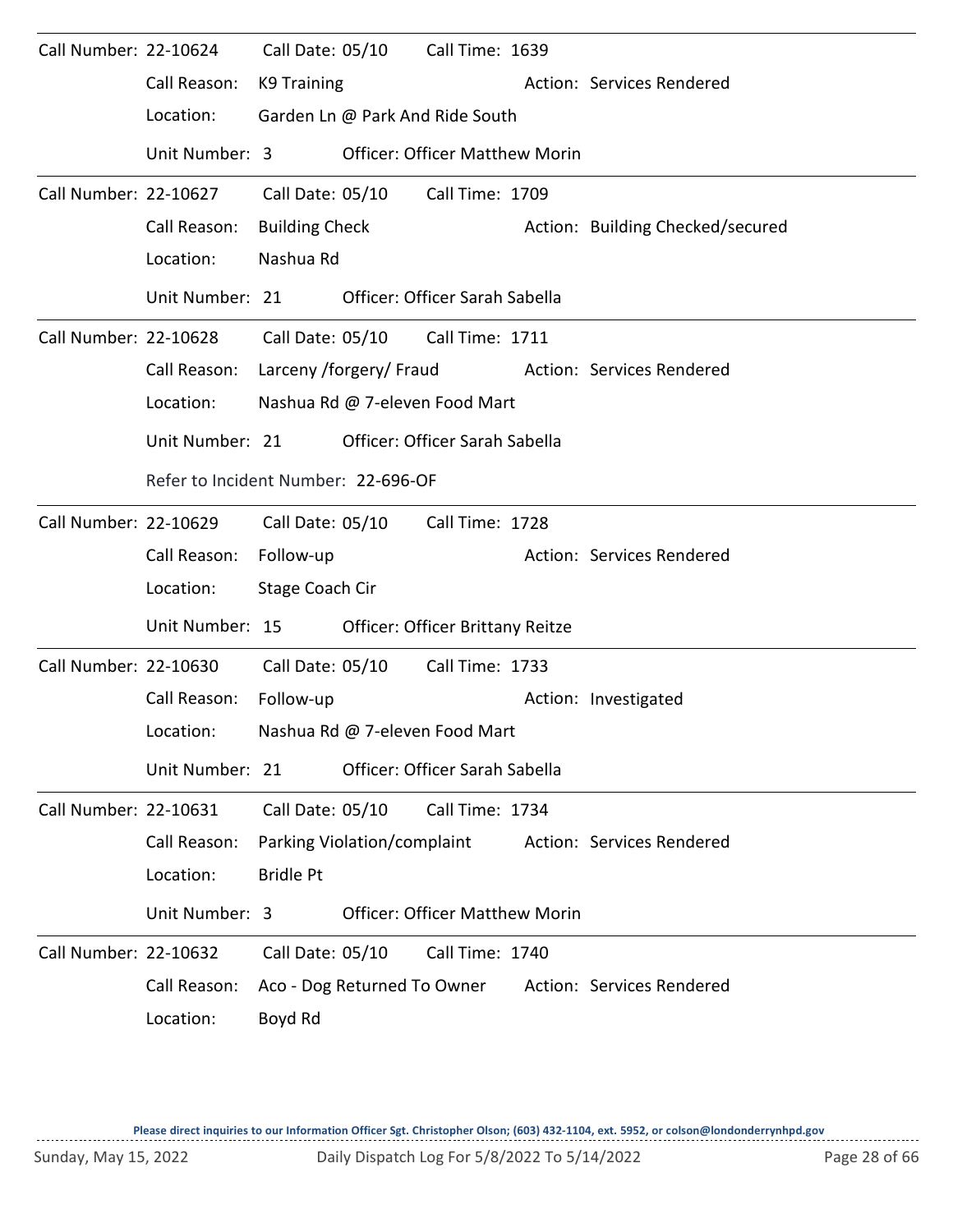| Call Number: 22-10633 |                 | Call Date: 05/10        |                              | Call Time: 1744                            |                            |
|-----------------------|-----------------|-------------------------|------------------------------|--------------------------------------------|----------------------------|
|                       | Call Reason:    |                         | School Check/walk-thru       |                                            | Action: No Action Required |
|                       | Location:       |                         |                              | Mammoth Rd @ Matthew Thornton School       |                            |
|                       | Unit Number: 15 |                         |                              | <b>Officer: Officer Brittany Reitze</b>    |                            |
| Call Number: 22-10635 |                 | Call Date: 05/10        |                              | Call Time: 1752                            |                            |
|                       | Call Reason:    |                         |                              | Ohrv - Complaint/violation                 | Action: Investigated       |
|                       | Location:       |                         |                              | Hunter Mill Wy @ Manter Mill Rd            |                            |
|                       | Unit Number: 15 |                         |                              | <b>Officer: Officer Brittany Reitze</b>    |                            |
| Call Number: 22-10636 |                 |                         |                              | Call Date: 05/10 Call Time: 1757           |                            |
|                       | Call Reason:    |                         | Motor Vehicle Check          |                                            | Action: Investigated       |
|                       | Location:       |                         | Mammoth Rd @ Fieldstone Dr   |                                            |                            |
|                       | Unit Number: 15 |                         |                              | Officer: Officer Brittany Reitze           |                            |
| Call Number: 22-10638 |                 |                         | Call Date: 05/10             | Call Time: 1904                            |                            |
|                       | Call Reason:    | Assist Derry Pd         |                              |                                            | Action: Services Rendered  |
|                       | Location:       | Seasons Ln              |                              |                                            |                            |
|                       | Unit Number: 15 |                         |                              | Officer: Officer Brittany Reitze           |                            |
| Call Number: 22-10640 |                 | Call Date: 05/10        |                              | Call Time: 2024                            |                            |
|                       | Call Reason:    | K9 Training             |                              |                                            | Action: Services Rendered  |
|                       | Location:       |                         |                              | Mammoth Rd @ Londonderry Police Department |                            |
|                       | Unit Number: 3  |                         |                              | <b>Officer: Officer Matthew Morin</b>      |                            |
| Call Number: 22-10641 |                 | Call Date: 05/10        |                              | Call Time: 2049                            |                            |
|                       | Call Reason:    |                         | Assist Londonderry Fire Dept |                                            | Action: Services Rendered  |
|                       | Location:       | Pillsbury Rd            |                              |                                            |                            |
|                       | Unit Number: 21 |                         |                              | Officer: Officer Sarah Sabella             |                            |
| Call Number: 22-10642 |                 | Call Date: 05/10        |                              | Call Time: 2112                            |                            |
|                       | Call Reason:    | <b>Pedestrian Check</b> |                              |                                            | Action: Services Rendered  |
|                       | Location:       |                         | Pillsbury Rd @ Hardy Rd      |                                            |                            |
|                       | Unit Number: 13 |                         |                              | <b>Officer: Officer James Defelice</b>     |                            |
|                       | Unit Number: 21 |                         |                              | Officer: Officer Sarah Sabella             |                            |
|                       | Unit Number: 3  |                         |                              | <b>Officer: Officer Matthew Morin</b>      |                            |
|                       |                 |                         |                              |                                            |                            |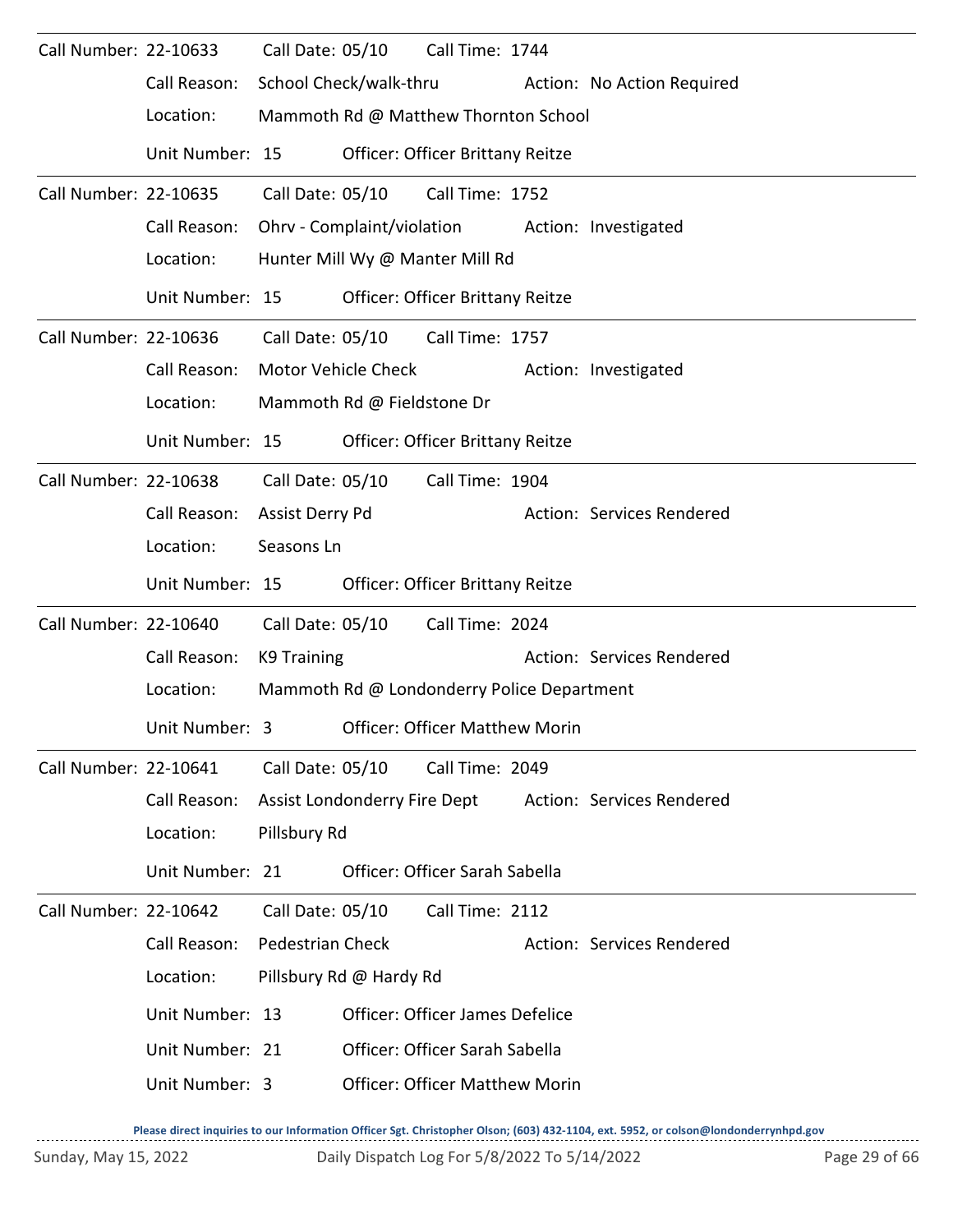|                       | Unit Number: 9  |                            |                             | Officer: Officer Rafael Ribeiro        |                                  |
|-----------------------|-----------------|----------------------------|-----------------------------|----------------------------------------|----------------------------------|
| Call Number: 22-10643 |                 | Call Date: 05/10           |                             | Call Time: 2131                        |                                  |
|                       | Call Reason:    | K9 Training                |                             |                                        | Action: Services Rendered        |
|                       | Location:       |                            | Nashua Rd @ Orchard View Dr |                                        |                                  |
|                       | Unit Number: 3  |                            |                             | <b>Officer: Officer Matthew Morin</b>  |                                  |
|                       | Unit Number: 9  |                            |                             | <b>Officer: Officer Rafael Ribeiro</b> |                                  |
| Call Number: 22-10644 |                 | Call Date: 05/10           |                             | Call Time: 2133                        |                                  |
|                       | Call Reason:    | <b>Building Check</b>      |                             |                                        | Action: Building Checked/secured |
|                       | Location:       | Nelson Rd                  |                             |                                        |                                  |
|                       | Unit Number: 21 |                            |                             | Officer: Officer Sarah Sabella         |                                  |
| Call Number: 22-10646 |                 | Call Date: 05/10           |                             | Call Time: 2308                        |                                  |
|                       | Call Reason:    | <b>Building Check</b>      |                             |                                        | Action: Building Checked/secured |
|                       | Location:       | Rockingham Rd              |                             |                                        |                                  |
|                       | Unit Number: 21 |                            |                             | Officer: Officer Sydney Delforte       |                                  |
| Call Number: 22-10647 |                 | Call Date: 05/10           |                             | Call Time: 2311                        |                                  |
|                       |                 |                            |                             |                                        |                                  |
|                       | Call Reason:    | <b>Motor Vehicle Check</b> |                             |                                        | Action: Services Rendered        |
|                       | Location:       |                            |                             | Rockingham Rd @ Giovanni's Roast Beef  |                                  |
|                       | Unit Number: 17 |                            |                             | Officer: Officer Trevor Guay           |                                  |
|                       | Unit Number: 21 |                            |                             | Officer: Officer Sydney Delforte       |                                  |
| Call Number: 22-10648 |                 | Call Date: 05/10           |                             | Call Time: 2315                        |                                  |
|                       | Call Reason:    | Motor Vehicle Check        |                             |                                        | Action: Services Rendered        |
|                       | Location:       |                            | Perkins Rd @ Sleep Inn      |                                        |                                  |
|                       | Unit Number: 21 |                            |                             | Officer: Officer Sydney Delforte       |                                  |
| Call Number: 22-10649 |                 | Call Date: 05/10           |                             | Call Time: 2343                        |                                  |
|                       | Call Reason:    | <b>Motor Vehicle Check</b> |                             |                                        | Action: Services Rendered        |
|                       | Location:       |                            |                             | Rockingham Rd @ Rmz Truck Stop         |                                  |
|                       | Unit Number: 21 |                            |                             | Officer: Officer Sydney Delforte       |                                  |
| Call Number: 22-10650 |                 | Call Date: 05/10           |                             | Call Time: 2348                        |                                  |
|                       | Call Reason:    | <b>Building Check</b>      |                             |                                        | Action: Building Checked/secured |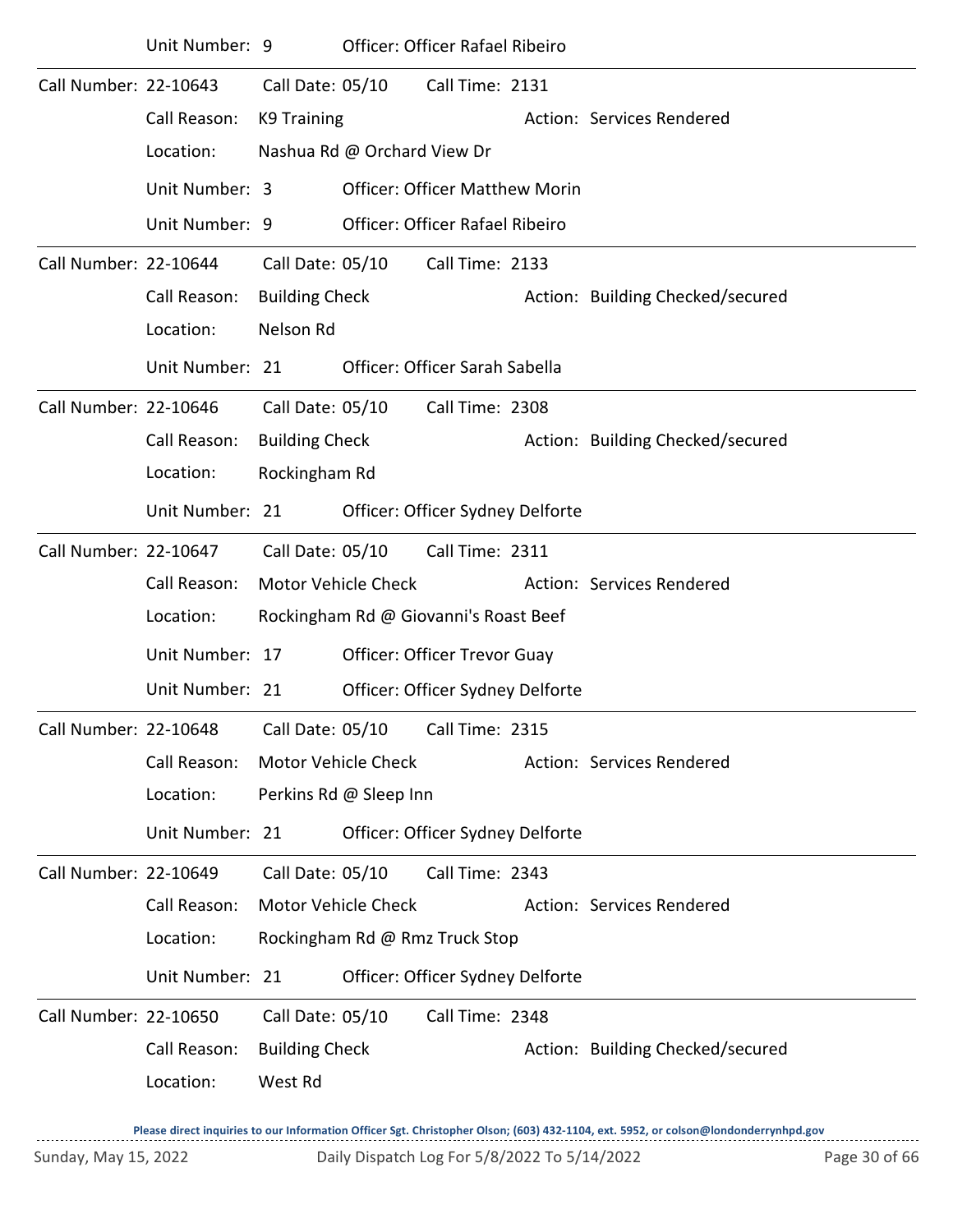|                       | Unit Number: 17 |                       |                             | Officer: Officer Trevor Guay        |                                  |
|-----------------------|-----------------|-----------------------|-----------------------------|-------------------------------------|----------------------------------|
| Call Number: 22-10654 |                 | Call Date: 05/11      |                             | Call Time: 0005                     |                                  |
|                       | Call Reason:    |                       | <b>Motor Vehicle Check</b>  |                                     | Action: Services Rendered        |
|                       | Location:       |                       |                             | Rockingham Rd @ Rmz Truck Stop      |                                  |
|                       | Unit Number: 21 |                       |                             | Officer: Officer Sydney Delforte    |                                  |
| Call Number: 22-10655 |                 | Call Date: 05/11      |                             | Call Time: 0000                     |                                  |
|                       | Call Reason:    |                       | <b>Criminal Threatening</b> |                                     | Action: No Action Required       |
|                       | Location:       |                       | Rockingham Rd @ 7-eleven    |                                     |                                  |
| Call Number: 22-10658 |                 | Call Date: 05/11      |                             | Call Time: 0015                     |                                  |
|                       | Call Reason:    |                       | <b>Motor Vehicle Check</b>  |                                     | Action: Services Rendered        |
|                       | Location:       |                       |                             | Rockingham Rd @ Triangle Mobil Mart |                                  |
|                       | Unit Number: 21 |                       |                             | Officer: Officer Sydney Delforte    |                                  |
| Call Number: 22-10659 |                 | Call Date: 05/11      |                             | Call Time: 0017                     |                                  |
|                       | Call Reason:    |                       | <b>Motor Vehicle Check</b>  |                                     | Action: Services Rendered        |
|                       | Location:       |                       | Hampton Dr @ Alltown        |                                     |                                  |
|                       | Unit Number: 17 |                       |                             | <b>Officer: Officer Trevor Guay</b> |                                  |
|                       | Unit Number: 18 |                       |                             | Officer: Officer Joshua Martin      |                                  |
| Call Number: 22-10660 |                 | Call Date: 05/11      |                             | Call Time: 0024                     |                                  |
|                       | Call Reason:    | <b>Building Check</b> |                             |                                     | Action: Building Checked/secured |
|                       | Location:       | Nashua Rd             |                             |                                     |                                  |
|                       | Unit Number: 18 |                       |                             | Officer: Officer Joshua Martin      |                                  |
| Call Number: 22-10663 |                 | Call Date: 05/11      |                             | Call Time: 0035                     |                                  |
|                       | Call Reason:    |                       | Motor Vehicle Check         |                                     | Action: Services Rendered        |
|                       | Location:       |                       |                             | Rockingham Rd @ Rmz Truck Stop      |                                  |
|                       | Unit Number: 18 |                       |                             | Officer: Officer Joshua Martin      |                                  |
|                       | Unit Number: 21 |                       |                             | Officer: Officer Sydney Delforte    |                                  |
| Call Number: 22-10664 |                 | Call Date: 05/11      |                             | Call Time: 0039                     |                                  |
|                       | Call Reason:    | Abandoned 911         |                             |                                     | Action: False, Human Error       |
|                       | Location:       |                       |                             | Continental Dr @ Continental Paving |                                  |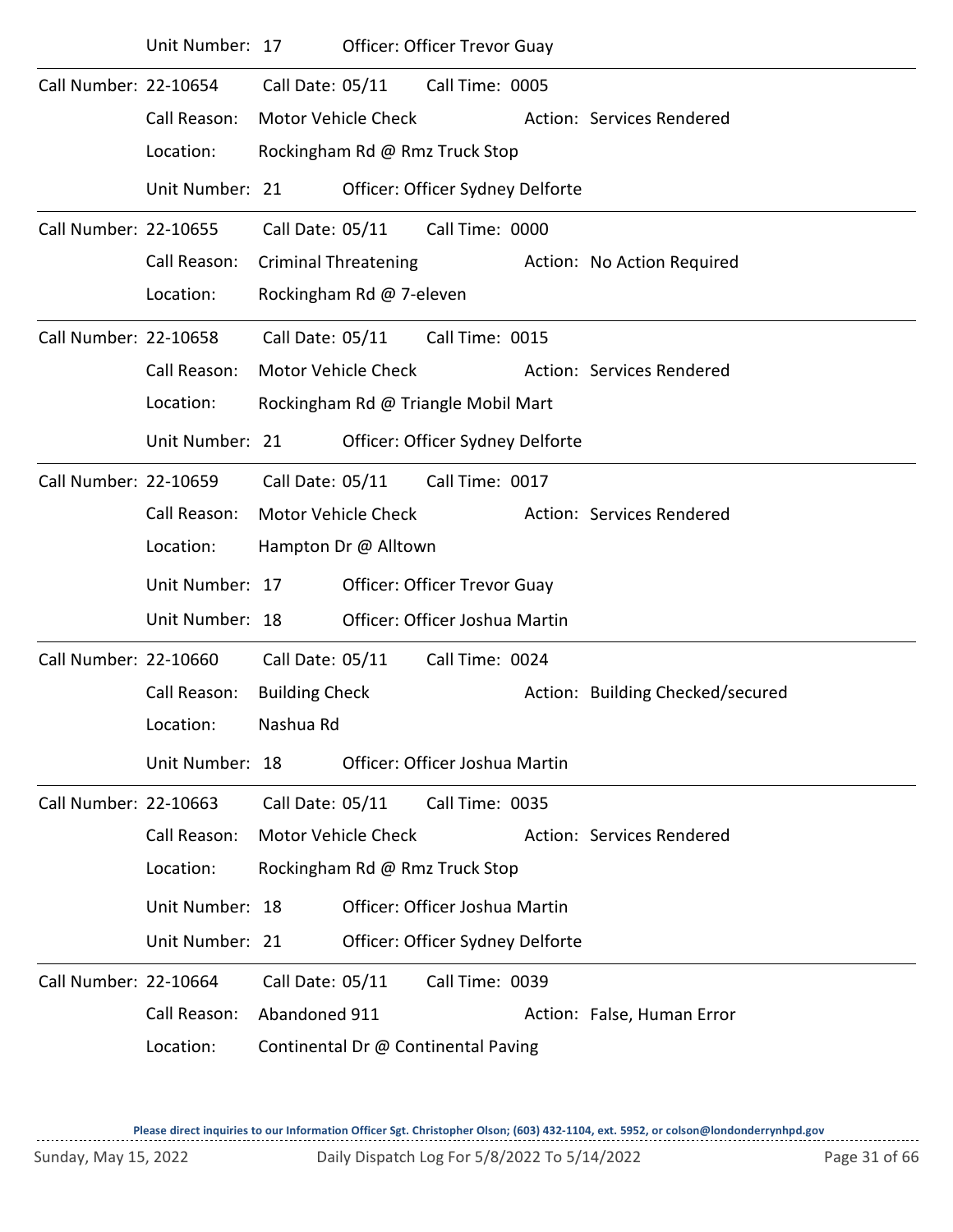|                       | Unit Number: 17                                              |                       |                            | Officer: Officer Trevor Guay        |                                  |
|-----------------------|--------------------------------------------------------------|-----------------------|----------------------------|-------------------------------------|----------------------------------|
|                       | Unit Number: 18                                              |                       |                            | Officer: Officer Joshua Martin      |                                  |
|                       | Unit Number: 9                                               |                       |                            | Officer: Officer Rafael Ribeiro     |                                  |
| Call Number: 22-10666 |                                                              | Call Date: 05/11      |                            | Call Time: 0134                     |                                  |
|                       | Call Reason:                                                 | <b>Building Check</b> |                            |                                     | Action: Building Checked/secured |
|                       | Location:                                                    | Nashua Rd             |                            |                                     |                                  |
|                       | Unit Number: 17                                              |                       |                            | <b>Officer: Officer Trevor Guay</b> |                                  |
| Call Number: 22-10667 |                                                              | Call Date: 05/11      |                            | Call Time: 0136                     |                                  |
|                       | Call Reason:                                                 | <b>Building Check</b> |                            |                                     | Action: Building Checked/secured |
|                       | Location:                                                    | Garden Ln             |                            |                                     |                                  |
|                       | Unit Number: 17                                              |                       |                            | Officer: Officer Trevor Guay        |                                  |
| Call Number: 22-10668 |                                                              | Call Date: 05/11      |                            | Call Time: 0150                     |                                  |
|                       | Call Reason:                                                 | <b>Building Check</b> |                            |                                     | Action: Building Checked/secured |
|                       | Location:                                                    | South Rd              |                            |                                     |                                  |
|                       | Unit Number: 17                                              |                       |                            | Officer: Officer Trevor Guay        |                                  |
| Call Number: 22-10669 |                                                              | Call Date: 05/11      |                            | Call Time: 0152                     |                                  |
|                       | Call Reason:                                                 |                       | <b>Motor Vehicle Check</b> |                                     | Action: Services Rendered        |
|                       | Location:                                                    |                       |                            | Symmes Dr @ Park And Ride North     |                                  |
|                       | Unit Number: 18                                              |                       |                            | Officer: Officer Joshua Martin      |                                  |
|                       | Call Number: 22-10670    Call Date: 05/11    Call Time: 0158 |                       |                            |                                     |                                  |
|                       | Call Reason:                                                 |                       | Motor Vehicle Check        |                                     | Action: Services Rendered        |
|                       | Location:                                                    |                       | Perkins Rd @ Subway #32499 |                                     |                                  |
|                       | Unit Number: 21                                              |                       |                            | Officer: Officer Sydney Delforte    |                                  |
| Call Number: 22-10671 |                                                              | Call Date: 05/11      |                            | Call Time: 0202                     |                                  |
|                       | Call Reason:                                                 | <b>Building Check</b> |                            |                                     | Action: Building Checked/secured |
|                       | Location:                                                    | Nelson Rd             |                            |                                     |                                  |
|                       | Unit Number: 17                                              |                       |                            | Officer: Officer Trevor Guay        |                                  |
| Call Number: 22-10673 |                                                              | Call Date: 05/11      |                            | Call Time: 0407                     |                                  |
|                       | Call Reason:                                                 | Trespassing           |                            |                                     | Action: Services Rendered        |
|                       | Location:                                                    |                       | Nashua Rd @ Home Depot     |                                     |                                  |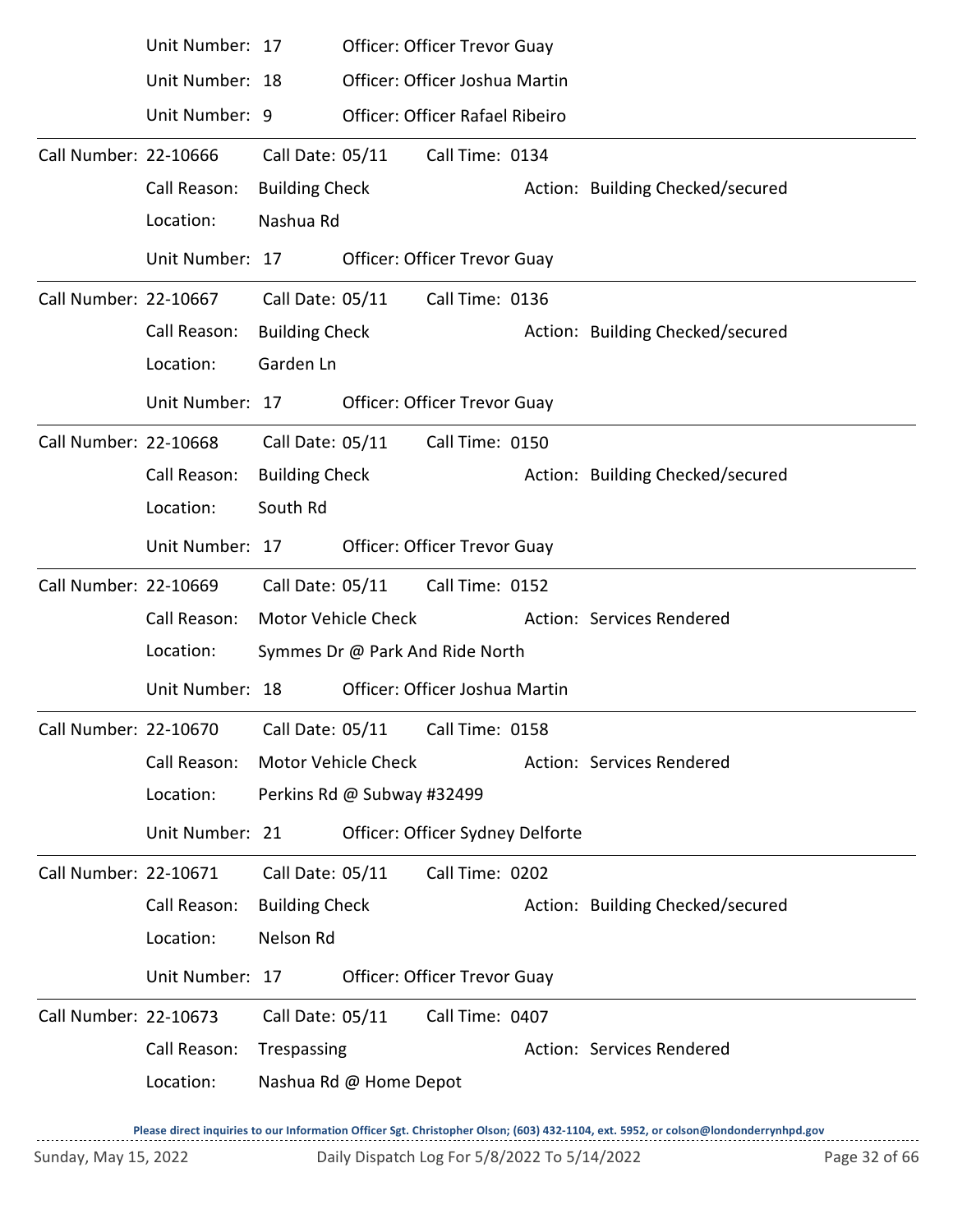|                       | Unit Number: 17          |                        | Officer: Officer Trevor Guay             |                 |          |                                                          |
|-----------------------|--------------------------|------------------------|------------------------------------------|-----------------|----------|----------------------------------------------------------|
| Call Number: 22-10676 |                          | Call Date: 05/11       |                                          | Call Time: 0647 |          |                                                          |
|                       | Call Reason:             | Serve Warrant          |                                          |                 |          | Action: Arrest(s) Made                                   |
|                       | Location:                |                        | Willard St @ Ayer Ma                     |                 |          |                                                          |
|                       | Unit Number: 16          |                        | Officer: Officer Joanna Phan             |                 |          |                                                          |
|                       | Unit Number: 18          |                        |                                          |                 |          | Officers: Officer Bryan Janeczko & Officer Paul Mueller  |
|                       | Arrest Number: 22-204-AR |                        |                                          |                 |          |                                                          |
|                       |                          |                        |                                          | Date: 05/11     |          |                                                          |
|                       |                          |                        |                                          | Time: 0705      |          |                                                          |
|                       |                          |                        |                                          |                 |          | Name: Mccann, Shaun Kirk                                 |
|                       |                          |                        |                                          |                 |          | Address: 43 Park St, Apt. C                              |
|                       |                          |                        |                                          |                 | Ayer, MA |                                                          |
|                       |                          |                        |                                          | Age: 41         |          |                                                          |
|                       |                          |                        | Charge #1: Violation Of Protective Order |                 |          |                                                          |
| Call Number: 22-10677 |                          | Call Date: 05/11       |                                          | Call Time: 0652 |          |                                                          |
|                       | Call Reason:             | <b>Building Check</b>  |                                          |                 |          | Action: Building Checked/secured                         |
|                       | Location:                | Rockingham Rd          |                                          |                 |          |                                                          |
|                       | Unit Number: 4           |                        | <b>Officer: Sergeant Randy Duguay</b>    |                 |          |                                                          |
| Call Number: 22-10678 |                          | Call Date: 05/11       |                                          | Call Time: 0707 |          |                                                          |
|                       | Call Reason:             | <b>Traffic Control</b> |                                          |                 |          | Action: Services Rendered                                |
|                       | Location:                | Jack's Bridge Rd       |                                          |                 |          |                                                          |
|                       | Unit Number: 17          |                        |                                          |                 |          | Officers: Officer Brandon Gauthier & Officer Muzafer Aku |
|                       | Unit Number: 17          |                        |                                          |                 |          | Officers: Officer Brandon Gauthier & Officer Muzafer Aku |
|                       | Unit Number: 17          |                        |                                          |                 |          | Officers: Officer Brandon Gauthier & Officer Muzafer Aku |
| Call Number: 22-10680 |                          | Call Date: 05/11       |                                          | Call Time: 0720 |          |                                                          |
|                       | Call Reason:             | <b>Building Check</b>  |                                          |                 |          | Action: Services Rendered                                |
|                       | Location:                | Nelson Rd              |                                          |                 |          |                                                          |
|                       | Unit Number: 16          |                        | Officer: Officer Joanna Phan             |                 |          |                                                          |
| Call Number: 22-10685 |                          | Call Date: 05/11       |                                          | Call Time: 0743 |          |                                                          |
|                       | Call Reason:             | Assist Citizen         |                                          |                 |          | Action: Services Rendered                                |
|                       | Location:                | Liberty Dr             |                                          |                 |          |                                                          |
|                       |                          |                        |                                          |                 |          |                                                          |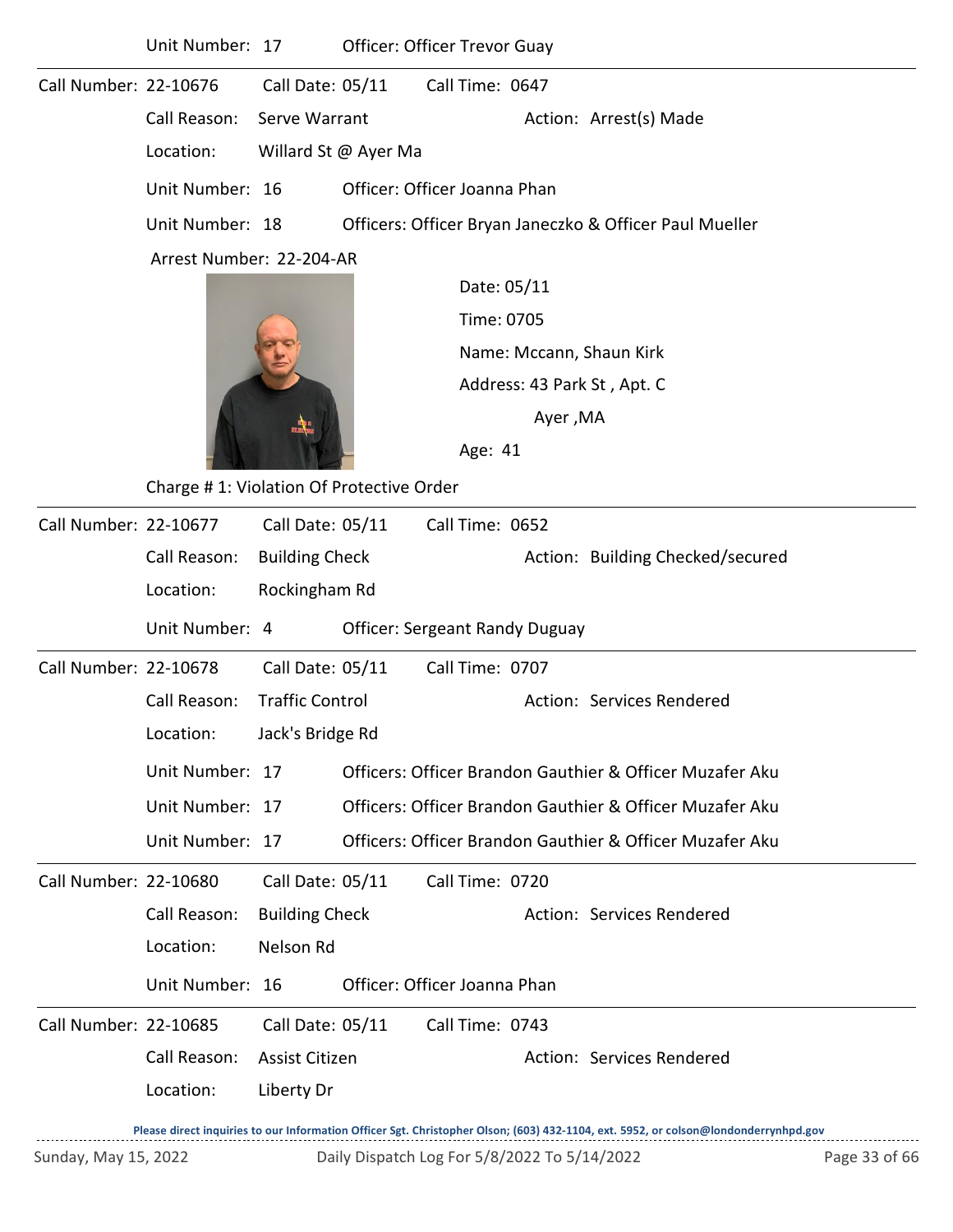|                       | Unit Number: 17 |                             |                         |                                       | Officers: Officer Brandon Gauthier & Officer Muzafer Aku |
|-----------------------|-----------------|-----------------------------|-------------------------|---------------------------------------|----------------------------------------------------------|
| Call Number: 22-10686 |                 | Call Date: 05/11            |                         | Call Time: 0742                       |                                                          |
|                       | Call Reason:    | Motor Vehicle Complaint     |                         |                                       | Action: Services Rendered                                |
|                       | Location:       |                             | Nashua Rd @ Derry Plaza |                                       |                                                          |
|                       | Unit Number: 16 |                             |                         | Officer: Officer Joanna Phan          |                                                          |
| Call Number: 22-10689 |                 | Call Date: 05/11            |                         | Call Time: 0807                       |                                                          |
|                       | Call Reason:    | <b>Building Check</b>       |                         |                                       | Action: Services Rendered                                |
|                       | Location:       | Kitty Hawk Lndg             |                         |                                       |                                                          |
|                       | Unit Number: 17 |                             |                         |                                       | Officers: Officer Brandon Gauthier & Officer Muzafer Aku |
| Call Number: 22-10690 |                 | Call Date: 05/11            |                         | Call Time: 0815                       |                                                          |
|                       | Call Reason:    | <b>Building Check</b>       |                         |                                       | Action: Building Checked/secured                         |
|                       | Location:       | West Rd                     |                         |                                       |                                                          |
|                       | Unit Number: 16 |                             |                         | Officer: Officer Joanna Phan          |                                                          |
| Call Number: 22-10691 |                 | Call Date: 05/11            |                         | Call Time: 0818                       |                                                          |
|                       | Call Reason:    | <b>Building Check</b>       |                         |                                       | Action: Building Checked/secured                         |
|                       | Location:       | West Rd                     |                         |                                       |                                                          |
|                       | Unit Number: 16 |                             |                         | Officer: Officer Joanna Phan          |                                                          |
| Call Number: 22-10693 |                 | Call Date: 05/11            |                         | Call Time: 0843                       |                                                          |
|                       | Call Reason:    | Escort/transport            |                         |                                       | Action: Taken/refered To Other Agency                    |
|                       | Location:       | @ Brentwood Jail            |                         |                                       |                                                          |
|                       | Unit Number: 18 |                             |                         |                                       | Officers: Officer Bryan Janeczko & Officer Paul Mueller  |
| Call Number: 22-10695 |                 | Call Date: 05/11            |                         | Call Time: 0857                       |                                                          |
|                       | Call Reason:    | <b>Building Check</b>       |                         |                                       | Action: Building Checked/secured                         |
|                       | Location:       | Hovey Rd                    |                         |                                       |                                                          |
|                       | Unit Number: 16 |                             |                         | Officer: Officer Joanna Phan          |                                                          |
| Call Number: 22-10696 |                 | Call Date: 05/11            |                         | Call Time: 0908                       |                                                          |
|                       | Call Reason:    | Parking Violation/complaint |                         |                                       | Action: Warning Issued                                   |
|                       | Location:       |                             |                         | Michels Wy @ Market Basket #42        |                                                          |
|                       | Unit Number: 4  |                             |                         | <b>Officer: Sergeant Randy Duguay</b> |                                                          |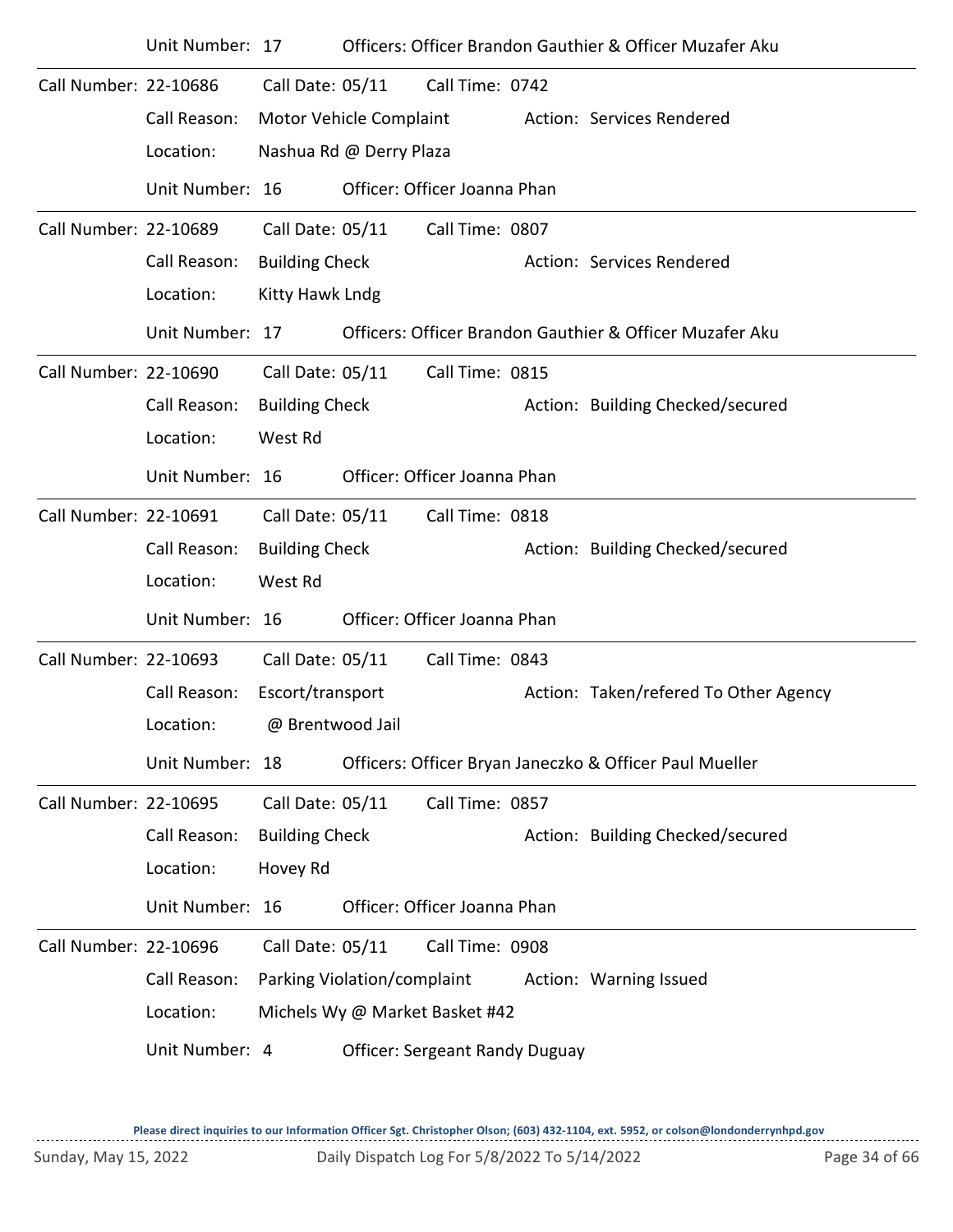| Call Number: 22-10700 |                 | Call Date: 05/11      |                             | Call Time: 0949                       |                                                          |
|-----------------------|-----------------|-----------------------|-----------------------------|---------------------------------------|----------------------------------------------------------|
|                       | Call Reason:    | <b>Building Check</b> |                             |                                       | Action: Building Checked/secured                         |
|                       | Location:       | Grenier Field Rd      |                             |                                       |                                                          |
|                       | Unit Number: 4  |                       |                             | <b>Officer: Sergeant Randy Duguay</b> |                                                          |
| Call Number: 22-10702 |                 | Call Date: 05/11      |                             | Call Time: 1001                       |                                                          |
|                       | Call Reason:    | Complaint             |                             |                                       | Action: Services Rendered                                |
|                       | Location:       | Winterwood Dr         |                             |                                       |                                                          |
|                       | Unit Number: 17 |                       |                             |                                       | Officers: Officer Brandon Gauthier & Officer Muzafer Aku |
| Call Number: 22-10703 |                 | Call Date: 05/11      |                             | Call Time: 1001                       |                                                          |
|                       | Call Reason:    |                       | <b>Private Property Tow</b> |                                       | Action: Vehicle Towed                                    |
|                       | Location:       |                       |                             | Nashua Rd @ Advance Auto Parts        |                                                          |
| Call Number: 22-10704 |                 | Call Date: 05/11      |                             | Call Time: 1013                       |                                                          |
|                       | Call Reason:    | <b>Building Check</b> |                             |                                       | Action: Building Checked/secured                         |
|                       | Location:       | Mammoth Rd            |                             |                                       |                                                          |
|                       |                 |                       |                             |                                       |                                                          |
|                       | Unit Number: 16 |                       |                             | Officer: Officer Joanna Phan          |                                                          |
| Call Number: 22-10705 |                 | Call Date: 05/11      |                             | Call Time: 1009                       |                                                          |
|                       | Call Reason:    | <b>Welfare Check</b>  |                             |                                       | Action: Investigated                                     |
|                       | Location:       | Gilcreast Rd          |                             |                                       |                                                          |
|                       | Unit Number: 16 |                       |                             | Officer: Officer Joanna Phan          |                                                          |
|                       | Unit Number: 4  |                       |                             | <b>Officer: Sergeant Randy Duguay</b> |                                                          |
| Call Number: 22-10709 |                 | Call Date: 05/11      |                             | Call Time: 1158                       |                                                          |
|                       | Call Reason:    | <b>Building Check</b> |                             |                                       | Action: Building Checked/secured                         |
|                       | Location:       | Nelson Rd             |                             |                                       |                                                          |
|                       | Unit Number: 4  |                       |                             | <b>Officer: Sergeant Randy Duguay</b> |                                                          |
| Call Number: 22-10710 |                 | Call Date: 05/11      |                             | Call Time: 1253                       |                                                          |
|                       | Call Reason:    | Follow-up             |                             |                                       | Action: Services Rendered                                |
|                       | Location:       |                       | Nashua Rd @ Home Depot      |                                       |                                                          |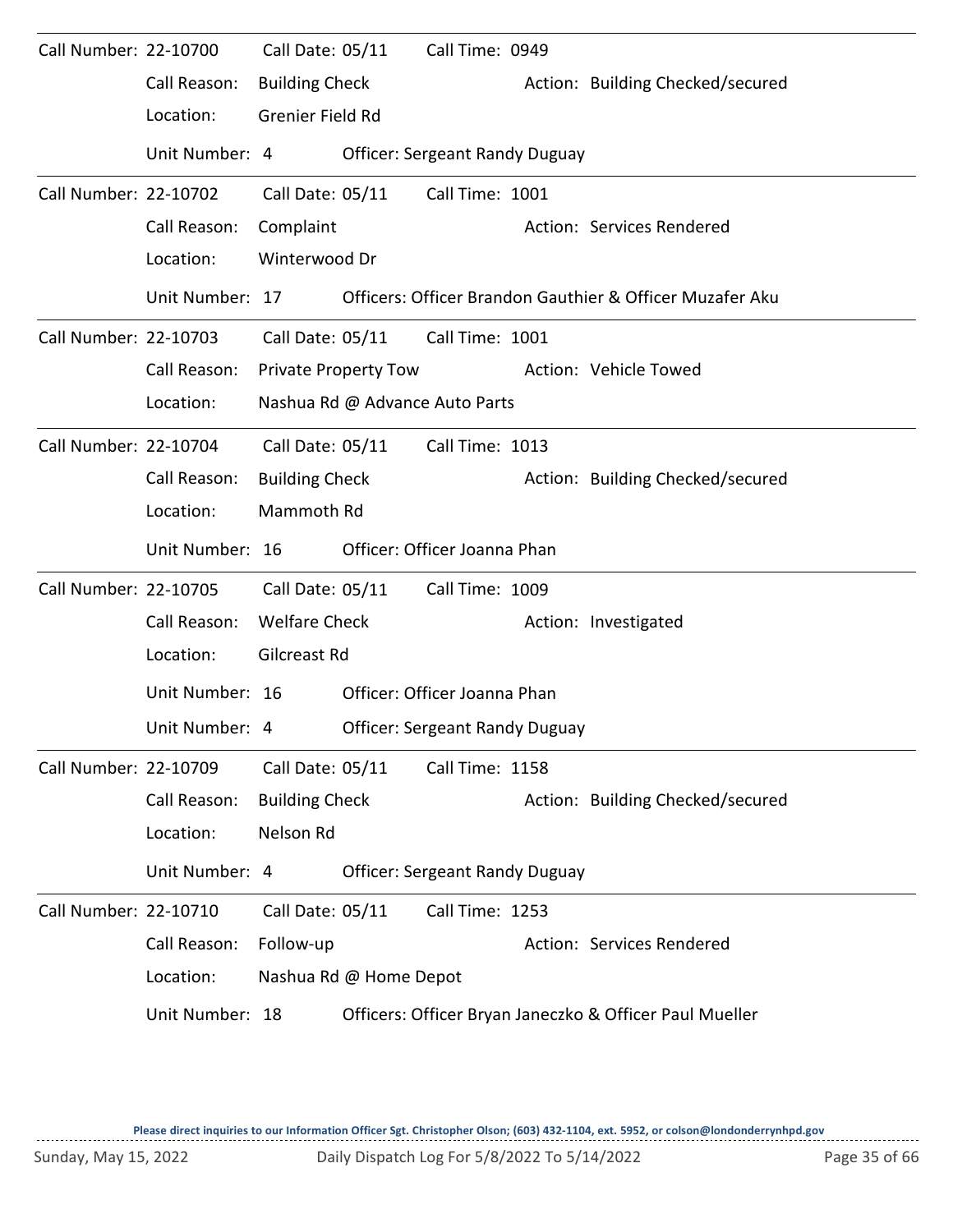| Call Number: 22-10711 |                                     | Call Date: 05/11                       | Call Time: 1258                        |                                                                                                                                     |
|-----------------------|-------------------------------------|----------------------------------------|----------------------------------------|-------------------------------------------------------------------------------------------------------------------------------------|
|                       | Call Reason:                        | Abandoned 911                          |                                        | Action: False, Human Error                                                                                                          |
|                       | Location:                           | Independence Dr @ Kamco Supply Company |                                        |                                                                                                                                     |
|                       | Unit Number: 16                     |                                        | Officer: Officer Joanna Phan           |                                                                                                                                     |
| Call Number: 22-10712 |                                     | Call Date: 05/11 Call Time: 1307       |                                        |                                                                                                                                     |
|                       | Call Reason:                        | Violation Of Protective Order          |                                        | Action: Unfounded                                                                                                                   |
|                       | Location:                           | Wilson Rd                              |                                        |                                                                                                                                     |
| Call Number: 22-10713 |                                     | Call Date: 05/11                       | Call Time: 1335                        |                                                                                                                                     |
|                       | Call Reason:                        | <b>Building Check</b>                  |                                        | Action: Building Checked/secured                                                                                                    |
|                       | Location:                           | Nelson Rd                              |                                        |                                                                                                                                     |
|                       | Unit Number: 16                     |                                        | Officer: Officer Joanna Phan           |                                                                                                                                     |
| Call Number: 22-10714 |                                     | Call Date: 05/11 Call Time: 1423       |                                        |                                                                                                                                     |
|                       | Call Reason:                        | Motor Vehicle Accident                 |                                        | Action: Services Rendered                                                                                                           |
|                       | Location:                           | Harvey Rd @ Webster Rd                 |                                        |                                                                                                                                     |
|                       | Unit Number: 13                     |                                        | <b>Officer: Officer James Defelice</b> |                                                                                                                                     |
| Call Number: 22-10715 |                                     | Call Date: 05/11                       | Call Time: 1426                        |                                                                                                                                     |
|                       | Call Reason:                        | Fish & Game Violations                 |                                        | Action: Could Not Locate                                                                                                            |
|                       | Location:                           | Aspen Cir                              |                                        |                                                                                                                                     |
|                       | Unit Number: 13                     |                                        | Officer: Officer James Defelice        |                                                                                                                                     |
| Call Number: 22-10716 |                                     | Call Date: 05/11 Call Time: 1445       |                                        |                                                                                                                                     |
|                       | Call Reason:                        | Animal Control Dog Bite                |                                        | Action: Services Rendered                                                                                                           |
|                       | Location:                           | Pillsbury Rd                           |                                        |                                                                                                                                     |
|                       | Unit Number: 20                     |                                        |                                        | Officer: Animal Control Officer David Carver                                                                                        |
|                       | Refer to Incident Number: 22-697-OF |                                        |                                        |                                                                                                                                     |
| Call Number: 22-10717 |                                     | Call Date: 05/11                       | Call Time: 1500                        |                                                                                                                                     |
|                       | Call Reason:                        | Assist Londonderry Fire Dept           |                                        | Action: Services Rendered                                                                                                           |
|                       | Location:                           | <b>Bridle Pt</b>                       |                                        |                                                                                                                                     |
|                       | Unit Number: 13                     |                                        | Officer: Officer James Defelice        |                                                                                                                                     |
|                       | Unit Number: 17                     |                                        | Officer: Officer Muzafer Aku           |                                                                                                                                     |
|                       | Unit Number: 21                     |                                        | Officer: Officer Sarah Sabella         |                                                                                                                                     |
|                       |                                     |                                        |                                        | Please direct inquiries to our Information Officer Sgt. Christopher Olson; (603) 432-1104, ext. 5952, or colson@londonderrynhpd.gov |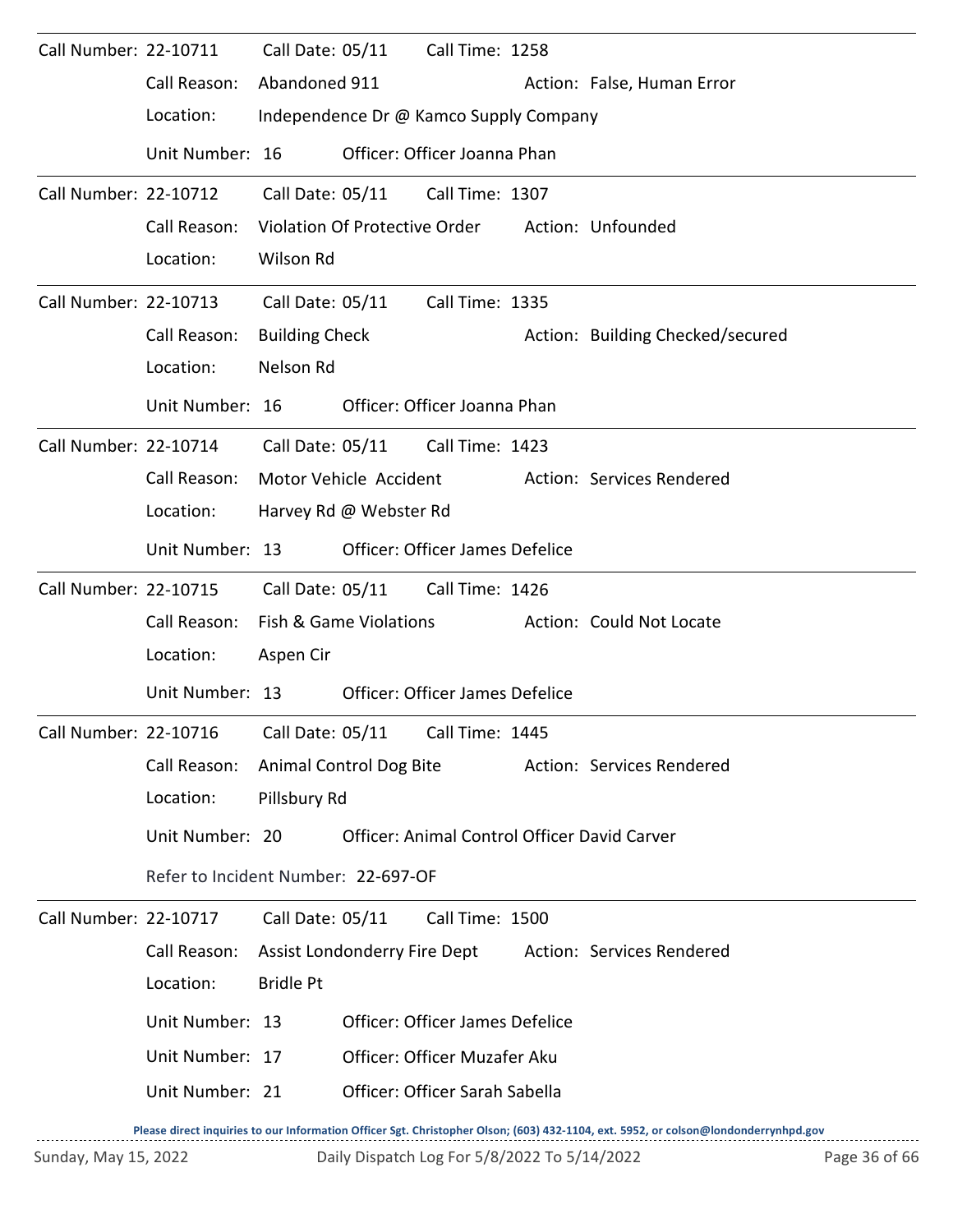| Refer to Incident Number: 22-698-OF |  |
|-------------------------------------|--|
|-------------------------------------|--|

| Call Number: 22-10718 |                                                   | Call Date: 05/11         |                             | Call Time: 1512                          |                |                                                        |
|-----------------------|---------------------------------------------------|--------------------------|-----------------------------|------------------------------------------|----------------|--------------------------------------------------------|
|                       | Call Reason:                                      | Fire, Brush              |                             |                                          |                | Action: Could Not Locate                               |
|                       | Location:                                         |                          | Wiley Hill Rd @ Powerlines  |                                          |                |                                                        |
|                       | Unit Number: 19                                   |                          |                             | Officer: Detective Narciso Garcia        |                |                                                        |
| Call Number: 22-10719 |                                                   | Call Date: 05/11         |                             | Call Time: 1514                          |                |                                                        |
|                       | Call Reason:                                      | Follow-up                |                             |                                          |                | Action: Services Rendered                              |
|                       | Location:                                         | High Range Rd            |                             |                                          |                |                                                        |
|                       | Unit Number: 20                                   |                          |                             |                                          |                | Officer: Animal Control Officer David Carver           |
| Call Number: 22-10720 |                                                   | Call Date: 05/11         |                             | Call Time: 1522                          |                |                                                        |
|                       | Call Reason:                                      |                          |                             |                                          |                | Assist Londonderry Fire Dept Action: Services Rendered |
|                       | Location:                                         |                          | Wiley Hill Rd @ Power Lines |                                          |                |                                                        |
|                       | Unit Number: 19                                   |                          |                             | <b>Officer: Detective Narciso Garcia</b> |                |                                                        |
| Call Number: 22-10721 |                                                   | Call Date: 05/11         |                             | Call Time: 1537                          |                |                                                        |
|                       | Call Reason:                                      | Follow-up                |                             |                                          |                | Action: Services Rendered                              |
|                       | Location:                                         |                          | Nashua Rd @ Home Depot      |                                          |                |                                                        |
|                       | Unit Number: 21                                   |                          |                             | Officer: Officer Sarah Sabella           |                |                                                        |
| Call Number: 22-10722 |                                                   | Call Date: 05/11         |                             | Call Time: 1548                          |                |                                                        |
|                       | Call Reason:                                      | <b>Building Check</b>    |                             |                                          |                | Action: Building Checked/secured                       |
|                       | Location:                                         | Shasta Dr                |                             |                                          |                |                                                        |
|                       | Unit Number: 19 Officer: Detective Narciso Garcia |                          |                             |                                          |                |                                                        |
| Call Number: 22-10723 |                                                   | Call Date: 05/11         |                             | Call Time: 1548                          |                |                                                        |
|                       | Call Reason:                                      | <b>Building Check</b>    |                             |                                          | Action: Served |                                                        |
|                       | Location:                                         | Nashua Rd                |                             |                                          |                |                                                        |
|                       | Unit Number: 17                                   |                          |                             | Officer: Officer Muzafer Aku             |                |                                                        |
| Call Number: 22-10724 |                                                   | Call Date: 05/11         |                             | Call Time: 1550                          |                |                                                        |
|                       | Call Reason:                                      | <b>Community Contact</b> |                             |                                          |                | Action: Services Rendered                              |
|                       | Location:                                         |                          |                             | Mammoth Rd @ Londonderry Middle School   |                |                                                        |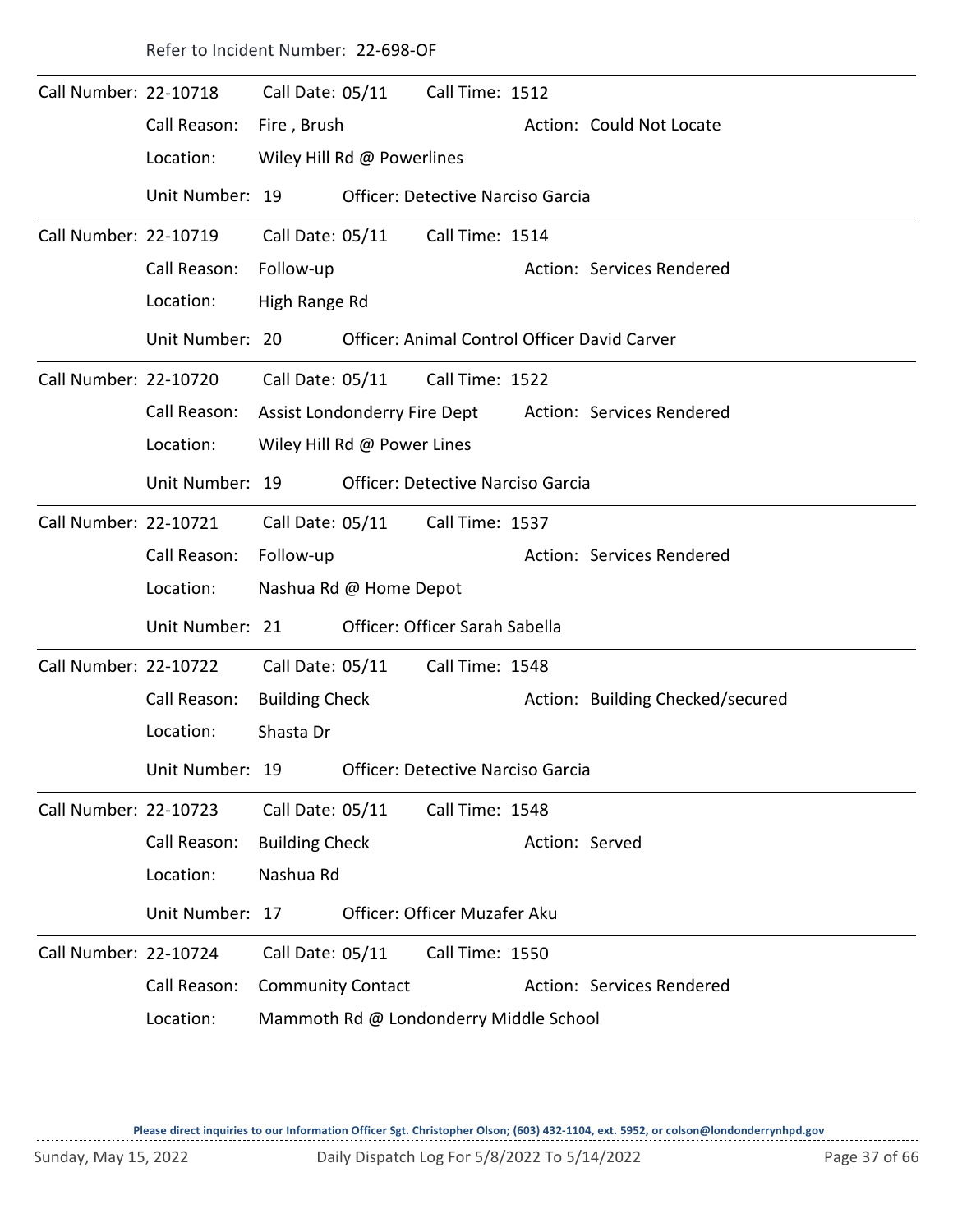|                       | Unit Number: 13                                   |                       |                             | Officer: Officer James Defelice         |                                  |
|-----------------------|---------------------------------------------------|-----------------------|-----------------------------|-----------------------------------------|----------------------------------|
|                       | Unit Number: 21                                   |                       |                             | Officer: Officer Sarah Sabella          |                                  |
|                       | Unit Number: 4                                    |                       |                             | <b>Officer: Sergeant Justin Hallock</b> |                                  |
| Call Number: 22-10725 |                                                   | Call Date: 05/11      |                             | Call Time: 1608                         |                                  |
|                       | Call Reason:                                      | Alarm, Residence      |                             |                                         | Action: Building Checked/secured |
|                       | Location:                                         | High Range Rd         |                             |                                         |                                  |
|                       | Unit Number: 13                                   |                       |                             | Officer: Officer James Defelice         |                                  |
| Call Number: 22-10729 |                                                   |                       |                             | Call Date: 05/11 Call Time: 1717        |                                  |
|                       | Call Reason:                                      | <b>Building Check</b> |                             |                                         | Action: Building Checked/secured |
|                       | Location:                                         |                       | Rockingham Rd @ Symmes Dr   |                                         |                                  |
|                       | Unit Number: 13                                   |                       |                             | Officer: Officer James Defelice         |                                  |
| Call Number: 22-10730 |                                                   | Call Date: 05/11      |                             | Call Time: 1723                         |                                  |
|                       | Call Reason:                                      | Scam Phone/internet   |                             |                                         | Action: Investigated             |
|                       | Location:                                         | <b>Bridle Pt</b>      |                             |                                         |                                  |
|                       | Unit Number: 13                                   |                       |                             | Officer: Officer James Defelice         |                                  |
|                       | Refer to Incident Number: 22-699-OF               |                       |                             |                                         |                                  |
| Call Number: 22-10731 |                                                   |                       | Call Date: 05/11            | Call Time: 1746                         |                                  |
|                       | Call Reason:                                      |                       | Ohrv - Complaint/violation  |                                         | Action: Could Not Locate         |
|                       | Location:                                         | Manter Mill Rd        |                             |                                         |                                  |
|                       | Unit Number: 19 Officer: Detective Narciso Garcia |                       |                             |                                         |                                  |
| Call Number: 22-10732 |                                                   | Call Date: 05/11      |                             | Call Time: 1746                         |                                  |
|                       | Call Reason:                                      |                       | Aco - Dog Returned To Owner |                                         | Action: Services Rendered        |
|                       | Location:                                         | Lancaster Dr          |                             |                                         |                                  |
|                       | Unit Number: 21                                   |                       |                             | Officer: Officer Sarah Sabella          |                                  |
| Call Number: 22-10733 |                                                   | Call Date: 05/11      |                             | Call Time: 1803                         |                                  |
|                       | Call Reason:                                      | Found/lost Property   |                             |                                         | Action: Services Rendered        |
|                       | Location:                                         | <b>Granite St</b>     |                             |                                         |                                  |
| Call Number: 22-10734 |                                                   | Call Date: 05/11      |                             | Call Time: 1805                         |                                  |
|                       | Call Reason:                                      |                       | Ohrv - Complaint/violation  |                                         | Action: Services Rendered        |
|                       | Location:                                         | Cohas Ter             |                             |                                         |                                  |
|                       |                                                   |                       |                             |                                         |                                  |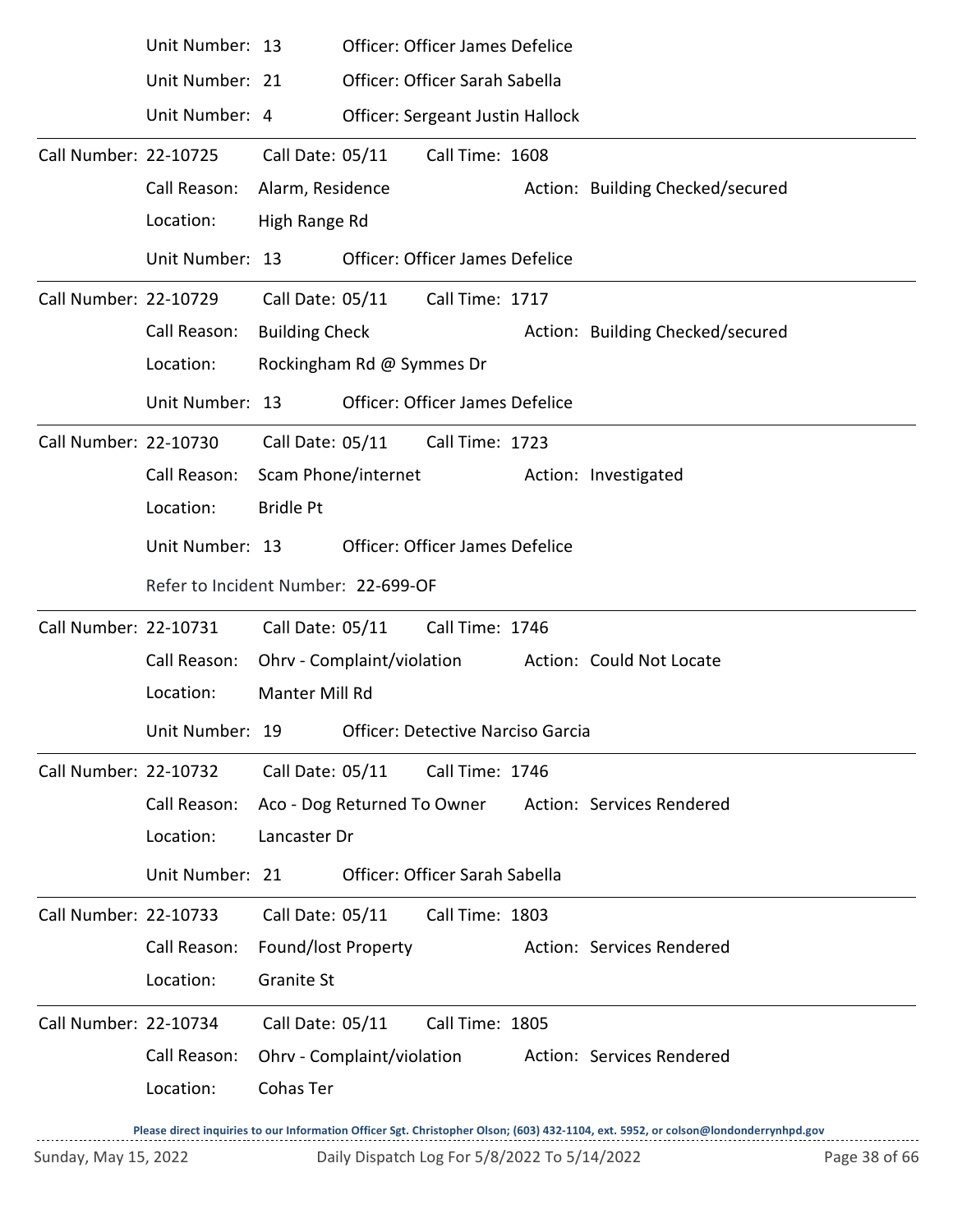|                       | Unit Number: 19                     |                           |                              | <b>Officer: Detective Narciso Garcia</b> |  |                                                                                                                                     |  |  |  |  |
|-----------------------|-------------------------------------|---------------------------|------------------------------|------------------------------------------|--|-------------------------------------------------------------------------------------------------------------------------------------|--|--|--|--|
| Call Number: 22-10735 |                                     | Call Date: 05/11          |                              | Call Time: 1817                          |  |                                                                                                                                     |  |  |  |  |
|                       | Call Reason:                        | <b>Building Check</b>     |                              |                                          |  | Action: Building Checked/secured                                                                                                    |  |  |  |  |
|                       | Location:                           | Garden Ln                 |                              |                                          |  |                                                                                                                                     |  |  |  |  |
|                       | Unit Number: 21                     |                           |                              | Officer: Officer Sarah Sabella           |  |                                                                                                                                     |  |  |  |  |
| Call Number: 22-10736 |                                     | Call Date: 05/11          |                              | Call Time: 1825                          |  |                                                                                                                                     |  |  |  |  |
|                       | Call Reason:                        | <b>Shooting Complaint</b> |                              |                                          |  | Action: Services Rendered                                                                                                           |  |  |  |  |
|                       | Location:                           |                           | <b>Tamarack Pl</b>           |                                          |  |                                                                                                                                     |  |  |  |  |
|                       | Unit Number: 17                     |                           |                              | Officer: Officer Muzafer Aku             |  |                                                                                                                                     |  |  |  |  |
|                       | Unit Number: 9                      |                           |                              | Officer: Officer Rafael Ribeiro          |  |                                                                                                                                     |  |  |  |  |
| Call Number: 22-10737 |                                     | Call Date: 05/11          |                              | Call Time: 1842                          |  |                                                                                                                                     |  |  |  |  |
|                       | Call Reason:                        | <b>Building Check</b>     |                              |                                          |  | Action: Building Checked/secured                                                                                                    |  |  |  |  |
|                       | Location:                           | <b>Orchard View Dr</b>    |                              |                                          |  |                                                                                                                                     |  |  |  |  |
|                       | Unit Number: 21                     |                           |                              | Officer: Officer Sarah Sabella           |  |                                                                                                                                     |  |  |  |  |
| Call Number: 22-10738 |                                     | Call Date: 05/11          |                              | Call Time: 1855                          |  |                                                                                                                                     |  |  |  |  |
|                       | Call Reason:                        |                           | Assist Londonderry Fire Dept |                                          |  | Action: Transported To Hospital                                                                                                     |  |  |  |  |
|                       | Location:                           |                           |                              | Sanborn Rd @ Londonderry North School    |  |                                                                                                                                     |  |  |  |  |
|                       | Unit Number: 4                      |                           |                              | Officer: Sergeant Justin Hallock         |  |                                                                                                                                     |  |  |  |  |
| Call Number: 22-10739 |                                     | Call Date: 05/11          |                              | Call Time: 2005                          |  |                                                                                                                                     |  |  |  |  |
|                       | Call Reason:                        | Alarm, Business           |                              |                                          |  | Action: Building Checked/secured                                                                                                    |  |  |  |  |
|                       | Location:                           | Londonderry Rd            |                              |                                          |  |                                                                                                                                     |  |  |  |  |
|                       | Unit Number: 9                      |                           |                              | Officer: Officer Rafael Ribeiro          |  |                                                                                                                                     |  |  |  |  |
| Call Number: 22-10743 |                                     | Call Date: 05/11          |                              | Call Time: 2054                          |  |                                                                                                                                     |  |  |  |  |
|                       | Call Reason:                        | Drug Offenses             |                              |                                          |  | Action: Services Rendered                                                                                                           |  |  |  |  |
|                       | Location:                           |                           | Nashua Rd @ Home Depot       |                                          |  |                                                                                                                                     |  |  |  |  |
|                       | Unit Number: 21                     |                           |                              | Officer: Officer Sarah Sabella           |  |                                                                                                                                     |  |  |  |  |
|                       | Refer to Incident Number: 22-700-OF |                           |                              |                                          |  |                                                                                                                                     |  |  |  |  |
| Call Number: 22-10744 |                                     | Call Date: 05/11          |                              | Call Time: 2156                          |  |                                                                                                                                     |  |  |  |  |
|                       | Call Reason:                        | Assault                   |                              |                                          |  | Action: Investigated                                                                                                                |  |  |  |  |
|                       | Location:                           | Catamount Rd              |                              |                                          |  |                                                                                                                                     |  |  |  |  |
|                       |                                     |                           |                              |                                          |  | Please direct inquiries to our Information Officer Sgt. Christopher Olson; (603) 432-1104, ext. 5952, or colson@londonderrynhpd.gov |  |  |  |  |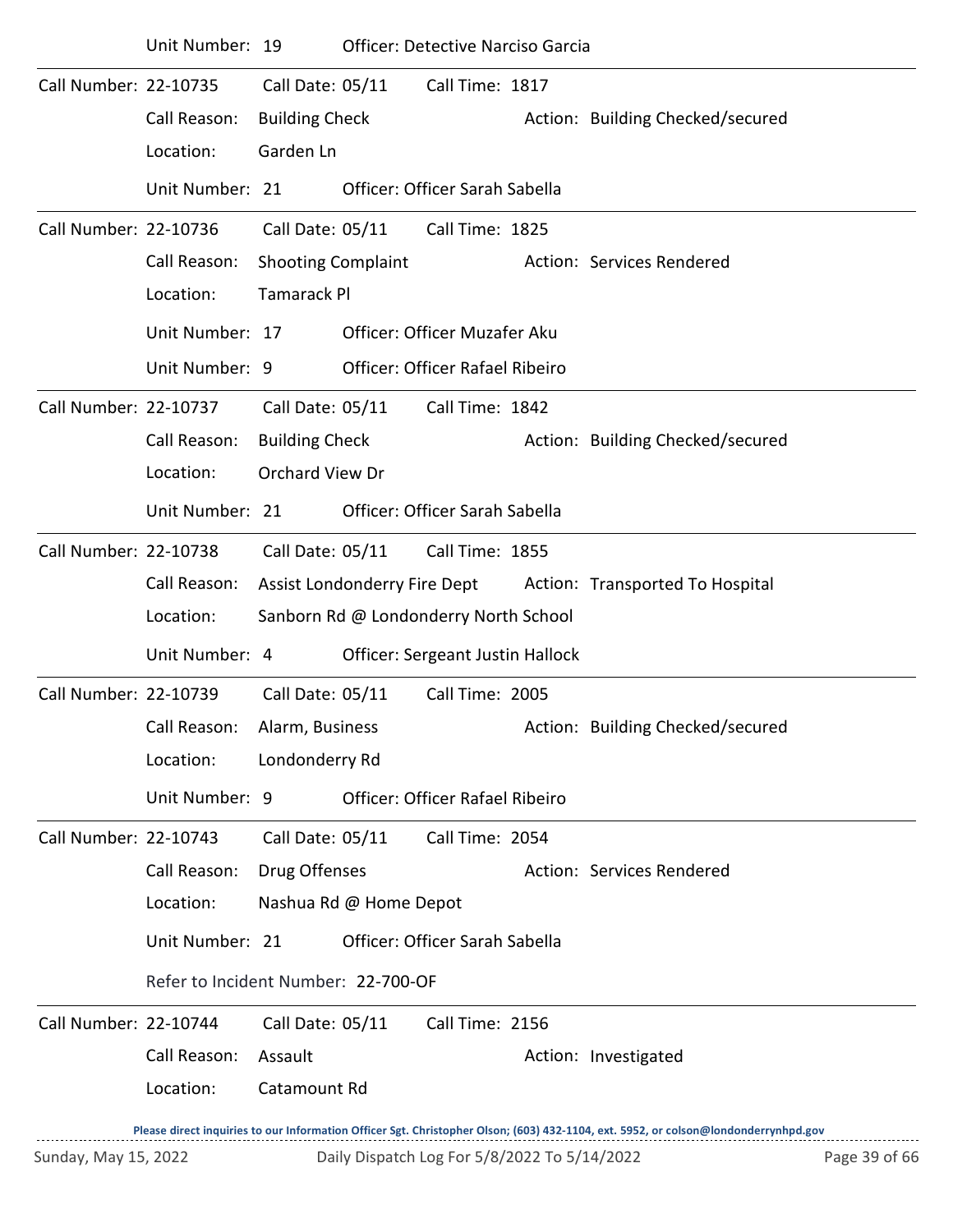|                       | Unit Number: 17                     |                          |                            | Officer: Officer Joshua Martin         |  |                                                              |  |  |  |
|-----------------------|-------------------------------------|--------------------------|----------------------------|----------------------------------------|--|--------------------------------------------------------------|--|--|--|
|                       | Unit Number: 21                     |                          |                            | Officer: Officer Sydney Delforte       |  |                                                              |  |  |  |
|                       | Unit Number: 21                     |                          |                            | Officer: Officer Sydney Delforte       |  |                                                              |  |  |  |
|                       | Refer to Incident Number: 22-701-OF |                          |                            |                                        |  |                                                              |  |  |  |
| Call Number: 22-10745 |                                     | Call Date: 05/11         |                            | Call Time: 2215                        |  |                                                              |  |  |  |
|                       | Call Reason:                        |                          |                            |                                        |  | Assist Londonderry Fire Dept Action: Transported To Hospital |  |  |  |
|                       | Location:                           | Seasons Ln               |                            |                                        |  |                                                              |  |  |  |
|                       | Unit Number: 17                     |                          |                            | <b>Officer: Officer Trevor Guay</b>    |  |                                                              |  |  |  |
| Call Number: 22-10746 |                                     | Call Date: 05/11         |                            | Call Time: 2219                        |  |                                                              |  |  |  |
|                       | Call Reason:                        | <b>Assist Citizen</b>    |                            |                                        |  | Action: Services Rendered                                    |  |  |  |
|                       | Location:                           | Rockingham Rd @ 7-eleven |                            |                                        |  |                                                              |  |  |  |
|                       | Unit Number: 9                      |                          |                            | <b>Officer: Officer Rafael Ribeiro</b> |  |                                                              |  |  |  |
| Call Number: 22-10747 |                                     |                          |                            | Call Date: 05/11 Call Time: 2230       |  |                                                              |  |  |  |
|                       | Call Reason:                        | Motor Vehicle Check      |                            |                                        |  | Action: Investigated                                         |  |  |  |
|                       | Location:                           |                          | Rockingham Rd @ Powerlines |                                        |  |                                                              |  |  |  |
|                       | Unit Number: 17                     |                          |                            | Officer: Officer Trevor Guay           |  |                                                              |  |  |  |
|                       |                                     | Call Date: 05/11         |                            | Call Time: 2249                        |  |                                                              |  |  |  |
| Call Number: 22-10748 |                                     |                          |                            |                                        |  |                                                              |  |  |  |
|                       | Call Reason:                        | <b>Building Check</b>    |                            |                                        |  | Action: Building Checked/secured                             |  |  |  |
|                       | Location:                           | Nelson Rd                |                            |                                        |  |                                                              |  |  |  |
|                       | Unit Number: 21                     |                          |                            | Officer: Officer Sydney Delforte       |  |                                                              |  |  |  |
| Call Number: 22-10749 |                                     | Call Date: 05/11         |                            | Call Time: 2325                        |  |                                                              |  |  |  |
|                       | Call Reason:                        | <b>Building Check</b>    |                            |                                        |  | Action: Building Checked/secured                             |  |  |  |
|                       | Location:                           | Rockingham Rd            |                            |                                        |  |                                                              |  |  |  |
|                       | Unit Number: 17                     |                          |                            | <b>Officer: Officer Trevor Guay</b>    |  |                                                              |  |  |  |
| Call Number: 22-10750 |                                     | Call Date: 05/11         |                            | Call Time: 2345                        |  |                                                              |  |  |  |
|                       | Call Reason:                        | <b>Building Check</b>    |                            |                                        |  | Action: Building Checked/secured                             |  |  |  |
|                       | Location:                           | Perkins Rd               |                            |                                        |  |                                                              |  |  |  |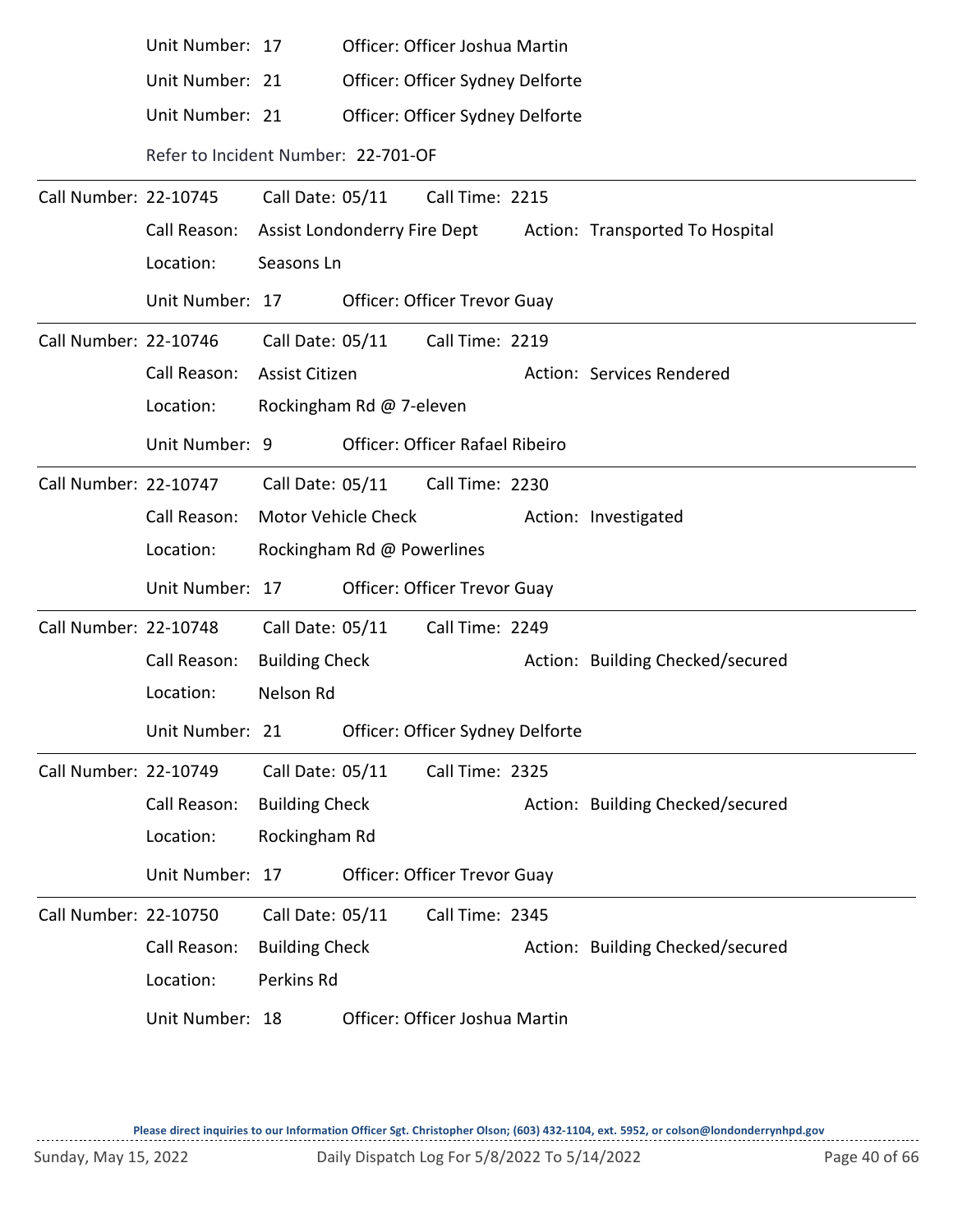| Call Number: 22-10752 |                 | Call Date: 05/12      |                           | Call Time: 0017                        |                                  |
|-----------------------|-----------------|-----------------------|---------------------------|----------------------------------------|----------------------------------|
|                       | Call Reason:    |                       | Motor Vehicle Check       |                                        | Action: Investigated             |
|                       | Location:       |                       | Nashua Rd @ Home Depot    |                                        |                                  |
|                       | Unit Number: 21 |                       |                           | Officer: Officer Sydney Delforte       |                                  |
| Call Number: 22-10753 |                 | Call Date: 05/12      |                           | Call Time: 0053                        |                                  |
|                       | Call Reason:    | <b>Welfare Check</b>  |                           |                                        | Action: Transported To Hospital  |
|                       | Location:       |                       | Nashua Rd @ Dominos Pizza |                                        |                                  |
|                       | Unit Number: 17 |                       |                           | Officer: Officer Trevor Guay           |                                  |
|                       | Unit Number: 17 |                       |                           | Officer: Officer Trevor Guay           |                                  |
|                       | Unit Number: 18 |                       |                           | Officer: Officer Joshua Martin         |                                  |
|                       | Unit Number: 9  |                       |                           | <b>Officer: Officer Rafael Ribeiro</b> |                                  |
|                       | Unit Number: 9  |                       |                           | Officer: Officer Rafael Ribeiro        |                                  |
| Call Number: 22-10754 |                 | Call Date: 05/12      |                           | Call Time: 0111                        |                                  |
|                       | Call Reason:    | <b>Building Check</b> |                           |                                        | Action: Building Checked/secured |
|                       | Location:       | Nelson Rd             |                           |                                        |                                  |
|                       | Unit Number: 4  |                       |                           | Officer: Sergeant Christopher Olson    |                                  |
| Call Number: 22-10755 |                 | Call Date: 05/12      |                           | Call Time: 0113                        |                                  |
|                       | Call Reason:    | <b>Building Check</b> |                           |                                        | Action: Building Checked/secured |
|                       | Location:       | Mammoth Rd            |                           |                                        |                                  |
|                       | Unit Number: 4  |                       |                           | Officer: Sergeant Christopher Olson    |                                  |
| Call Number: 22-10756 |                 | Call Date: 05/12      |                           | Call Time: 0115                        |                                  |
|                       | Call Reason:    | <b>Building Check</b> |                           |                                        | Action: Building Checked/secured |
|                       | Location:       | Mammoth Rd            |                           |                                        |                                  |
|                       | Unit Number: 4  |                       |                           | Officer: Sergeant Christopher Olson    |                                  |
| Call Number: 22-10757 |                 | Call Date: 05/12      |                           | Call Time: 0121                        |                                  |
|                       | Call Reason:    |                       | Motor Vehicle Check       |                                        | Action: Investigated             |
|                       | Location:       |                       | Perkins Rd @ Bridle Pt    |                                        |                                  |
|                       | Unit Number: 21 |                       |                           | Officer: Officer Sydney Delforte       |                                  |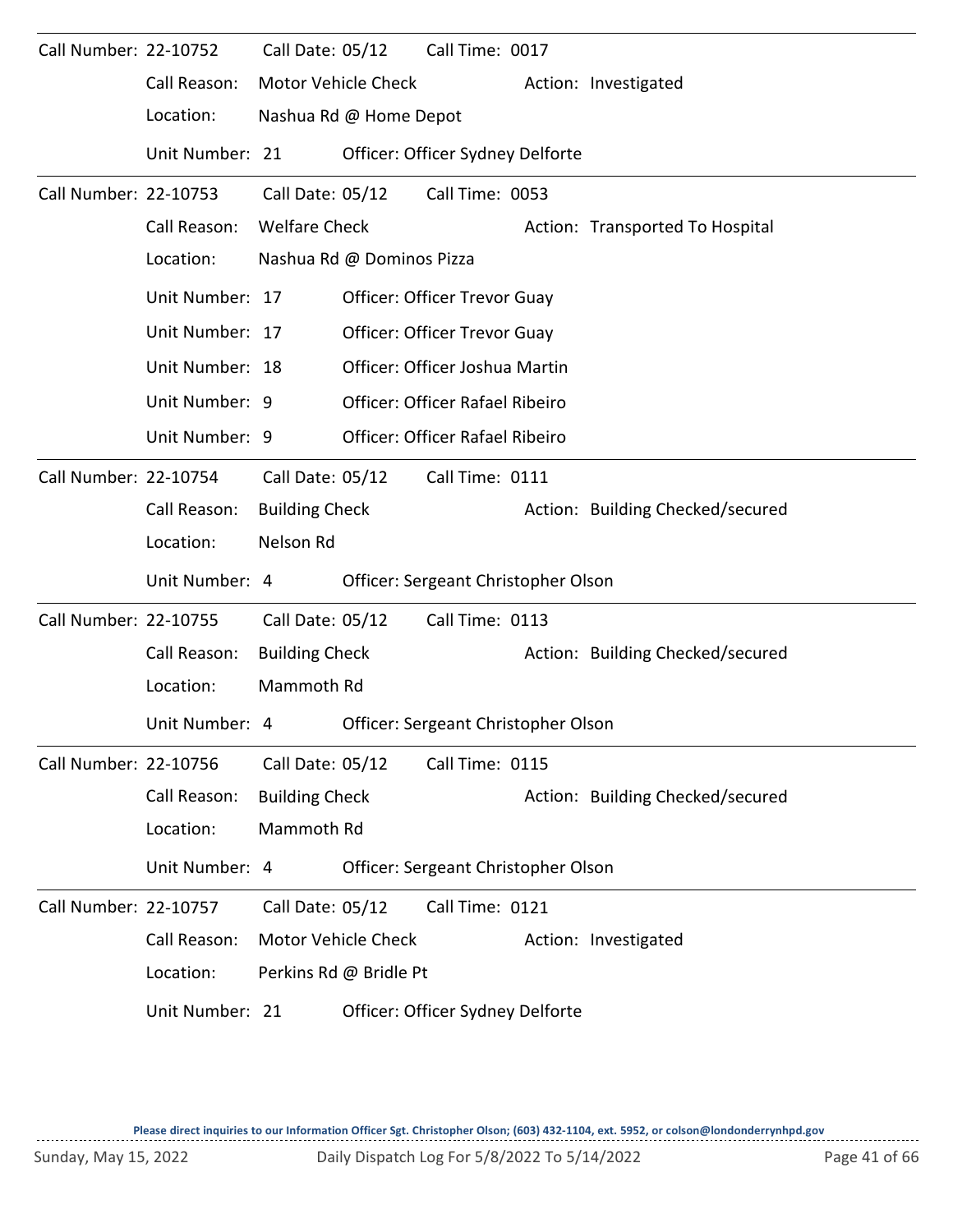| Call Number: 22-10758 |                                     | Call Date: 05/12       | Call Time: 0129                |                                                           |
|-----------------------|-------------------------------------|------------------------|--------------------------------|-----------------------------------------------------------|
|                       | Call Reason:                        |                        |                                | Assist Other Police Department Action: No Action Required |
|                       | Location:                           | @ Pelham Pd            |                                |                                                           |
|                       | Refer to Incident Number: 22-702-OF |                        |                                |                                                           |
| Call Number: 22-10759 |                                     | Call Date: 05/12       | Call Time: 0259                |                                                           |
|                       | Call Reason:                        | <b>Building Check</b>  |                                | Action: Building Checked/secured                          |
|                       | Location:                           | Rockingham Rd          |                                |                                                           |
|                       | Unit Number: 17                     |                        | Officer: Officer Trevor Guay   |                                                           |
| Call Number: 22-10761 |                                     | Call Date: 05/12       | Call Time: 0625                |                                                           |
|                       | Call Reason:                        | <b>Traffic Control</b> |                                | Action: Services Rendered                                 |
|                       | Location:                           | Jack's Bridge Rd       |                                |                                                           |
|                       | Unit Number: 21                     |                        | Officer: Officer Timon Aikawa  |                                                           |
|                       | Unit Number: 21                     |                        | Officer: Officer Timon Aikawa  |                                                           |
|                       | Unit Number: 21                     |                        | Officer: Officer Timon Aikawa  |                                                           |
|                       | Unit Number: 21                     |                        | Officer: Officer Timon Aikawa  |                                                           |
| Call Number: 22-10765 |                                     | Call Date: 05/12       | Call Time: 0642                |                                                           |
|                       | Call Reason:                        | <b>Building Check</b>  |                                | Action: Building Checked/secured                          |
|                       | Location:                           | Old Coach Rd           |                                |                                                           |
|                       | Unit Number: 19                     |                        | Officer: Officer Marvin Alfaro |                                                           |
| Call Number: 22-10770 |                                     | Call Date: 05/12       | Call Time: 0712                |                                                           |
|                       | Call Reason:                        | <b>Building Check</b>  |                                | Action: Services Rendered                                 |
|                       | Location:                           | Shasta Dr              |                                |                                                           |
|                       | Unit Number: 18                     |                        |                                | Officers: Officer Bryan Janeczko & Officer Paul Mueller   |
| Call Number: 22-10771 |                                     | Call Date: 05/12       | Call Time: 0711                |                                                           |
|                       | Call Reason:                        | Motor Vehicle Check    |                                | Action: Services Rendered                                 |
|                       | Location:                           | Coteville Rd           |                                |                                                           |
| Call Number: 22-10773 |                                     | Call Date: 05/12       | Call Time: 0731                |                                                           |
|                       | Call Reason:                        | <b>Building Check</b>  |                                | Action: Building Checked/secured                          |
|                       | Location:                           | Nashua Rd              |                                |                                                           |
|                       | Unit Number: 19                     |                        | Officer: Officer Marvin Alfaro |                                                           |
|                       |                                     |                        |                                |                                                           |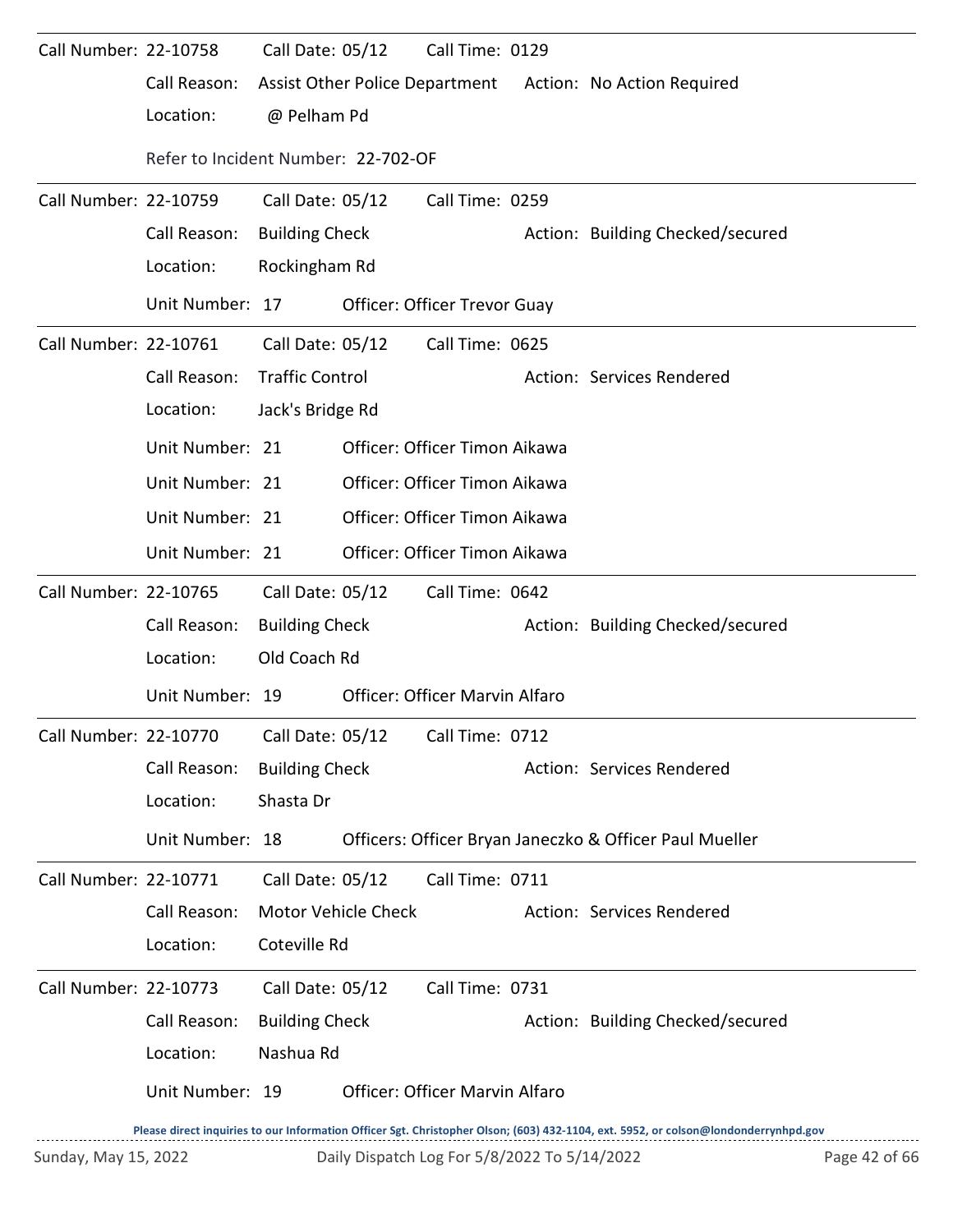| Call Number: 22-10774 |                                     | Call Date: 05/12           |                          | Call Time: 0741                               |                                                                                                                                     |
|-----------------------|-------------------------------------|----------------------------|--------------------------|-----------------------------------------------|-------------------------------------------------------------------------------------------------------------------------------------|
|                       | Call Reason:                        | <b>Traffic Hazard</b>      |                          |                                               | Action: Services Rendered                                                                                                           |
|                       | Location:                           | Londonderry Rd             |                          |                                               |                                                                                                                                     |
|                       | Unit Number: 4                      |                            |                          | <b>Officer: Sergeant Randy Duguay</b>         |                                                                                                                                     |
| Call Number: 22-10779 |                                     | Call Date: 05/12           |                          | Call Time: 0800                               |                                                                                                                                     |
|                       | Call Reason:                        |                            | Motor Vehicle Accident   |                                               | Action: Investigated                                                                                                                |
|                       | Location:                           |                            | Auburn Rd @ Old Derry Rd |                                               |                                                                                                                                     |
|                       | Unit Number: 21                     |                            |                          | Officer: Officer Timon Aikawa                 |                                                                                                                                     |
| Call Number: 22-10780 |                                     | Call Date: 05/12           |                          | Call Time: 0827                               |                                                                                                                                     |
|                       | Call Reason:                        | Alarm, Business            |                          |                                               | Action: False Alarm                                                                                                                 |
|                       | Location:                           | Londonderry Rd             |                          |                                               |                                                                                                                                     |
|                       | Unit Number: 18                     |                            |                          |                                               | Officers: Officer Bryan Janeczko & Officer Paul Mueller                                                                             |
|                       | Unit Number: 19                     |                            |                          | <b>Officer: Officer Marvin Alfaro</b>         |                                                                                                                                     |
| Call Number: 22-10783 |                                     | Call Date: 05/12           |                          | Call Time: 0904                               |                                                                                                                                     |
|                       | Call Reason:                        | <b>Pedestrian Check</b>    |                          |                                               | Action: Services Rendered                                                                                                           |
|                       | Location:                           |                            |                          | Hampton Dr @ Hannaford Food & Drug            |                                                                                                                                     |
|                       | Unit Number: 19                     |                            |                          | Officer: Officer Marvin Alfaro                |                                                                                                                                     |
| Call Number: 22-10787 |                                     | Call Date: 05/12           |                          | Call Time: 0942                               |                                                                                                                                     |
|                       | Call Reason:                        | <b>Building Check</b>      |                          |                                               | Action: Building Checked/secured                                                                                                    |
|                       | Location:                           | Nashua Rd                  |                          |                                               |                                                                                                                                     |
|                       | Unit Number: 19                     |                            |                          | <b>Officer: Officer Marvin Alfaro</b>         |                                                                                                                                     |
| Call Number: 22-10788 |                                     | Call Date: 05/12           |                          | Call Time: 0947                               |                                                                                                                                     |
|                       | Call Reason:                        | <b>Motor Vehicle Check</b> |                          |                                               | Action: Services Rendered                                                                                                           |
|                       | Location:                           |                            |                          | Nashua Rd @ Cracker Barrell Old Country Store |                                                                                                                                     |
|                       | Unit Number: 19                     |                            |                          | <b>Officer: Officer Marvin Alfaro</b>         |                                                                                                                                     |
| Call Number: 22-10789 |                                     | Call Date: 05/12           |                          | Call Time: 0957                               |                                                                                                                                     |
|                       | Call Reason:                        |                            | Larceny /forgery/ Fraud  |                                               | Action: Services Rendered                                                                                                           |
|                       | Location:                           | Wedgewood Dr               |                          |                                               |                                                                                                                                     |
|                       | Unit Number: 18                     |                            |                          |                                               | Officers: Officer Bryan Janeczko & Officer Paul Mueller                                                                             |
|                       | Refer to Incident Number: 22-703-OF |                            |                          |                                               |                                                                                                                                     |
|                       |                                     |                            |                          |                                               | Please direct inquiries to our Information Officer Sgt. Christopher Olson; (603) 432-1104, ext. 5952, or colson@londonderrynhpd.gov |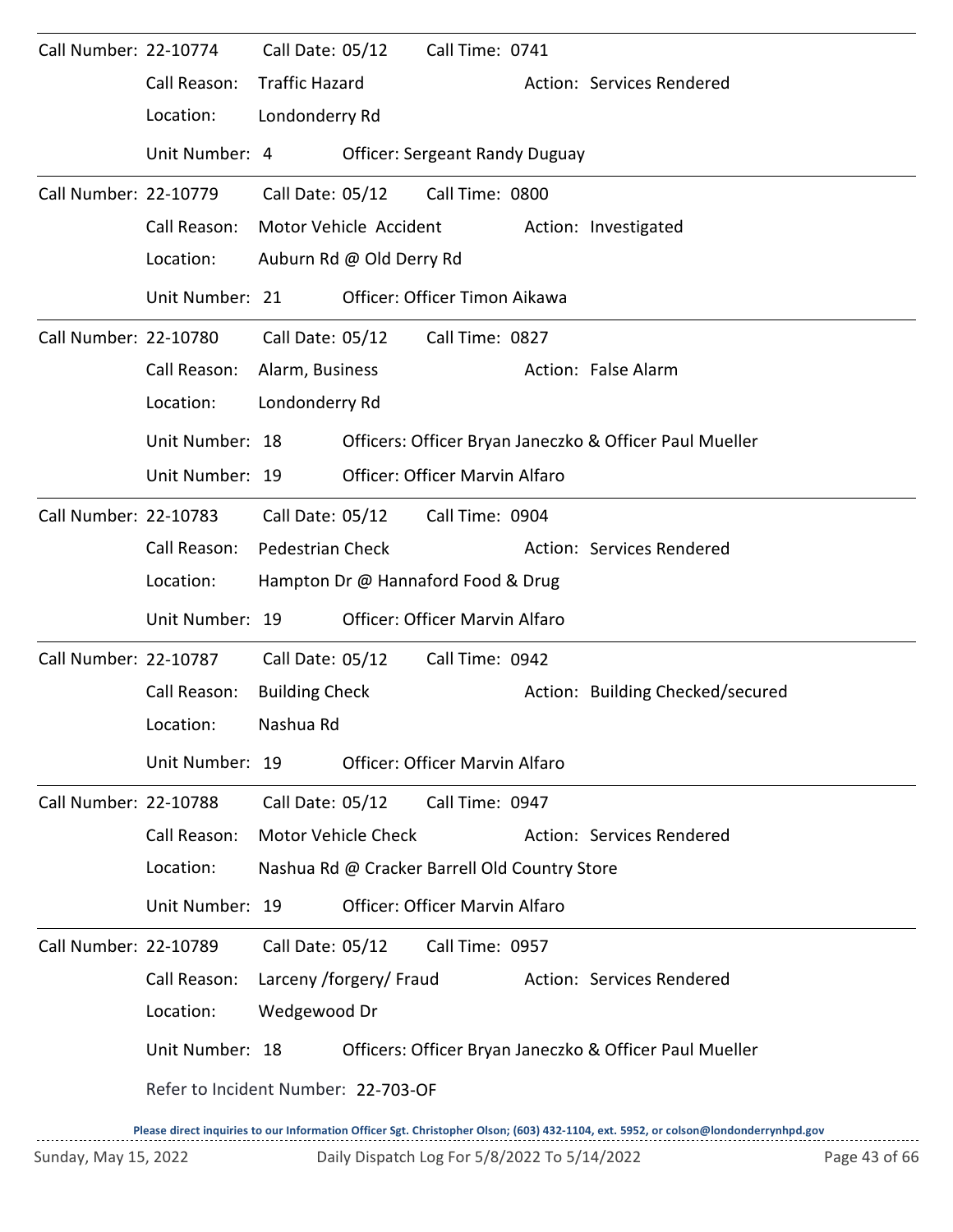| Call Number: 22-10792 |                                     | Call Date: 05/12      |                  | Call Time: 1009                                   |  |                                  |  |  |
|-----------------------|-------------------------------------|-----------------------|------------------|---------------------------------------------------|--|----------------------------------|--|--|
|                       | Call Reason:                        | <b>Traffic Hazard</b> |                  |                                                   |  | Action: Removed Hazard           |  |  |
|                       | Location:                           |                       |                  | Rockingham Rd @ Rt 93 @ Exit 5                    |  |                                  |  |  |
|                       | Unit Number: 21                     |                       |                  | Officer: Officer Timon Aikawa                     |  |                                  |  |  |
| Call Number: 22-10793 |                                     |                       | Call Date: 05/12 | Call Time: 1018                                   |  |                                  |  |  |
|                       | Call Reason:                        | Follow-up             |                  |                                                   |  | Action: Services Rendered        |  |  |
|                       | Location:                           | Whittemore Rd         |                  |                                                   |  |                                  |  |  |
|                       | Unit Number: 19                     |                       |                  | <b>Officer: Officer Marvin Alfaro</b>             |  |                                  |  |  |
|                       | Unit Number: 6                      |                       |                  | <b>Officer: Detective Andrew Phillips</b>         |  |                                  |  |  |
| Call Number: 22-10794 |                                     |                       |                  | Call Date: 05/12 Call Time: 1022                  |  |                                  |  |  |
|                       | Call Reason:                        | Found/lost Property   |                  |                                                   |  | Action: Services Rendered        |  |  |
|                       | Location:                           |                       |                  | Mammoth Rd @ The Coach Stop                       |  |                                  |  |  |
| Call Number: 22-10795 |                                     |                       | Call Date: 05/12 | Call Time: 1031                                   |  |                                  |  |  |
|                       | Call Reason:                        | <b>Animal Control</b> |                  |                                                   |  | Action: Services Rendered        |  |  |
|                       | Location:                           | South Rd              |                  |                                                   |  |                                  |  |  |
|                       | Unit Number: 19                     |                       |                  | Officer: Officer Marvin Alfaro                    |  |                                  |  |  |
|                       | Unit Number: 30                     |                       |                  | <b>Officer: Conservation Officer Glenn Aprile</b> |  |                                  |  |  |
|                       | Refer to Incident Number: 22-704-OF |                       |                  |                                                   |  |                                  |  |  |
| Call Number: 22-10796 |                                     | Call Date: 05/12      |                  | Call Time: 1032                                   |  |                                  |  |  |
|                       | Call Reason: Repossession           |                       |                  |                                                   |  | Action: Services Rendered        |  |  |
|                       | Location:                           | Boyd Rd               |                  |                                                   |  |                                  |  |  |
| Call Number: 22-10797 |                                     | Call Date: 05/12      |                  | Call Time: 1038                                   |  |                                  |  |  |
|                       | Call Reason:                        | <b>Building Check</b> |                  |                                                   |  | Action: Building Checked/secured |  |  |
|                       | Location:                           | Michels Wy            |                  |                                                   |  |                                  |  |  |
|                       | Unit Number: 4                      |                       |                  | <b>Officer: Sergeant Randy Duguay</b>             |  |                                  |  |  |
| Call Number: 22-10798 |                                     | Call Date: 05/12      |                  | Call Time: 1048                                   |  |                                  |  |  |
|                       | Call Reason:                        | Found/lost Property   |                  |                                                   |  | Action: Services Rendered        |  |  |
|                       | Location:                           |                       |                  | Mammoth Rd @ Moose Hill Orchards                  |  |                                  |  |  |

 $1.1.1.1.1$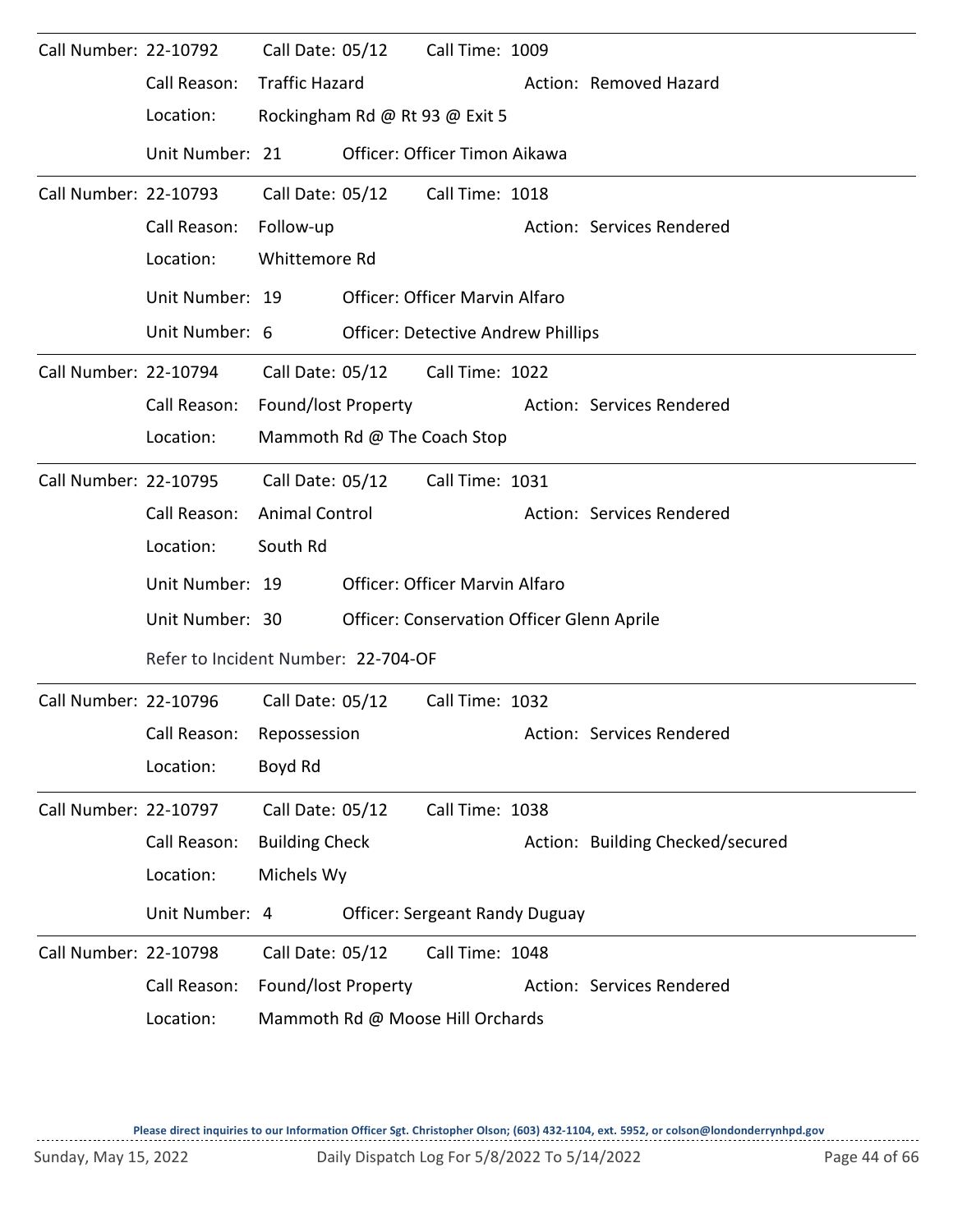| Call Number: 22-10799 |                                     | Call Date: 05/12       |                              | Call Time: 1052                            |                                                          |
|-----------------------|-------------------------------------|------------------------|------------------------------|--------------------------------------------|----------------------------------------------------------|
|                       | Call Reason:                        | <b>Traffic Hazard</b>  |                              |                                            | Action: Services Rendered                                |
|                       | Location:                           |                        | Pillsbury Rd @ Mammoth Rd    |                                            |                                                          |
|                       | Unit Number: 20                     |                        |                              |                                            | Officers: Officer Bryan Janeczko & Officer Paul Mueller  |
| Call Number: 22-10803 |                                     | Call Date: 05/12       |                              | Call Time: 1204                            |                                                          |
|                       | Call Reason:                        | <b>Building Check</b>  |                              |                                            | Action: Building Checked/secured                         |
|                       | Location:                           | Nelson Rd              |                              |                                            |                                                          |
|                       | Unit Number: 4                      |                        |                              | <b>Officer: Sergeant Randy Duguay</b>      |                                                          |
| Call Number: 22-10804 |                                     | Call Date: 05/12       |                              | Call Time: 1222                            |                                                          |
|                       | Call Reason:                        | <b>Building Check</b>  |                              |                                            | Action: Building Checked/secured                         |
|                       | Location:                           | Garden Ln              |                              |                                            |                                                          |
|                       | Unit Number: 19                     |                        |                              | <b>Officer: Officer Marvin Alfaro</b>      |                                                          |
| Call Number: 22-10808 |                                     | Call Date: 05/12       |                              | Call Time: 1245                            |                                                          |
|                       | Call Reason:                        |                        | Conservation Ranger On Ohrv  |                                            | Action: Services Rendered                                |
|                       | Location:                           |                        | Independence Dr @ Rail Trail |                                            |                                                          |
|                       | Unit Number: 30                     |                        |                              | Officer: Conservation Officer Glenn Aprile |                                                          |
| Call Number: 22-10809 |                                     | Call Date: 05/12       |                              | Call Time: 1250                            |                                                          |
|                       | Call Reason:                        | Assist Citizen         |                              |                                            | Action: Services Rendered                                |
|                       | Location:                           |                        | Nashua Rd @ Home Depot       |                                            |                                                          |
|                       | Unit Number: 19                     |                        |                              | Officer: Officer Marvin Alfaro             |                                                          |
| Call Number: 22-10812 |                                     | Call Date: 05/12       |                              | Call Time: 1328                            |                                                          |
|                       | Call Reason:                        | Motor Vehicle Accident |                              |                                            | Action: Services Rendered                                |
|                       | Location:                           | Nashua Rd @ Rt 93      |                              |                                            |                                                          |
|                       | Unit Number: 19                     |                        |                              | <b>Officer: Officer Marvin Alfaro</b>      |                                                          |
|                       | Refer to Incident Number: 22-705-OF |                        |                              |                                            |                                                          |
| Call Number: 22-10814 |                                     | Call Date: 05/12       |                              | Call Time: 1426                            |                                                          |
|                       | Call Reason:                        |                        |                              |                                            | Assist Other Police Department Action: Services Rendered |
|                       | Location:                           | Karen Ln               |                              |                                            |                                                          |
|                       | Unit Number: 16                     |                        |                              | Officer: Officer Keeley Bartolini          |                                                          |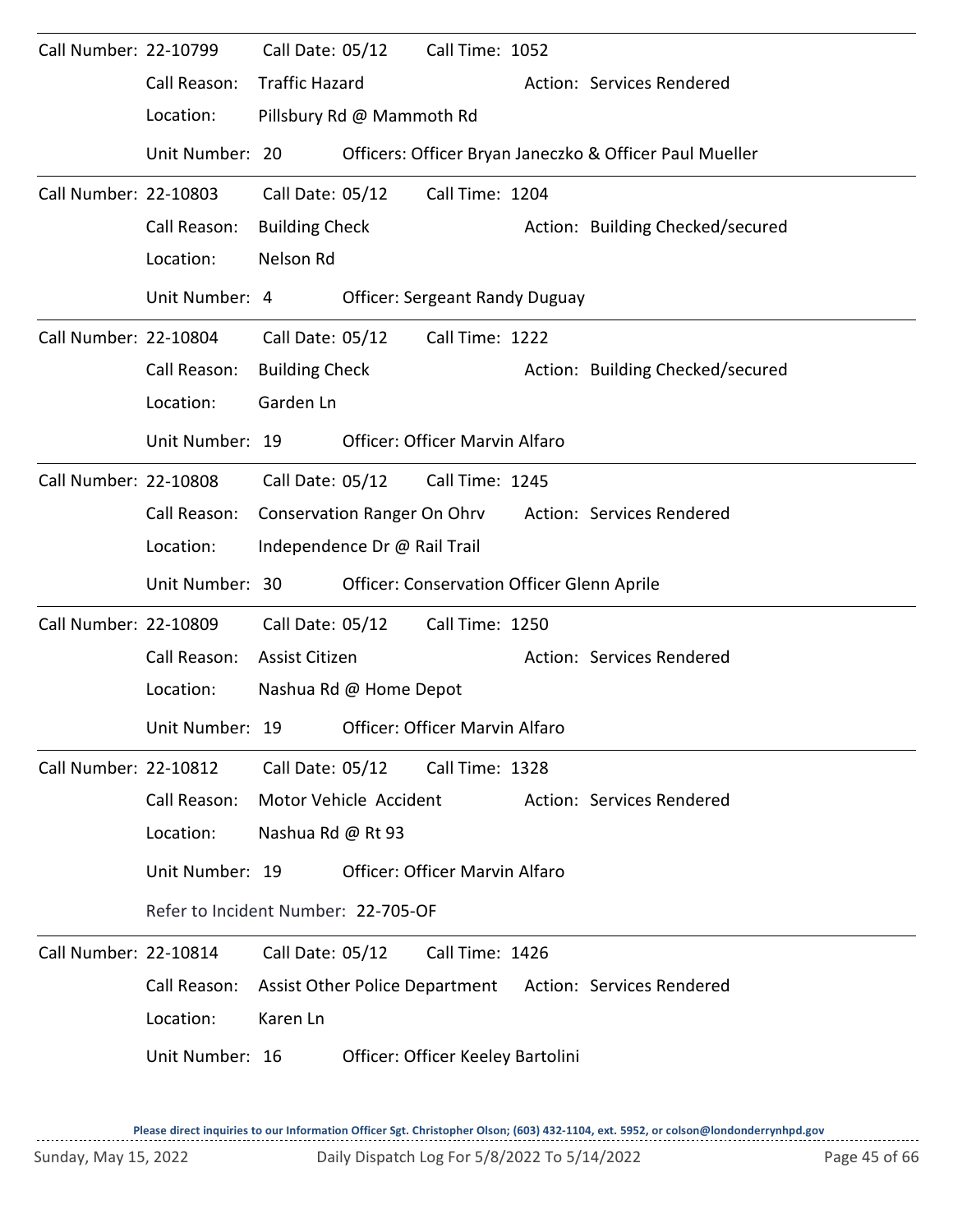| Call Number: 22-10815 |                                     | Call Date: 05/12      |                        | Call Time: 1433                            |                                  |
|-----------------------|-------------------------------------|-----------------------|------------------------|--------------------------------------------|----------------------------------|
|                       | Call Reason:                        | <b>Building Check</b> |                        |                                            | Action: Services Rendered        |
|                       | Location:                           | Airport Rd            |                        |                                            |                                  |
|                       | Unit Number: 20                     |                       |                        | <b>Officer: Officer Cameron Verrier</b>    |                                  |
| Call Number: 22-10816 |                                     | Call Date: 05/12      |                        | Call Time: 1448                            |                                  |
|                       | Call Reason:                        | <b>Building Check</b> |                        |                                            | Action: Building Checked/secured |
|                       | Location:                           | Nashua Rd             |                        |                                            |                                  |
|                       | Unit Number: 3                      |                       |                        | <b>Officer: Officer Matthew Morin</b>      |                                  |
| Call Number: 22-10817 |                                     |                       |                        | Call Date: 05/12 Call Time: 1452           |                                  |
|                       | Call Reason:                        | Assist Citizen        |                        |                                            | Action: Services Rendered        |
|                       | Location:                           |                       |                        | Mammoth Rd @ Londonderry Police Department |                                  |
|                       | Unit Number: 17                     |                       |                        | <b>Officer: Officer Kenneth Morales</b>    |                                  |
|                       | Refer to Incident Number: 22-706-OF |                       |                        |                                            |                                  |
| Call Number: 22-10818 |                                     |                       |                        | Call Date: 05/12 Call Time: 1507           |                                  |
|                       | Call Reason:                        |                       | Motor Vehicle Accident |                                            | Action: Investigated             |
|                       | Location:                           | <b>Hemlock St</b>     |                        |                                            |                                  |
|                       | Unit Number: 16                     |                       |                        | Officer: Officer Keeley Bartolini          |                                  |
| Call Number: 22-10819 |                                     | Call Date: 05/12      |                        | Call Time: 1512                            |                                  |
|                       | Call Reason:                        | <b>Building Check</b> |                        |                                            | Action: Building Checked/secured |
|                       | Location:                           | Shasta Dr             |                        |                                            |                                  |
|                       | Unit Number: 20                     |                       |                        | Officer: Officer Cameron Verrier           |                                  |
| Call Number: 22-10820 |                                     | Call Date: 05/12      |                        | Call Time: 1531                            |                                  |
|                       | Call Reason:                        | <b>K9 Training</b>    |                        |                                            | Action: Building Checked/secured |
|                       | Location:                           |                       |                        | Garden Ln @ Park And Ride South            |                                  |
|                       | Unit Number: 3                      |                       |                        | <b>Officer: Officer Matthew Morin</b>      |                                  |
| Call Number: 22-10821 |                                     | Call Date: 05/12      |                        | Call Time: 1532                            |                                  |
|                       | Call Reason:                        | <b>Building Check</b> |                        |                                            | Action: Building Checked/secured |
|                       | Location:                           | Shasta Dr             |                        |                                            |                                  |
|                       | Unit Number: 17                     |                       |                        | <b>Officer: Officer Kenneth Morales</b>    |                                  |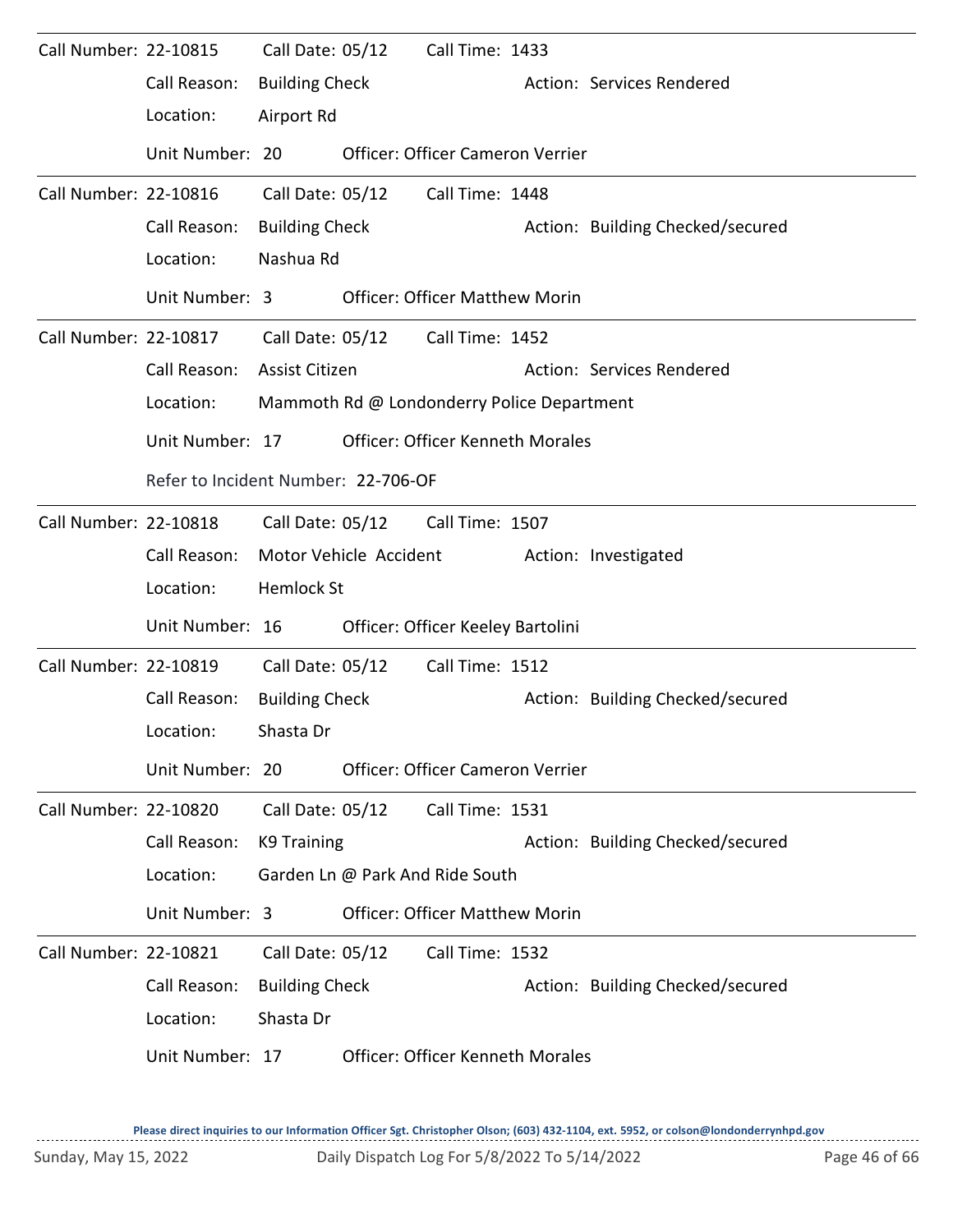| Call Number: 22-10824 |                                     | Call Date: 05/12           |                        | Call Time: 1558                          |                                                                                                                                     |
|-----------------------|-------------------------------------|----------------------------|------------------------|------------------------------------------|-------------------------------------------------------------------------------------------------------------------------------------|
|                       | Call Reason:                        | Disabled Mv                |                        |                                          | Action: Taken/refered To Other Agency                                                                                               |
|                       | Location:                           | Rt 93 @ Nb 12.8            |                        |                                          |                                                                                                                                     |
|                       | Unit Number: 3                      |                            |                        | <b>Officer: Officer Matthew Morin</b>    |                                                                                                                                     |
| Call Number: 22-10825 |                                     | Call Date: 05/12           |                        | Call Time: 1604                          |                                                                                                                                     |
|                       | Call Reason:                        | <b>Building Check</b>      |                        |                                          | Action: Building Checked/secured                                                                                                    |
|                       | Location:                           | Rockingham Rd              |                        |                                          |                                                                                                                                     |
|                       | Unit Number: 20                     |                            |                        | Officer: Officer Cameron Verrier         |                                                                                                                                     |
|                       | Unit Number: 20                     |                            |                        | Officer: Officer Ryan Maclean            |                                                                                                                                     |
| Call Number: 22-10826 |                                     | Call Date: 05/12           |                        | Call Time: 1609                          |                                                                                                                                     |
|                       | Call Reason:                        | <b>Building Check</b>      |                        |                                          | Action: Building Checked/secured                                                                                                    |
|                       | Location:                           | Perkins Rd                 |                        |                                          |                                                                                                                                     |
|                       | Unit Number: 20                     |                            |                        | Officer: Officer Cameron Verrier         |                                                                                                                                     |
|                       | Unit Number: 20                     |                            |                        | Officer: Officer Ryan Maclean            |                                                                                                                                     |
| Call Number: 22-10828 |                                     | Call Date: 05/12           |                        | Call Time: 1618                          |                                                                                                                                     |
|                       | Call Reason:                        | <b>Suspicious Activity</b> |                        |                                          | Action: Investigated                                                                                                                |
|                       | Location:                           |                            |                        |                                          | Airport Rd @ Manchester Boston Regional Airport/terminal&g                                                                          |
|                       | Unit Number: Unk                    |                            |                        | <b>Officer: Officer Anthony Marciano</b> |                                                                                                                                     |
|                       | Refer to Incident Number: 22-707-OF |                            |                        |                                          |                                                                                                                                     |
| Call Number: 22-10829 |                                     | Call Date: 05/12           |                        | Call Time: 1618                          |                                                                                                                                     |
|                       | Call Reason:                        | <b>Building Check</b>      |                        |                                          | Action: Building Checked/secured                                                                                                    |
|                       | Location:                           | Rockingham Rd              |                        |                                          |                                                                                                                                     |
|                       | Unit Number: 20                     |                            |                        | Officer: Officer Cameron Verrier         |                                                                                                                                     |
| Call Number: 22-10831 |                                     | Call Date: 05/12           |                        | Call Time: 1625                          |                                                                                                                                     |
|                       | Call Reason:                        | <b>Building Check</b>      |                        |                                          | Action: Building Checked/secured                                                                                                    |
|                       | Location:                           | Jack's Bridge Rd           |                        |                                          |                                                                                                                                     |
|                       | Unit Number: 20                     |                            |                        | Officer: Officer Cameron Verrier         |                                                                                                                                     |
| Call Number: 22-10832 |                                     | Call Date: 05/12           |                        | Call Time: 1625                          |                                                                                                                                     |
|                       | Call Reason:                        |                            | Motor Vehicle Accident |                                          | Action: Investigated                                                                                                                |
|                       | Location:                           |                            |                        | Rockingham Rd @ The Stumble Inn          |                                                                                                                                     |
|                       |                                     |                            |                        |                                          | Please direct inquiries to our Information Officer Sgt. Christopher Olson; (603) 432-1104, ext. 5952, or colson@londonderrynhpd.gov |

Sunday, May 15, 2022 <br>
Daily Dispatch Log For 5/8/2022 To 5/14/2022 <br>
Page 47 of 66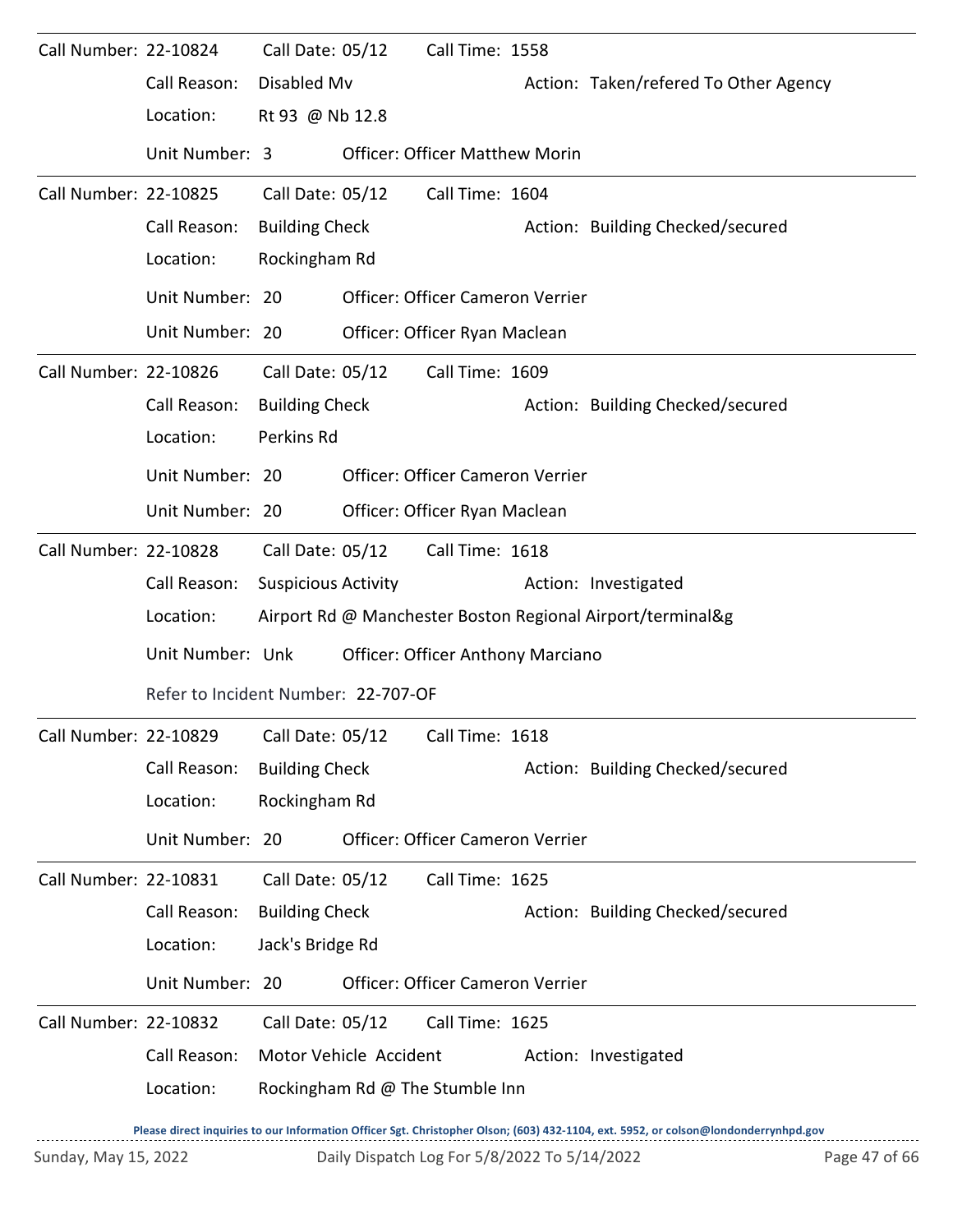|                       | Call Reason:                        |                               | Motor Vehicle Accident                  |                                            |                | Action: Investigated      |  |  |  |
|-----------------------|-------------------------------------|-------------------------------|-----------------------------------------|--------------------------------------------|----------------|---------------------------|--|--|--|
| Call Number: 22-10839 |                                     | Call Date: 05/12              |                                         | Call Time: 1759                            |                |                           |  |  |  |
|                       | Unit Number: 16                     |                               |                                         | Officer: Officer Keeley Bartolini          |                |                           |  |  |  |
|                       | Location:                           |                               |                                         | Nashua Rd @ Td Banknorth Bank              |                |                           |  |  |  |
|                       | Call Reason:                        | Serve Summons/subpoena        |                                         |                                            | Action: Served |                           |  |  |  |
| Call Number: 22-10838 |                                     | Call Date: 05/12              |                                         | Call Time: 1754                            |                |                           |  |  |  |
|                       | Unit Number: 5                      |                               |                                         | <b>Officer: Detective Narciso Garcia</b>   |                |                           |  |  |  |
|                       | Location:                           |                               | High Rd @ Reading, Ma                   |                                            |                |                           |  |  |  |
|                       | Call Reason:                        | Follow-up                     |                                         |                                            |                | Action: Services Rendered |  |  |  |
| Call Number: 22-10837 |                                     | Call Date: 05/12              |                                         | Call Time: 1733                            |                |                           |  |  |  |
|                       | Unit Number: 20                     |                               |                                         | Officer: Officer Cameron Verrier           |                |                           |  |  |  |
|                       | Location:                           | Litchfield Rd @ High Range Rd |                                         |                                            |                |                           |  |  |  |
|                       | Call Reason:                        |                               | Motor Vehicle Complaint                 |                                            |                | Action: Services Rendered |  |  |  |
| Call Number: 22-10836 |                                     | Call Date: 05/12              |                                         | Call Time: 1722                            |                |                           |  |  |  |
|                       | Unit Number: 16                     |                               |                                         | Officer: Officer Keeley Bartolini          |                |                           |  |  |  |
|                       | Location:                           |                               |                                         | Mammoth Rd @ Londonderry Police Department |                |                           |  |  |  |
|                       | Call Reason:                        | Follow-up                     |                                         |                                            |                | Action: Investigated      |  |  |  |
| Call Number: 22-10835 |                                     |                               |                                         | Call Date: 05/12 Call Time: 1647           |                |                           |  |  |  |
|                       | Unit Number: 3                      |                               |                                         | <b>Officer: Officer Matthew Morin</b>      |                |                           |  |  |  |
|                       | Location:                           |                               | Mammoth Rd @ Nashua Rd                  |                                            |                |                           |  |  |  |
|                       | Call Reason:                        | Juvenile Offenses             |                                         |                                            |                | Action: Could Not Locate  |  |  |  |
| Call Number: 22-10834 |                                     | Call Date: 05/12              |                                         | Call Time: 1643                            |                |                           |  |  |  |
|                       | Refer to Incident Number: 22-708-OF |                               |                                         |                                            |                |                           |  |  |  |
|                       | Unit Number: 17                     |                               |                                         | <b>Officer: Officer Kenneth Morales</b>    |                |                           |  |  |  |
|                       | Location:                           | Pendleton Ln                  |                                         |                                            |                |                           |  |  |  |
|                       | Call Reason:                        | <b>Criminal Mischief</b>      |                                         |                                            |                | Action: Investigated      |  |  |  |
| Call Number: 22-10833 |                                     | Call Date: 05/12              |                                         | Call Time: 1631                            |                |                           |  |  |  |
|                       | Unit Number: 20                     |                               |                                         | Officer: Officer Cameron Verrier           |                |                           |  |  |  |
|                       | Unit Number: 17                     |                               | <b>Officer: Officer Kenneth Morales</b> |                                            |                |                           |  |  |  |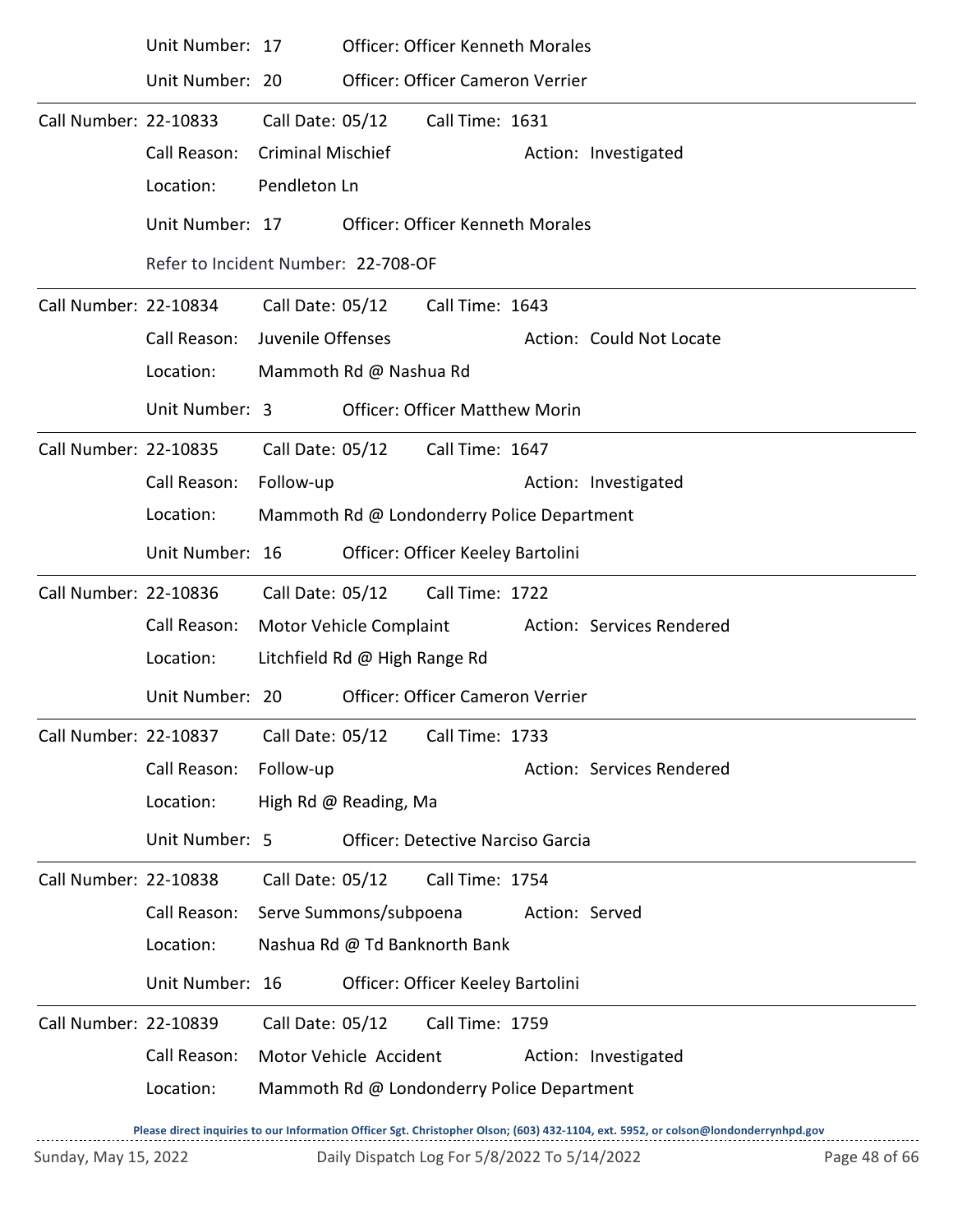|                       | Unit Number: 17                     |                    |                             | <b>Officer: Officer Kenneth Morales</b> |                |                           |
|-----------------------|-------------------------------------|--------------------|-----------------------------|-----------------------------------------|----------------|---------------------------|
| Call Number: 22-10840 |                                     | Call Date: 05/12   |                             | Call Time: 1804                         |                |                           |
|                       | Call Reason:                        |                    | Serve Summons/subpoena      |                                         | Action: Served |                           |
|                       | Location:                           | <b>Tokanel Dr</b>  |                             |                                         |                |                           |
|                       | Unit Number: 16                     |                    |                             | Officer: Officer Keeley Bartolini       |                |                           |
| Call Number: 22-10841 |                                     |                    |                             | Call Date: 05/12 Call Time: 1843        |                |                           |
|                       | Call Reason:                        |                    |                             | Animal Control - Found Dog              |                | Action: Services Rendered |
|                       | Location:                           |                    | Cross Rd @ Apple Blossom Dr |                                         |                |                           |
|                       | Unit Number: 17                     |                    |                             | <b>Officer: Officer Kenneth Morales</b> |                |                           |
| Call Number: 22-10842 |                                     |                    | Call Date: 05/12            | Call Time: 1911                         |                |                           |
|                       | Call Reason:                        | <b>K9 Training</b> |                             |                                         |                | Action: Services Rendered |
|                       | Location:                           |                    | Nashua Rd @ Michels Wy      |                                         |                |                           |
|                       | Unit Number: 3                      |                    |                             | <b>Officer: Officer Matthew Morin</b>   |                |                           |
| Call Number: 22-10843 |                                     | Call Date: 05/12   |                             | Call Time: 1928                         |                |                           |
|                       | Call Reason:                        |                    | Ohrv - Complaint/violation  |                                         |                | Action: Could Not Locate  |
|                       | Location:                           | Manter Mill Rd     |                             |                                         |                |                           |
|                       | Unit Number: 20                     |                    |                             | Officer: Officer Cameron Verrier        |                |                           |
| Call Number: 22-10844 |                                     | Call Date: 05/12   |                             | Call Time: 1935                         |                |                           |
|                       | Call Reason:                        | Civil Issue        |                             |                                         |                | Action: Investigated      |
|                       | Location:                           | Calla Rd           |                             |                                         |                |                           |
|                       | Unit Number: 16                     |                    |                             | Officer: Officer Keeley Bartolini       |                |                           |
|                       | Refer to Incident Number: 22-709-OF |                    |                             |                                         |                |                           |
| Call Number: 22-10845 |                                     | Call Date: 05/12   |                             | Call Time: 2008                         |                |                           |
|                       | Call Reason:                        |                    | <b>Motor Vehicle Check</b>  |                                         |                | Action: Investigated      |
|                       | Location:                           |                    | Nashua Rd @ Winding Pond Rd |                                         |                |                           |
|                       | Unit Number: 4                      |                    |                             | Officer: Sergeant Jason Archambault     |                |                           |
| Call Number: 22-10846 |                                     | Call Date: 05/12   |                             | Call Time: 2011                         |                |                           |
|                       | Call Reason:                        | Disturbance        |                             |                                         |                | Action: Peace Restored    |
|                       | Location:                           | <b>Stokes Rd</b>   |                             |                                         |                |                           |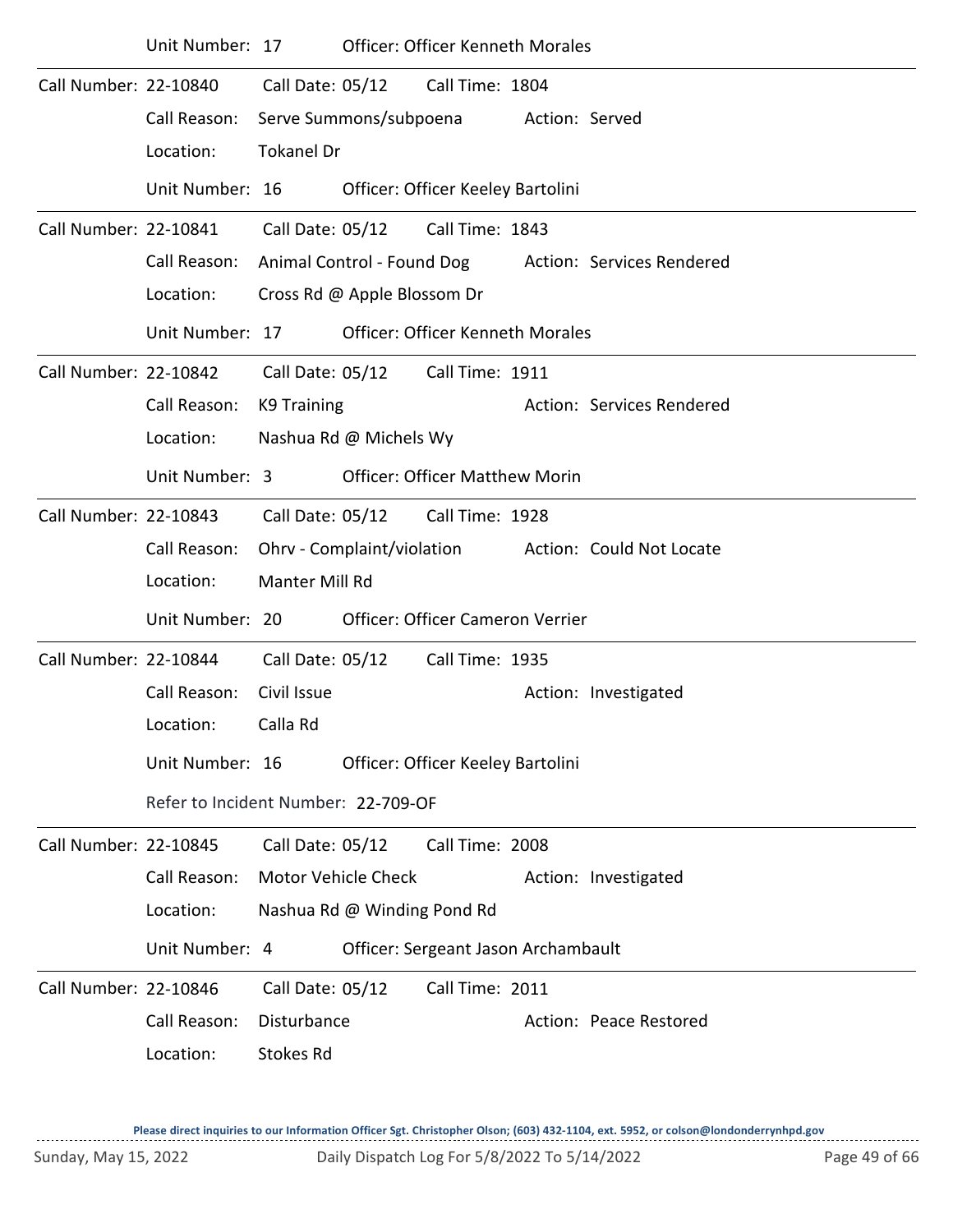|                       | Unit Number: 20                     |                            |                        | Officer: Officer Cameron Verrier      |                                                         |
|-----------------------|-------------------------------------|----------------------------|------------------------|---------------------------------------|---------------------------------------------------------|
|                       | Unit Number: 3                      |                            |                        | <b>Officer: Officer Matthew Morin</b> |                                                         |
|                       | Refer to Incident Number: 22-710-OF |                            |                        |                                       |                                                         |
| Call Number: 22-10847 |                                     | Call Date: 05/12           |                        | Call Time: 2118                       |                                                         |
|                       | Call Reason:                        | <b>Welfare Check</b>       |                        |                                       | Action: Investigated                                    |
|                       | Location:                           |                            |                        | Sanborn Rd @ Sanborn Crossing         |                                                         |
|                       | Unit Number: 20                     |                            |                        | Officer: Officer Cameron Verrier      |                                                         |
|                       | Unit Number: 3                      |                            |                        | <b>Officer: Officer Matthew Morin</b> |                                                         |
| Call Number: 22-10848 |                                     | Call Date: 05/12           |                        | Call Time: 2310                       |                                                         |
|                       | Call Reason:                        |                            |                        | Assist Londonderry Fire Dept          | Action: Transported To Hospital                         |
|                       | Location:                           | Old Derry Rd               |                        |                                       |                                                         |
|                       | Unit Number: 17                     |                            |                        | Officer: Officer Joshua Martin        |                                                         |
|                       | Unit Number: 19                     |                            |                        | Officer: Officer George Mottram       |                                                         |
| Call Number: 22-10850 |                                     | Call Date: 05/12           |                        | Call Time: 2345                       |                                                         |
|                       | Call Reason:                        | <b>Building Check</b>      |                        |                                       | Action: Building Checked/secured                        |
|                       | Location:                           | Perkins Rd                 |                        |                                       |                                                         |
|                       | Unit Number: 17                     |                            |                        | Officer: Officer Joshua Martin        |                                                         |
| Call Number: 22-10853 |                                     | Call Date: 05/13           |                        | Call Time: 0027                       |                                                         |
|                       | Call Reason:                        | <b>Building Check</b>      |                        |                                       | Action: Building Checked/secured                        |
|                       | Location:                           | Garden Ln                  |                        |                                       |                                                         |
|                       | Unit Number: 17                     |                            |                        | Officer: Officer Joshua Martin        |                                                         |
| Call Number: 22-10854 |                                     | Call Date: 05/13           |                        | Call Time: 0640                       |                                                         |
|                       | Call Reason:                        | <b>Building Check</b>      |                        |                                       | Action: Building Checked/secured                        |
|                       | Location:                           | Old Coach Rd               |                        |                                       |                                                         |
|                       | Unit Number: 20                     |                            |                        |                                       | Officers: Officer Bryan Janeczko & Officer Paul Mueller |
| Call Number: 22-10855 |                                     | Call Date: 05/13           |                        | Call Time: 0647                       |                                                         |
|                       | Call Reason:                        | <b>Motor Vehicle Check</b> |                        |                                       | Action: Services Rendered                               |
|                       | Location:                           |                            | Nashua Rd @ Horizon Dr |                                       |                                                         |
|                       | Unit Number: 19                     |                            |                        | <b>Officer: Officer Marvin Alfaro</b> |                                                         |
|                       | Unit Number: 4                      |                            |                        | <b>Officer: Sergeant Randy Duguay</b> |                                                         |
|                       |                                     |                            |                        |                                       |                                                         |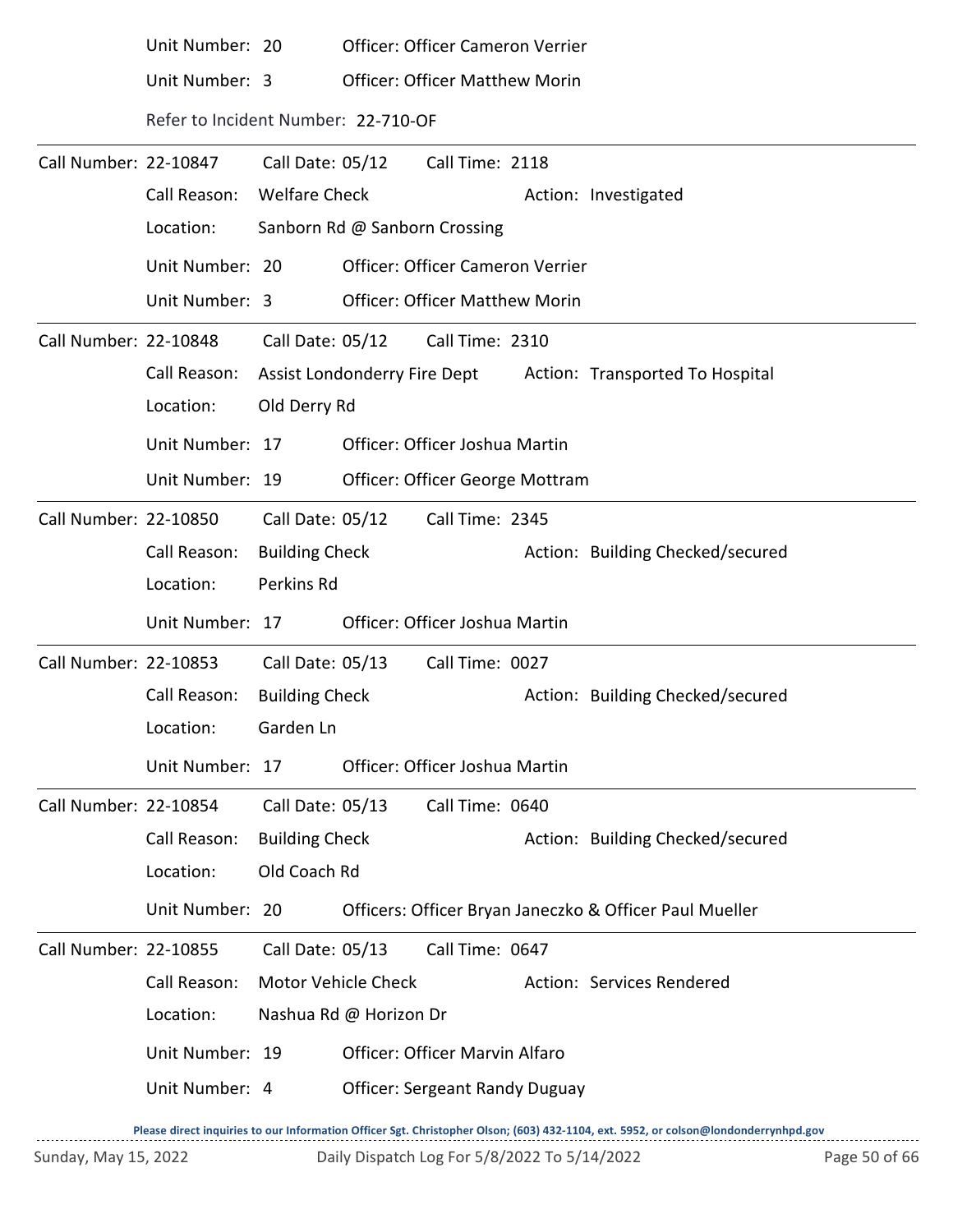| Call Number: 22-10857 |                 | Call Date: 05/13       | Call Time: 0711                        |                                                         |
|-----------------------|-----------------|------------------------|----------------------------------------|---------------------------------------------------------|
|                       | Call Reason:    | Disabled Mv            |                                        | Action: Vehicle Towed                                   |
|                       | Location:       |                        | Nashua Rd @ Kindercare Learning Center |                                                         |
|                       | Unit Number: 20 |                        |                                        | Officers: Officer Bryan Janeczko & Officer Paul Mueller |
| Call Number: 22-10858 |                 | Call Date: 05/13       | Call Time: 0741                        |                                                         |
|                       | Call Reason:    | <b>Building Check</b>  |                                        | Action: Services Rendered                               |
|                       | Location:       | Nashua Rd              |                                        |                                                         |
|                       | Unit Number: 19 |                        | <b>Officer: Officer Marvin Alfaro</b>  |                                                         |
| Call Number: 22-10860 |                 | Call Date: 05/13       | Call Time: 0754                        |                                                         |
|                       | Call Reason:    | <b>Building Check</b>  |                                        | Action: Services Rendered                               |
|                       | Location:       | Shasta Dr              |                                        |                                                         |
|                       | Unit Number: 21 |                        | Officer: Officer Timon Aikawa          |                                                         |
| Call Number: 22-10861 |                 | Call Date: 05/13       | Call Time: 0754                        |                                                         |
|                       | Call Reason:    | <b>Traffic Control</b> |                                        | Action: Services Rendered                               |
|                       | Location:       | Jack's Bridge Rd       |                                        |                                                         |
|                       | Unit Number: 19 |                        | Officer: Officer Marvin Alfaro         |                                                         |
|                       | Unit Number: 19 |                        | Officer: Officer Marvin Alfaro         |                                                         |
| Call Number: 22-10865 |                 | Call Date: 05/13       | Call Time: 0810                        |                                                         |
|                       | Call Reason:    | Assist Citizen         |                                        | Action: Services Rendered                               |
|                       | Location:       | South Rd               |                                        |                                                         |
|                       | Unit Number: 20 |                        |                                        | Officers: Officer Bryan Janeczko & Officer Paul Mueller |
| Call Number: 22-10866 |                 | Call Date: 05/13       | Call Time: 0821                        |                                                         |
|                       | Call Reason:    | Vin Verification       |                                        | Action: Services Rendered                               |
|                       | Location:       | Londonderry Rd         |                                        |                                                         |
|                       | Unit Number: 21 |                        | Officer: Officer Timon Aikawa          |                                                         |
|                       | Unit Number: 21 |                        | Officer: Officer Timon Aikawa          |                                                         |
| Call Number: 22-10867 |                 | Call Date: 05/13       | Call Time: 0832                        |                                                         |
|                       | Call Reason:    | Alarm, Residence       |                                        | Action: False Alarm                                     |
|                       | Location:       | Red Deer Rd            |                                        |                                                         |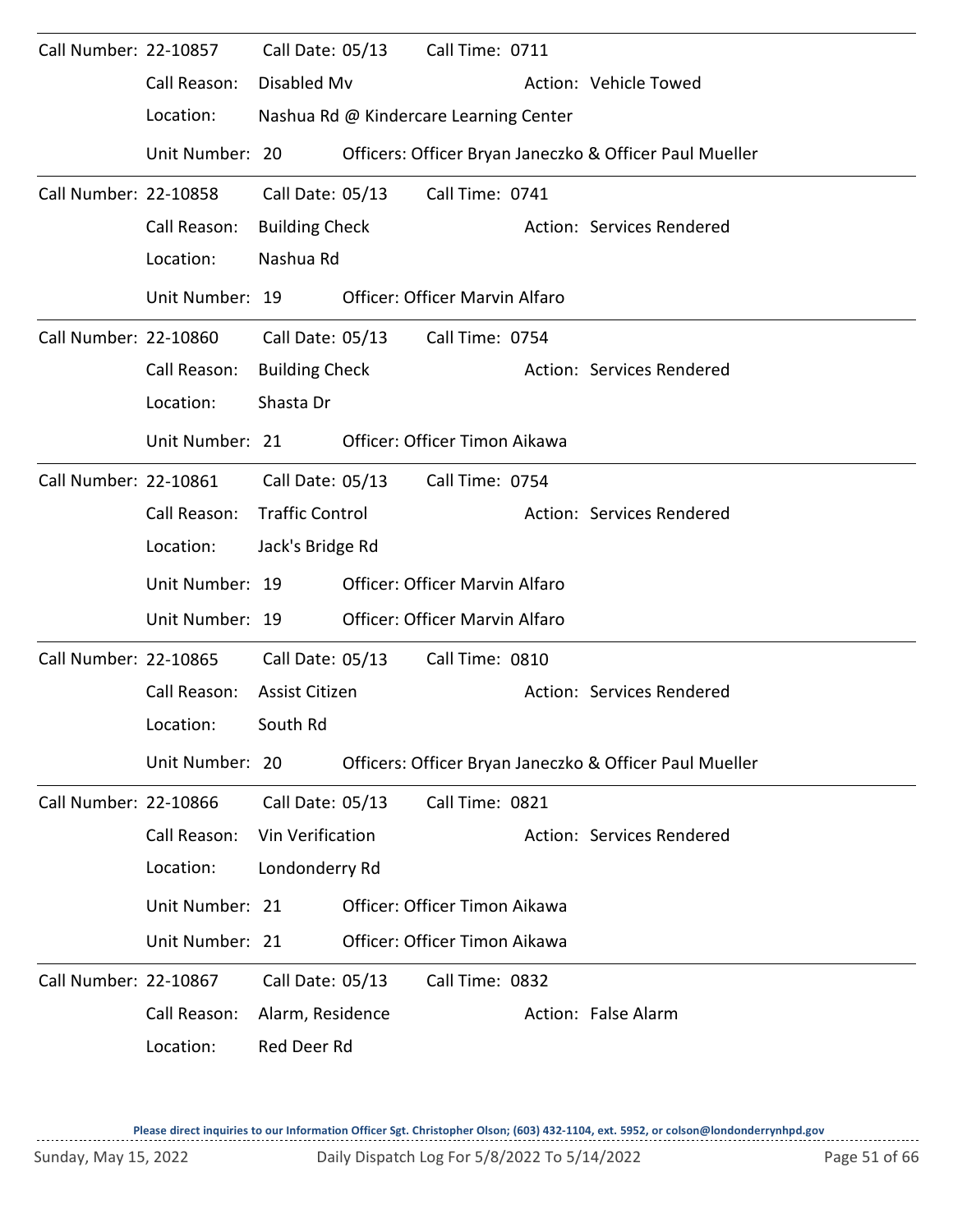|                       | Unit Number: 19 |                       |                            | Officer: Officer Marvin Alfaro           |  |                                                         |  |  |  |  |
|-----------------------|-----------------|-----------------------|----------------------------|------------------------------------------|--|---------------------------------------------------------|--|--|--|--|
|                       | Unit Number: 4  |                       |                            | <b>Officer: Sergeant Randy Duguay</b>    |  |                                                         |  |  |  |  |
| Call Number: 22-10868 |                 | Call Date: 05/13      |                            | Call Time: 0855                          |  |                                                         |  |  |  |  |
|                       | Call Reason:    |                       | Motor Vehicle Complaint    |                                          |  | Action: Services Rendered                               |  |  |  |  |
|                       | Location:       | <b>Mckinley Ave</b>   |                            |                                          |  |                                                         |  |  |  |  |
| Call Number: 22-10869 |                 | Call Date: 05/13      |                            | Call Time: 0914                          |  |                                                         |  |  |  |  |
|                       | Call Reason:    |                       | Serve Summons/subpoena     |                                          |  | Action: Not Served                                      |  |  |  |  |
|                       | Location:       | South Rd              |                            |                                          |  |                                                         |  |  |  |  |
|                       | Unit Number: 20 |                       |                            |                                          |  | Officers: Officer Bryan Janeczko & Officer Paul Mueller |  |  |  |  |
| Call Number: 22-10872 |                 | Call Date: 05/13      |                            | Call Time: 0932                          |  |                                                         |  |  |  |  |
|                       | Call Reason:    | Follow-up             |                            |                                          |  | Action: Services Rendered                               |  |  |  |  |
|                       | Location:       |                       |                            | Perkins Rd @ Wallace Farm Leasing Office |  |                                                         |  |  |  |  |
|                       | Unit Number: 19 |                       |                            | Officer: Officer Marvin Alfaro           |  |                                                         |  |  |  |  |
| Call Number: 22-10873 |                 | Call Date: 05/13      |                            | Call Time: 0942                          |  |                                                         |  |  |  |  |
|                       | Call Reason:    | <b>Building Check</b> |                            |                                          |  | Action: Building Checked/secured                        |  |  |  |  |
|                       | Location:       | Perkins Rd            |                            |                                          |  |                                                         |  |  |  |  |
|                       | Unit Number: 19 |                       |                            | Officer: Officer Marvin Alfaro           |  |                                                         |  |  |  |  |
| Call Number: 22-10874 |                 | Call Date: 05/13      |                            | Call Time: 0948                          |  |                                                         |  |  |  |  |
|                       | Call Reason:    | <b>Building Check</b> |                            |                                          |  | Action: Building Checked/secured                        |  |  |  |  |
|                       | Location:       | Nashua Rd             |                            |                                          |  |                                                         |  |  |  |  |
|                       | Unit Number: 20 |                       |                            |                                          |  | Officers: Officer Bryan Janeczko & Officer Paul Mueller |  |  |  |  |
| Call Number: 22-10876 |                 | Call Date: 05/13      |                            | Call Time: 1004                          |  |                                                         |  |  |  |  |
|                       | Call Reason:    |                       | <b>Motor Vehicle Check</b> |                                          |  | Action: Services Rendered                               |  |  |  |  |
|                       | Location:       |                       | Pillsbury Rd @ Orchards    |                                          |  |                                                         |  |  |  |  |
|                       | Unit Number: 21 |                       |                            | Officer: Officer Timon Aikawa            |  |                                                         |  |  |  |  |
| Call Number: 22-10877 |                 | Call Date: 05/13      |                            | Call Time: 1000                          |  |                                                         |  |  |  |  |
|                       | Call Reason:    | <b>Assist Nhsp</b>    |                            |                                          |  | Action: Services Rendered                               |  |  |  |  |
|                       | Location:       | Karen Ln              |                            |                                          |  |                                                         |  |  |  |  |
|                       | Unit Number: 20 |                       |                            |                                          |  | Officers: Officer Bryan Janeczko & Officer Paul Mueller |  |  |  |  |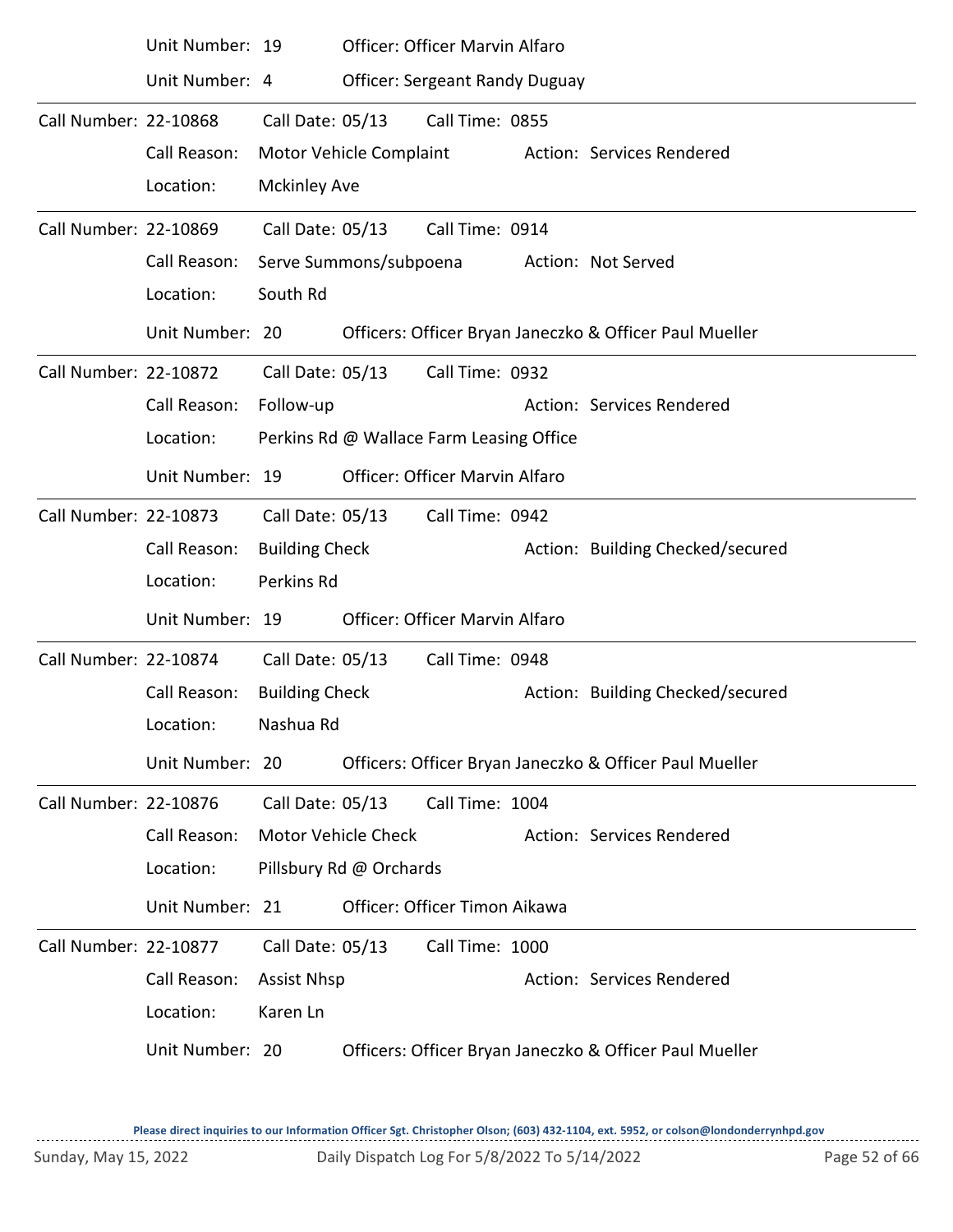| Call Number: 22-10878 |                 | Call Date: 05/13      |                           | Call Time: 1005                       |  |                                  |  |  |  |
|-----------------------|-----------------|-----------------------|---------------------------|---------------------------------------|--|----------------------------------|--|--|--|
|                       | Call Reason:    | Vin Verification      |                           |                                       |  | Action: Services Rendered        |  |  |  |
|                       | Location:       |                       | Olde Country Village Rd   |                                       |  |                                  |  |  |  |
|                       | Unit Number: 21 |                       |                           | Officer: Officer Timon Aikawa         |  |                                  |  |  |  |
| Call Number: 22-10880 |                 | Call Date: 05/13      |                           | Call Time: 1052                       |  |                                  |  |  |  |
|                       | Call Reason:    | <b>Building Check</b> |                           |                                       |  | Action: Building Checked/secured |  |  |  |
|                       | Location:       | Navigator Rd          |                           |                                       |  |                                  |  |  |  |
|                       | Unit Number: 4  |                       |                           | <b>Officer: Sergeant Randy Duguay</b> |  |                                  |  |  |  |
| Call Number: 22-10882 |                 | Call Date: 05/13      |                           | Call Time: 1145                       |  |                                  |  |  |  |
|                       | Call Reason:    |                       | Motor Vehicle Complaint   |                                       |  | Action: Services Rendered        |  |  |  |
|                       | Location:       |                       | Nashua Rd @ Home Depot    |                                       |  |                                  |  |  |  |
|                       | Unit Number: 21 |                       |                           | Officer: Officer Timon Aikawa         |  |                                  |  |  |  |
| Call Number: 22-10883 |                 | Call Date: 05/13      |                           | Call Time: 1222                       |  |                                  |  |  |  |
|                       | Call Reason:    | Disabled Mv           |                           |                                       |  | Action: Services Rendered        |  |  |  |
|                       | Location:       |                       | Rockingham Rd @ Symmes Dr |                                       |  |                                  |  |  |  |
|                       | Unit Number: 19 |                       |                           | Officer: Officer Marvin Alfaro        |  |                                  |  |  |  |
|                       | Unit Number: 4  |                       |                           | <b>Officer: Sergeant Randy Duguay</b> |  |                                  |  |  |  |
| Call Number: 22-10884 |                 | Call Date: 05/13      |                           | Call Time: 1225                       |  |                                  |  |  |  |
|                       | Call Reason:    | Follow-up             |                           |                                       |  | Action: Services Rendered        |  |  |  |
|                       | Location:       | Pheasant Rn           |                           |                                       |  |                                  |  |  |  |
|                       | Unit Number: 21 |                       |                           | Officer: Officer Timon Aikawa         |  |                                  |  |  |  |
| Call Number: 22-10885 |                 | Call Date: 05/13      |                           | Call Time: 1246                       |  |                                  |  |  |  |
|                       | Call Reason:    | <b>Building Check</b> |                           |                                       |  | Action: Building Checked/secured |  |  |  |
|                       | Location:       | Rockingham Rd         |                           |                                       |  |                                  |  |  |  |
|                       | Unit Number: 19 |                       |                           | <b>Officer: Officer Marvin Alfaro</b> |  |                                  |  |  |  |
| Call Number: 22-10886 |                 | Call Date: 05/13      |                           | Call Time: 1254                       |  |                                  |  |  |  |
|                       | Call Reason:    | <b>Building Check</b> |                           |                                       |  | Action: Services Rendered        |  |  |  |
|                       | Location:       | Rockingham Rd         |                           |                                       |  |                                  |  |  |  |
|                       | Unit Number: 19 |                       |                           | <b>Officer: Officer Marvin Alfaro</b> |  |                                  |  |  |  |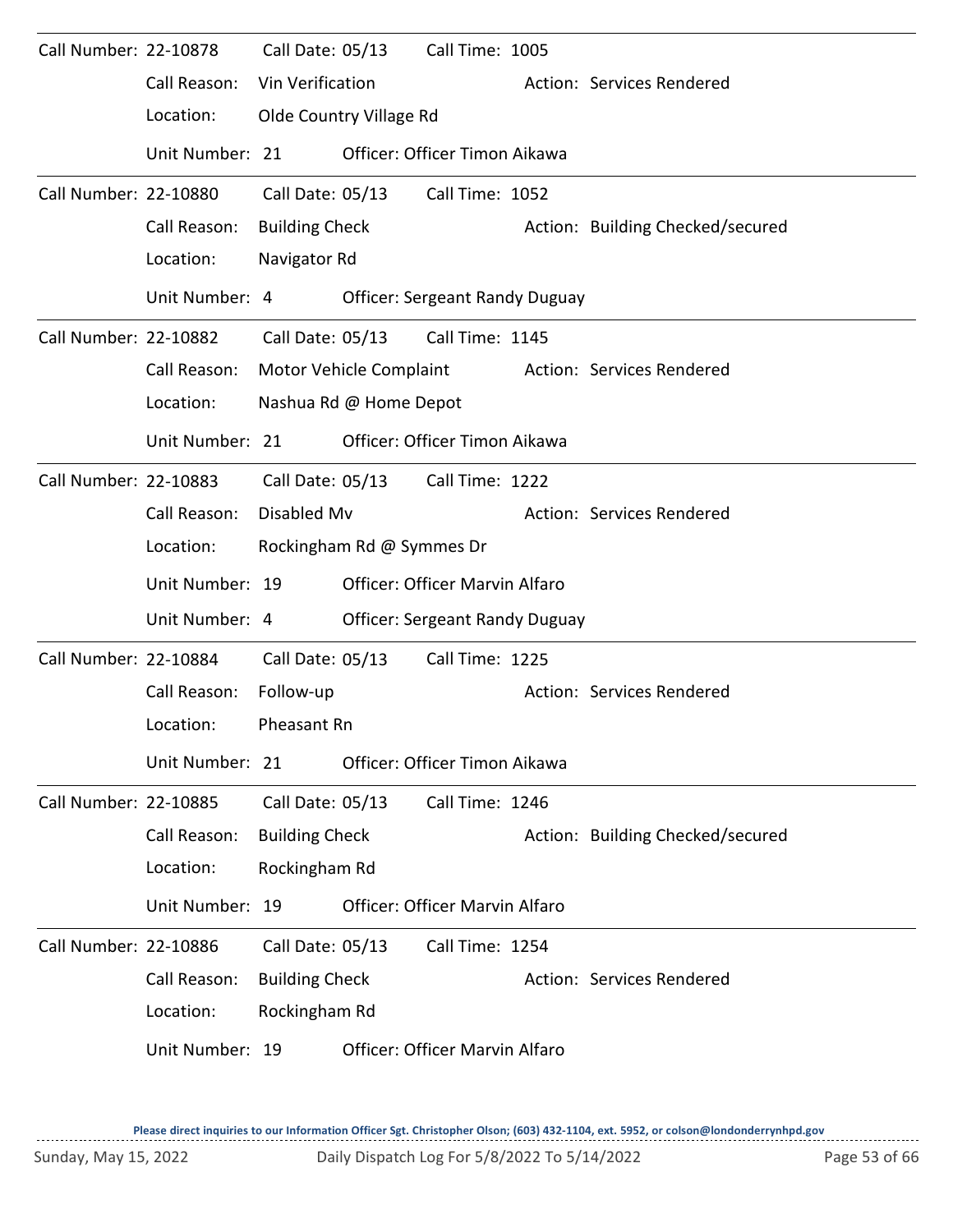| Call Number: 22-10889 |                                     | Call Date: 05/13                    |                  | Call Time: 1309                            |  |                                                                                                                                     |  |  |  |
|-----------------------|-------------------------------------|-------------------------------------|------------------|--------------------------------------------|--|-------------------------------------------------------------------------------------------------------------------------------------|--|--|--|
|                       | Call Reason:                        | Assist Citizen                      |                  |                                            |  | Action: Services Rendered                                                                                                           |  |  |  |
|                       | Location:                           | Sherwood Rd                         |                  |                                            |  |                                                                                                                                     |  |  |  |
|                       | Unit Number: Unk                    |                                     |                  | <b>Officer: Detective Narciso Garcia</b>   |  |                                                                                                                                     |  |  |  |
| Call Number: 22-10890 |                                     |                                     | Call Date: 05/13 | Call Time: 1440                            |  |                                                                                                                                     |  |  |  |
|                       | Call Reason:                        | Suspicious Activity                 |                  |                                            |  | Action: Investigated                                                                                                                |  |  |  |
|                       | Location:                           |                                     |                  | Nashua Rd @ 7-eleven Food Mart             |  |                                                                                                                                     |  |  |  |
|                       | Unit Number: 10                     |                                     |                  | Officer: Officer Cameron Verrier           |  |                                                                                                                                     |  |  |  |
|                       | Unit Number: Unk                    |                                     |                  | <b>Officer: Detective Narciso Garcia</b>   |  |                                                                                                                                     |  |  |  |
|                       |                                     | Refer to Incident Number: 22-712-OF |                  |                                            |  |                                                                                                                                     |  |  |  |
| Call Number: 22-10891 |                                     |                                     | Call Date: 05/13 | Call Time: 1444                            |  |                                                                                                                                     |  |  |  |
|                       | Call Reason:                        | Motor Vehicle Accident              |                  |                                            |  | Action: Services Rendered                                                                                                           |  |  |  |
|                       | Location:                           | Nashua Rd @ Crossroads Mall         |                  |                                            |  |                                                                                                                                     |  |  |  |
|                       | Unit Number: 4                      |                                     |                  | Officer: Sergeant Jason Archambault        |  |                                                                                                                                     |  |  |  |
| Call Number: 22-10892 |                                     |                                     |                  | Call Date: 05/13 Call Time: 1455           |  |                                                                                                                                     |  |  |  |
|                       | Call Reason:                        | <b>Building Check</b>               |                  |                                            |  | Action: Building Checked/secured                                                                                                    |  |  |  |
|                       | Location:                           | Nashua Rd                           |                  |                                            |  |                                                                                                                                     |  |  |  |
|                       | Unit Number: 3                      |                                     |                  | <b>Officer: Officer Matthew Morin</b>      |  |                                                                                                                                     |  |  |  |
| Call Number: 22-10893 |                                     | Call Date: 05/13                    |                  | Call Time: 1458                            |  |                                                                                                                                     |  |  |  |
|                       | Call Reason:                        | <b>Assist Citizen</b>               |                  |                                            |  | Action: Services Rendered                                                                                                           |  |  |  |
|                       | Location:                           |                                     |                  | Mammoth Rd @ Londonderry Police Department |  |                                                                                                                                     |  |  |  |
|                       | Unit Number: 16                     |                                     |                  | Officer: Officer Keeley Bartolini          |  |                                                                                                                                     |  |  |  |
|                       | Refer to Incident Number: 22-711-OF |                                     |                  |                                            |  |                                                                                                                                     |  |  |  |
| Call Number: 22-10895 |                                     | Call Date: 05/13                    |                  | Call Time: 1506                            |  |                                                                                                                                     |  |  |  |
|                       | Call Reason:                        | <b>Building Check</b>               |                  |                                            |  | Action: Building Checked/secured                                                                                                    |  |  |  |
|                       | Location:                           | Shasta Dr                           |                  |                                            |  |                                                                                                                                     |  |  |  |
|                       | Unit Number: 16                     |                                     |                  | Officer: Officer Keeley Bartolini          |  |                                                                                                                                     |  |  |  |
| Call Number: 22-10896 |                                     | Call Date: 05/13                    |                  | Call Time: 1517                            |  |                                                                                                                                     |  |  |  |
|                       | Call Reason:                        | Assist Citizen                      |                  |                                            |  | Action: Services Rendered                                                                                                           |  |  |  |
|                       | Location:                           | Valley St                           |                  |                                            |  |                                                                                                                                     |  |  |  |
|                       |                                     |                                     |                  |                                            |  | Please direct inquiries to our Information Officer Sgt. Christopher Olson; (603) 432-1104, ext. 5952, or colson@londonderrynhpd.gov |  |  |  |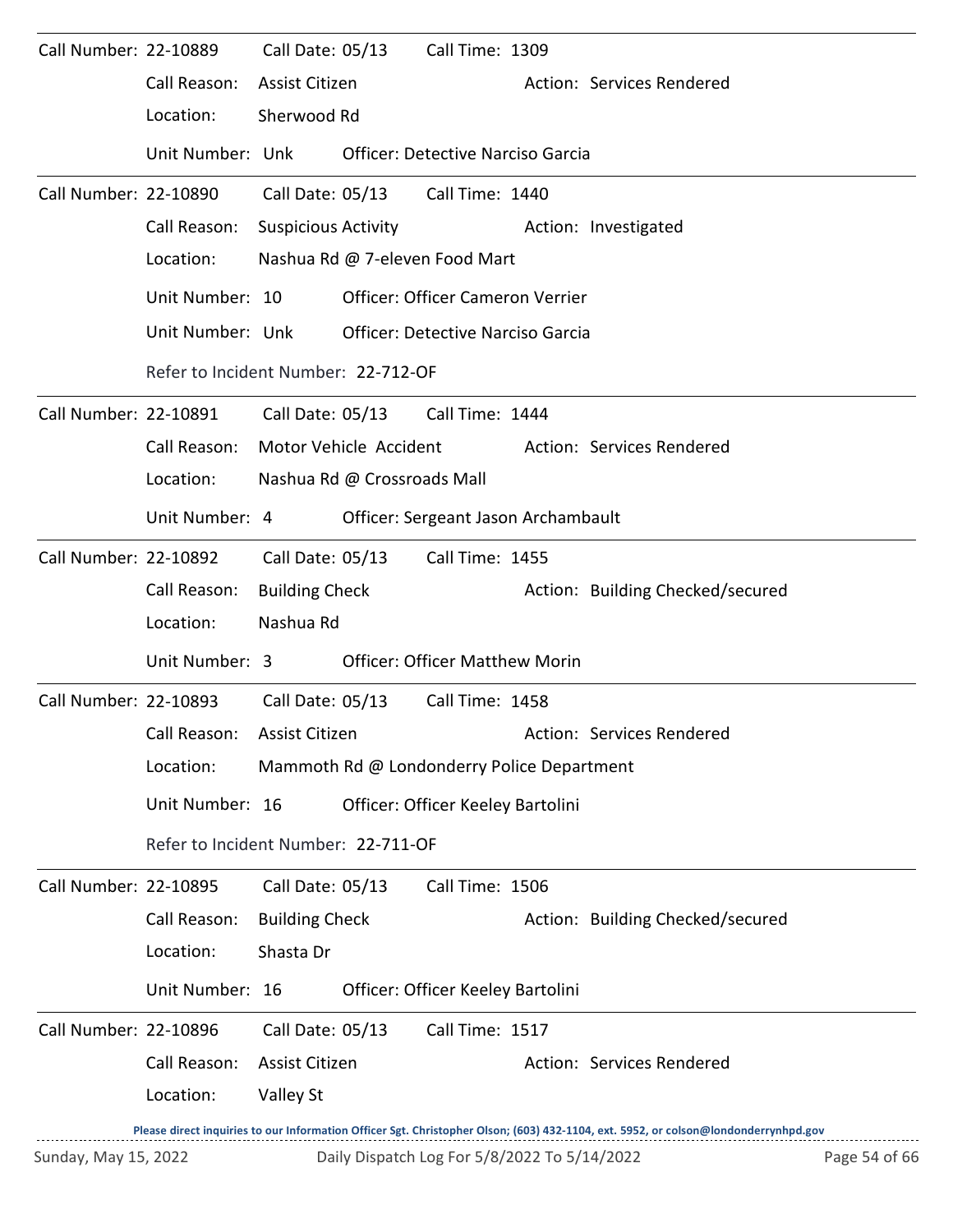|                       | Unit Number: 4                               |                                                                |                              | Officer: Sergeant Jason Archambault                       |                                       |
|-----------------------|----------------------------------------------|----------------------------------------------------------------|------------------------------|-----------------------------------------------------------|---------------------------------------|
| Call Number: 22-10897 | Call Reason:<br>Location:                    | Call Date: 05/13<br>Follow-up<br>Calla Rd                      |                              | Call Time: 1519                                           | Action: Services Rendered             |
|                       | Unit Number: 16                              |                                                                |                              | Officer: Officer Keeley Bartolini                         |                                       |
| Call Number: 22-10898 | Call Reason:<br>Location:<br>Unit Number: 3  | Call Date: 05/13<br><b>Building Check</b><br>Rockingham Rd     |                              | Call Time: 1525<br><b>Officer: Officer Matthew Morin</b>  | Action: Building Checked/secured      |
| Call Number: 22-10899 |                                              | Call Date: 05/13                                               |                              | Call Time: 1539                                           |                                       |
|                       | Call Reason:<br>Location:                    | Motor Vehicle Complaint                                        | Alexander Rd @ High Range Rd |                                                           | Action: Could Not Locate              |
|                       | Unit Number: 13                              |                                                                |                              | <b>Officer: Officer James Defelice</b>                    |                                       |
| Call Number: 22-10901 | Call Reason:<br>Location:                    | Call Date: 05/13<br><b>Traffic Control</b><br>Jack's Bridge Rd |                              | Call Time: 1605                                           | Action: Services Rendered             |
|                       | Unit Number: 13                              |                                                                |                              | Officer: Officer James Defelice                           |                                       |
| Call Number: 22-10902 | Call Reason:<br>Location:<br>Unit Number: 13 | Call Date: 05/13<br>Hunter Mill Wy                             | Ohrv - Complaint/violation   | Call Time: 1619<br><b>Officer: Officer James Defelice</b> | Action: Warning Issued                |
| Call Number: 22-10903 |                                              | Call Date: 05/13                                               |                              | Call Time: 1617                                           |                                       |
|                       | Call Reason:<br>Location:                    | Assist Citizen<br>Old Derry Rd                                 |                              |                                                           | Action: Taken/refered To Other Agency |
|                       | Unit Number: 3                               |                                                                |                              | <b>Officer: Officer Matthew Morin</b>                     |                                       |
| Call Number: 22-10904 | Call Reason:<br>Location:<br>Unit Number: 3  | Call Date: 05/13<br><b>Building Check</b><br>Perkins Rd        |                              | Call Time: 1646<br><b>Officer: Officer Matthew Morin</b>  | Action: Building Checked/secured      |
|                       |                                              |                                                                |                              |                                                           |                                       |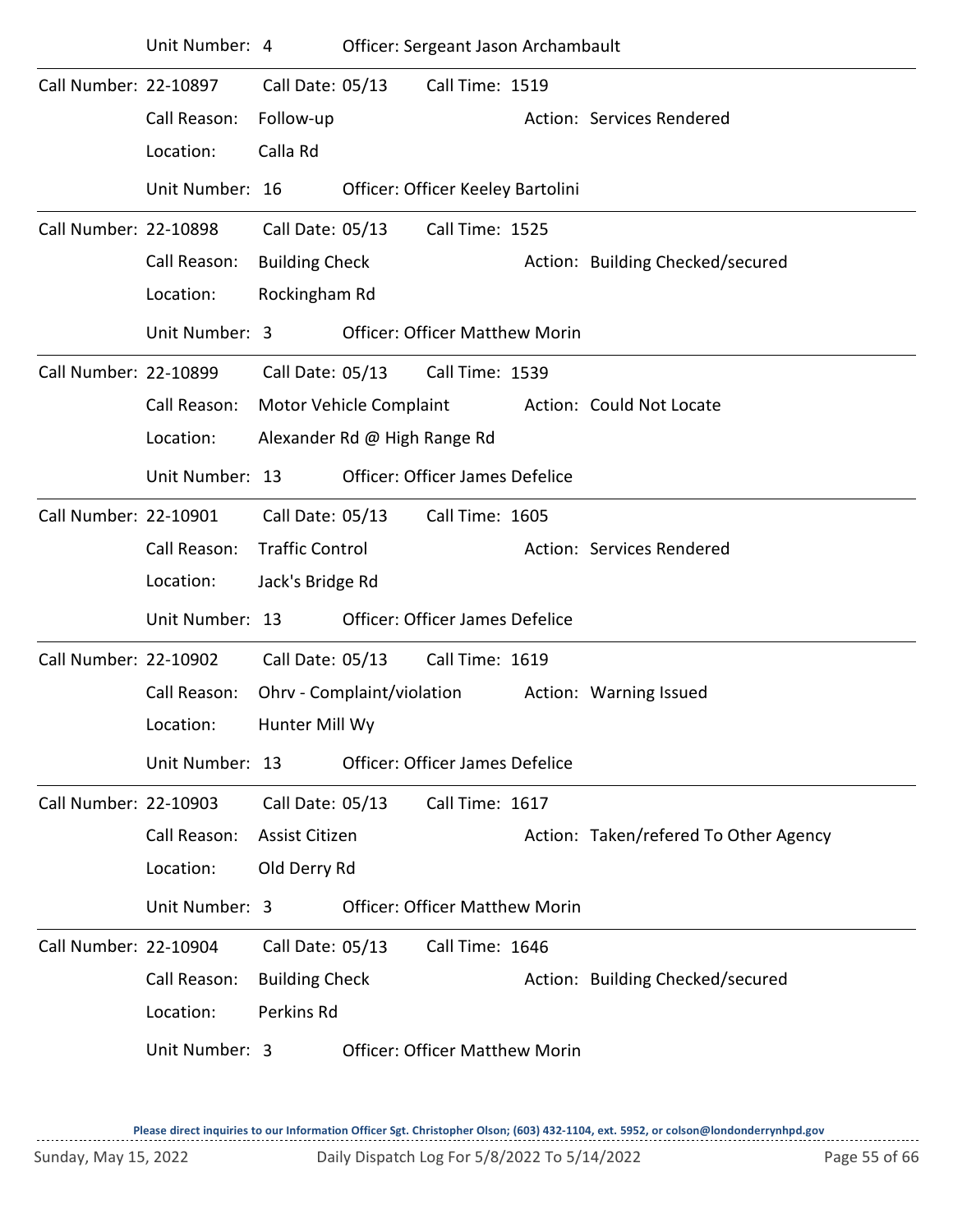| Call Number: 22-10905 |                 | Call Date: 05/13      |                         | Call Time: 1651                        |                                  |
|-----------------------|-----------------|-----------------------|-------------------------|----------------------------------------|----------------------------------|
|                       | Call Reason:    |                       | Motor Vehicle Check     |                                        | Action: Investigated             |
|                       | Location:       |                       |                         | Rockingham Rd @ Rmz Truck Stop         |                                  |
|                       | Unit Number: 3  |                       |                         | <b>Officer: Officer Matthew Morin</b>  |                                  |
| Call Number: 22-10906 |                 | Call Date: 05/13      |                         | Call Time: 1652                        |                                  |
|                       | Call Reason:    | <b>Assist Citizen</b> |                         |                                        | Action: Services Rendered        |
|                       | Location:       | Pendleton Ln          |                         |                                        |                                  |
|                       | Unit Number: 10 |                       |                         | Officer: Officer Cameron Verrier       |                                  |
| Call Number: 22-10907 |                 | Call Date: 05/13      |                         | Call Time: 1656                        |                                  |
|                       | Call Reason:    | <b>Building Check</b> |                         |                                        | Action: Building Checked/secured |
|                       | Location:       | Nashua Rd             |                         |                                        |                                  |
|                       | Unit Number: 4  |                       |                         | Officer: Sergeant Jason Archambault    |                                  |
| Call Number: 22-10908 |                 | Call Date: 05/13      |                         | Call Time: 1658                        |                                  |
|                       | Call Reason:    | <b>Building Check</b> |                         |                                        | Action: Building Checked/secured |
|                       | Location:       | Nashua Rd             |                         |                                        |                                  |
|                       | Unit Number: 10 |                       |                         | Officer: Officer Cameron Verrier       |                                  |
| Call Number: 22-10910 |                 | Call Date: 05/13      |                         | Call Time: 1701                        |                                  |
|                       | Call Reason:    | Trespassing           |                         |                                        | Action: Services Rendered        |
|                       | Location:       | Wayland Dr            |                         |                                        |                                  |
|                       | Unit Number: 16 |                       |                         | Officer: Officer Keeley Bartolini      |                                  |
|                       | Unit Number: 3  |                       |                         | <b>Officer: Officer Matthew Morin</b>  |                                  |
| Call Number: 22-10911 |                 | Call Date: 05/13      |                         | Call Time: 1706                        |                                  |
|                       | Call Reason:    |                       | Motor Vehicle Check     |                                        | Action: Investigated             |
|                       | Location:       |                       | Rockingham Rd @ Page Rd |                                        |                                  |
|                       | Unit Number: 13 |                       |                         | <b>Officer: Officer James Defelice</b> |                                  |
| Call Number: 22-10912 |                 |                       | Call Date: 05/13        | Call Time: 1708                        |                                  |
|                       | Call Reason:    | Disabled Mv           |                         |                                        | Action: Vehicle Towed            |
|                       | Location:       | Nashua Rd @ Rt 93     |                         |                                        |                                  |
|                       | Unit Number: 10 |                       |                         | Officer: Officer Cameron Verrier       |                                  |

 $1.1.1.1.1$ 

----------------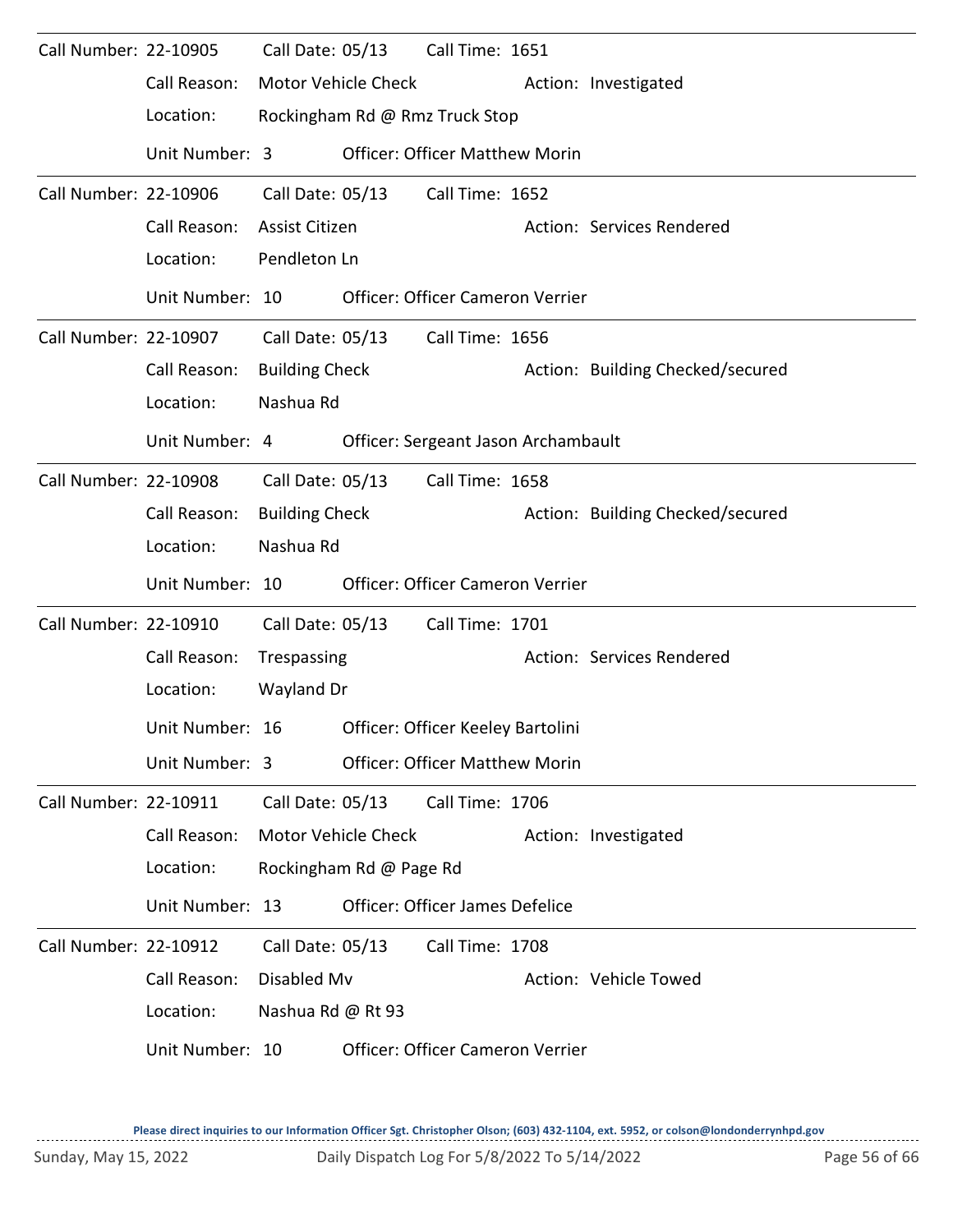| Call Number: 22-10914 |                                     | Call Date: 05/13      |                            | Call Time: 1739                              |                                                                                                                                     |               |
|-----------------------|-------------------------------------|-----------------------|----------------------------|----------------------------------------------|-------------------------------------------------------------------------------------------------------------------------------------|---------------|
|                       | Call Reason:                        | Drug Offenses         |                            |                                              | Action: Services Rendered                                                                                                           |               |
|                       | Location:                           | Anthony Dr            |                            |                                              |                                                                                                                                     |               |
|                       | Unit Number: 16                     |                       |                            | Officer: Officer Keeley Bartolini            |                                                                                                                                     |               |
| Call Number: 22-10916 |                                     | Call Date: 05/13      |                            | Call Time: 1845                              |                                                                                                                                     |               |
|                       | Call Reason:                        | <b>Building Check</b> |                            |                                              | Action: Building Checked/secured                                                                                                    |               |
|                       | Location:                           | Rockingham Rd         |                            |                                              |                                                                                                                                     |               |
|                       | Unit Number: 16                     |                       |                            | Officer: Officer Keeley Bartolini            |                                                                                                                                     |               |
| Call Number: 22-10917 |                                     |                       |                            | Call Date: 05/13 Call Time: 1919             |                                                                                                                                     |               |
|                       | Call Reason:                        |                       | Motor Vehicle Accident     |                                              | Action: Services Rendered                                                                                                           |               |
|                       | Location:                           |                       |                            | Nashua Rd @ 7-eleven Food Mart               |                                                                                                                                     |               |
|                       | Unit Number: 10                     |                       |                            | Officer: Officer Cameron Verrier             |                                                                                                                                     |               |
| Call Number: 22-10924 |                                     | Call Date: 05/13      |                            | Call Time: 1945                              |                                                                                                                                     |               |
|                       | Call Reason:                        |                       | Animal Control - Found Dog |                                              | Action: No Action Required                                                                                                          |               |
|                       | Location:                           | Lantern Ln            |                            |                                              |                                                                                                                                     |               |
| Call Number: 22-10932 |                                     | Call Date: 05/13      |                            | Call Time: 2023                              |                                                                                                                                     |               |
|                       | Call Reason:                        | <b>Welfare Check</b>  |                            |                                              | Action: Transported To Hospital                                                                                                     |               |
|                       | Location:                           | Old Derry Rd          |                            |                                              |                                                                                                                                     |               |
|                       | Unit Number: 13                     |                       |                            | Officer: Officer James Defelice              |                                                                                                                                     |               |
|                       | Unit Number: 3                      |                       |                            | <b>Officer: Officer Matthew Morin</b>        |                                                                                                                                     |               |
| Call Number: 22-10935 |                                     | Call Date: 05/13      |                            | Call Time: 2035                              |                                                                                                                                     |               |
|                       | Call Reason:                        | <b>Welfare Check</b>  |                            |                                              | Action: Investigated                                                                                                                |               |
|                       | Location:                           | Litchfield Rd         |                            |                                              |                                                                                                                                     |               |
|                       | Unit Number: 10                     |                       |                            | <b>Officer: Officer Cameron Verrier</b>      |                                                                                                                                     |               |
|                       | Unit Number: 16                     |                       |                            | Officer: Officer Keeley Bartolini            |                                                                                                                                     |               |
|                       | Unit Number: 4                      |                       |                            | Officer: Sergeant Jason Archambault          |                                                                                                                                     |               |
|                       | Refer to Incident Number: 22-713-OF |                       |                            |                                              |                                                                                                                                     |               |
| Call Number: 22-10936 |                                     | Call Date: 05/13      |                            | Call Time: 2341                              |                                                                                                                                     |               |
|                       | Call Reason:                        | <b>Welfare Check</b>  |                            |                                              | Action: Arrest(s) Made                                                                                                              |               |
|                       | Location:                           |                       |                            | Rockingham Rd @ Nh Liquor Store #61          |                                                                                                                                     |               |
|                       |                                     |                       |                            |                                              | Please direct inquiries to our Information Officer Sgt. Christopher Olson; (603) 432-1104, ext. 5952, or colson@londonderrynhpd.gov |               |
| Sunday, May 15, 2022  |                                     |                       |                            | Daily Dispatch Log For 5/8/2022 To 5/14/2022 |                                                                                                                                     | Page 57 of 66 |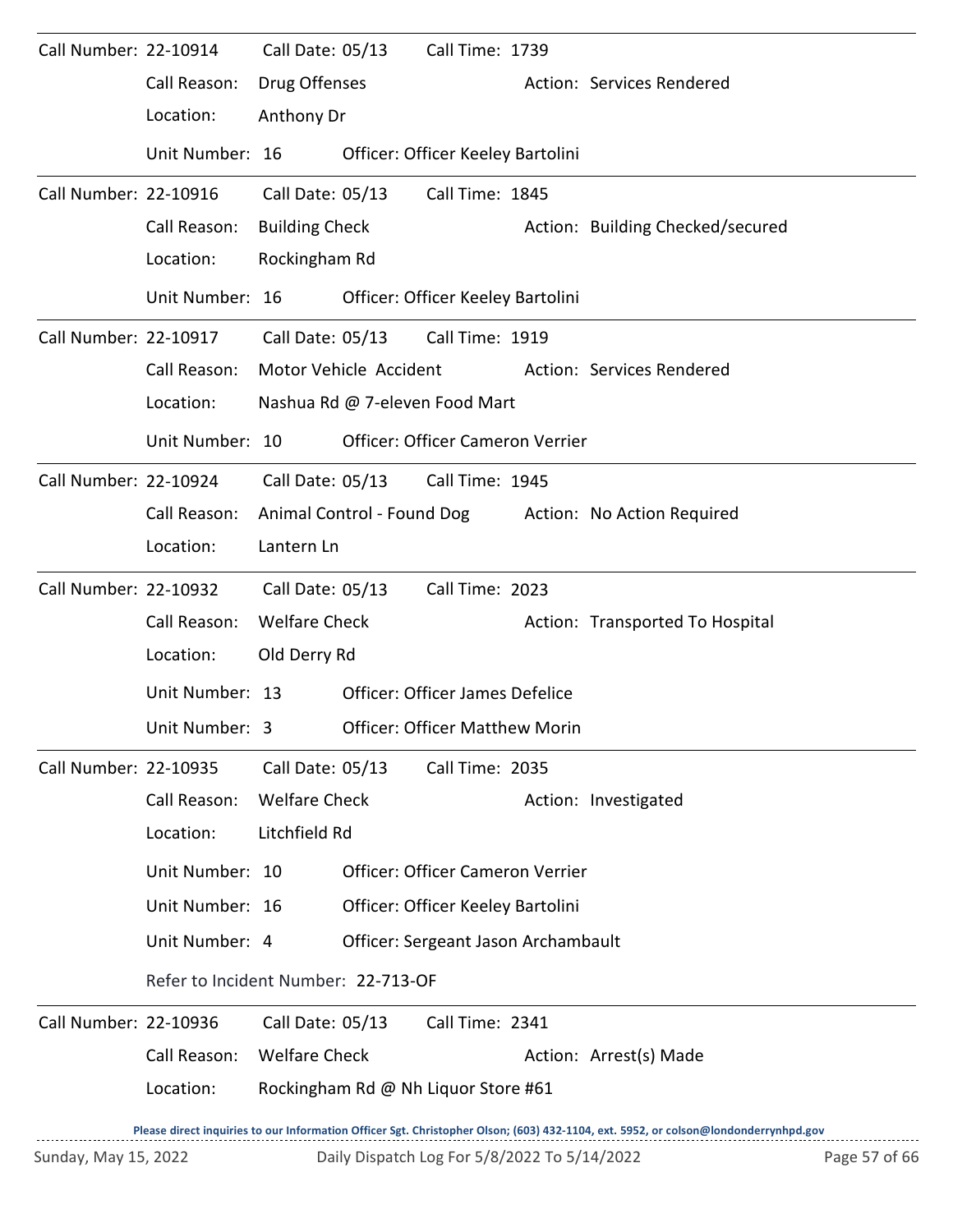|                       | Unit Number: 17             |                       | Officer: Officer Joshua Martin             |                 |                                   |                                  |  |  |  |  |
|-----------------------|-----------------------------|-----------------------|--------------------------------------------|-----------------|-----------------------------------|----------------------------------|--|--|--|--|
|                       | Unit Number: 18             |                       | Officer: Officer George Mottram            |                 |                                   |                                  |  |  |  |  |
|                       | Arrest Number: 22-206-AR    |                       |                                            |                 |                                   |                                  |  |  |  |  |
|                       |                             |                       |                                            | Date: 05/13     |                                   |                                  |  |  |  |  |
|                       |                             |                       |                                            | Time: 2352      |                                   |                                  |  |  |  |  |
|                       |                             |                       |                                            |                 | Name: Desharnais, Gavin W         |                                  |  |  |  |  |
|                       |                             |                       |                                            |                 | Address: 5 Macgregor Ct, Apt. 207 |                                  |  |  |  |  |
|                       |                             |                       |                                            |                 | Londonderry, NH                   |                                  |  |  |  |  |
|                       |                             |                       |                                            | Age: 29         |                                   |                                  |  |  |  |  |
|                       | Charge #1: Dui - Impairment |                       |                                            |                 |                                   |                                  |  |  |  |  |
| Call Number: 22-10937 |                             | Call Date: 05/14      |                                            | Call Time: 0006 |                                   |                                  |  |  |  |  |
|                       | Call Reason:                | <b>Building Check</b> |                                            |                 |                                   | Action: Building Checked/secured |  |  |  |  |
|                       | Location:                   | Mammoth Rd            |                                            |                 |                                   |                                  |  |  |  |  |
|                       | Unit Number: 4              |                       | Officer: Sergeant Christopher Olson        |                 |                                   |                                  |  |  |  |  |
| Call Number: 22-10938 |                             | Call Date: 05/14      |                                            | Call Time: 0007 |                                   |                                  |  |  |  |  |
|                       | Call Reason:                | <b>Building Check</b> |                                            |                 |                                   | Action: Building Checked/secured |  |  |  |  |
|                       | Location:                   | Nelson Rd             |                                            |                 |                                   |                                  |  |  |  |  |
|                       | Unit Number: 4              |                       | Officer: Sergeant Christopher Olson        |                 |                                   |                                  |  |  |  |  |
| Call Number: 22-10940 |                             | Call Date: 05/14      |                                            | Call Time: 0052 |                                   |                                  |  |  |  |  |
|                       | Call Reason:                | Abandoned 911         |                                            |                 |                                   | Action: False, Human Error       |  |  |  |  |
|                       | Location:                   |                       | Continental Dr @ Continental Paving        |                 |                                   |                                  |  |  |  |  |
|                       | Unit Number: 9              |                       | Officer: Officer Rafael Ribeiro            |                 |                                   |                                  |  |  |  |  |
| Call Number: 22-10941 |                             | Call Date: 05/14      |                                            | Call Time: 0126 |                                   |                                  |  |  |  |  |
|                       | Call Reason:                | K9 Training           |                                            |                 |                                   | Action: No Action Required       |  |  |  |  |
|                       | Location:                   |                       | Mammoth Rd @ Londonderry Police Department |                 |                                   |                                  |  |  |  |  |
|                       | Unit Number: 9              |                       | Officer: Officer Rafael Ribeiro            |                 |                                   |                                  |  |  |  |  |
| Call Number: 22-10942 |                             | Call Date: 05/14      |                                            | Call Time: 0156 |                                   |                                  |  |  |  |  |
|                       | Call Reason:                | <b>Building Check</b> |                                            |                 |                                   | Action: Building Checked/secured |  |  |  |  |
|                       | Location:                   | Rockingham Rd         |                                            |                 |                                   |                                  |  |  |  |  |
|                       |                             |                       |                                            |                 |                                   |                                  |  |  |  |  |

Unit Number: 17 Officer: Officer Joshua Martin

**Please direct inquiries to our Information Officer Sgt. Christopher Olson; (603) 432-1104, ext. 5952, or colson@londonderrynhpd.gov**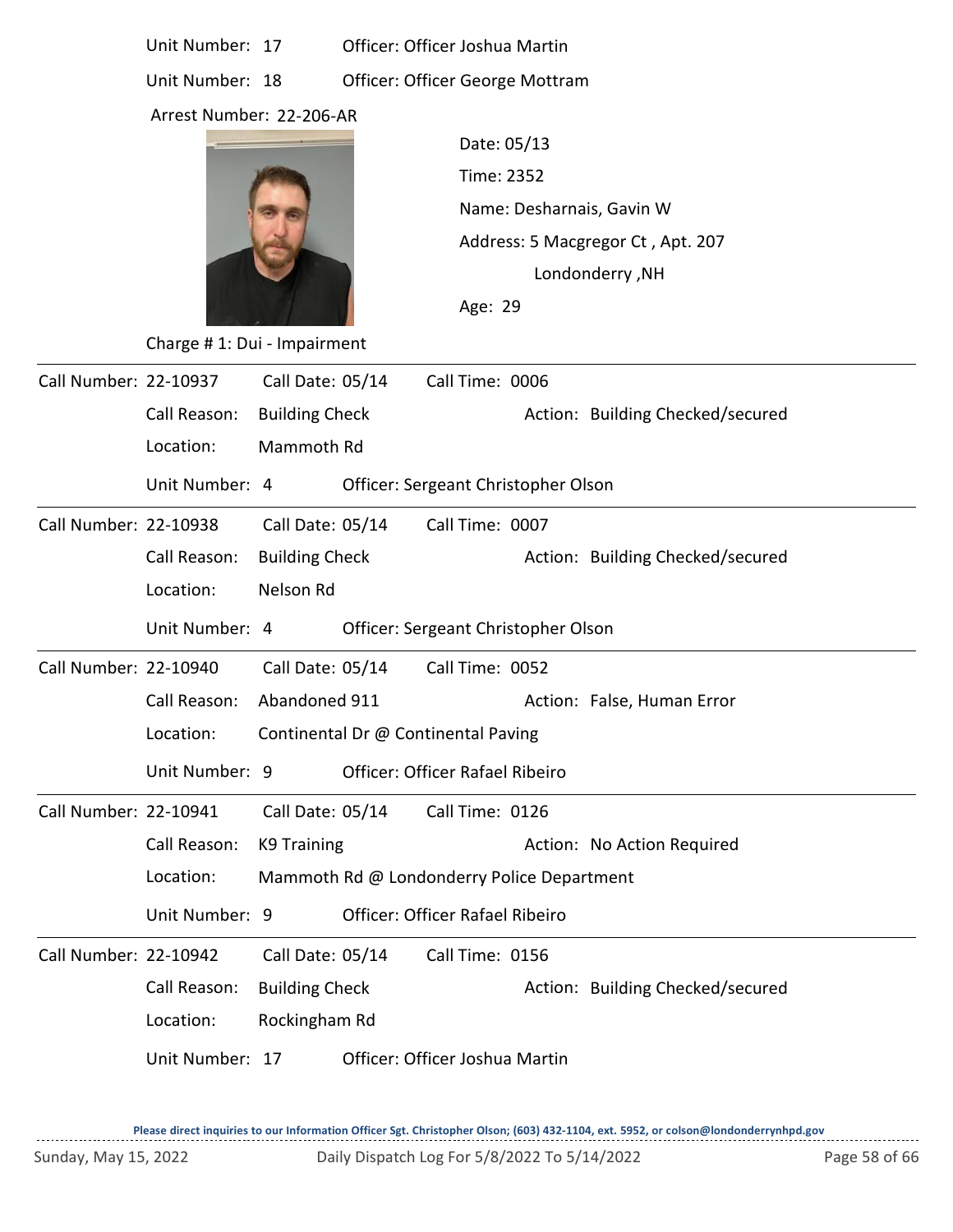| Call Number: 22-10943 |                                                       | Call Date: 05/14                   |                                  | Call Time: 0228 |             |  |                                                          |
|-----------------------|-------------------------------------------------------|------------------------------------|----------------------------------|-----------------|-------------|--|----------------------------------------------------------|
|                       | Call Reason:                                          | <b>Domestic Disturbance</b>        |                                  |                 |             |  | Action: Arrest(s) Made                                   |
|                       | Location:                                             | Hovey Rd                           |                                  |                 |             |  |                                                          |
|                       | Unit Number: 17                                       |                                    | Officer: Officer Joshua Martin   |                 |             |  |                                                          |
|                       | Unit Number: 9                                        |                                    | Officer: Officer Rafael Ribeiro  |                 |             |  |                                                          |
|                       | Arrest Number: 22-207-AR                              |                                    |                                  |                 |             |  |                                                          |
|                       |                                                       |                                    |                                  |                 | Date: 05/14 |  |                                                          |
|                       |                                                       |                                    |                                  |                 | Time: 0305  |  |                                                          |
|                       |                                                       |                                    |                                  |                 |             |  | Name: Palmer, Jeffrey R                                  |
|                       |                                                       |                                    |                                  |                 |             |  | Address: 6B Hovey Rd, Apt. 9 E                           |
|                       |                                                       |                                    |                                  |                 |             |  | Londonderry, NH                                          |
|                       |                                                       |                                    |                                  |                 | Age: 39     |  |                                                          |
|                       | Charge #1: 2nd Degree Assault; Dom Violence; Strangle |                                    |                                  |                 |             |  |                                                          |
| Call Number: 22-10945 |                                                       | Call Date: 05/14                   |                                  | Call Time: 0434 |             |  |                                                          |
|                       | Call Reason:                                          | Keep The Peace                     |                                  |                 |             |  | Action: Services Rendered                                |
|                       | Location:                                             | Hovey Rd                           |                                  |                 |             |  |                                                          |
|                       | Unit Number: 18                                       |                                    | Officer: Officer George Mottram  |                 |             |  |                                                          |
| Call Number: 22-10948 |                                                       | Call Date: 05/14                   |                                  | Call Time: 0730 |             |  |                                                          |
|                       | Call Reason:                                          | <b>Building Check</b>              |                                  |                 |             |  | Action: Building Checked/secured                         |
|                       | Location:                                             | Memorial Dr                        |                                  |                 |             |  |                                                          |
|                       | Unit Number: 16                                       |                                    | Officer: Officer Tyler Macdonald |                 |             |  |                                                          |
| Call Number: 22-10952 |                                                       | Call Date: 05/14                   |                                  | Call Time: 0811 |             |  |                                                          |
|                       | Call Reason:                                          | Shoplifting                        |                                  |                 |             |  | Action: Investigated                                     |
|                       | Location:                                             | Shasta Dr @ Nutfield Country Store |                                  |                 |             |  |                                                          |
|                       | Unit Number: 17                                       |                                    |                                  |                 |             |  | Officers: Officer Brandon Gauthier & Officer Muzafer Aku |
|                       | Unit Number: 19                                       |                                    | Officer: Officer Marvin Alfaro   |                 |             |  |                                                          |
|                       | Refer to Incident Number: 22-714-OF                   |                                    |                                  |                 |             |  |                                                          |
| Call Number: 22-10953 |                                                       | Call Date: 05/14                   |                                  | Call Time: 0905 |             |  |                                                          |
|                       | Call Reason:                                          | Motor Vehicle Accident             |                                  |                 |             |  | Action: Services Rendered                                |
|                       | Location:                                             | Litchfield Rd @ Mammoth Rd         |                                  |                 |             |  |                                                          |
|                       |                                                       |                                    |                                  |                 |             |  |                                                          |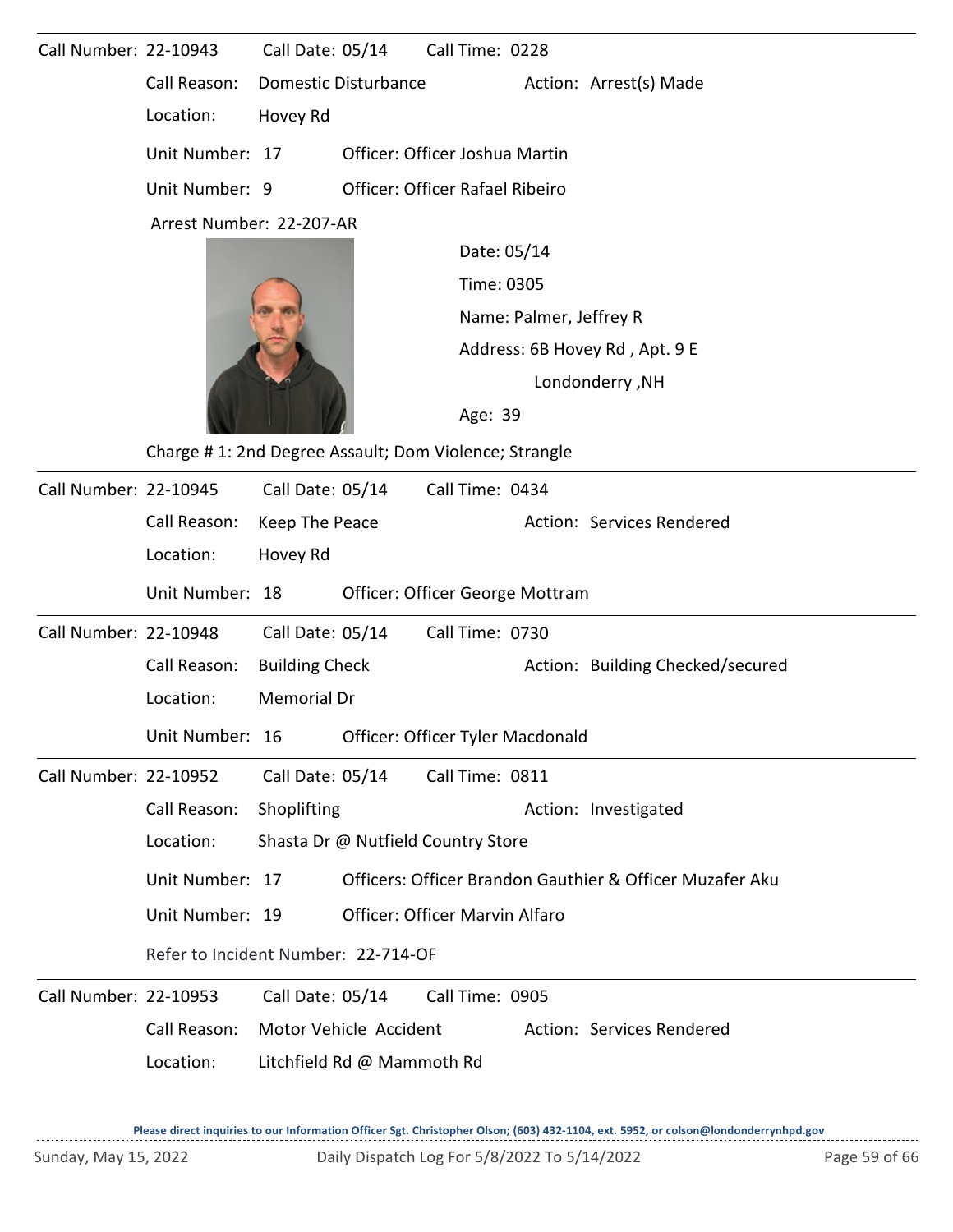|                       | Unit Number: 16 |                       |                             | Officer: Officer Tyler Macdonald      |  |                                  |
|-----------------------|-----------------|-----------------------|-----------------------------|---------------------------------------|--|----------------------------------|
| Call Number: 22-10954 |                 | Call Date: 05/14      |                             | Call Time: 0911                       |  |                                  |
|                       | Call Reason:    | <b>Building Check</b> |                             |                                       |  | Action: Building Checked/secured |
|                       | Location:       | Nashua Rd             |                             |                                       |  |                                  |
|                       | Unit Number: 19 |                       |                             | Officer: Officer Marvin Alfaro        |  |                                  |
| Call Number: 22-10956 |                 | Call Date: 05/14      |                             | Call Time: 0945                       |  |                                  |
|                       | Call Reason:    | <b>Building Check</b> |                             |                                       |  | Action: Building Checked/secured |
|                       | Location:       | Rockingham Rd         |                             |                                       |  |                                  |
|                       | Unit Number: 16 |                       |                             | Officer: Officer Tyler Macdonald      |  |                                  |
| Call Number: 22-10957 |                 | Call Date: 05/14      |                             | Call Time: 0950                       |  |                                  |
|                       | Call Reason:    | <b>Building Check</b> |                             |                                       |  | Action: Building Checked/secured |
|                       | Location:       | Perkins Rd            |                             |                                       |  |                                  |
|                       | Unit Number: 16 |                       |                             | Officer: Officer Tyler Macdonald      |  |                                  |
| Call Number: 22-10958 |                 | Call Date: 05/14      |                             | Call Time: 1000                       |  |                                  |
|                       | Call Reason:    | <b>Building Check</b> |                             |                                       |  | Action: Building Checked/secured |
|                       | Location:       | Hovey Rd              |                             |                                       |  |                                  |
|                       | Unit Number: 19 |                       |                             | Officer: Officer Marvin Alfaro        |  |                                  |
| Call Number: 22-10960 |                 | Call Date: 05/14      |                             | Call Time: 1008                       |  |                                  |
|                       | Call Reason:    | Motor Vehicle Check   |                             | Action: No Action Required            |  |                                  |
|                       | Location:       |                       | Nashua Rd @ Shell Food Mart |                                       |  |                                  |
|                       | Unit Number: 19 |                       |                             | <b>Officer: Officer Marvin Alfaro</b> |  |                                  |
| Call Number: 22-10964 |                 | Call Date: 05/14      |                             | Call Time: 1042                       |  |                                  |
|                       | Call Reason:    | Assist Citizen        |                             |                                       |  | Action: Services Rendered        |
|                       | Location:       |                       | Nashua Rd @ Gilcreast Rd    |                                       |  |                                  |
|                       | Unit Number: 19 |                       |                             | Officer: Officer Marvin Alfaro        |  |                                  |
| Call Number: 22-10965 |                 | Call Date: 05/14      |                             | Call Time: 1106                       |  |                                  |
|                       | Call Reason:    | <b>Building Check</b> |                             |                                       |  | Action: Services Rendered        |
|                       | Location:       | Rockingham Rd         |                             |                                       |  |                                  |
|                       | Unit Number: 16 |                       |                             | Officer: Officer Tyler Macdonald      |  |                                  |
|                       | Unit Number: 16 |                       |                             | Officer: Officer Tyler Macdonald      |  |                                  |
|                       |                 |                       |                             |                                       |  |                                  |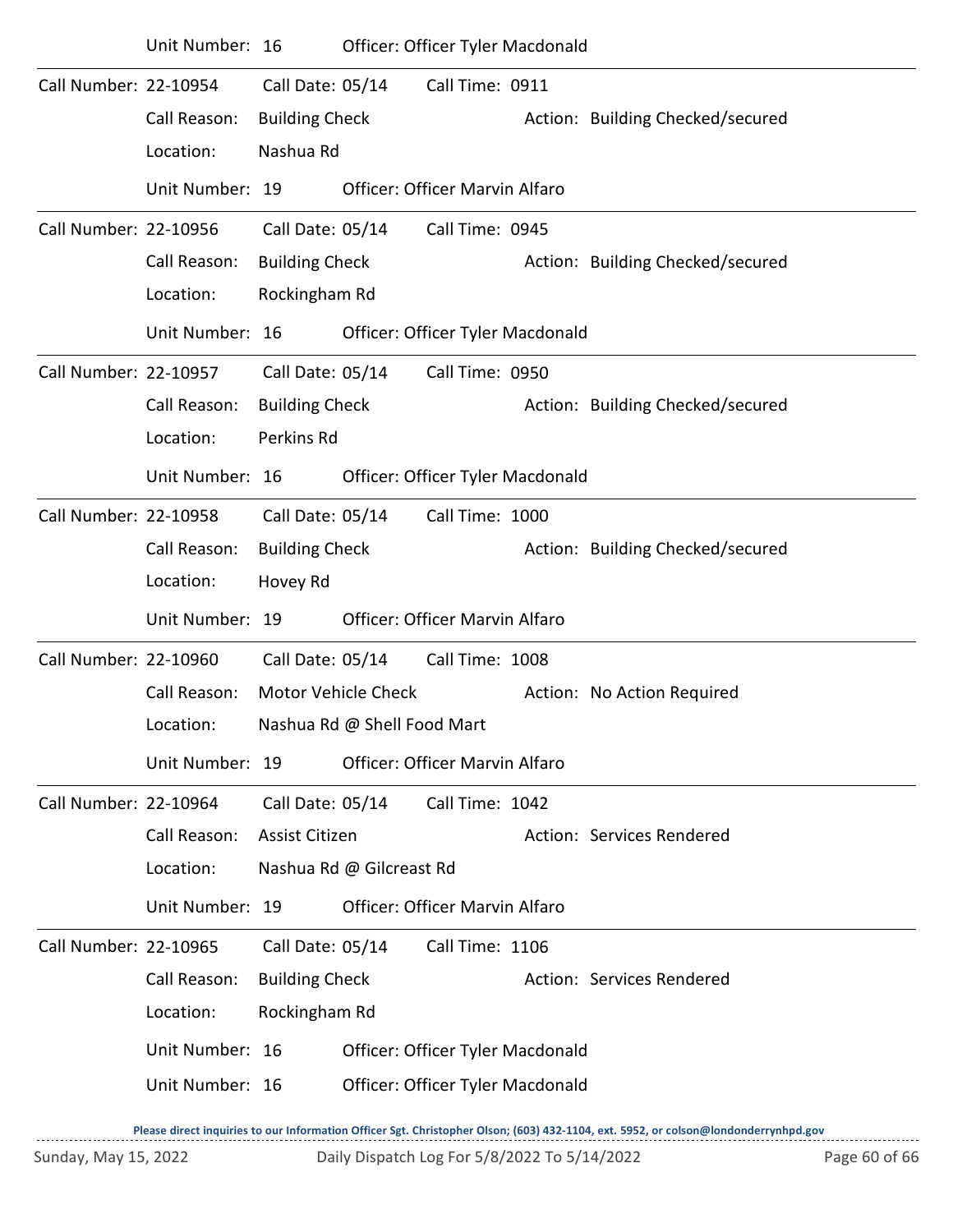| Call Number: 22-10966 |                                     | Call Date: 05/14           |                                 | Call Time: 1107                  |                                                                                                                                     |
|-----------------------|-------------------------------------|----------------------------|---------------------------------|----------------------------------|-------------------------------------------------------------------------------------------------------------------------------------|
|                       | Call Reason:                        | <b>Building Check</b>      |                                 |                                  | Action: Services Rendered                                                                                                           |
|                       | Location:                           | Rockingham Rd              |                                 |                                  |                                                                                                                                     |
|                       | Unit Number: 16                     |                            |                                 | Officer: Officer Tyler Macdonald |                                                                                                                                     |
| Call Number: 22-10967 |                                     | Call Date: 05/14           |                                 | Call Time: 1111                  |                                                                                                                                     |
|                       | Call Reason:                        |                            | Fish & Game Violations          |                                  | Action: Could Not Locate                                                                                                            |
|                       | Location:                           |                            |                                 | Hunter Mill Wy @ Manter Mill Rd  |                                                                                                                                     |
|                       | Unit Number: 16                     |                            |                                 | Officer: Officer Tyler Macdonald |                                                                                                                                     |
| Call Number: 22-10968 |                                     | Call Date: 05/14           |                                 | Call Time: 1114                  |                                                                                                                                     |
|                       | Call Reason:                        | <b>Suspicious Activity</b> |                                 |                                  | Action: Services Rendered                                                                                                           |
|                       | Location:                           | Rockingham Rd              |                                 |                                  |                                                                                                                                     |
|                       | Unit Number: 17                     |                            |                                 |                                  | Officers: Officer Brandon Gauthier & Officer Muzafer Aku                                                                            |
|                       | Unit Number: 19                     |                            |                                 | Officer: Officer Marvin Alfaro   |                                                                                                                                     |
| Call Number: 22-10969 |                                     | Call Date: 05/14           |                                 | Call Time: 1137                  |                                                                                                                                     |
|                       | Call Reason:                        |                            | Assist Londonderry Fire Dept    |                                  | Action: Services Rendered                                                                                                           |
|                       | Location:                           | Hickory Hill Dr            |                                 |                                  |                                                                                                                                     |
|                       | Unit Number: 17                     |                            |                                 |                                  | Officers: Officer Brandon Gauthier & Officer Muzafer Aku                                                                            |
| Call Number: 22-10970 |                                     | Call Date: 05/14           |                                 | Call Time: 1151                  |                                                                                                                                     |
|                       | Call Reason:                        |                            | Motor Vehicle Accident          |                                  | Action: Investigated                                                                                                                |
|                       | Location:                           |                            | Gilcreast Rd @ Perry, Ann Trust |                                  |                                                                                                                                     |
|                       | Unit Number: 16                     |                            |                                 | Officer: Officer Tyler Macdonald |                                                                                                                                     |
|                       | Unit Number: 19                     |                            |                                 | Officer: Officer Marvin Alfaro   |                                                                                                                                     |
| Call Number: 22-10971 |                                     | Call Date: 05/14           |                                 | Call Time: 1203                  |                                                                                                                                     |
|                       | Call Reason:                        |                            | Fish & Game Violations          |                                  | Action: Investigated                                                                                                                |
|                       | Location:                           | Gerry Ln                   |                                 |                                  |                                                                                                                                     |
|                       | Unit Number: 4                      |                            |                                 | Officer: Sergeant Ryan Buker     |                                                                                                                                     |
|                       | Refer to Incident Number: 22-715-OF |                            |                                 |                                  |                                                                                                                                     |
| Call Number: 22-10972 |                                     | Call Date: 05/14           |                                 | Call Time: 1210                  |                                                                                                                                     |
|                       | Call Reason:                        | Alarm, Business            |                                 |                                  | Action: Building Checked/secured                                                                                                    |
|                       | Location:                           | Delta Dr                   |                                 |                                  |                                                                                                                                     |
|                       |                                     |                            |                                 |                                  | Please direct inquiries to our Information Officer Sgt. Christopher Olson; (603) 432-1104, ext. 5952, or colson@londonderrynhpd.gov |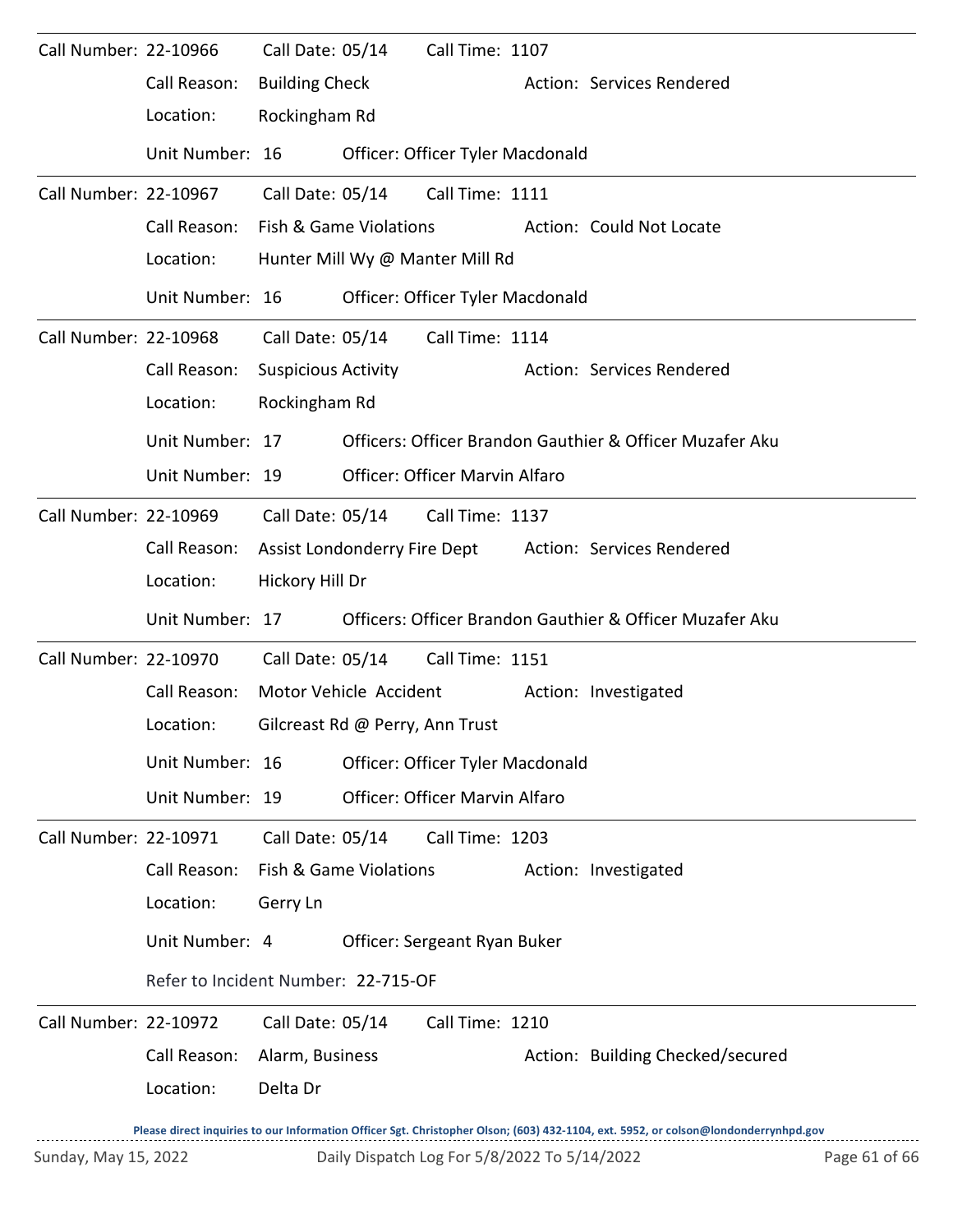|                       | Unit Number: 17 |                       |                              |                                  | Officers: Officer Brandon Gauthier & Officer Muzafer Aku |
|-----------------------|-----------------|-----------------------|------------------------------|----------------------------------|----------------------------------------------------------|
| Call Number: 22-10973 |                 | Call Date: 05/14      |                              | Call Time: 1212                  |                                                          |
|                       | Call Reason:    | Alarm, Business       |                              |                                  | Action: False, Human Error                               |
|                       | Location:       | Nashua Rd             |                              |                                  |                                                          |
|                       | Unit Number: 16 |                       |                              | Officer: Officer Tyler Macdonald |                                                          |
| Call Number: 22-10975 |                 | Call Date: 05/14      |                              | Call Time: 1301                  |                                                          |
|                       | Call Reason:    | Keep The Peace        |                              |                                  | Action: Services Rendered                                |
|                       | Location:       | Hovey Rd              |                              |                                  |                                                          |
|                       | Unit Number: 17 |                       |                              |                                  | Officers: Officer Brandon Gauthier & Officer Muzafer Aku |
| Call Number: 22-10976 |                 | Call Date: 05/14      |                              | Call Time: 1304                  |                                                          |
|                       | Call Reason:    |                       | Assist Londonderry Fire Dept |                                  | Action: Services Rendered                                |
|                       | Location:       | Hazelnut Ln           |                              |                                  |                                                          |
|                       | Unit Number: 16 |                       |                              | Officer: Officer Tyler Macdonald |                                                          |
| Call Number: 22-10977 |                 | Call Date: 05/14      |                              | Call Time: 1345                  |                                                          |
|                       | Call Reason:    | <b>Building Check</b> |                              |                                  | Action: Building Checked/secured                         |
|                       | Location:       | Mammoth Rd            |                              |                                  |                                                          |
|                       | Unit Number: 19 |                       |                              | Officer: Officer Marvin Alfaro   |                                                          |
| Call Number: 22-10978 |                 | Call Date: 05/14      |                              | Call Time: 1435                  |                                                          |
|                       | Call Reason:    | Abandoned 911         |                              |                                  | Action: Services Rendered                                |
|                       | Location:       |                       |                              | Main St @ Main Street Apartments |                                                          |
|                       | Unit Number: 21 |                       |                              | Officer: Officer Sarah Sabella   |                                                          |
|                       | Unit Number: 21 |                       |                              | Officer: Officer Sarah Sabella   |                                                          |
| Call Number: 22-10979 |                 | Call Date: 05/14      |                              | Call Time: 1459                  |                                                          |
|                       | Call Reason:    | Abandoned 911         |                              |                                  | Action: Investigated                                     |
|                       | Location:       |                       |                              | Main St @ Main Street Apartments |                                                          |
|                       | Unit Number: 21 |                       |                              | Officer: Officer Sarah Sabella   |                                                          |
| Call Number: 22-10980 |                 | Call Date: 05/14      |                              | Call Time: 1507                  |                                                          |
|                       | Call Reason:    |                       | Animal Control - Found Dog   |                                  | Action: Services Rendered                                |
|                       | Location:       | Vista Ridge Dr        |                              |                                  |                                                          |
|                       | Unit Number: 21 |                       |                              | Officer: Officer Sarah Sabella   |                                                          |
|                       |                 |                       |                              |                                  |                                                          |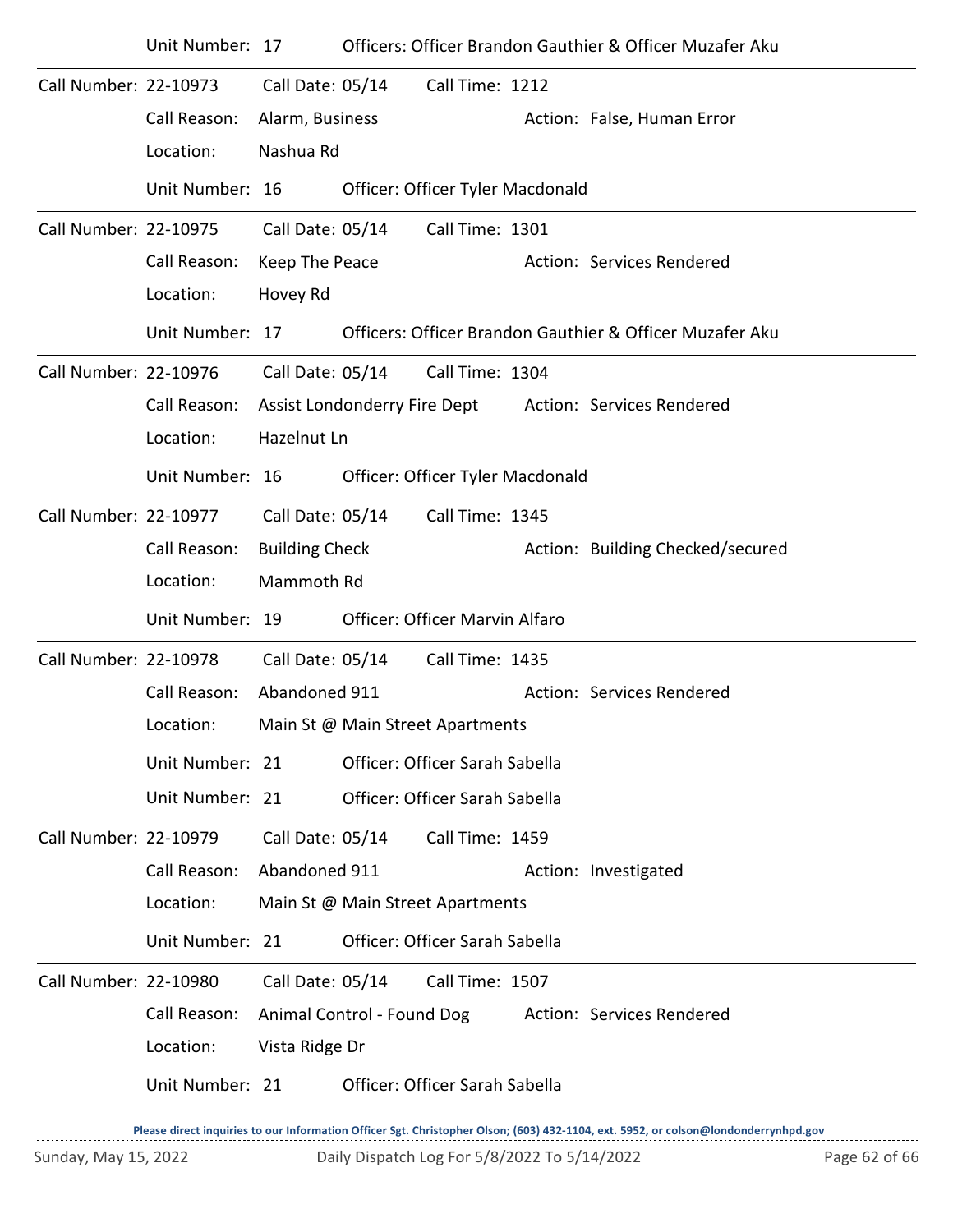| Call Number: 22-10982 |                  | Call Date: 05/14          |                  | Call Time: 1535                                |                                  |
|-----------------------|------------------|---------------------------|------------------|------------------------------------------------|----------------------------------|
|                       | Call Reason:     | Motor Vehicle Accident    |                  |                                                | Action: Services Rendered        |
|                       | Location:        |                           |                  | Grenier Field Rd @ Londonderry Raceway Llc     |                                  |
|                       | Unit Number: 19  |                           |                  | <b>Officer: Detective Narciso Garcia</b>       |                                  |
|                       | Unit Number: 21  |                           |                  | Officer: Officer Sarah Sabella                 |                                  |
|                       | Unit Number: MC1 |                           |                  | <b>Officer: Detective Andrew Phillips</b>      |                                  |
| Call Number: 22-10983 |                  |                           | Call Date: 05/14 | Call Time: 1556                                |                                  |
|                       | Call Reason:     | <b>Building Check</b>     |                  |                                                | Action: Building Checked/secured |
|                       | Location:        | Airport Rd                |                  |                                                |                                  |
|                       | Unit Number: 21  |                           |                  | Officer: Officer Sarah Sabella                 |                                  |
| Call Number: 22-10985 |                  |                           | Call Date: 05/14 | Call Time: 1605                                |                                  |
|                       | Call Reason:     | <b>Traffic Control</b>    |                  |                                                | Action: Services Rendered        |
|                       | Location:        |                           |                  | Nashua Rd @ Orchard View Dr@ Td Banknorth Bank |                                  |
|                       | Unit Number: 16  |                           |                  | Officer: Officer Keeley Bartolini              |                                  |
|                       | Unit Number: MC1 |                           |                  | <b>Officer: Detective Andrew Phillips</b>      |                                  |
| Call Number: 22-10986 |                  | Call Date: 05/14          |                  | Call Time: 1623                                |                                  |
|                       | Call Reason:     | <b>Shooting Complaint</b> |                  |                                                | Action: Services Rendered        |
|                       | Location:        | Coteville Rd              |                  |                                                |                                  |
|                       | Unit Number: 19  |                           |                  | <b>Officer: Detective Narciso Garcia</b>       |                                  |
|                       | Unit Number: 19  |                           |                  | Officer: Detective Narciso Garcia              |                                  |
|                       | Unit Number: 21  |                           |                  | Officer: Officer Sarah Sabella                 |                                  |
|                       | Unit Number: 21  |                           |                  | Officer: Officer Sarah Sabella                 |                                  |
|                       | Unit Number: 4   |                           |                  | Officer: Sergeant Jason Archambault            |                                  |
| Call Number: 22-10987 |                  | Call Date: 05/14          |                  | Call Time: 1728                                |                                  |
|                       | Call Reason:     | <b>Traffic Control</b>    |                  |                                                | Action: Services Rendered        |
|                       | Location:        |                           |                  | Nashua Rd @ Orchard View Dr@ Td Banknorth Bank |                                  |
|                       | Unit Number: 10  |                           |                  | <b>Officer: Detective Andrew Phillips</b>      |                                  |
|                       | Unit Number: 19  |                           |                  | <b>Officer: Detective Narciso Garcia</b>       |                                  |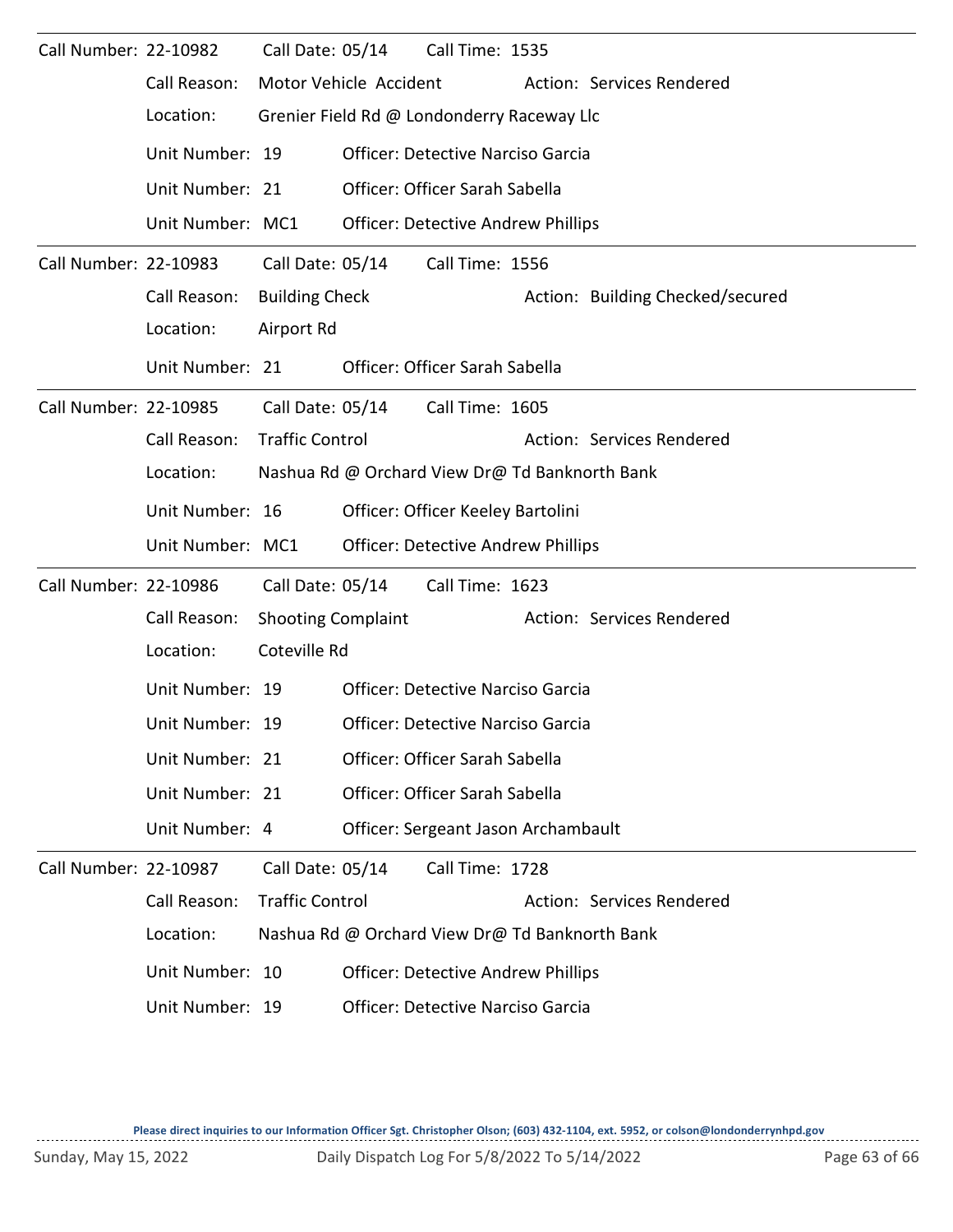| Call Number: 22-10988 |                           |                                                                      | Call Date: 05/14                          | Call Time: 1854                           |                             |                                  |  |  |  |  |
|-----------------------|---------------------------|----------------------------------------------------------------------|-------------------------------------------|-------------------------------------------|-----------------------------|----------------------------------|--|--|--|--|
|                       | Call Reason:              | Ohrv - Complaint/violation<br>Action: Investigated<br>Shenandoah Ave |                                           |                                           |                             |                                  |  |  |  |  |
|                       | Location:                 |                                                                      |                                           |                                           |                             |                                  |  |  |  |  |
|                       | Unit Number: 21           |                                                                      |                                           | Officer: Officer Sarah Sabella            |                             |                                  |  |  |  |  |
| Call Number: 22-10989 |                           | Call Date: 05/14                                                     |                                           | Call Time: 1914                           |                             |                                  |  |  |  |  |
|                       | Call Reason:              | <b>Building Check</b>                                                |                                           |                                           |                             | Action: Building Checked/secured |  |  |  |  |
|                       | Location:                 | Nelson Rd                                                            |                                           |                                           |                             |                                  |  |  |  |  |
|                       | Unit Number: 10           |                                                                      |                                           | <b>Officer: Detective Andrew Phillips</b> |                             |                                  |  |  |  |  |
| Call Number: 22-10990 |                           | Call Date: 05/14                                                     |                                           | Call Time: 1925                           |                             |                                  |  |  |  |  |
|                       | Call Reason:              | <b>Building Check</b><br>Action: Building Checked/secured            |                                           |                                           |                             |                                  |  |  |  |  |
|                       | Location:                 |                                                                      | Pillsbury Rd                              |                                           |                             |                                  |  |  |  |  |
|                       | Unit Number: 19           |                                                                      |                                           | <b>Officer: Detective Narciso Garcia</b>  |                             |                                  |  |  |  |  |
| Call Number: 22-10991 |                           |                                                                      | Call Date: 05/14                          | Call Time: 1934                           |                             |                                  |  |  |  |  |
|                       | Call Reason:              | Motor Vehicle Check<br>Action: Arrest(s) Made                        |                                           |                                           |                             |                                  |  |  |  |  |
|                       | Location:                 | Memorial Dr                                                          |                                           |                                           |                             |                                  |  |  |  |  |
|                       | Unit Number: 10           |                                                                      | <b>Officer: Detective Andrew Phillips</b> |                                           |                             |                                  |  |  |  |  |
|                       | Unit Number: 21           |                                                                      |                                           | Officer: Officer Sarah Sabella            |                             |                                  |  |  |  |  |
|                       | Arrest Number: 22-208-AR  |                                                                      |                                           |                                           |                             |                                  |  |  |  |  |
|                       |                           |                                                                      |                                           |                                           | Date: 05/14                 |                                  |  |  |  |  |
|                       |                           |                                                                      |                                           |                                           | Time: 2011                  |                                  |  |  |  |  |
|                       |                           |                                                                      |                                           | Name: Torres Marrero, Jaime Luis          |                             |                                  |  |  |  |  |
|                       |                           |                                                                      |                                           |                                           | Address: 350 Calle Marginal |                                  |  |  |  |  |
|                       |                           |                                                                      |                                           |                                           |                             | Morovis Puerto Rico, NH          |  |  |  |  |
|                       |                           |                                                                      |                                           |                                           | Age: 26                     |                                  |  |  |  |  |
|                       | Charge #1: Bench Warrants |                                                                      |                                           |                                           |                             |                                  |  |  |  |  |
| Call Number: 22-10992 |                           | Call Date: 05/14                                                     |                                           | Call Time: 1938                           |                             |                                  |  |  |  |  |
|                       | Call Reason:              | <b>Assist Other Police Department</b><br>Action: Services Rendered   |                                           |                                           |                             |                                  |  |  |  |  |
|                       | Location:                 | Danbury Ct                                                           |                                           |                                           |                             |                                  |  |  |  |  |

- Unit Number: 10 Officer: Detective Andrew Phillips
- Unit Number: 16 Officer: Officer Keeley Bartolini

--------------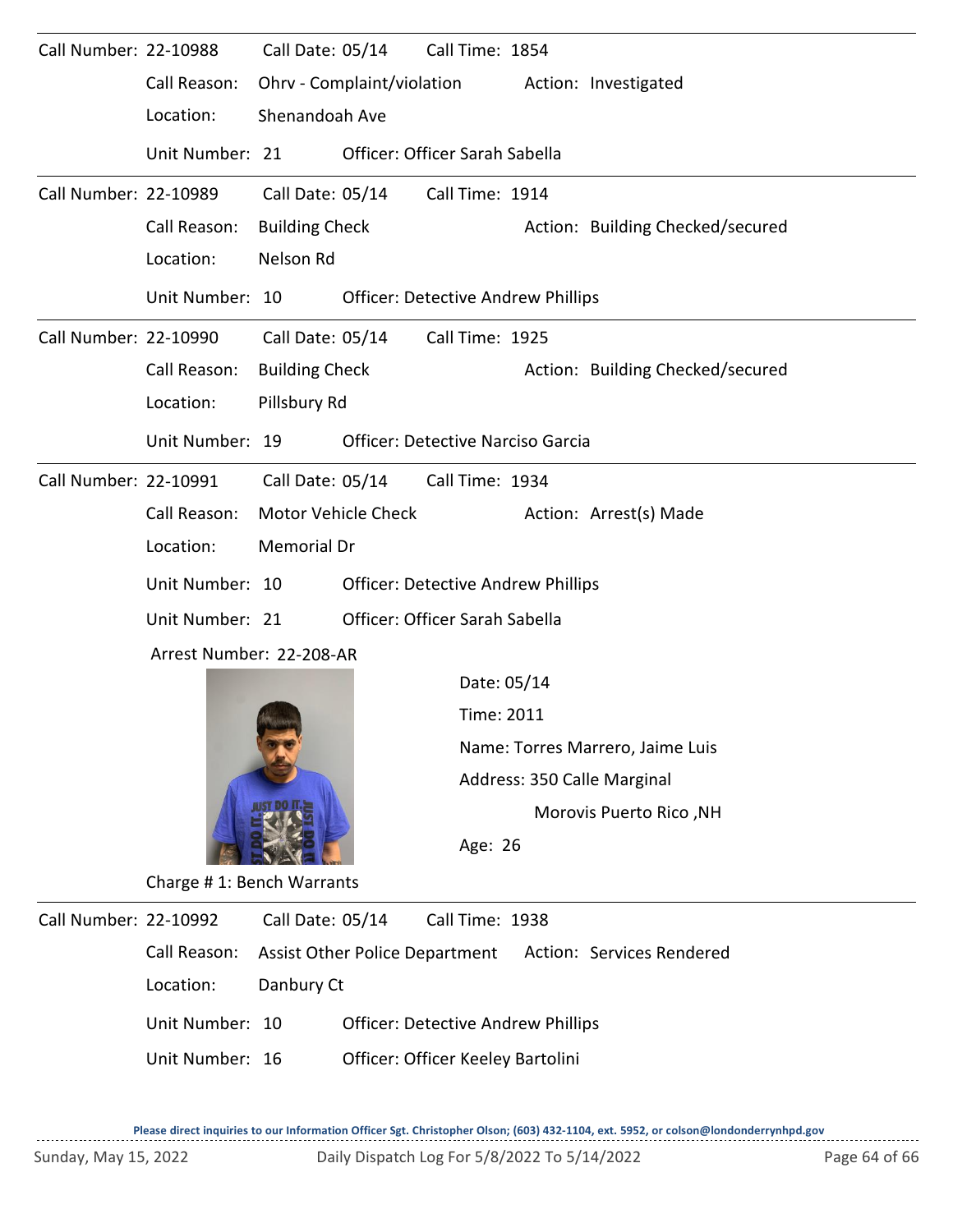Call Number: 22-10993 Call Time: 1959 Call Date: 05/14 Call Reason: Disabled My Call Reason: Disabled My Location: High Range Rd @ Columbia Dr Unit Number: 10 Officer: Detective Andrew Phillips Call Number: 22-10994 Call Date: 05/14 Call Time: 2032 Call Reason: Fireworks Complaint **Action: No Action Required** Location: Rocco Dr Call Date: 05/14 Call Number: 22-10995 Call Date: 05/14 Call Time: 2147 Call Reason: Pedestrian Check Action: Investigated Location: Mohawk Dr @ Renovate Fitness Call Date: 05/14 Unit Number: 10 Officer: Detective Andrew Phillips Call Number: 22-10996 Call Date: 05/14 Call Time: 2147 Call Reason: Motor Vehicle Accident Action: Services Rendered Location: Nashua Rd @ Mcdonalds Call Date: 05/14 Unit Number: 16 Officer: Officer Keeley Bartolini Refer to Incident Number: 22-717-OF Call Number: 22-10997 Call Date: 05/14 Call Time: 2154 Call Reason: Building Check Action: Services Rendered Location: Nashua Rd Call Date: 05/14 Unit Number: 10 Officer: Detective Andrew Phillips Call Number: 22-10998 Call Date: 05/14 Call Time: 2155 Call Reason: Building Check Action: Services Rendered Location: Orchard View Dr Call Date: 05/14 Unit Number: 10 Officer: Detective Andrew Phillips Call Number: 22-10999 Call Date: 05/14 Call Time: 2247 Call Reason: Motor Vehicle Check Action: Investigated Location: Nelson Rd @ Lafa Complex Call Date: 05/14 Unit Number: 21 Officer: Officer Sydney Delforte

Refer to Incident Number: 22-716-OF